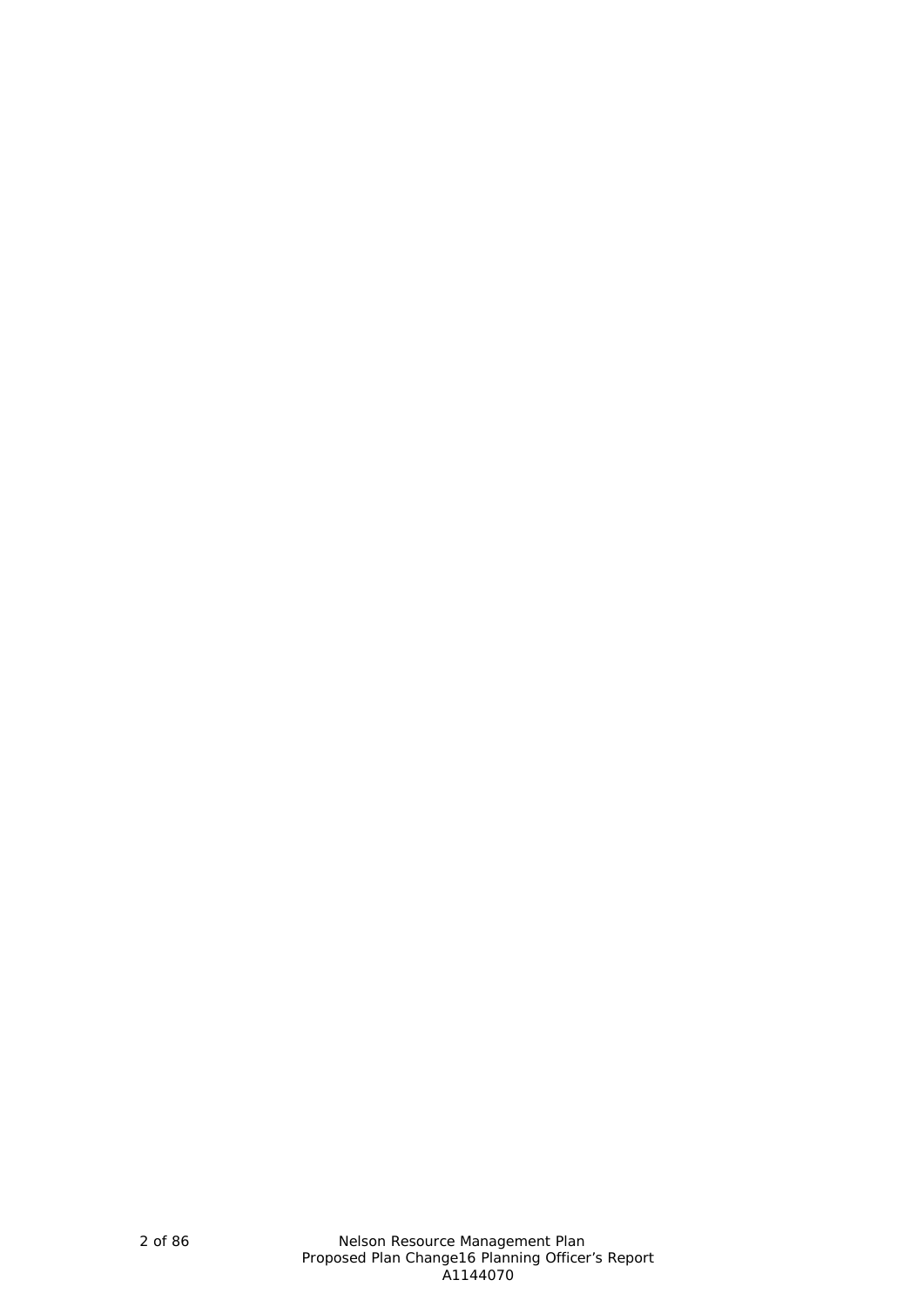# **Table of Contents**

| Part A        |                                                                                                     | 4                     |
|---------------|-----------------------------------------------------------------------------------------------------|-----------------------|
| 1.            | <b>INTRODUCTION</b>                                                                                 |                       |
|               | <b>Reporting Officer</b>                                                                            | 4                     |
|               | Purpose of this Officer Report                                                                      | 4                     |
|               | <b>Structure of Report</b>                                                                          | 5                     |
| 2.            | <b>BACKGROUND AND CONSULTATION</b>                                                                  | 5                     |
| 3.            | <b>OVERVIEW OF PROPOSED PLAN CHANGE</b>                                                             | 8                     |
|               | Plan Change Vision                                                                                  | 8                     |
| Locality      |                                                                                                     | 8                     |
|               | <b>Resource Management Issues</b>                                                                   | 8                     |
| Description   | Scope of the proposed Plan Change                                                                   | $\boldsymbol{9}$<br>9 |
|               |                                                                                                     |                       |
| 4.            | NOTIFICATION, SUBMISSION AND FURTHER SUBMISSIONS                                                    | 11                    |
| Notification  | <b>Submissions Overview</b>                                                                         | 11<br>11              |
|               |                                                                                                     |                       |
| 5.            | STRUCTURE AND ASSESSMENT OF ISSUES (PART B)                                                         | 13                    |
| 6.            | SYNOPSIS OF RESPONSES TO COMMON SUBMISSION ISSUES                                                   | 13                    |
| 7.            | <b>STATUTORY CONSIDERATIONS</b>                                                                     | 16                    |
|               | Resource Management Act 1991                                                                        | 16                    |
|               | <b>Regional Policy Statement</b>                                                                    | 20                    |
|               | Iwi Planning Documents                                                                              | 21                    |
|               | Any other relevant planning documents                                                               | 21                    |
| 8.            | <b>CONCLUSION</b>                                                                                   | 22                    |
| <b>Part B</b> |                                                                                                     |                       |
|               | <b>SUBMITTER INDEX</b>                                                                              | 23                    |
|               | <b>RECOMMENDATIONS ON SUBMISSIONS</b>                                                               | 25                    |
|               | PC16 Topic 1 - Acoustic Insulation                                                                  | 29                    |
|               | PC16 Topic 2 - Noise Generating Activities                                                          | 38                    |
|               | PC16 Topic 3 - Maximum Noise Levels                                                                 | 48                    |
|               | PC16 Topic 4 – ICr.43 Noise received at sites in the Residential Zone                               | 51                    |
|               | PC16 Topic 5 – Enforce Noise using the provisions of the RMA                                        | 55                    |
|               | PC16 Topic 6 - Ongoing Education                                                                    | 60                    |
|               | PC16 Topic 7 - Changes to Policy, Explanation and Reasons.                                          | 61                    |
|               | PC16 Topic 8 - General Submission Points                                                            | 64                    |
| <b>Part C</b> |                                                                                                     |                       |
|               | RECOMMENDED AMENDMENTS TO NOTIFIED PLAN CHANGE                                                      | 69                    |
|               | <b>Related Documents</b>                                                                            |                       |
|               | Plan Change 16: Proposed Plan Amendments                                                            |                       |
|               | Plan Change 16: Section 32 Report                                                                   |                       |
|               | Plan Change 16: Full copy of submissions                                                            |                       |
|               | Plan Change 16: Summary of Decisions Requested                                                      |                       |
|               | These documents are available online at: www.nelsoncitycouncil.co.nz or by contacting Council on 03 |                       |
| 5460200       |                                                                                                     |                       |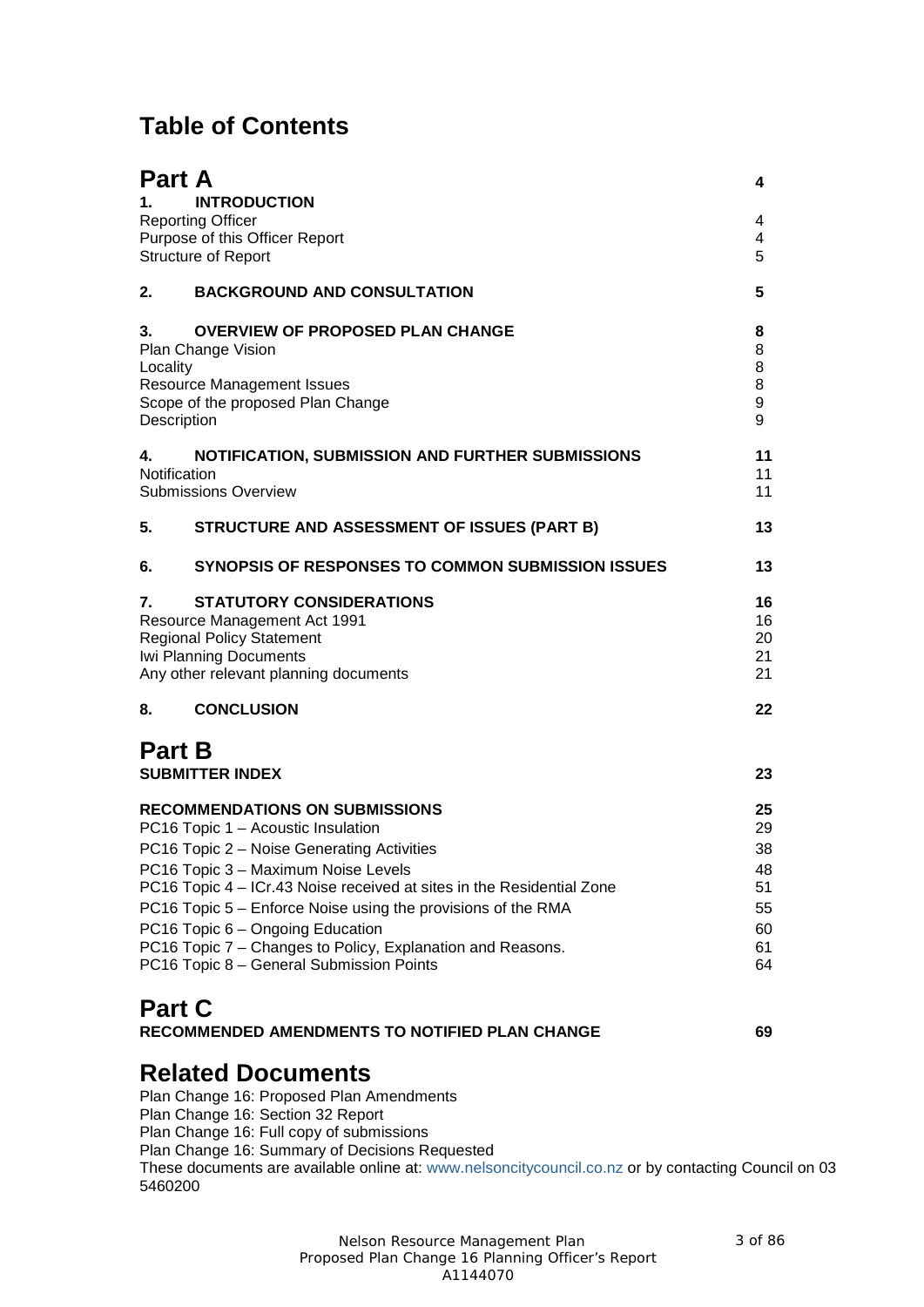# **PART A**

# **PROPOSED PLAN CHANGE 16 – Inner City Noise**

## **1. INTRODUCTION**

## **Reporting Officer**

- 1.1. My name is Reuben Dale Peterson. I am employed by Nelson City Council in the role of Planning Adviser. I have been with the Council for 10 years, four as a Consents Planner and the remainder in my current role.
- 1.2. I have a Bachelor of Resource Studies (Hons) from Lincoln University.
- 1.3. Through developing the proposed Plan Change, Council has employed professional expertise from Malcolm Hunt (Malcolm Hunt Associates), and Gary Rae (Incite Resource and Environmental Management) in the early stages of the project, and Keith Ballagh (Marshall Day Acoustics) for the remainder of the project. Keith Ballagh has contributed to the Officers Report and will be in attendance at the hearing.
- 1.4. Also available at the hearing is Bob Askew, of Environmental Inspections Limited, Council's enforcement contractors responsible for noise enforcement and Matt Heale, Nelson City Council's Principal Planner.

## **Purpose of this Officer Report**

- 1.5. This Officer's Report has been prepared under Section 42A of the Resource Management Act 1991 (RMA) to assist:
	- the Hearing Committee in making its decisions on the submissions and further submissions to Proposed Plan Change 16 – 'Inner City Noise' to the Nelson Resource Management Plan (the Plan), and
	- the submitters and further submitters who requested to be heard, by providing, prior to the hearing, a staff evaluation and recommendation of decisions requested in submissions.
- 1.6. The evaluations and recommendations presented in the report are based on the information available prior to the hearing, including that contained in the submissions and further submissions. In evaluating the submissions and further submissions, the matters considered include whether a decision requested:
	- falls within the functions of Nelson City Council under the RMA;
	- will enhance the ability of the Plan to achieve the purpose of the RMA;
	- will improve a policy, rule or other method so that it is more efficient and effective for achieving the relevant objectives;
	- will improve the Plan in relation to such matters as its lawfulness, clarity, accuracy, effectiveness, and coherence.
	- falls within the scope of the Proposed Plan Change.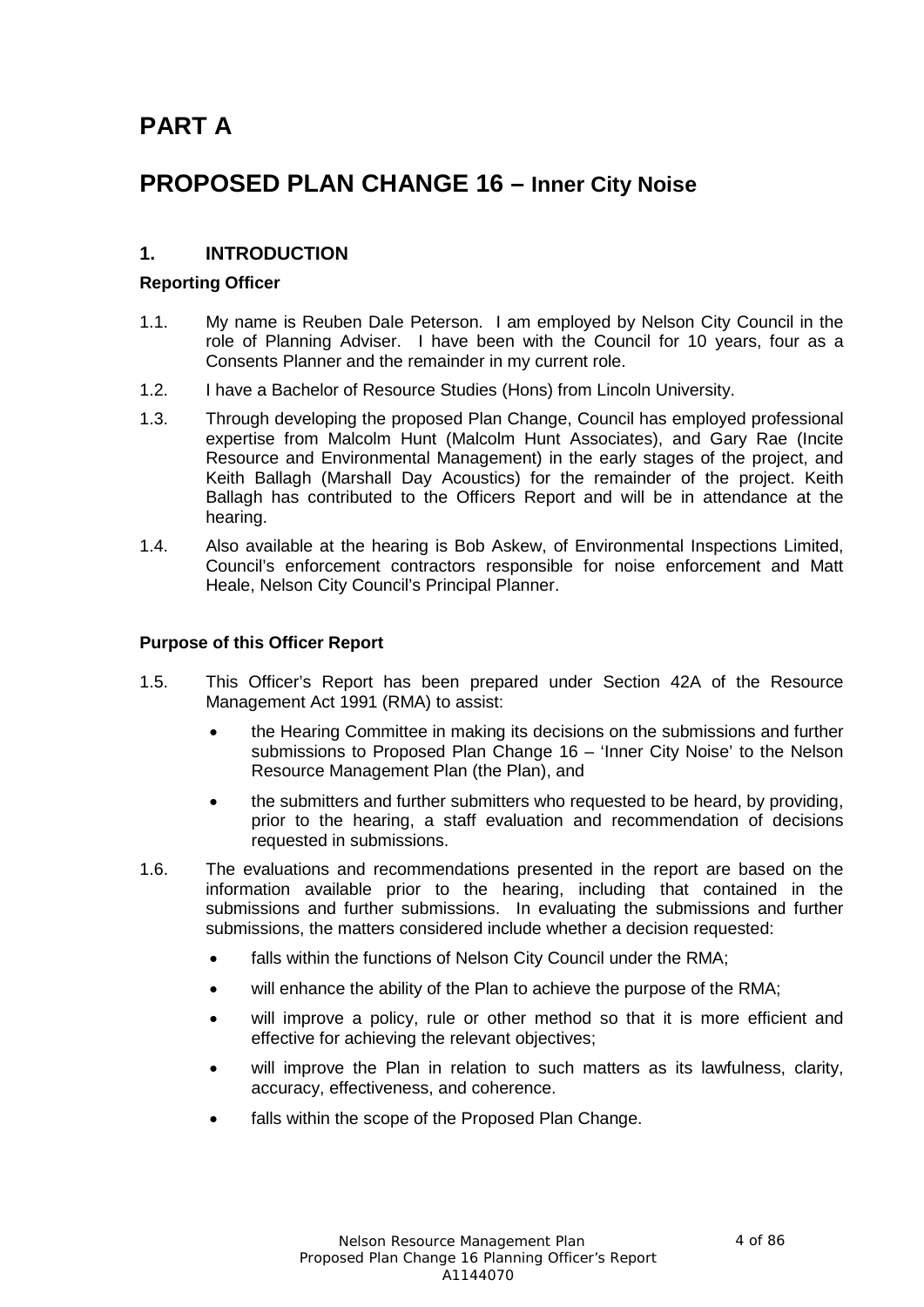## **Structure of Report**

1.7. The report is divided into the following sections:

## **Part A**

- **Introduction**
- Background and Consultation
- Overview of Proposed Plan Change
- Notification, Submissions and Further Submissions
- Structure of Assessment of Issues
- Synopsis of Responses to Common Submission Issues
- Statutory Consideration
- **Conclusion**

## **Part B**

- Submitter Index
- Recommendations on submissions

## **Part C**

• Recommended amendments to notified Plan Change.

## **2. BACKGROUND AND CONSULTATION**

## **Background**

- 2.1. The issues relating to noise in the inner city, particularly at night time, have been the subject of complaint through the years. The complaints have primarily been from occupiers of residential dwellings in both the surrounding Residential Zone and within the Inner City Zone. These complaints are made due to the impact of noise on the amenity levels that people expect to receive in their living (and particularly sleeping) environments.
- 2.2. In relation to this issue, monitoring of noise levels has been carried out at various locations in the city centre and surrounding areas in March and April 2009. Noise levels have also been measured periodically over a number of years and have regularly been carried out for the purposes of enforcement. These periods of monitoring and recording noise levels have shown that at times noise levels exceed those specified in the operative Nelson Resource Management Plan.
- 2.3. The noise issue also relates to enforcement of the current operative noise rules, with particular reference to rule ICr.42 'Noise'. This requires noise to be measured *'...at, or as close as practicable to, the boundary of any site…*' and for specified levels not to be exceeded. Experience shows that this is difficult to monitor and enforce due to contamination from adjacent noise sources and from the high ambient noise levels on the street. Ultimately Nelson City Council enforcement officers were relying on enforcing compliance with rule ICr.43 'Noise – At residential boundary'. This rule sets limits for the noise produced in the Inner City Zone but received at sites within the Residential Zone.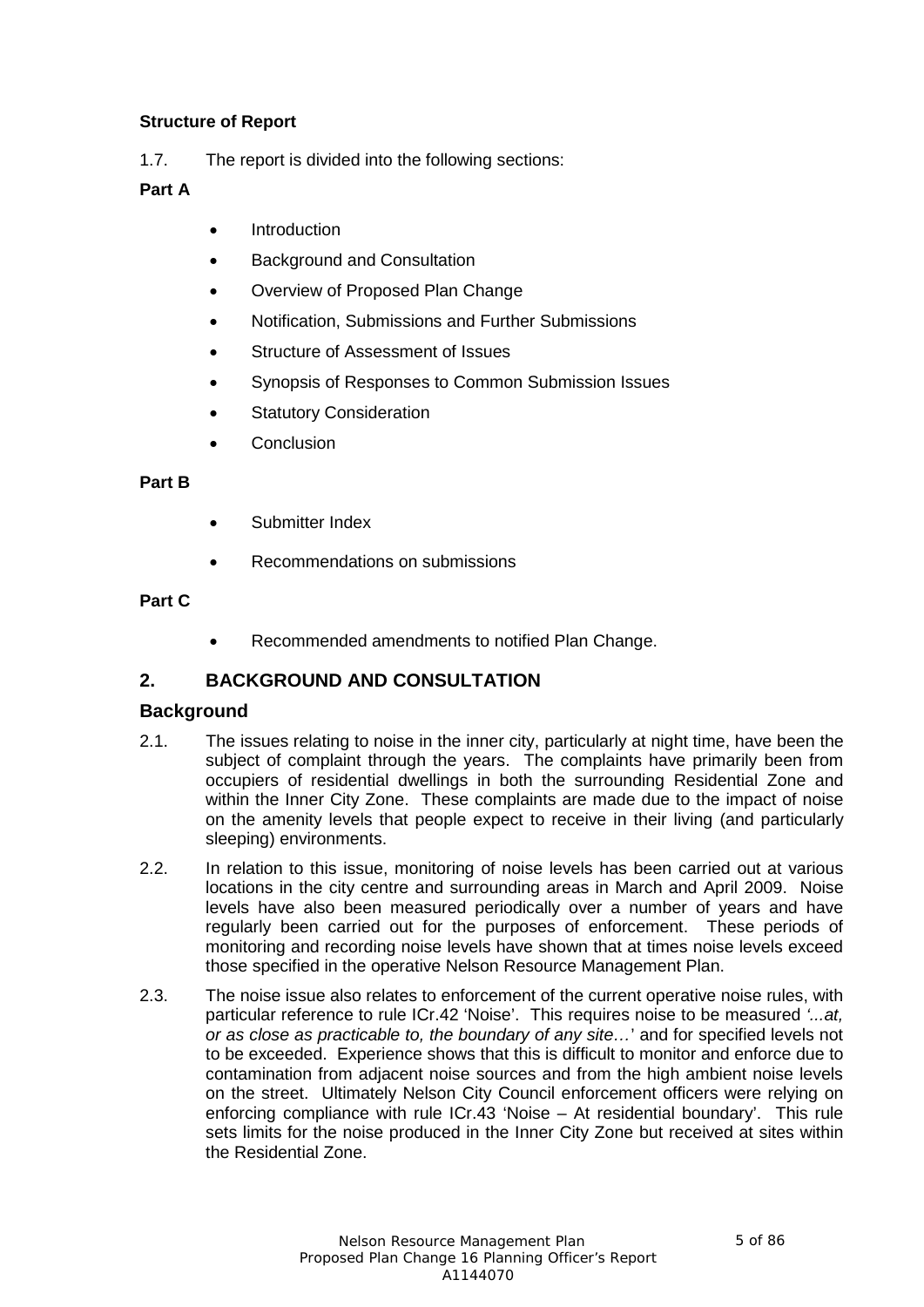- 2.4. This approach was the subject of the Environment Court decision number C9/2006, Env C 70/05, 30 Jan 2006. The Court found that the Council should be enforcing the Plan rule at the boundary of the property emitting the noise (ICr.42) regardless of whether or not there was compliance at residentially zoned sites under rule ICr.43. As noted above rule ICr.42 is not able to be practicably enforced in many situations. This is a resource management issue due to the inability to use this method to achieve the objectives of the Plan and the purpose and principles of the RMA.
- 2.5. Ensuring the management of noise to maintain a range of activities which enhance the vitality and vibrancy of the City Centre is also part of the resource management issue. This goal is outlined in the vision statement for this Plan Change, the Objectives and Policies for the Inner City Zone and is also set out in Council Central City Strategy 'Heart of Nelson'. In addition, there is a desire of owners and operators of premises that produce noise to continue to do so as an integral part of their business.

## **Consultation**

2.6. In addition to the ongoing availability of Council Officers to discuss the issue and proposed Plan Change, the consultation outlined in the table below has been carried out. The initial consultation has helped to inform the noise issue and develop the proposed Plan Change provisions to a point where wider public comment could be sought on specific draft Plan Change provisions. Comment was sought on these specific draft Plan Change provisions in late 2012 and a working group consisting of Councillors was formed to consider and respond to the feedback received. The working group also oversaw the development of the Plan Change to a point where they recommended it to full Council for the purpose of notification. As per the First Schedule of the Resource Management Act 1991 formal consultation on the proposed Plan Change has been carried out. No specific comment has been received from either the Ministry for the Environment or Iwi.

| Date                         | Consultation<br>method                         | <b>Stakeholders</b>                                     | Impact on proposed Plan Change                                                                                   |  |
|------------------------------|------------------------------------------------|---------------------------------------------------------|------------------------------------------------------------------------------------------------------------------|--|
| 8<br><b>November</b><br>2008 | Live Nelson<br>Article - Issue<br>239 (706282) | <b>General Public</b>                                   | Stating work will be carried out on the<br>Inner City Noise issue.                                               |  |
| 20<br>December<br>2008       | Live Nelson<br>Article - Issue<br>242 (718681) | <b>General Public</b>                                   | Introducing the Inner City Noise Plan<br>Change.                                                                 |  |
| 31 January<br>2009           | Live Nelson<br>Article - Issue<br>244 (726366) | <b>General Public</b>                                   | Article further introduced the Inner City<br>Noise Plan Change and invited people<br>to attend a public meeting. |  |
| 23<br>February<br>2009       | <b>Public Meeting</b>                          | Attendees<br>$\qquad \qquad -$<br>interested<br>parties | Opinions expressed helped to inform<br>the development of the plan change<br>scope and provisions.               |  |
| 14<br>February<br>2009       | Live Nelson<br>Article - Issue<br>245 (729615) | <b>General Public</b>                                   | Reminder about the public meeting                                                                                |  |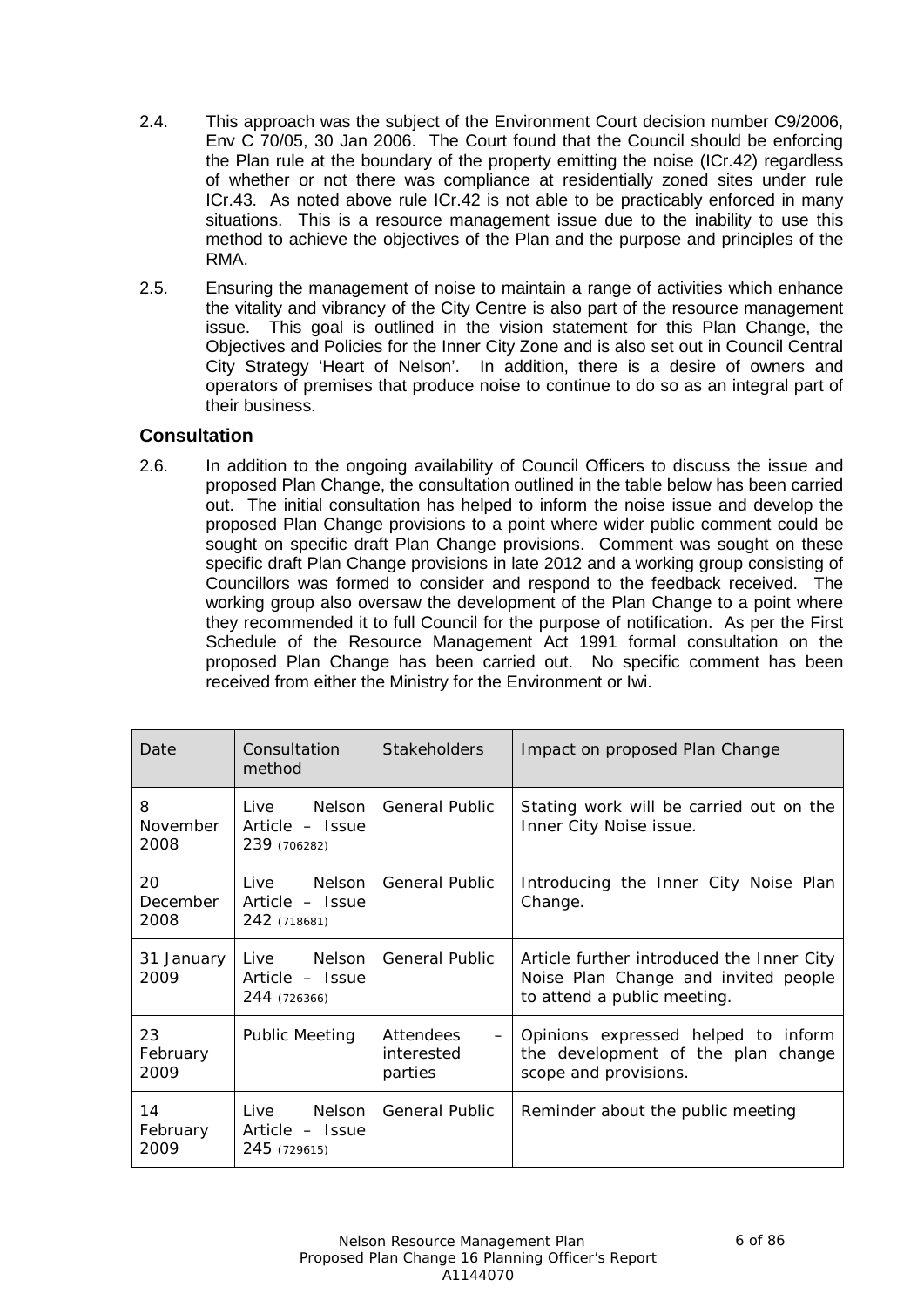| March<br>14<br>2009     | Nelson<br>Live<br>Article - Issue<br>247 (735766)                      | <b>General Public</b>                                     | Update on public meeting                                                                                                                                                            |
|-------------------------|------------------------------------------------------------------------|-----------------------------------------------------------|-------------------------------------------------------------------------------------------------------------------------------------------------------------------------------------|
| August<br>1<br>2009     | Nelson<br>Live<br>Article - Issue<br>257 (807276)                      | <b>General Public</b>                                     | Article outlining findings from the public<br>meeting.                                                                                                                              |
| August<br>2009          | Individual<br>meetings with<br>stakeholders                            | Individual<br><b>Stakeholders</b>                         | Specific discussion<br>options<br>on<br>to refine<br>developed.<br>This helped<br>proposal and gauge the opinion of<br>different interest groups.                                   |
| 11<br>September<br>2010 | Nelson<br>Live<br>Article - Issue<br>285 (1022899)                     | <b>General Public</b>                                     | Advising of the status of plan change<br>and how this fits with the planned<br>resource consents for events in public<br>parks                                                      |
| 9.<br>August<br>2012    | Media Release                                                          | <b>General Public</b>                                     | Advising that draft Plan Change has<br>been<br>accepted<br>for<br>purposes<br>οf<br>consultation with the<br>public.<br>Also<br>included in 18 August 2012 Live Nelson<br>(1353614) |
| 6<br>November<br>2012   | Schedule<br>1 <sub>r</sub><br>3<br>Clause<br>consultation<br>(1402288) | Ministry of the<br>Environment                            | Schedule 1, Clause 3 consultation<br>under the Resource Management Act.                                                                                                             |
| 10<br>November<br>2012  | Nelson<br>Live<br>Article - Issue<br>339 (1402865)                     | <b>General Public</b>                                     | the<br>Pre-notification<br>consultation<br><b>on</b><br>plan change for<br>draft<br>purpose<br>οf<br>informing final drafting.                                                      |
| Nov $-14$<br>Dec 2012   | Public<br>consultation<br>(1447701)                                    | Stakeholders<br>and<br>general<br>public                  | Pre-notification consultation<br>the<br><b>on</b><br>draft<br>plan change for<br>purpose<br>οf<br>informing final drafting.                                                         |
| 8<br>December<br>2012   | Nelson<br>Live<br>Article - Issue<br>341 (1419617)                     | General Public                                            | Reminder of the closing of the pre-<br>notification consultation.                                                                                                                   |
| June<br>7<br>2013       | Schedule<br>1,<br>3<br>Clause<br>consultation<br>(1530285)             | Iwi                                                       | Schedule 1, Clause 3<br>consultation<br>under the Resource Management Act.                                                                                                          |
| 7<br>September<br>2013  | Notification<br>$\equiv$<br>submissions                                | <b>Stakeholders</b><br>and<br>general<br>public           | Notification under Sch 1 of the RMA.<br>Included mailed notification to inner<br>city landowners and stakeholders.                                                                  |
| 26<br>October<br>2013   | Further<br>submissions                                                 | Submitters and<br>relevant<br>parties<br>under<br>the RMA | Further submissions notification under<br>Sch 1 of the RMA                                                                                                                          |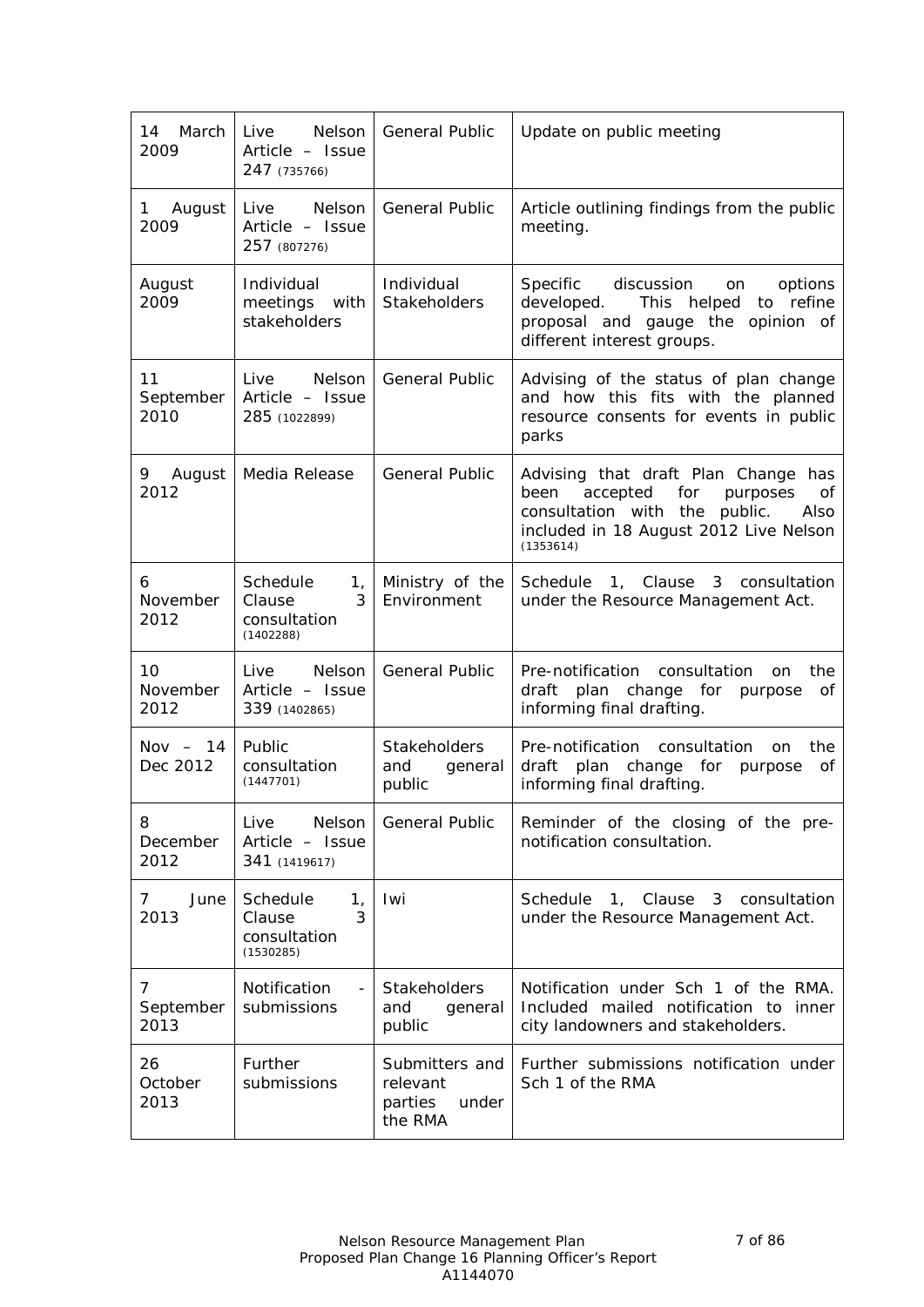## **3. OVERVIEW OF PROPOSED PLAN CHANGE**

## **Plan Change Vision**

- 3.1. The working group of Councillors to the proposed Plan Change developed a 'vision' for the Plan Change as a guiding statement on what it was seeking to achieve. This statement was derived from the objectives and policies of the Inner City Zone of the Nelson Resource Management Plan. It also drew on the vision of Council's City Centre Strategy 'Heart of Nelson'. It was included in the notified Plan Change amendments and Section 32 document.
- 3.2. The Plan Change Vision: A vibrant night life and encouraging more people to live in our CBD both play an important part in keeping our young and young at heart living in and visiting our city. However some inner city attractions and activities can be noisy and some inner city dwellings were designed for quieter environments. People choosing to live in the CBD are much more likely to use the city and its restaurants, bars and clubs as their playground but they need to recognise that living in the CBD is likely to be noisier than living in the suburbs. There is much that the providers of inner city dwellings and the providers of entertainment can do to create a "liveable" inner city environment. If this is to happen we all need to take responsibility for managing noise; Council seeks to strike a balance between those who make the noise and those on the receiving end. We want to improve how noise is managed by supporting entertainment-makers, patrons and residents to make this city a great place to live, work and play.

## **Locality**

3.3. This proposed Plan Change relates to noise produced in the Inner City Zone (City Centre and City Fringe) and measured both within the zone and at any site within the Residential Zone.

## **Resource Management Issues**

3.4. The proposed Plan Change does not add to, or alter, any issues within the Plan. Instead it relies on existing operative issues. The issues which relate to this proposed Plan Change are outlined in Chapter 4 'Resource Management Issues' of the Plan and are repeated below. Issue RI15 being the most directly relevant to noise production and reception in and around the Inner City Zone:

## **RI14 Amenity Values**

*RI14.1.i Loss of the environmental pleasantness and coherency (in appearance or function) of an area or streetscape such as the coastal environment, City Centre or a residential neighbourhood, through aspects of development such as signage, design and appearance, and traffic, which are insensitive or inappropriate to its existing amenity.*

*RI14.1.ii Compromise of the use and enjoyment of individual properties as a consequence of the adverse effects of on site and neighbouring development.*

## **RI15 Adverse environmental effects of activities**

*RI15.1.iii Loss of opportunities to use or enjoy resources and values as a result of adjacent land use or activities.*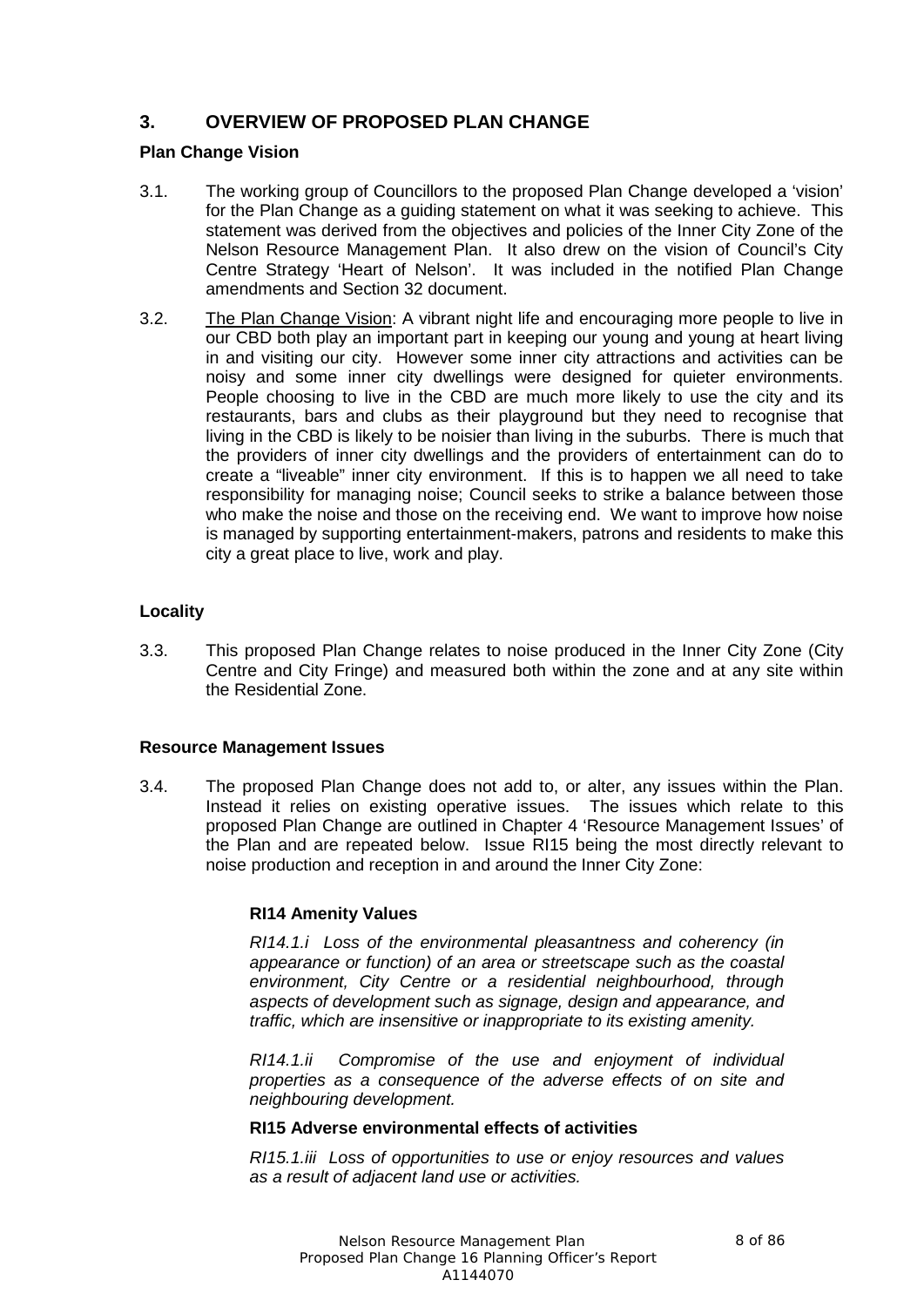*RI15.1.iv Risk to public health, safety, and amenity values associated with traffic, aircraft and vessel movement, noise, and other contaminant discharges.*

## **Scope of the proposed Plan Change**

- 3.5. The Plan Change does not propose any changes to the Issues, Objectives or Policies of the Plan in relation to noise but does propose changes to some of the explanations and reasons for those and includes a number of other changes to rules and explanatory statements.
- 3.6. Noise from moving vehicles and aircraft is controlled under other legislation and is not included in this proposed Plan Change.
- 3.7. The Plan Change also does not include specific provisions relating to:
	- community events producing noise on a temporary basis (for example a festival on the street or in a park);
	- closing times;
	- creation of a specified 'entertainment precinct';
	- availability of liquor, or any aspect of liquor licensing;
	- specific control of bass frequencies.
- 3.8. The scope of the proposed Plan Change does involve provisions relating to:
	- the production of noise within the Inner City Zone (excluding items noted above);
	- the reception of noise within both the Inner City and Residential Zones (where it emanates from the Inner City Zone).
	- methods of management and enforcement of noise production in the Inner City Zone.

#### **Description**

- 3.9. The proposed Plan Change contains the following amendments to the Nelson Resource Management Plan.
- 3.10. Amendment 1: Introduce permitted activity requirements for new bedrooms (as defined in the Nelson Resource Management Plan for residential units), or new rooms intended to be used for sleeping in short term living accommodation units (hotels, motels etc) in the Inner City Zone to be acoustically insulated to reduce noise levels inside these rooms. This new rule is based on a similar rule that is currently used for houses near the Port where an acoustic engineer designs the building to achieve a specified reduction in sound level inside the building. It also incorporates the option to use specified minimum construction standards to achieve this reduction.
- 3.11. Amendment 2: Introduce a new rule requiring new or extended 'Noise Generating Activities' to apply for a resource consent with the requirement for a noise management plan addressing location, noise production and management,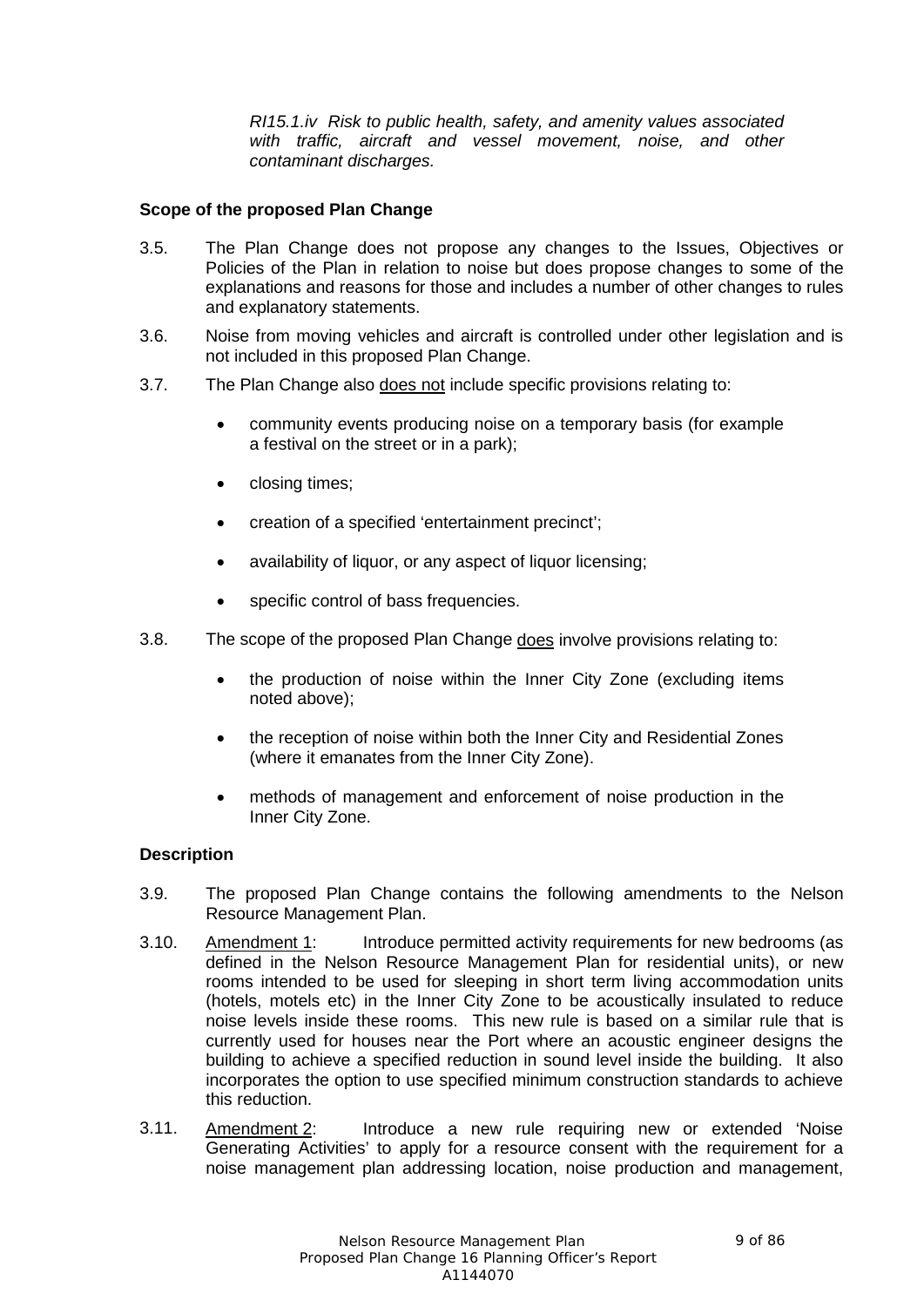acoustic insulation and any mitigation measures proposed. This change includes a definition of 'Noise Generating Activities' which includes the assembly of people inside or outside for a commercial activity at night time and where amplified sound is being played. The definition allows activities to operate later on Friday and Saturday nights than during the week, and allows a low level of amplified sound to be played without the need for a resource consent.

- 3.12. Amendment 3: Plan provision retaining control over the maximum noise level  $(L_{\text{AFmax}})$  at night time. This provision is part of the current rule ICr.42 dealing with noise in the Inner City which is proposed to be removed under this Plan Change (see Amendment 5 below). The  $L_{A_{\text{Fmax}}}$  control at night time provides an upper limit to single noise events which provides a level of certainty around the limits to a single 'spike' of sound. Note this does not act as a limit that a more continuous source of noise (such as music or an air conditioner unit) can generally operate to and be deemed to be reasonable and not excessive.
- 3.13. Amendment 4: Retain rule ICr.43 'Noise at residential boundary' (with minor amendments). This Inner City Zone rule provides specific noise levels which cannot be exceeded when received within any site in the Residential Zone. The change involves minor amendments to the existing rule to better reflect the construction noise standard and to allow a change from NZS6801:1991 and NZS6802:1991 to the 2008 versions of the same standards. In addition specific assessment criteria and explanations are added where these previously did not exist. The amendments also allow a broader set of construction activities to utilise the construction noise standard than is currently the case, but otherwise result in no change to the permitted noise levels heard in the Residential Zone.
- 3.14. Amendment 5: Utilise noise provisions of the Resource Management Act 1991 for management and enforcement of noise in the inner City Zone, specifically Section 16 'Duty to avoid unreasonable noise' and Section 327 'Issue and effect of excessive noise direction'. This involves the removal of rule ICr.42 'Noise' which currently relies on the measurement of specific noise levels produced by an individual activity. The current rule resulted in enforcement difficulties and an Environment Court decision. See Section 2 for further details.
- 3.15. Amendment 6: As a non-regulatory method ensure that Council officers continue to proactively engage with existing owners and operators to encourage noise management plans and other ways to actively reduce noise. Also provide access to guidance and information around noise production, management and reception in and around the Inner City.
- 3.16. The proposed Plan Change relates to existing operative policies of the Nelson Resource Management Plan. Changes are proposed to some of the explanations, reasons and methods of these policies to reflect the Plan Change direction.
- 3.17. Externally referenced documents: Within the proposed Plan Change text relating to the amendments above Plan Change 16 also externally references three Standards New Zealand Standards:
	- NZS 6801:2008 Acoustics Measurement of environmental sound
	- NZS 6802:2008 Acoustics Environmental noise
	- NZS 6803:1999 Acoustics Construction noise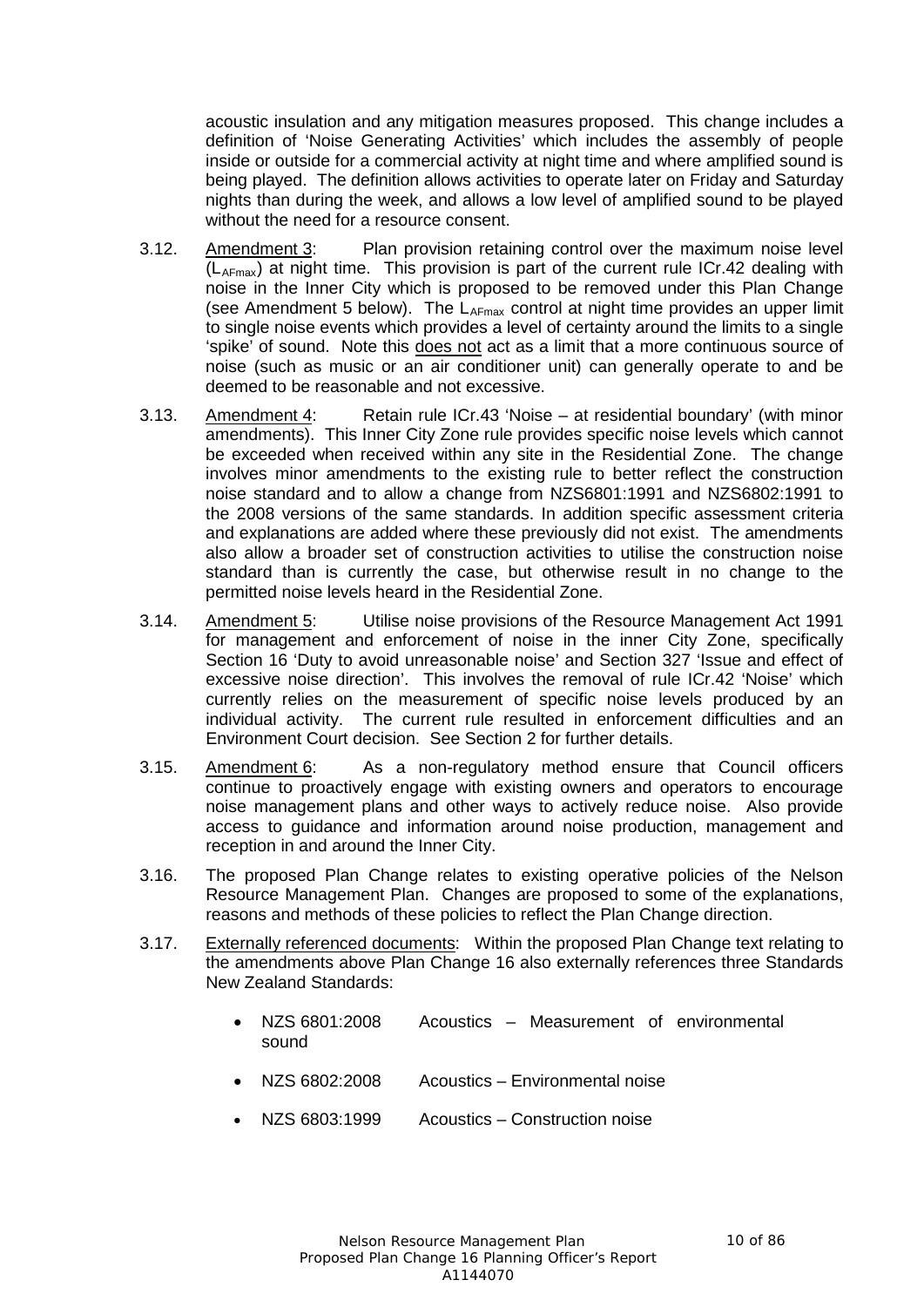## **4. NOTIFICATION, SUBMISSIONS AND FURTHER SUBMISSIONS**

#### **Notification**

- 4.1. The Plan Change was publicly notified on 7 September 2013, with submissions closing on 4 October 2013, 15 submissions were received, one of these being a late submission.
- 4.2. A summary of the decisions requested was notified on 26 October 2013 and closed on 11 November 2013, 2 further submissions were received.
- 4.3. One submission (Submitter 15, C Sharp Family trust) was received after the closing date for submissions. This has been considered by the Chair of the Hearing Panel, Independent Commissioner Mr David McMahon and a waiver of the time limit for close of submissions was granted on 28 February 2014 under Sec 37 1 b) of the RMA. This submission will carry the same 'weight' as any other submission to this proposed Plan Change.
- 4.4. The proposed Plan Change includes externally referenced documents which have been incorporated through the requirements of the First Schedule of the RMA. No submissions were received on their inclusion. The documents concerned are three Standards New Zealand standards relating to Acoustics. Also no submissions were received on the Section 32 report notified in conjunction with the proposed Plan Change.

# **Submission Number Submission Name Further Submission Number Further Submission Name** 1 Kent Inglis | X1 | Dan McGuire 2 Dan McGuire X2 Greypower 3 Peter Mayes 4 James Purves 5 Port Nelson Liaison **Committee** 6 Charles and Rosemary Shaw 7 Port Nelson Ltd 8 Graeme Downing and Stephanie **Trevena** 9 Michelle McLean 10 McDonalds Restaurant (NZ) Ltd

## **Submissions Overview**

4.5. The table below provides list of the submissions and further submissions received: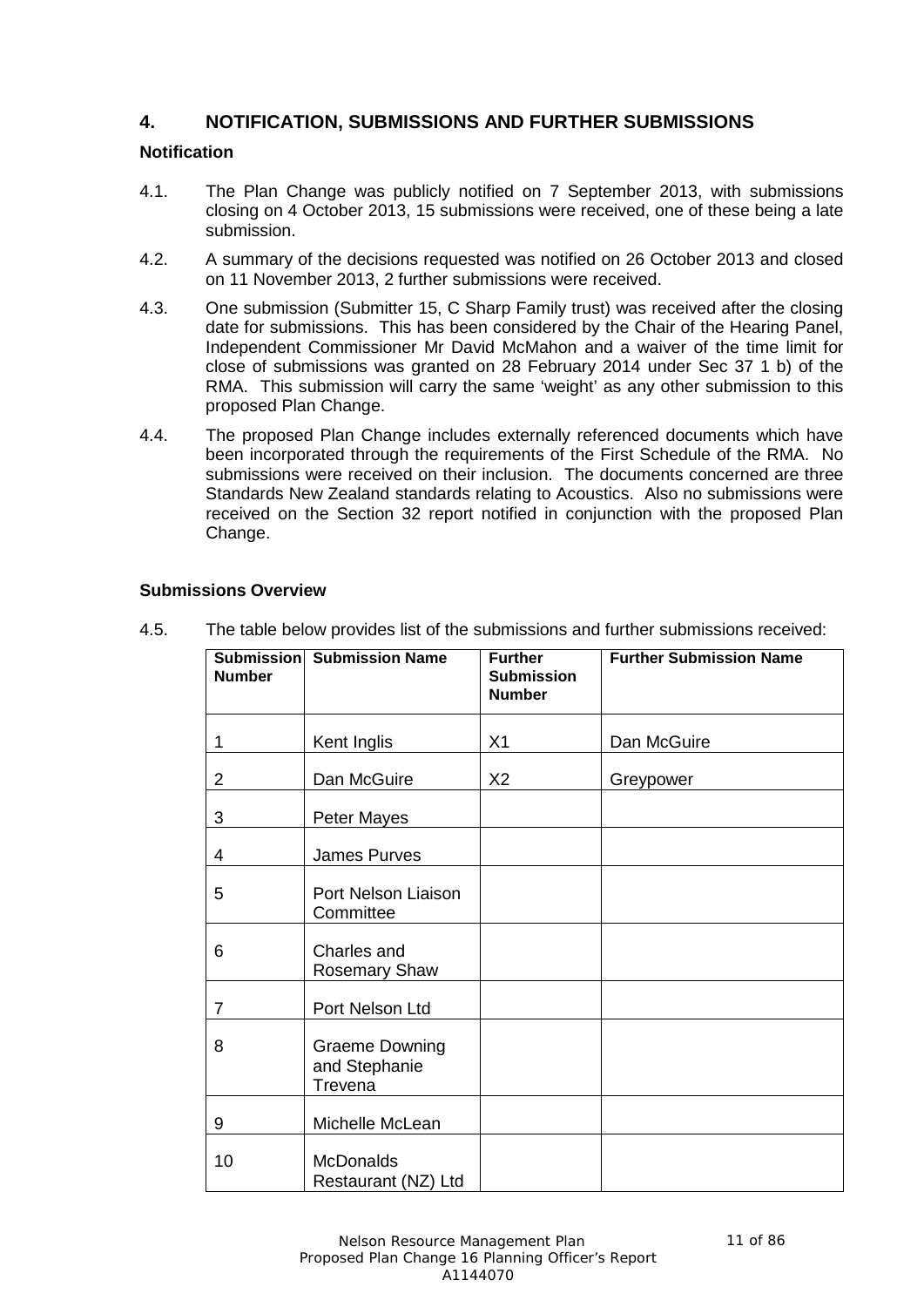| 11 | Nelson-Marlborough<br><b>District Health Board</b> |  |
|----|----------------------------------------------------|--|
| 12 | Hospitality NZ                                     |  |
| 13 | Gaile Noonan                                       |  |
| 14 | <b>Barbara Riddell</b>                             |  |
| 15 | C Sharp Family Trust<br>(Late Submission)          |  |

- 4.6. The general breakdown of submissions is:
	- Support (approve the Plan Change as is): 5 submitters
	- Conditional support (approve with modifications): 3 submitters
	- Opposition (reject the Plan Change): 2 submitters
	- Oppose in part: 3 submitters
	- Neither support or oppose: 2 submitter.
- 4.7. The main submission themes in support are:
	- Easier to enforce noise
	- Changes to Port Effects Control Overlay ventilation requirements
	- Improved living environment close to city centre
	- Retention of ICr.43 'Noise received at sites in the Residential Zone'
	- Policy wording changes
	- Acoustic insulation of bed rooms and sleeping areas
	- Use of unreasonable and excessive noise provisions of the RMA
	- Ongoing non-regulatory methods
- 4.8. The main submission themes in opposition are:
	- Measuring noise from the façade of buildings
	- Lack of protection of residential amenity
	- High cost for little benefit discourage investment in Inner City
	- Should deal with polluter at source
	- Over regulation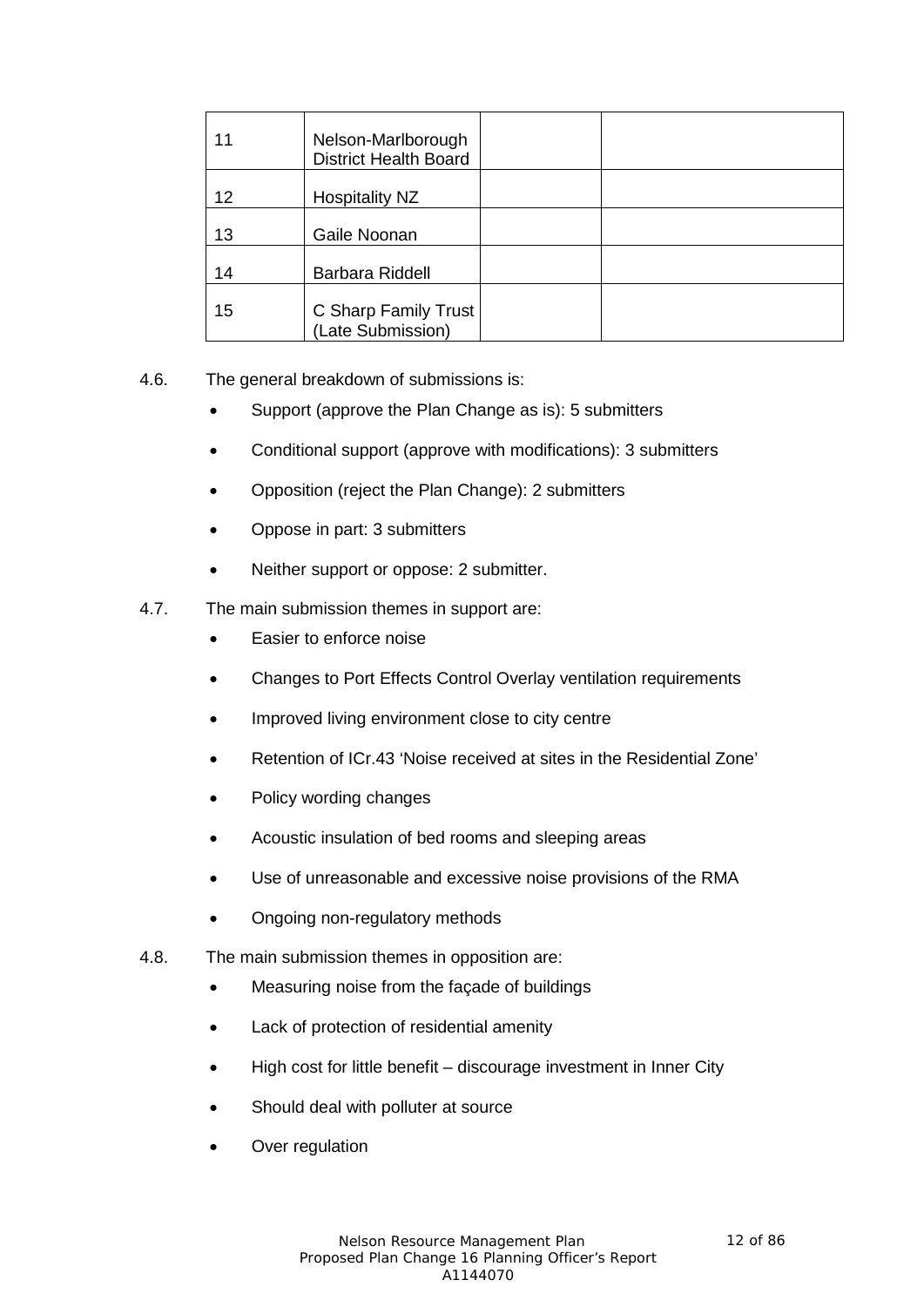- Deletion of rule ICr42 Noise
- Addition of AP13.2 Assessment of unreasonable and excessive noise
- Addition of ICr.42B General Noise Emission
- General wording and technical changes sought
- Have bass frequency controls
- Unlicensed restaurant inclusion in Noise Generating Activity definition
- Requiring resource consents for Noise Generating Activities.

## **5. STRUCTURE OF ASSESSMENT OF ISSUES (PART B)**

- 5.1. In Part B to this report I address each of the submission points raised. Submission points are ordered in accordance with the order of the notified proposed plan amendments  $1 - 6$ . These are identified as Topics  $1 - 6$ ; Topics 7 and 8 relate to changes to policy explanation and reasons and general submissions respectively. Within these topics each point made by individual submitters is included along with relevant further submissions. I then discuss the submission points made and make a recommendation on each item. Recommendations for amendments, additions or deletion to text have been made. These are generally shown with the proposed text shown as it appeared at notification, ie. text to be removed struck through, and text to be added underlined. The recommended amendments as a result of submissions are shown as text to be removed struck through, and text to be added underlined.
- 5.2. In some cases a submission point or the recommendation covers multiple topics. In these cases I provide cross references and notes to explain where further, or otherwise relevant, discussion occurs. If in doubt the full submission or further submission shall prevail.
- 5.3. For ease of reference an index of submission and further submission points is provided at the start of Part B.

## **6. SYNOPSIS OF RESPONSES TO COMMON SUBMISSION ISSUES**

6.1. This section briefly outlines the main issues raised in submissions received. Full responses to individual submission points are contained in Part B of this report.

## 6.2. **Acoustic Insulation of Residential Units and Short Term Living Accommodation Units**

- 6.3. Submitters have opposed the acoustic insulation requirements for both Residential Units and Short Term Living Accommodation Units within the Inner City Zone. This is due to the additional regulation and cost being applied to developers and discouraging investment in the Inner City. Generally it is stated that noise should be dealt with at the source. Submissions were also received in support of this proposal.
- 6.4. The requirement to acoustically insulate these units has been proposed in line with policy direction in the Plan and as a response to noise issues experienced. The policy direction states there will be a diversity of activities in the Inner City which enhance vitality and vibrancy of the City, and that a reasonable standard of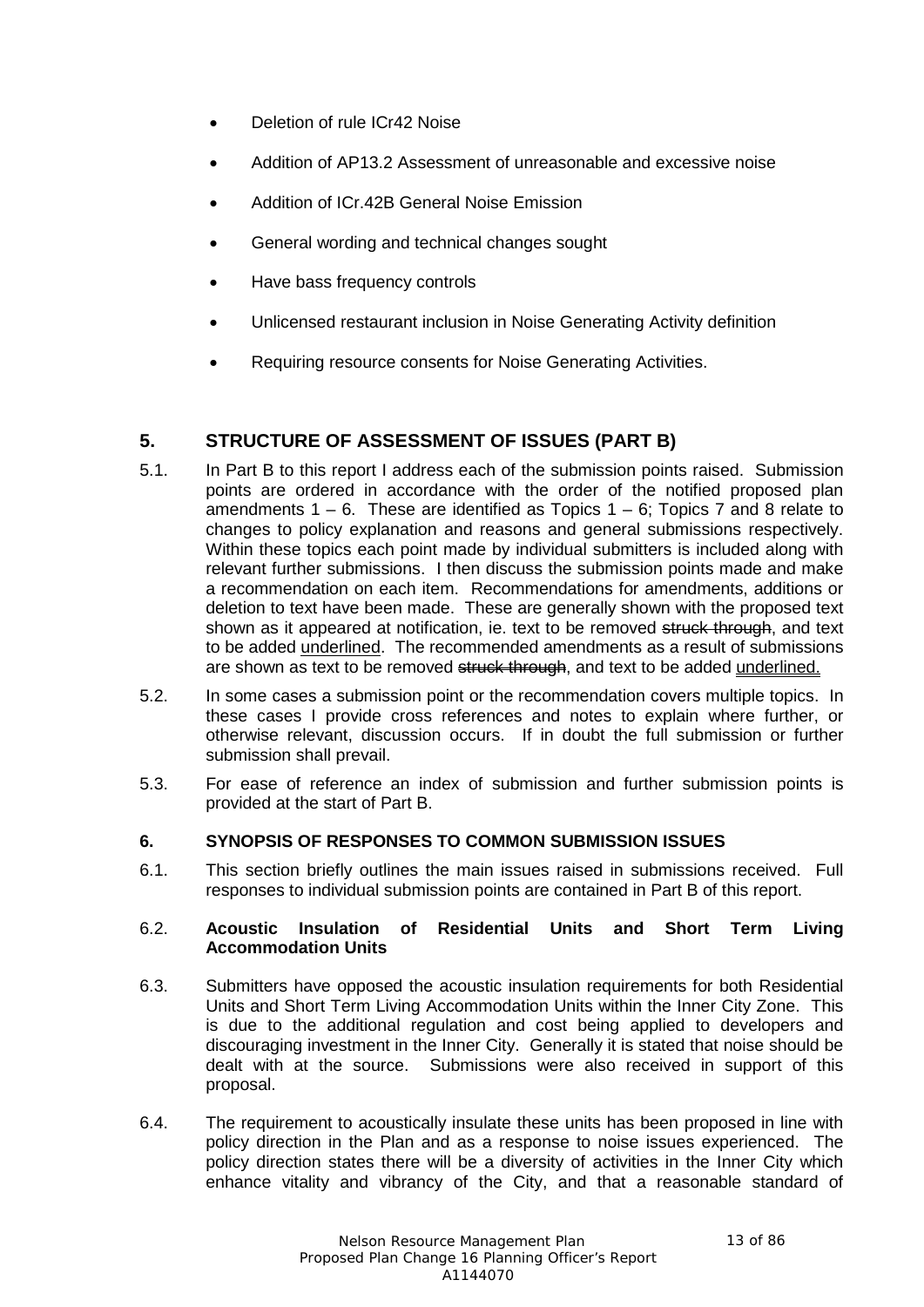residential amenity be provided for sites used for residential purposes within the Inner City. This is qualified in the policy by stating that it is recognised that the fundamental character of the area is non-residential. To achieve this, the proposed Plan Change has sought to establish a balance of requirements between those that produce the noise and those that receive the noise. This balance recognises that both play a central role in creating a vibrant and vital Inner City.

6.5. Acoustic insulation of receivers is part of the balance, and equally there are proposed requirements on those that produce the noise. The cost of the requirement on receivers has been minimised primarily by applying the requirement to bedrooms only. An indication of additional cost of this has been confirmed through the use of a quantity surveyor at between 4 and 5.4% of the build cost of two sample residential units. In response to the submitters concerns I have reconsidered how the acoustic insulation requirement applies to the commercial use of Short Term Living Accommodation Units. By definition in the operative Plan there is an important difference between Residential Units and Short Term Living Accommodation. Simply one is defined as a residential activity whilst the other is a commercial activity. The policy direction of the Plan sets out that a reasonable standard of residential amenity is to be provided to sites used for residential purposes. One of the ways the proposed Plan Change seeks to achieve this is by requiring the acoustic insulation of bedrooms in Residential Units. A commercial activity does not have this policy direction and is more applicable to the policy of providing for a vital and vibrant Inner City. Acoustic insulation could be a disincentive for development of these commercial accommodation units. As the potential effects of noise on these units is not as significant as on a residential unit I recommend that acoustic insulation requirements are not applied to Short Term Living Accommodation.

## 6.6. **Noise Generating Activity definition and rule**

- 6.7. The proposed Plan Change includes a new definition of a Noise Generating Activity. This is intended to define a group of activities that have the potential to create noise issues after a certain time of the night and require them to apply for resource consent. The purpose of this to allow upfront consideration of the noise they are likely to produce and the methods of ensuring this is kept to a reasonable level. It is a proactive approach to noise management for newly established or extended activities that meet the definition.
- 6.8. Submitters have raised various points in relation to the proposed definition and application of the Noise Generating Activity. These include support for the provision but seeking amendments to hours and output power of the sound system and to associated technical definitions. There is also opposition based on the definition also potentially including unlicensed restaurants, and the Sale and Supply of Alcohol Act 2012 and the Resource Management Act 1991 already adequately controlling these activities.
- 6.9. The definition was developed with the intent to allow smaller scale operations that might not be open later into the night, or have low level background music to open without the need for resource consent. Making the hours earlier, or removing the output level for smaller scale sound systems, would mean more activities would require resource consent prior to opening. The proposed definition, as notified, does allow more activities to open without the need for a resource consent but it does not lessen the need for these operations to meet the noise control provisions of the RMA in relation to unreasonable and excessive noise.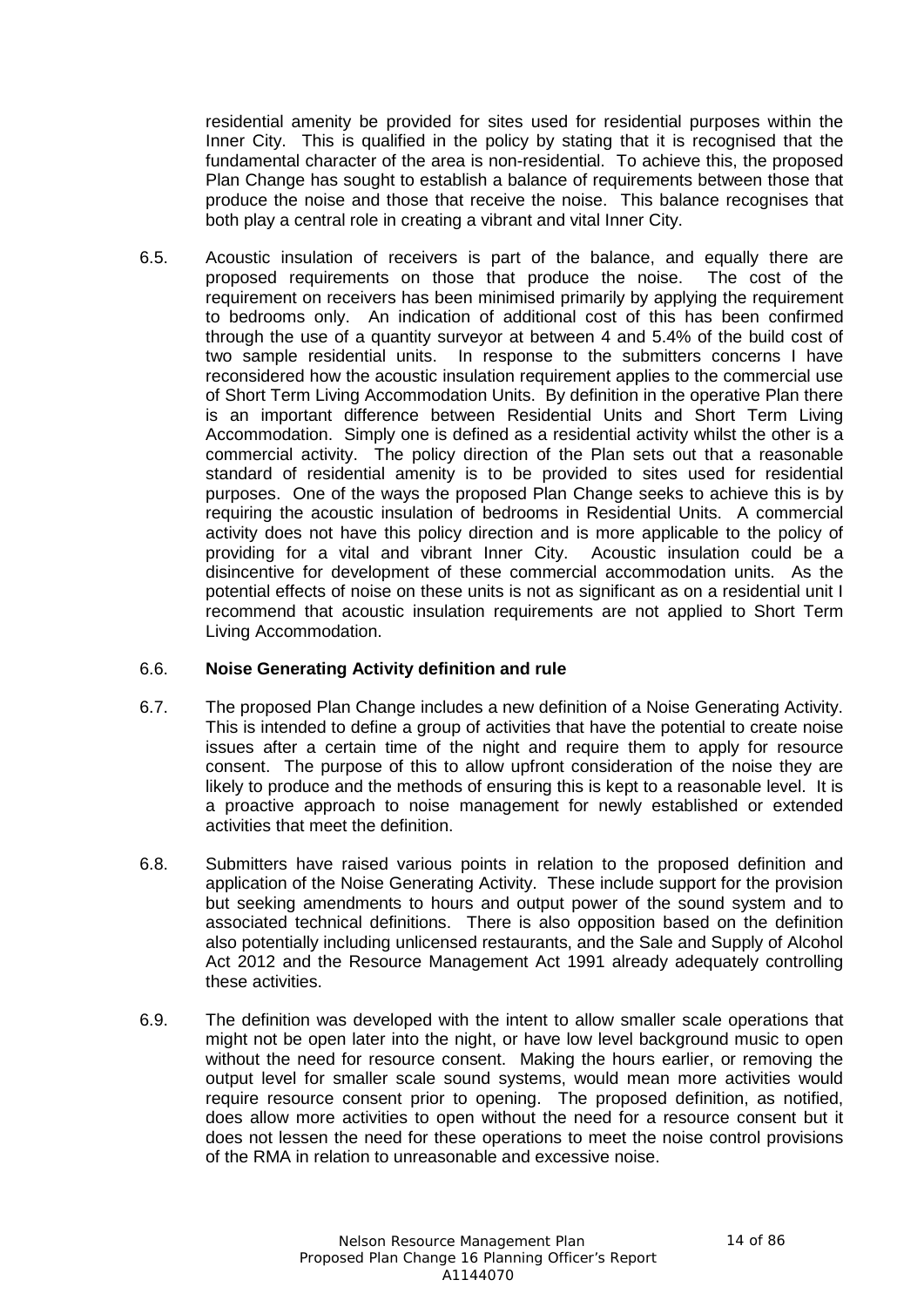- 6.10. In terms of unlicensed restaurants potentially being included in the definition this is intentional. The definition reflects Council's past experience that it is not just noise from bars and nightclubs that can cause a noise problem in the Inner City. There are instances in proposals for late night unlicensed premises where Council would seek the ability to consider what is proposed through a resource consent process. The type of activity and the customers that are attracted can vary dependant on the location, time of day or night and the service provided. There is often a very different set of behaviours and effects at 3pm compared to what you would find at 3am.
- 6.11. Use of the Sale and Supply of Alcohol Act 2012 and the Resource Management Act The proposed Plan Change method compliments these requirements to ensure a proactive approach is taken to the establishment (or extension) of Noise Generating Activities. This upfront approach ensures noise management is considered at the planning stage and provides a greater level of certainty for all parties concerned.
- 6.12. Aside from some more minor amendments to reflect specific items raised by submitters I recommend that this method set out in the proposed Plan Change is retained.

#### 6.13. **Removal of objective noise rule and use of RMA for enforcement**

- 6.14. The proposed Plan Change includes the use of provisions of the RMA 1991 to manage noise produced in the Inner City. This is opposed to the current rules in the Plan which has a set noise standard to be measured at the boundary of the property producing the noise in the Inner City. Submitters have both supported and opposed this approach. Points of concern raised by submitters relate to the subjective nature of assessment creating uncertainty and enforcement difficulties. Submitters have also supported the concept but opposed the 'rule' provided to support the process as they state these are ultra vires, or simply not necessary.
- 6.15. This approach of using the provisions of the RMA is to improve Council's ability to manage and control noise in the Inner City. Experience has shown that the current rule is difficult to monitor and enforce due to contamination of noise readings from adjacent noise sources and from the high ambient noise levels on the street. The approach now proposed under the RMA has been used by Council over the last few years and is proving to be successful.
- 6.16. Council Enforcement Officers are trained and experienced at making these assessments and there is a internal process of checking assessments made to ensure that over time there is consistency. Appendix 13.2 is a method of the proposed Plan Change which is also intended increase certainty. This sets out factors that the Enforcement Officers may take into account when determining if noise is unreasonable or excessive. By including these in the Plan there is a wider understanding of how these assessment are carried out.
- 6.17. In terms of the ultra vires issues raised I agree with the submitters that the provisions noted are at least unnecessary as they add nothing regulatory to the Plan that is not already provided by the RMA. This reference is to proposed rule ICr.42B which was intended to simply be an advisory provision within the rule table to direct Plan readers to how enforcement of noise would be undertaken. As such it has no status as a rule and may have added confusion. I recommend that this proposed rule ICr.42B is removed but that the approach of using the RMA for noise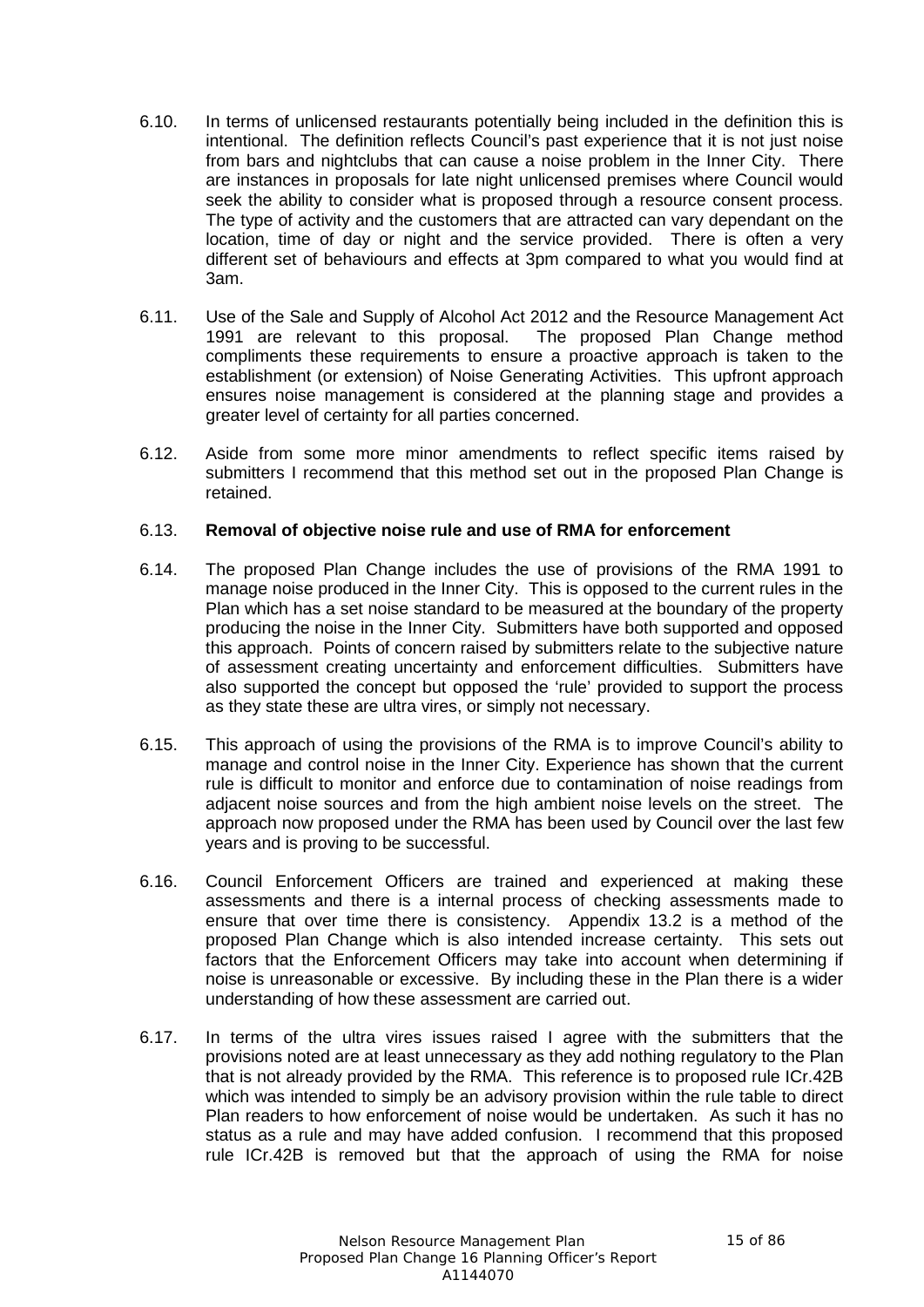management and enforcement, including the removal of the current noise rule in the Inner City Zone, is retained.

## 6.18. **Low Frequency (bass) noise control**

6.19. Bass noise is raised as an issue and submitters seek that this is specifically controlled. Bass frequencies travel further than other frequencies and it is often the 'beat' from music that people lodge complaints about. Originally Council did seek to include a specific noise rule which would place a objective limit on bass frequencies. Advice was received that measurement of this was still potentially subject to contamination and it would be difficult to unambiguously determine the source to a standard required by a Court. For this reason the bass provision was not included in the notified Plan Change. Enforcement of bass frequencies will be carried out through an assessment by an Enforcement Officer to determine if the noise heard is excessive. This assessment includes bass frequencies. Noise (of all frequencies) is also limited by enforcement of objective noise levels under rule ICr.43 for the Residential Zone. The proposed requirement for Noise Generating Activities to apply for resource consent to ensure that noise emission is considered in a proactive way will enable measures to be taken to manage bass frequency emission should this be relevant to a proposal. I recommend that no specific bass control rule is added to the Plan Change.

## 6.20. **Noise protection of Residential Units near to City Centre / City Fringe**

6.21. Submitters have sought that properties within a certain distance of any proposed new development emitting noise on a regular basis should have their properties noise protected at the cost of the applicant and not the home owner. Particular reference is made to properties that are near the Inner City Zone – City Fringe Area. The proposed Plan Change has retained the noise limits for noise produced in the Inner City and received in the Residential Zone. The proposed Plan Change also adds a requirement to Noise Generating Activities that they apply for resource consent to consider noise emission upfront. This places responsibility for control of noise emission onto the producer in the Inner City with no cost to the home owner. Also there is a range of noise sources in the Inner City and placing the responsibility for acoustic insulation of surrounding properties onto one of those sources individually would not be reasonable. I recommend no general requirement to acoustically insulate surrounding properties is applied through this Plan Change.

## **7. STATUTORY CONSIDERATIONS**

7.1. The relevant statutory considerations are set out below, with my assessment of the Plan Change.

## **Resource Management Act 1991, Section 74(1)**

- 7.2. Section 74(1) of the RMA requires that a territorial authority prepare and change its district plan in accordance with:
	- *It's functions under section 31,*
	- *Provisions of Part 2, and*
	- *A direction given under section 25A(2), and*
	- *Its obligation to prepare and have particular regard to an evaluation report prepared in accordance with section 32, and*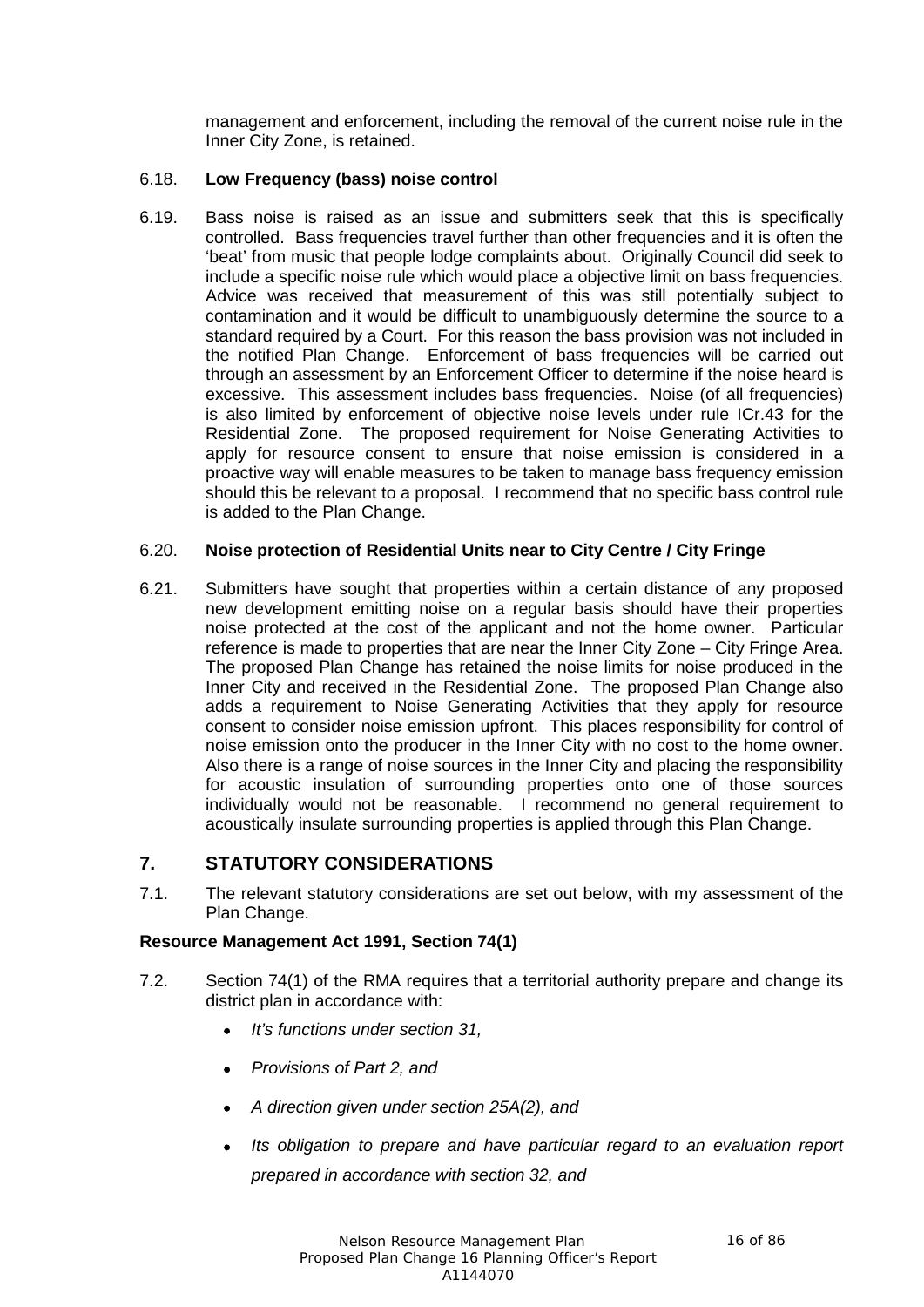- *any regulations.*
- 7.3. An assessment of the consistency of the Plan Change with each provision identified is carried out below in the order listed above.

## **Section 31**

- 7.4. Nelson City Council is a Unitary Authority with both regional and territorial functions under the RMA. Control of the emission of noise is a function of a territorial authority. These functions are outlined in section 31 of the RMA and relate to giving effect to the RMA in the Nelson district. More specifically Section 31 states:
	- *(1) Every territorial authority shall have the following functions for the purpose of giving effect to this Act in its district:*
	- *(a) the establishment, implementation, and review of objectives, policies, and methods to achieve integrated management of the effects of the use, development, or protection of land and associated natural and physical resources of the district:*
	- *(b) the control of any actual or potential effects of the use, development, or protection of land, including for the purposes of* 
		- *i) the avoidance or mitigation of natural hazards; and*

*ii) the prevention or mitigation of any adverse effects of the storage, use, disposal, or transportation of hazardous substances; and*

*iia) the prevention or mitigation of any adverse effects of the development, subdivision, or use of contaminated land:*

- *iii) the maintenance of indigenous biological diversity:*
- *(c)* Repealed
- *(d) the control of the emission of noise and the mitigation of the effects of noise:*
- *(e) the control of any actual or potential effects of activities in relation to the surface of water in rivers and lakes:*
- *(f) any other functions specified in this Act.*
- *(2) The methods used to carry out any functions under subsection (1) may include the control of subdivision.*
- 7.5. I consider the proposed Plan Change is an appropriate response to Council's obligations under Section 31 of the Act. In particular it establishes Plan methods to control the emission of noise and the mitigation of the effects of noise (Sec 31, 1) d)). Specifically the proposed Plan Change seeks to manage the reception and emission of noise to help create efficient land use and amenity within the City Centre and surrounding residential areas.

## **Part 2**

- 7.6. Part 2 of the RMA sets out the purpose and principles of the Act. Section 5 establishes the purpose of the RMA as follows:
	- *(1) The purpose of this Act is to promote the sustainable management of natural and physical resources.*
	- *(2) In this Act, "sustainable management" means managing the use, development and protection of natural and physical resources in a way, or at a rate, which*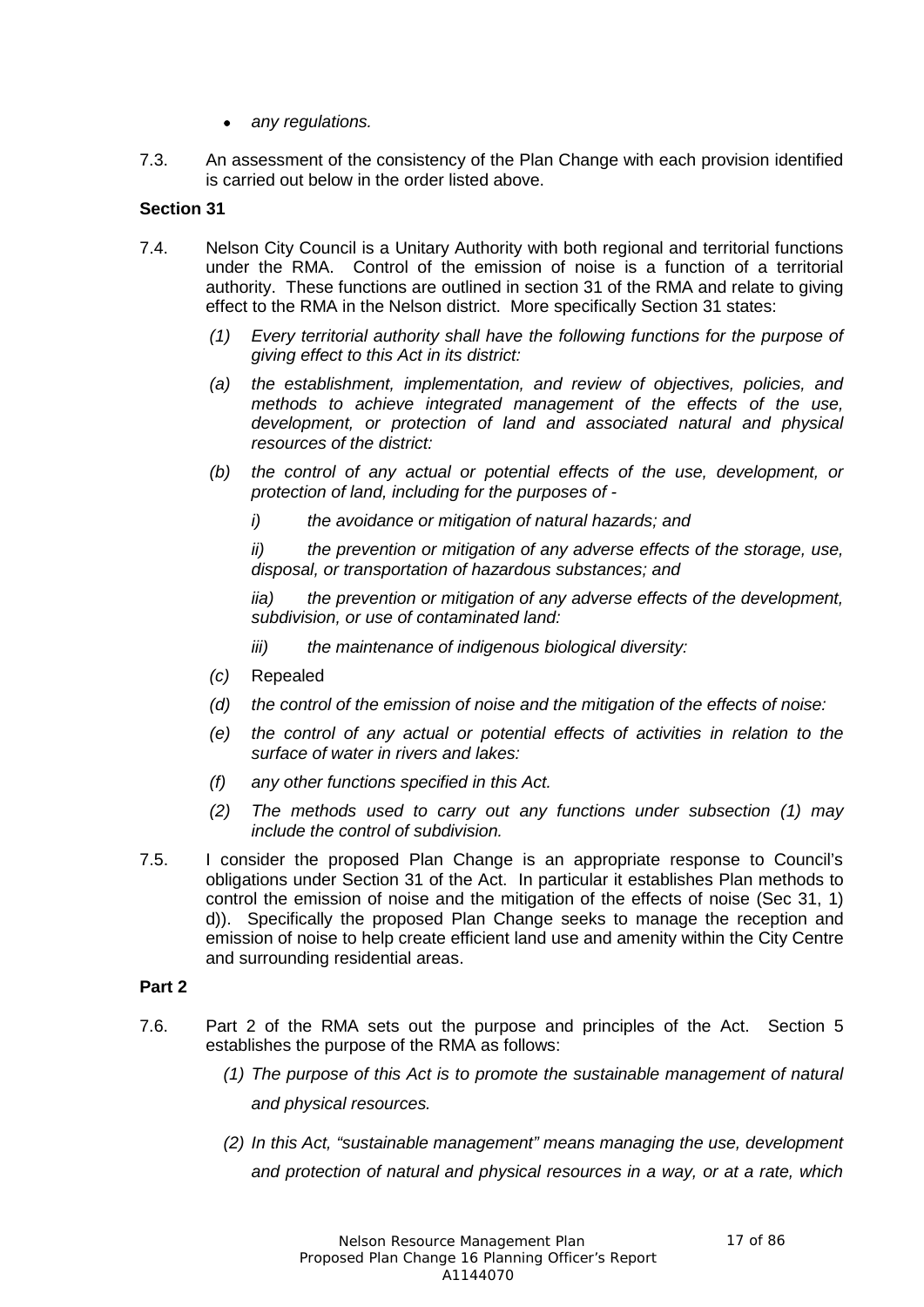*enables people and communities to provide for their social, economic and cultural wellbeing and for their health and safety while:*

- *a) sustaining the potential of natural and physical resources (excluding minerals) to meet the reasonably foreseeable needs of future generations; and*
- *b) safeguarding the life supporting capacity of air, water, soil, and ecosystems; and*
- *c) avoiding, remedying or mitigating any adverse effects of activities on the environment.*
- 7.7. Section 7 sets out other matters that all persons exercising powers under the Act shall have particular regard to. Of particular relevance to this proposed Plan Change are:

*b) the efficient use and development of natural and physical resources,*

*c) the maintenance and enhancement of amenity values,*

*f) maintenance and enhancement of the quality of the environment,*

- 7.8. The proposed Plan Change seeks to manage adverse effects of noise on efficient land use, amenity and quality of the environment within the City Centre and adjacent residential areas. This is reflected in the existing operative Regional Policy Statement and Plan Issues, Objectives and Policies which the proposed Plan Change gives effect to. The proposed Plan Change does not seek to change the operative Issues, Objectives and Policies and follows the direction they set in achieving the purpose of the Act. Relevant district wide issues identified relate to amenity values, and adverse environmental effects of activities. More directly to this proposed Plan Change the Residential and Inner City Zone's Objectives and Policies set out that:
	- there is a range of activities to enhance the vitality and vibrancy in the Inner City;
	- these activities do not detract from the character being sought for the City Centre and City Fringe areas;
	- sites within the Inner City used for residential activity should have a reasonable standard of residential amenity but recognising that the fundamental character of the area is non-residential;
	- activities in the Inner City Zone do not have adverse effects which significantly diminish the amenity of neighbouring areas; and,
	- there is a special regard to preventing the deterioration of the amenity of the Residential Zone as a result of adverse effects across the zone boundary.
- 7.9. The proposed Plan Change provisions achieve the purpose of the Act through giving effect to the existing operative Objectives and Policies of the Regional Policy Statement and the Plan which I consider set out sustainable management of the resource of the Inner City Centre and the surrounding Residential Zone.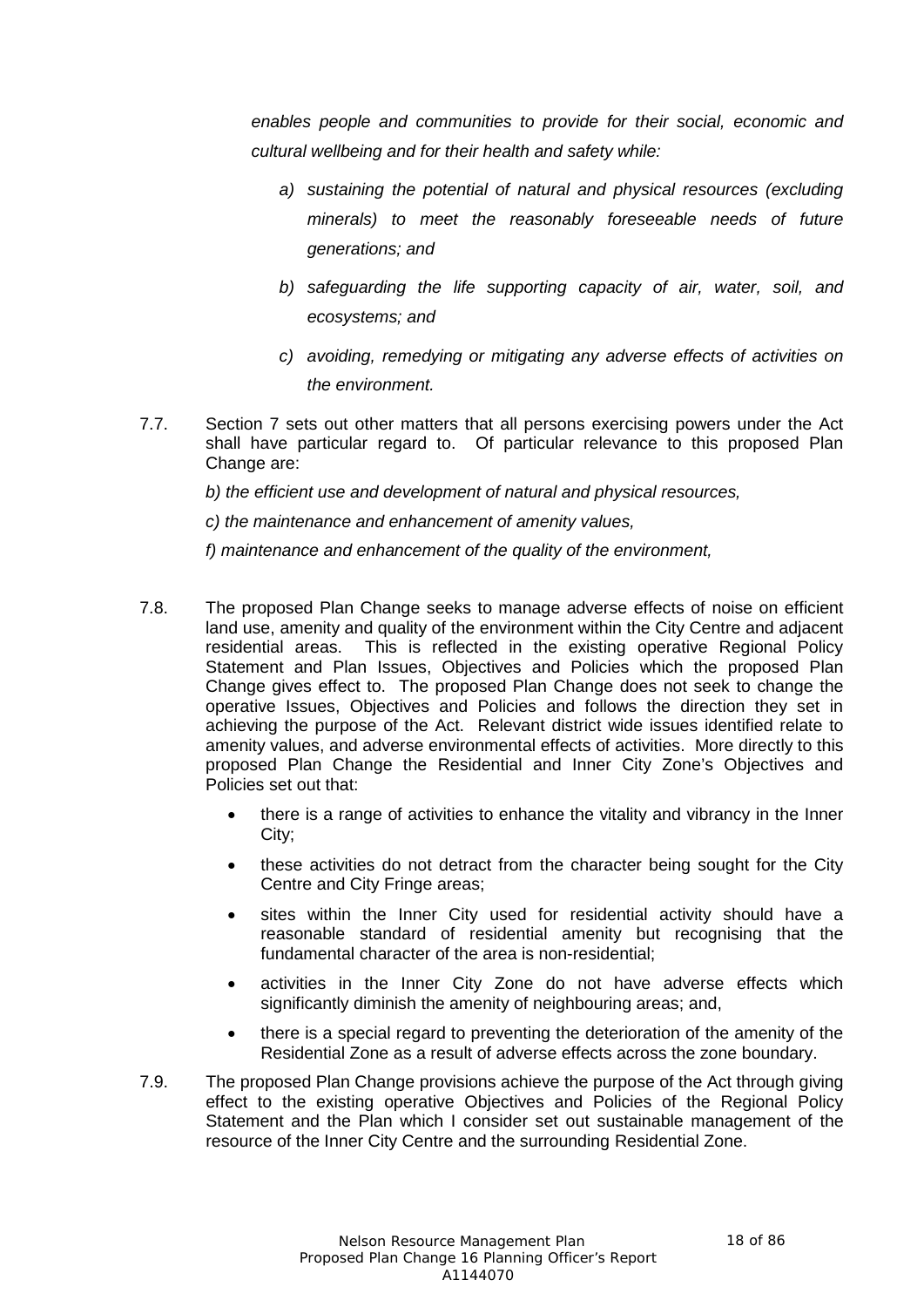## **Section 25A(2)**

7.10. Section 25A(2) provides for a Minister to direct a regional council or territorial authority to prepare a Plan, a Plan Change or a variation. No direction has been given by a Minister and therefore this provision is not relevant to this proposed Plan Change.

## **Section 32**

- 7.11. Before adopting for public notification any objective, policy, rule or other method promoted through this proposed Plan Change, Section 32 of the RMA imposes upon the Council a duty to consider alternatives, and assess their benefits and costs.
- 7.12. A Section 32 assessment was prepared and made available as part of the public notification process of this proposed Plan Change. This assessment is carried out through considering the benefits, costs, effectiveness and efficiency, and risk of acting or not acting if there is uncertainty or insufficient information, for each aspect of the proposed Plan Change. A range of options were considered from status quo, to raising noise levels, to limiting opening hours of licensed premises, and the Plan Change as is proposed.
- 7.13. The Section 32 report concludes with '*As assessed in this section 32 report the proposed Plan Change is the most appropriate way of achieving the objectives of the Plan in regard to Inner City noise.*'
- 7.14. The Section 32 report was written in accordance with Section 32 of the Resource Management Act 1991 prior to the Resource Management Amendment Act 2013. No submissions have been received on the Section 32 report.

## **Section 74(2), (2A) and (3)**

- 7.15. Section 74(2), (2A) and (3) sets out the matters that a territorial authority shall have regard to when changing its Plan. The relevant matters for this hearing are:
	- Extent of consistency with plans or proposed plans of adjacent territorial authorities.
	- Nga Taonga Tuku Iho Ki Whakatu Management Plan, June 2004, being the planning document recognised by an Iwi authority and lodged with Council. This is discussed further in Section 7.21 – 7.22.
	- Council has not had any regard to trade competition or the effects of trade competition when developing this proposed Plan Change.

#### **Section 75**

- 7.16. Section 75 specifies the contents of a district plan, and sections 75(3) and 75(4) set out the following mandatory obligations:
	- *(3) A district plan must "give effect to":*
	- *any national policy statement;*
	- *any New Zealand coastal policy statement; and*
	- *any regional policy statement*
	- *(4) A district plan must not be inconsistent with:*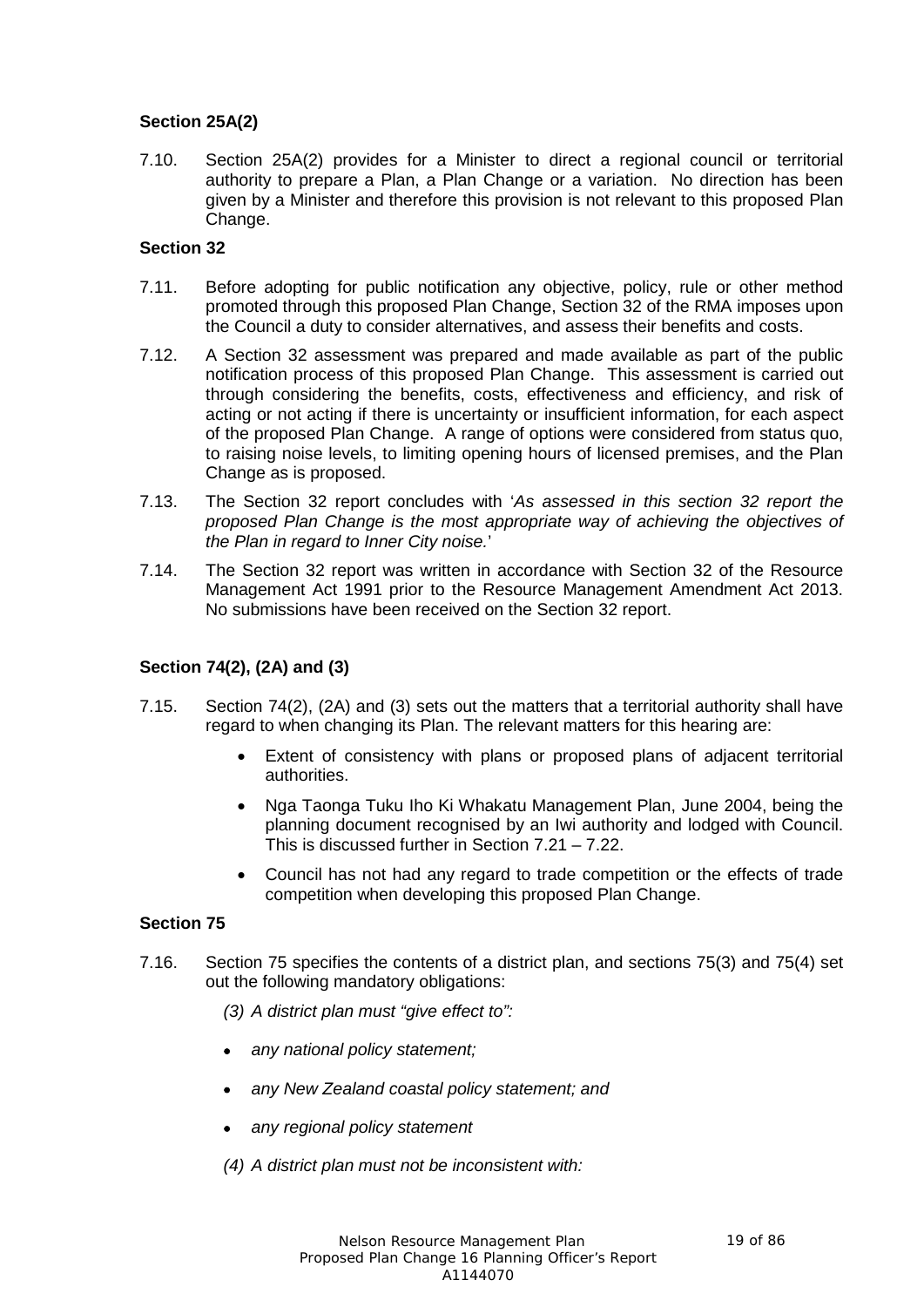- *a water conservation order, or*
- *a regional plan for any matter specified in section 30(1).*
- 7.17. The New Zealand Coastal Policy Statement, nor any National Policy Statements are relevant to this proposed Plan Change. For discussion on the Regional Policy Statement see the following sections of this report.

#### **Regional Policy Statement**

- 7.18. The Nelson RPS became operative in 1997. It contains a number of objectives and policies relevant to the Plan Change which are contained in:
	- Chapter 7 Amenity Values; and
	- Chapter 11 Discharges to Air

These provisions are outlined in greater detail in (i) to (ii) below.

#### **(i) Chapter 7 Amenity Values**

- 7.19. NA1.2 Objective NA1.2.1. *Preservation or enhancement of amenity and conservation values.* Policy NA1.3.3 *To avoid and as far as possible remedy or mitigate the conflicts between adjoining land uses including the provisions of services and/or facilities.*
- 7.20. Methods set out in the proposed Plan Change seek to recognise and resolve conflict between adjoining land use in the Inner City. In the case of this proposed Plan Change the two main land uses concerned are those that generate noise and those that receive it – most commonly, but not solely; these are bars and residential units. Planning to reduce these conflicts also helps to create a vibrant city centre.

#### **(ii) Chapter 11 Discharges to Air**

7.21. DA2.1 Noise, Objective DA2.2.1. *An environment in which unreasonable noise is avoided, remedied or mitigated.*

> Policy DA2.3.1. *To the extent that it is within Council's statutory power to do so, to protect existing and proposed residents and other noise sensitive land uses from the adverse effects of excessive and unreasonable noise from industrial, commercial, transportation (including land, sea and air), community or recreational activities.*

> *Policy DA2.3.2. Where it is within Council's power to do so, to prevent adjacent activities within commercial and industrial areas from being adversely affected by excessive and unreasonable noise including that generated by transport.*

7.22. The objective and policies are of direct relevance to the proposed Plan Change. It seeks to achieve the objective by adopting proven noise enforcement mechanisms under the RMA as the method for noise enforcement in the Inner City Zone. This is backed up by retaining the specific noise limits within properties in the Residential Zone. Acoustic insulation and design requirements also seek to protect residents and sensitive land uses from noise. I consider that the package of methods within the proposed Plan Change achieve this objective of the Regional Policy Statement.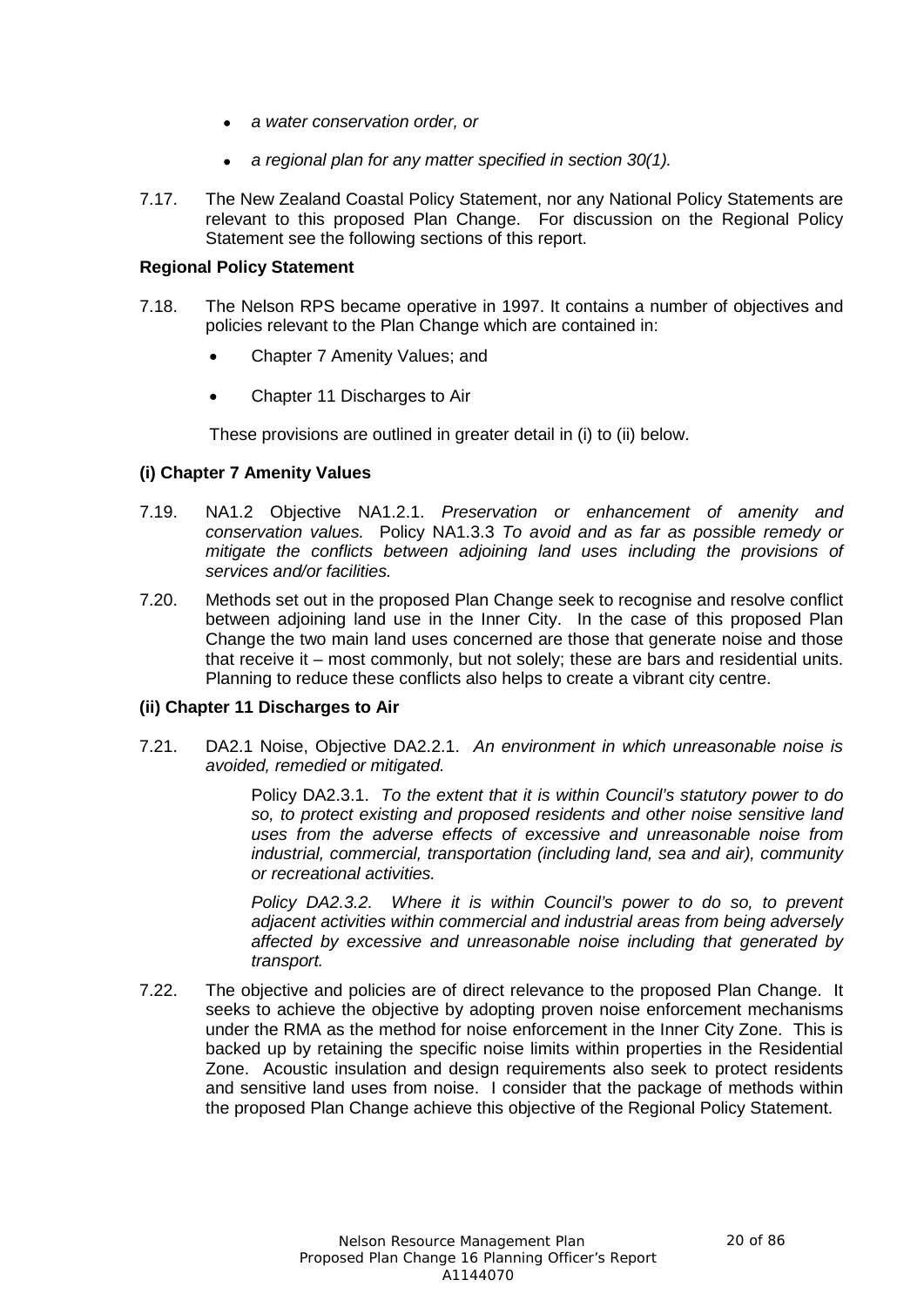#### **Iwi Planning Documents**

- 7.23. The Iwi Planning Document that has been registered with the Council is the Nga Taonga Tuku Iho Ki Whakatu Management Plan. This sets out the iwi perspective of five manawhenua iwi in Te Tau Ihu (top of the South Island). The plan is structured around the spiritual dimensions of wind and air (discharge of contaminants), the people, trees and birds, water and cultivated foods.
- 7.24. The provisions of the Iwi Management Plan are not directly relevant to this proposed Plan Change. Of note however is the desired outcome stated in section 5.3.1 that there is a good working relationship between tangata whenua and Nelson City Councillors and staff. As part of the legal requirements, but also with a desire to retain a good relationship and respect Iwi have been consulted on this Plan Change. No issues in relation to the Iwi Management Plan have been raised.

#### **Any other relevant planning documents**

- 7.25. Heart of Nelson Central City Strategy, (Nelson City Council, August 2009) was adopted by Council at its meeting of 3 September 2009. The Heart of Nelson Strategy was developed to manage growth in a co-ordinated manner and to maintain and enhance the successfulness of the City Centre. It paints a 'word picture' of what the Central City aspires to be (the Vision) and sets out guiding Values, and Objectives, as well as more specific Visions for the precincts within the Central City. The strategy contains a number of actions to help achieve this Vision. The key aspect of the Vision is that *'the Central City will be a vibrant, attractive place in which people can live, work and play, and in which businesses operate'*. The vision statement and direction for the proposed Plan Change draws on the Heart of Nelson vision and is designed to help achieve this.
- 7.26. The proposed Plan Change has also been developed with the Heart of Nelson actions relating to increasing residential use in and around the CBD in mind. In particular this is:
	- D24: *Encourage quality intensification in peripheral CBD areas, and in other areas with sufficient amenities and facilities to allow increased intensity in conjunction with a review of existing NRMP rules to control outcomes.* The proposed Plan Change focuses on control of noise at both the source and the receptor, thereby both playing a role in noise management in the city. These requirements help create sufficient quality of living environment to encourage increased residential intensification. This has been balanced against the cost of these requirements.
- 7.27. Nelson 2060 is Council's sustainability strategy; it comes from the community and focuses on developing a healthy, prosperous and happy Nelson over the next 50 years. It was adopted by Council on 4 June 2013. One of the key themes is '*A sustainable city of beauty and connectivity*'. '*Nelson in 2060 has purposefully implemented sustainable development principles and technologies to create a beautiful city that is designed to provide social equity, liveability, ecological health and economic prosperity…'* This is to be achieved where '*people-centred urban development is thoughtfully managed to realise a compact, mixed use city that has strong local centres...'.* The proposed Plan Change was developed around the same time as Nelson 2060 was being developed and the philosophy of creating a vibrant, attractive place in which people live, work and play was central to both documents. In this sense I believe the proposed Plan Change assists in achieving the goals of Nelson 2060.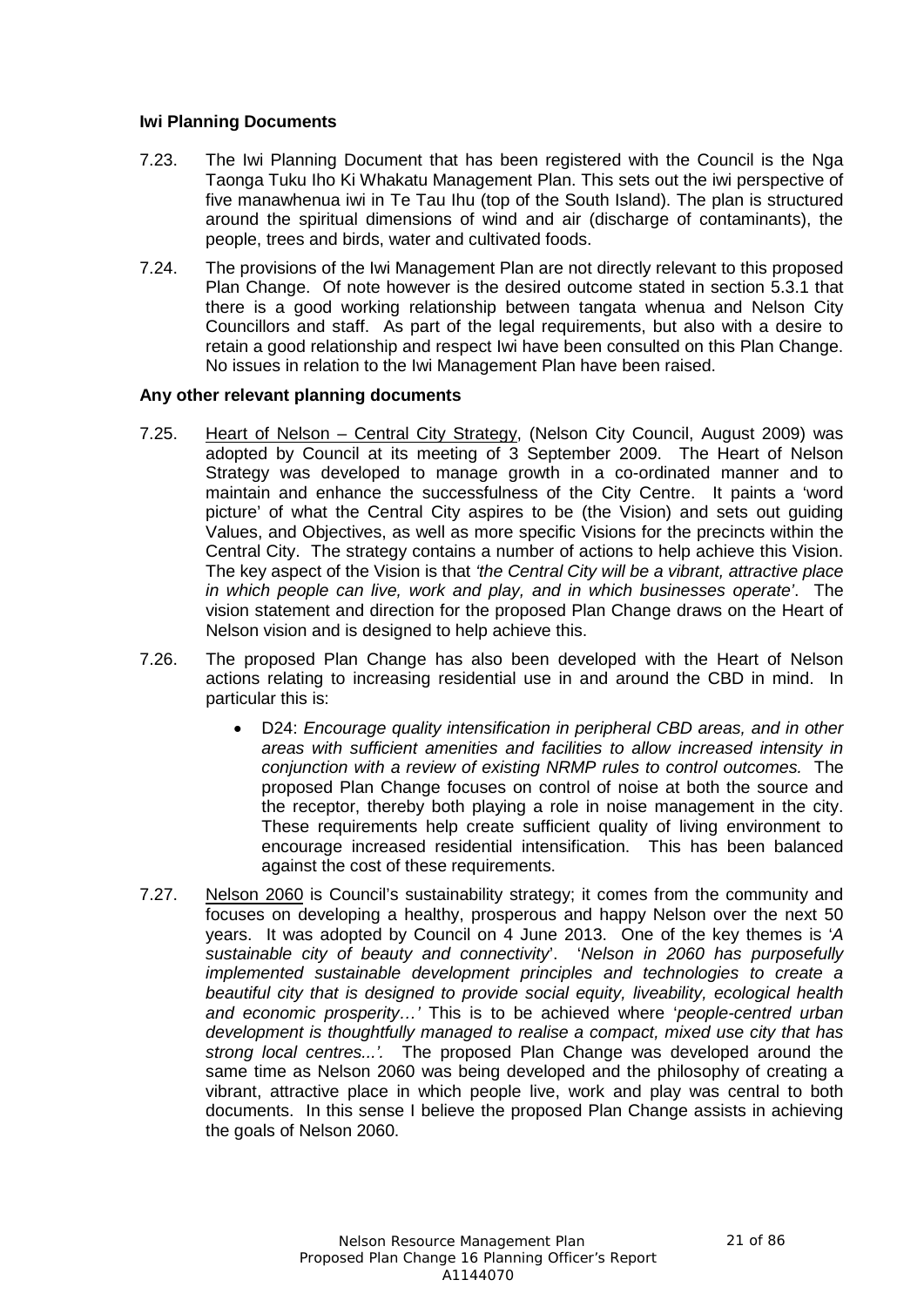## **8. CONCLUSION**

- 8.1. This report provides a statutory and effects based assessment of proposed Plan Change 16 'Inner City Noise'. I have described the general approach and the background and consultation leading the development of this proposed Plan Change. I have also assessed it against the statutory requirements under the RMA and have concluded that it meets all the relevant matters.
- 8.2. I acknowledged the various concerns, and suggestions for improvement, outlined in the submissions and further submissions, and have commented on those and made specific recommendations in Part B of this Report. After considering any additional material that submitters may provide during pre-circulation of evidence and the present at the hearing I am open to revising my recommendation accordingly.
- 8.3. With those amendments I am of the opinion that the package of measures embodied in proposed Plan Change 16 will provide a workable and realistic planning response to the identified and relevant resource management issues in Nelson.

euben Peterson Author Signed

Monday 7th April 2014 Date:

Peer Reviewed: Matt Heale

Signed:

Monday 7<sup>th</sup> April 2014 Date: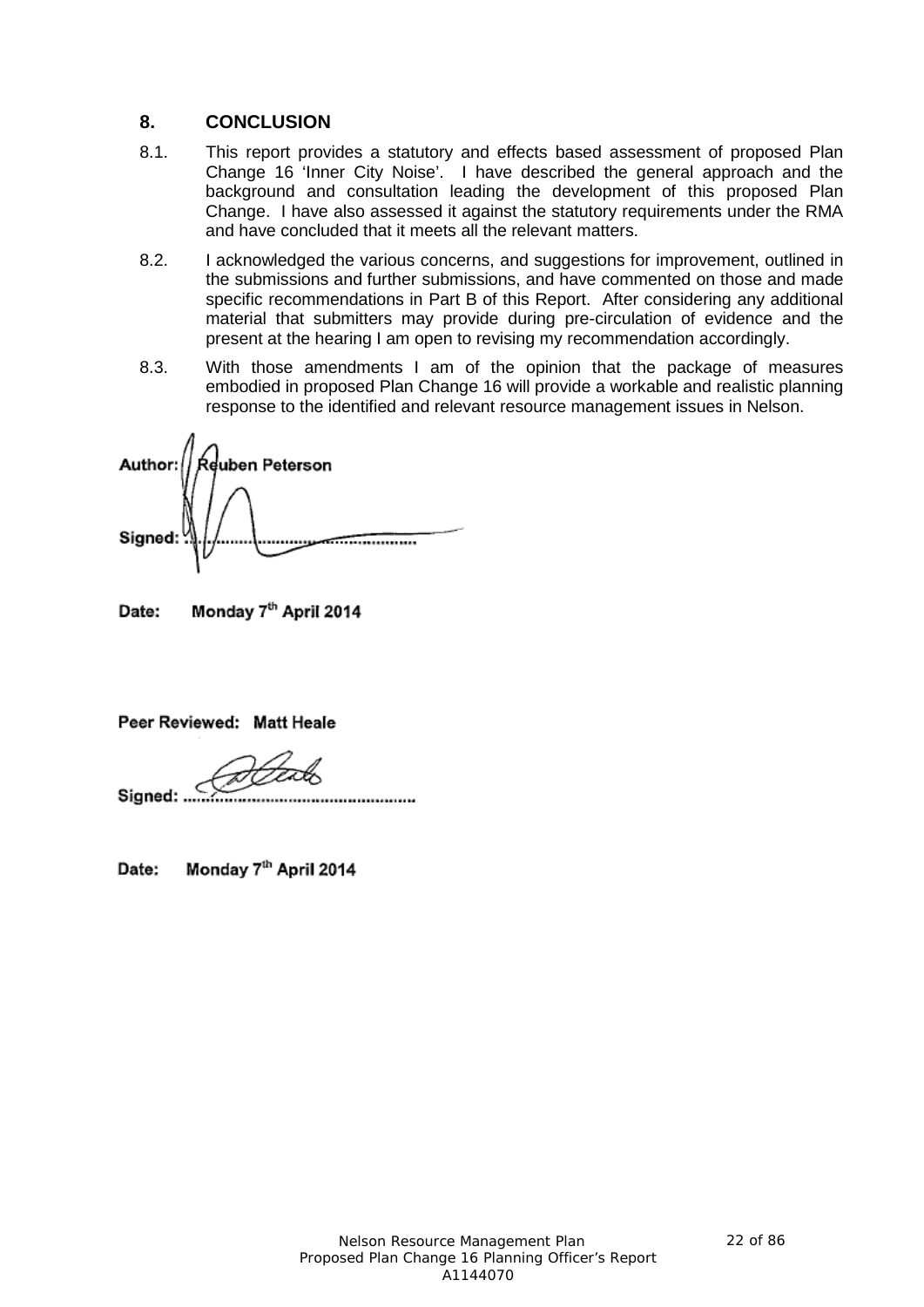## **PART B SUBMITTER INDEX**

 $\Gamma$ 

|                     | Submitter 1: Kent Thomas Inglis |    |                                           |                |  |  |  |
|---------------------|---------------------------------|----|-------------------------------------------|----------------|--|--|--|
| Submission<br>Point | Topic                           |    | Page #   Decision Sought                  | Recommendation |  |  |  |
| 1.1                 | Acoustic<br><b>Insulation</b>   | 29 | Delete acoustic insulation<br>requirement | Reject         |  |  |  |

|                     | Submitter 2: Dan McGuire |    |                          |                |  |  |  |
|---------------------|--------------------------|----|--------------------------|----------------|--|--|--|
| Submission<br>Point | Topic                    |    | Page #   Decision Sought | Recommendation |  |  |  |
| 2.1                 | General                  | 64 | Support Plan Change 16   | Accept         |  |  |  |

| Submitter 3: Peter Mayes |         |    |                                                   |                |  |  |
|--------------------------|---------|----|---------------------------------------------------|----------------|--|--|
| Submission<br>Point      | Topic   |    | Page #   Decision Sought                          | Recommendation |  |  |
| 3.1                      | General | 64 | Seeks specific noise control device<br>to be used | Reject         |  |  |

| Submitter 4: James Mackay Purves |                               |           |                                           |                |  |  |
|----------------------------------|-------------------------------|-----------|-------------------------------------------|----------------|--|--|
| Submission<br>Point              | opic-                         | Page<br># | Decision Sought                           | Recommendation |  |  |
| 4.1                              | Acoustic<br><b>Insulation</b> | 30        | Delete acoustic insulation<br>requirement | Accept in part |  |  |

| Submitter 5: Port Nelson Noise Liaison Committee |            |          |                                     |                |  |  |
|--------------------------------------------------|------------|----------|-------------------------------------|----------------|--|--|
| Submission                                       | opic:      | Page $#$ | <b>Decision Sought</b>              | Recommendation |  |  |
| Point                                            |            |          |                                     |                |  |  |
| 5.1                                              | Acoustic   | 32       | Support amended ventilation         | Accept         |  |  |
|                                                  | Insulation |          | requirements - Port Effects Control |                |  |  |
|                                                  |            |          | Overlay                             |                |  |  |

| Submitter 6: Charles and Rosemary Shaw |         |    |                          |                |  |  |
|----------------------------------------|---------|----|--------------------------|----------------|--|--|
| Submission                             | Topic   |    | Page #   Decision Sought | Recommendation |  |  |
| Point                                  |         |    |                          |                |  |  |
| 6.1                                    | General | 64 | Support Plan Change 16   | Accept         |  |  |

|            | Submitter 7: Port Nelson Limited |        |                                                                               |                |  |  |  |
|------------|----------------------------------|--------|-------------------------------------------------------------------------------|----------------|--|--|--|
| Submission | Горіс.                           | Page # | Decision Sought                                                               | Recommendation |  |  |  |
| Point      |                                  |        |                                                                               |                |  |  |  |
| 7.1        | Acoustic<br><b>Insulation</b>    | 32     | Support amended ventilation<br>requirements - Port Effects Control<br>Overlay | Accept         |  |  |  |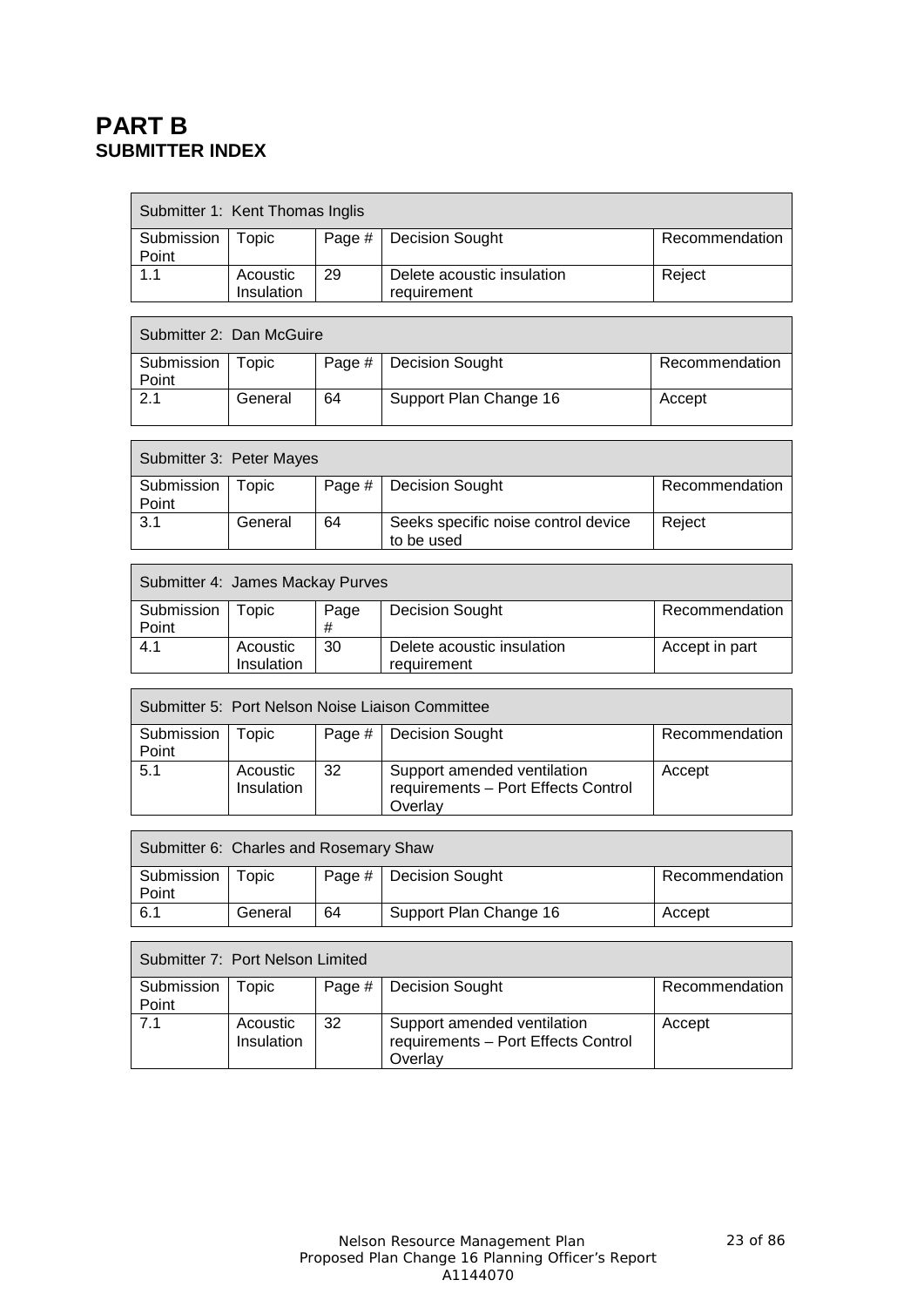|                     |                                                                       |                 | Submitter 8: Graeme Downing and Stephanie Trevena                                                                           |                |
|---------------------|-----------------------------------------------------------------------|-----------------|-----------------------------------------------------------------------------------------------------------------------------|----------------|
| Submission<br>Point | Topic                                                                 | Page #          | <b>Decision Sought</b>                                                                                                      | Recommendation |
| 8.1                 | Acoustic<br>Insulation                                                | $\overline{3}3$ | Support acoustic insulation<br>requirement                                                                                  | Accept         |
| 8.2                 | Noise<br>Generating<br><b>Activities</b>                              | $\overline{38}$ | Support in part 'Noise Generating<br>Activity' definition with amendment<br>sought                                          | Accept in part |
| 8.3                 | Noise<br>Generating<br><b>Activities</b>                              | 38              | Support in part 'Noise Generating<br>Activity' definition with amendment<br>sought                                          | Accept in part |
| 8.4                 | <b>Noise</b><br>Generating<br><b>Activities</b>                       | 38              | Support in part definition of<br>extension ICr.42A with amendment<br>sought                                                 | Accept in part |
| 8.5                 | Noise<br>Generating<br><b>Activities</b>                              | $\overline{38}$ | Support in part AP13.1 'Noise<br>Generating Activities' with<br>amendments sought                                           | Accept in part |
| 8.6                 | Noise<br>Generating<br>Activities                                     | 55              | Oppose the addition of AP13.2<br>Assessment of unreasonable and<br>excessive noise                                          | Reject         |
| 8.7                 | Enforce<br>Noise using<br>the<br>provisions<br>of the RMA             | 55              | Oppose deletion of ICr.42 Noise.<br>Which required measurement of<br>noise from the property boundary<br>in the Inner City. | Reject         |
| 8.8                 | Enforce<br>Noise using<br>the<br>provisions<br>of the RMA             | 55              | Opposed new proposed rule<br>ICr.42B General Noise Emission                                                                 | Accept         |
| 8.9                 | ICr.43<br>Noise<br>received at<br>sites in the<br>Residential<br>Zone | 51              | Support in part rule ICr.43 with<br>amendment sought to add bass<br>frequency control.                                      | Accept in part |
| 8.10                | Changes to<br>Policy,<br>Explanation<br>and<br>Reasons                | 61              | Support policy amendments IC5.1                                                                                             | Accept         |

| Submitter 9: Michelle McLean |         |    |                                                                  |                |  |
|------------------------------|---------|----|------------------------------------------------------------------|----------------|--|
| Submission<br>Point          | Topic   |    | Page #   Decision Sought                                         | Recommendation |  |
| 9.1                          | General | 65 | Prevent Inner City Noise entering<br>Residential Zone after 9pm. | Reiect         |  |

| Submitter 10: McDonalds Restaurant (NZ) Ltd |              |        |                                 |                |  |  |
|---------------------------------------------|--------------|--------|---------------------------------|----------------|--|--|
| Submission                                  | opic:        | Page # | <b>Decision Sought</b>          | Recommendation |  |  |
| Point                                       |              |        |                                 |                |  |  |
| 10.1                                        | <b>Noise</b> | 41     | Oppose. Seeks internal          | Reject         |  |  |
|                                             | Generating   |        | (unlicensed) restaurants to be  |                |  |  |
|                                             | Activities   |        | excluded from the definition of |                |  |  |
|                                             |              |        | Noise Generating Activity.      |                |  |  |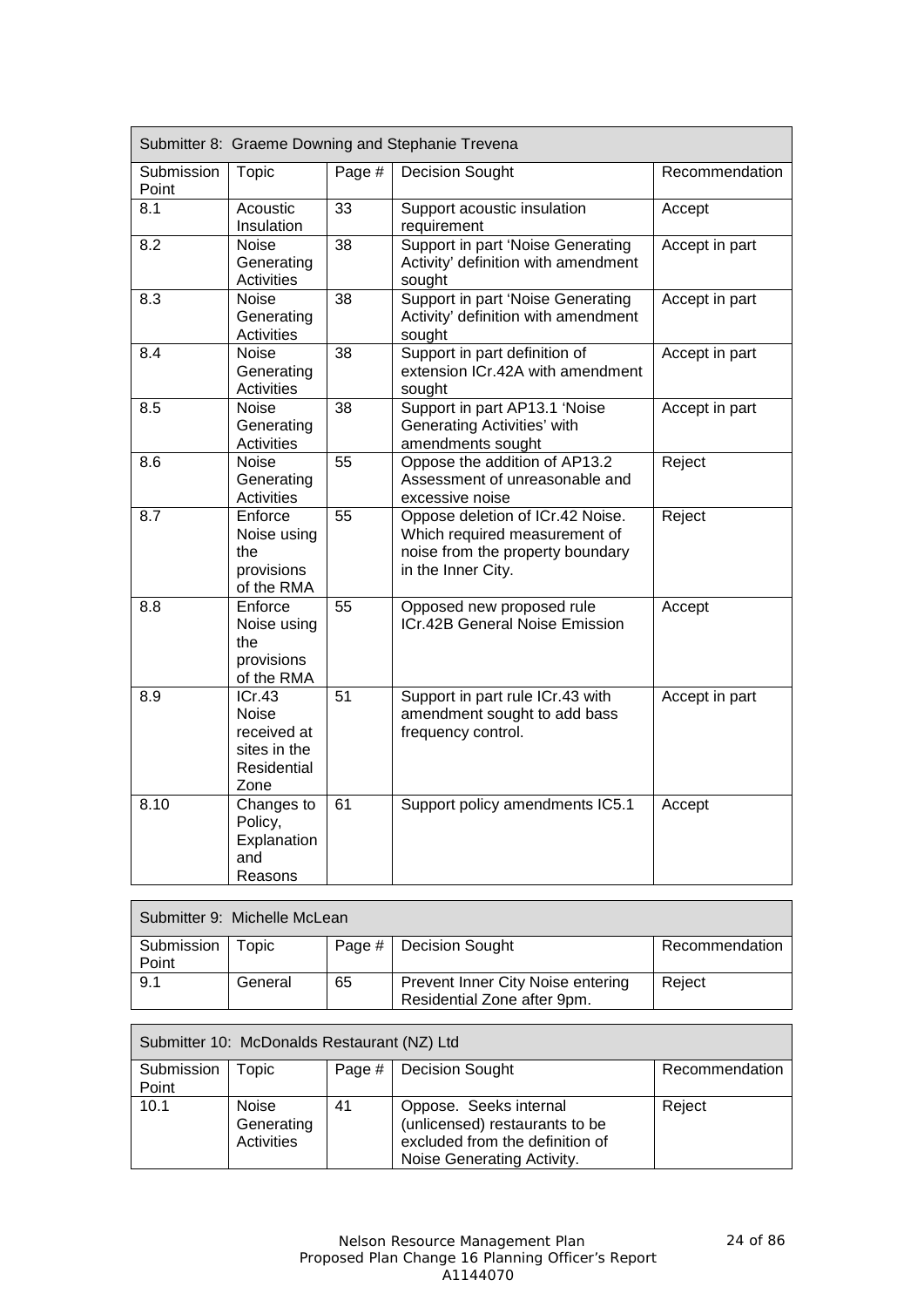|                     |                                                 |        | Submitter 11: Nelson Marlborough District Health Board                                                             |                |
|---------------------|-------------------------------------------------|--------|--------------------------------------------------------------------------------------------------------------------|----------------|
| Submission<br>Point | <b>Topic</b>                                    | Page # | <b>Decision Sought</b>                                                                                             | Recommendation |
| 11.1                | Acoustic<br>Insulation                          | 33     | Support acoustic insulation<br>requirements with amendments<br>sought                                              | Accept         |
| 11.2                | Acoustic<br>Insulation                          | 33     | Support acoustic insulation<br>requirements with amendments<br>sought                                              | Accept         |
| 11.3                | Acoustic<br>Insulation                          | 34     | Support acoustic insulation<br>requirements with amendments<br>sought                                              | Accept         |
| 11.4                | Acoustic<br>Insulation                          | 34     | Support in part AP19.2 with<br>amendments sought                                                                   | Accept         |
| 11.5                | Acoustic<br>Insulation                          | 34     | Support in part AP19.3.i with<br>amendments sought                                                                 | Accept         |
| 11.6                | Acoustic<br>Insulation                          | 34     | Support in part AP19.3.ii with<br>amendments sought                                                                | Accept         |
| 11.7                | Acoustic<br>Insulation                          | 34     | Support in part AP19.3.iv with<br>amendments sought                                                                | Accept         |
| 11.8                | <b>Noise</b><br>Generating<br><b>Activities</b> | 42     | Support in part definition for noise<br>generating activity with<br>amendments sought                              | Accept in part |
| 11.9                | Noise<br>Generating<br><b>Activities</b>        | 42     | Support ICr42A assessment<br>criteria and explanation                                                              | Accept         |
| 11.10               | <b>Noise</b><br>Generating<br><b>Activities</b> | 42     | Support AP13 overview                                                                                              | Accept         |
| 11.11               | Noise<br>Generating<br>Activities               | 42     | Support in part AP13.1 with<br>amendments sought                                                                   | Accept         |
| 11.12               | Noise<br>Generating<br>Activities               | 42     | Support AP13.2 minimum<br>monitoring and reporting<br>requirements                                                 | Accept         |
| 11.13               | Noise<br>Generating<br>Activities               | 43     | Support in part AP13.1.3<br>measurement of noise with<br>amendments sought                                         | Accept         |
| 11.14               | <b>Noise</b><br>Generating<br><b>Activities</b> | 43     | Support in part AP13.2<br>Assessment of unreasonable and<br>excessive noise and AP13.2.1<br>with amendments sought | Accept in part |
| 11.15               | Noise<br>Generating<br><b>Activities</b>        | 43     | Support in part AP13.2.1.ii with<br>amendments sought                                                              | Accept         |
| 11.16               | <b>Noise</b><br>Generating<br>Activities        | 43     | Support AP13.2.2 Construction<br>Noise                                                                             | Accept         |
| 11.17               | Maximum<br>Noise Level<br>(LAFmax)              | 48     | Support in part new rule ICr.42.1<br>with amendments sought                                                        | Accept in part |
| 11.18               | Maximum<br>Noise Level<br>(LAFmax)              | 48     | Support new assessment criteria<br>and explanation ICr.42.4 and<br>ICr42.5                                         | Accept         |
| 11.19               | Maximum<br>Noise Level<br>(LAFmax)              | 48     | Support in part ICr42 rule name<br>with amendments sought                                                          | Accept         |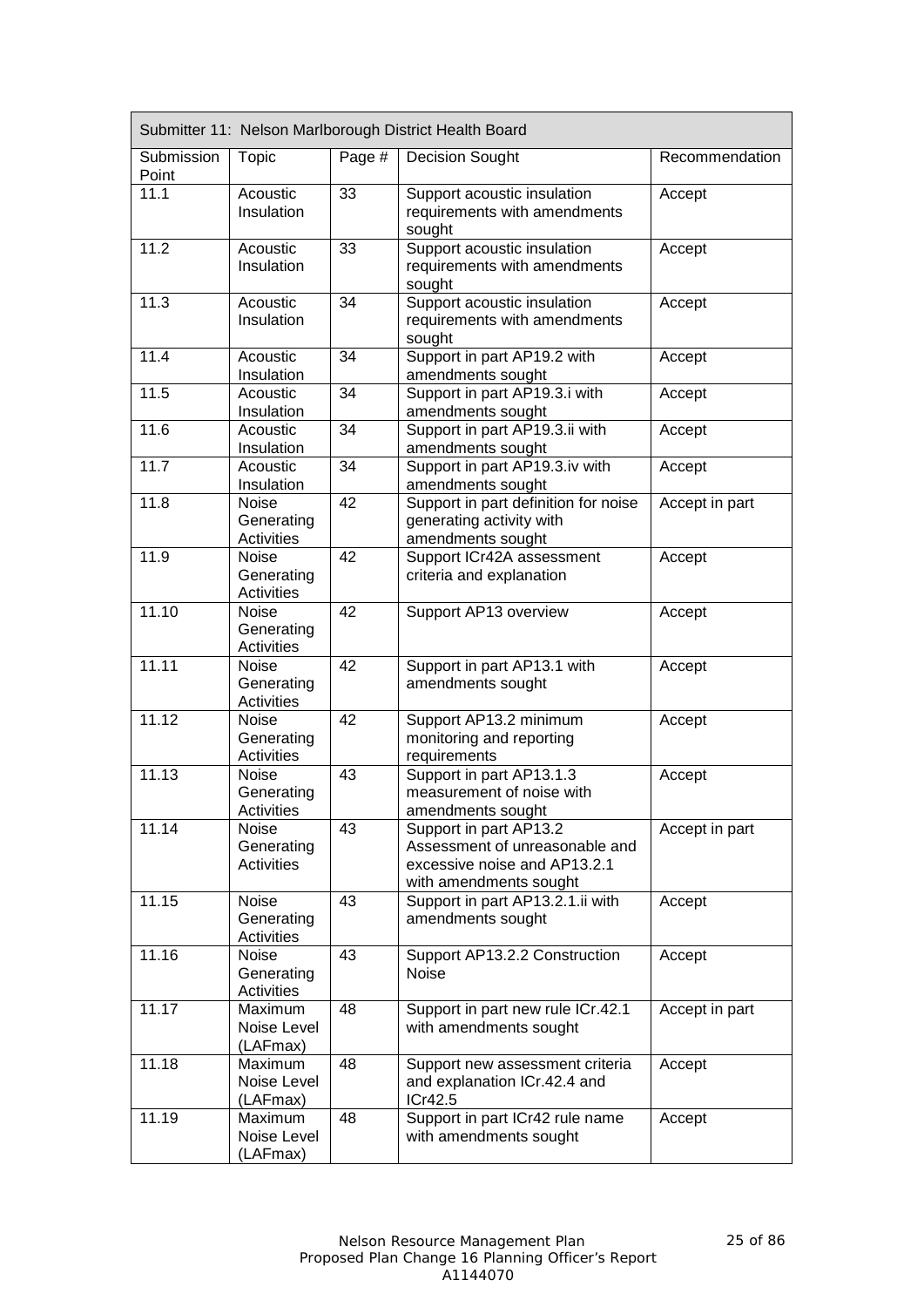| 11.20 | ICr.43<br><b>Noise</b><br>received at<br>sites in the<br>Residential<br>Zone | 52 | Support in part ICr43 with<br>amendments sought                                            | Accept in part |
|-------|------------------------------------------------------------------------------|----|--------------------------------------------------------------------------------------------|----------------|
| 11.21 | ICr.43<br><b>Noise</b><br>received at<br>sites in the<br>Residential<br>Zone | 52 | Support in part ICr.43 with<br>amendments sought                                           | Accept         |
| 11.22 | Enforce<br>noise using<br>provisions<br>of the RMA                           | 58 | Oppose new rule ICr.42B General<br><b>Noise Emission</b>                                   | Accept         |
| 11.23 | Changes to<br>Policy,<br>Explanation<br>and<br>Reasons                       | 61 | Support policy amendments<br>IC4.2, IC4.2.ii and IC4.2.iv                                  | Accept         |
| 11.24 | Changes to<br>Policy,<br>Explanation<br>and<br>Reasons                       | 61 | Support in part policy<br>amendments IC4.2.v with<br>amendments sought                     | Reject         |
| 11.25 | Changes to<br>Policy,<br>Explanation<br>and<br>Reasons                       | 61 | Support in part amendments<br>IC4.2, IC4.3, IC4.3.i and IC4.3.iv<br>with amendments sought | Accept         |
| 11.26 | Changes to<br>Policy,<br>Explanation<br>and<br>Reasons                       | 61 | Support in part IC4.2, IC5.1 and<br>IC5.1.ii with amendments sought                        | Accept         |
| 11.27 | General                                                                      | 66 | General support for proposed<br>Plan Change                                                | Accept         |

| Submitter 12: Hospitality NZ |                                                                              |        |                                                                                                          |                |  |
|------------------------------|------------------------------------------------------------------------------|--------|----------------------------------------------------------------------------------------------------------|----------------|--|
| Submission<br>Point          | Topic                                                                        | Page # | <b>Decision Sought</b>                                                                                   | Recommendation |  |
| 12.1                         | Acoustic<br>Insulation                                                       | 37     | <b>Support Acoustic Insulation</b>                                                                       | Accept         |  |
| 12.2                         | <b>Noise</b><br>Generating<br>Activities                                     | 46     | Oppose resource consent<br>requirements for noise generating<br>activities                               | Reject         |  |
| 12.3                         | ICr.43<br><b>Noise</b><br>received at<br>sites in the<br>Residential<br>Zone | 52     | Support rule ICr43                                                                                       | Accept         |  |
| 12.4                         | Enforce<br>noise using<br>provisions<br>of the RMA                           | 59     | Support in part but need to ensure<br>there are guidelines for subjective<br>officer assessment of noise | Accept         |  |
| 12.5                         | Ongoing<br>education                                                         | 60     | Support ongoing education                                                                                | Accept         |  |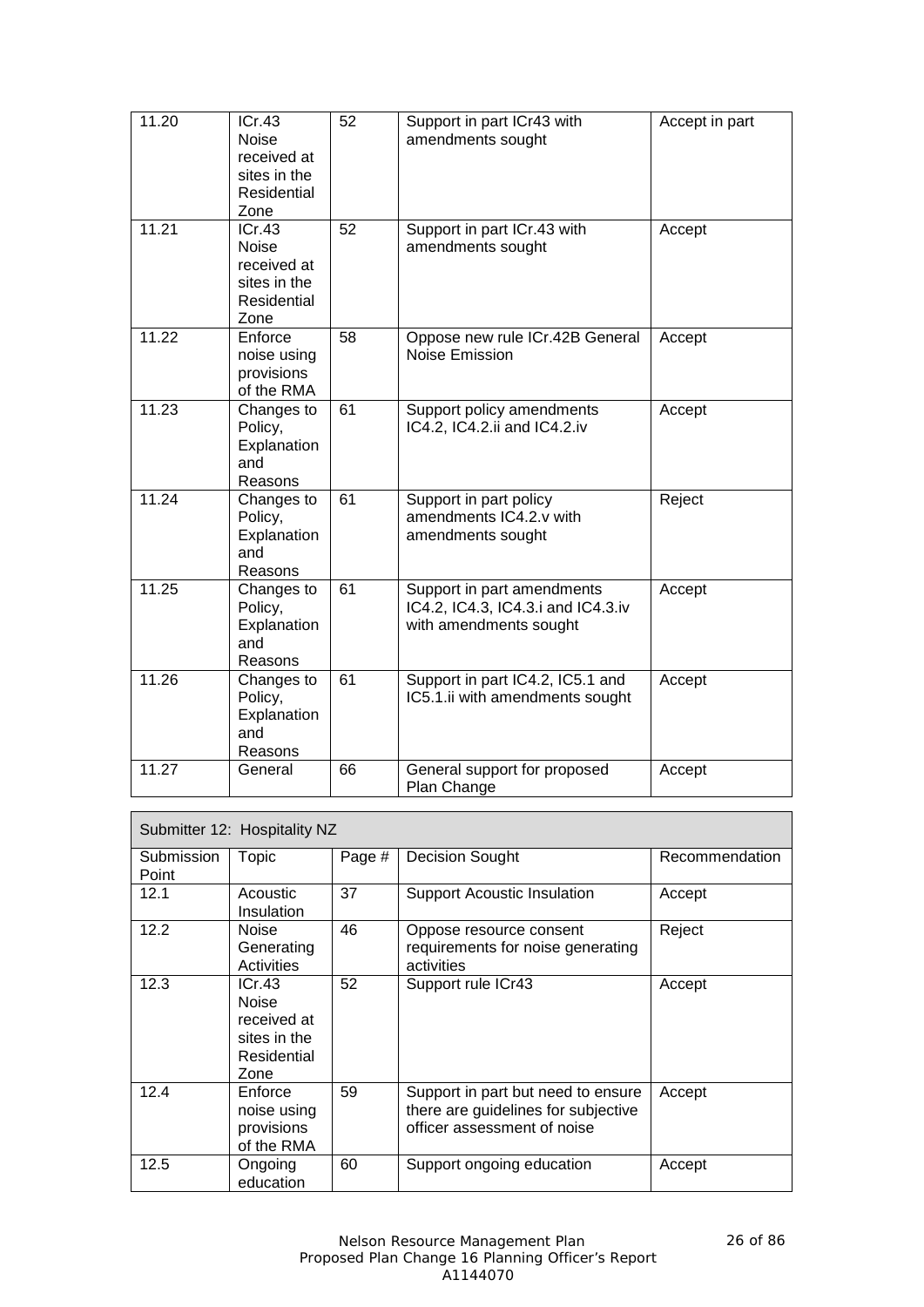| 12.6                | General                                                               | 66     | Broad support for plan change                                                                                                                                                                                                                           | Accept         |
|---------------------|-----------------------------------------------------------------------|--------|---------------------------------------------------------------------------------------------------------------------------------------------------------------------------------------------------------------------------------------------------------|----------------|
|                     | Submitter 13: Gaile Noonan                                            |        |                                                                                                                                                                                                                                                         |                |
| Submission<br>Point | Topic                                                                 | Page # | <b>Decision Sought</b>                                                                                                                                                                                                                                  | Recommendation |
| 13.1                | ICr.43<br>Noise<br>received at<br>sites in the<br>Residential<br>Zone | 53     | Oppose. Properties within 150m<br>of any proposed new<br>development should be noise<br>insulated at applicants cost;<br>corner sites / outdoor areas<br>should be considered; the Plan<br>Change needs more work where<br>Inner City Centre and Fringe | Reject         |

| Submitter 14: Barbara Riddell |                                          |        |                                                                                                       |                |  |  |
|-------------------------------|------------------------------------------|--------|-------------------------------------------------------------------------------------------------------|----------------|--|--|
| Submission<br>Point           | Topic                                    | Page # | <b>Decision Sought</b>                                                                                | Recommendation |  |  |
| 14.1                          | <b>Noise</b><br>Generating<br>Activities | 47     | Support in part noise generating<br>activity requirements. Seeks no<br>increased, or decreased levels | Accept in part |  |  |
| 14.2                          | Maximum<br>Noise Level<br>(LAFmax)       | 50     | Oppose provision, enforce limits<br>for drums (bass frequency)                                        | Reject         |  |  |

meets residential.

| Submitter 15: C Sharp Family Trust - Late Submission |         |        |                        |                |  |
|------------------------------------------------------|---------|--------|------------------------|----------------|--|
| Submission<br>Point                                  | Topic   | Page # | <b>Decision Sought</b> | Recommendation |  |
| 15.1                                                 | General | 66     | Support Plan Change    | Accept         |  |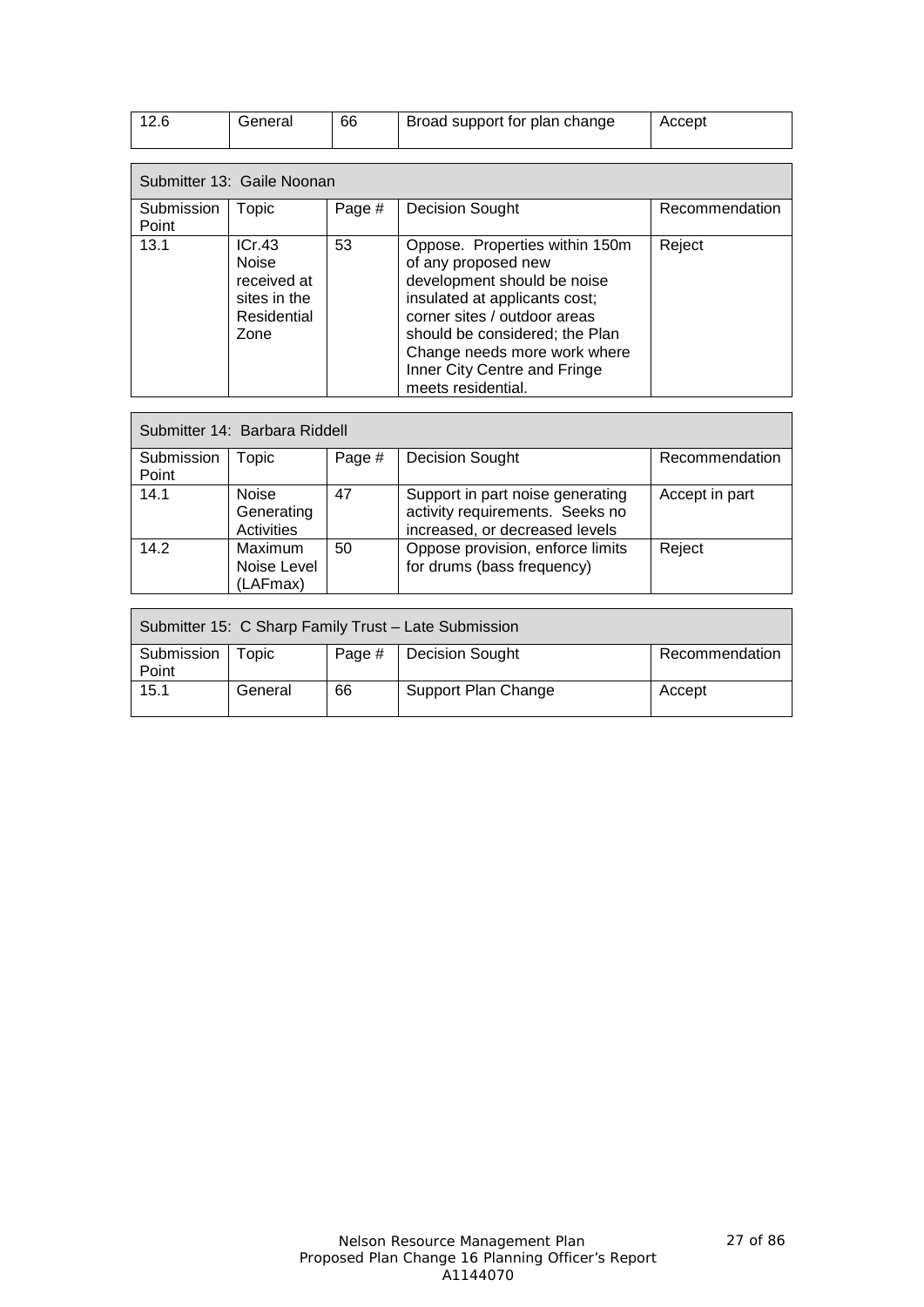## **Further Submissions**

|                                | Submitter X1: Dan McGuire |        |          |                |
|--------------------------------|---------------------------|--------|----------|----------------|
| Further<br>Submission<br>Point | Submission<br>Point       | Page # | Support? | Recommendation |
| X1.1                           | 8.2                       | 38     | Support  | Accept in part |
| X1.2                           | 8.3                       | 38     | Support  | Accept in part |
| X1.3                           | 8.4                       | 38     | Support  | Accept in part |
| X1.4                           | 8.5                       | 38     | Support  | Accept in part |
| X1.5                           | 8.6                       | 55     | Support  | Reject         |
| X1.6                           | 8.7                       | 55     | Support  | Reject         |
| X1.7                           | 8.8                       | 55     | Support  | Accept         |
| X1.8                           | 8.9                       | 51     | Support  | Accept in part |
| X <sub>1.9</sub>               | 8.10                      | 61     | Support  | Accept         |
| X1.10                          | 13.1                      | 53     | Support  | Reject         |

| Submitter X2: Nelson Grey Power |                                |    |          |                |  |  |
|---------------------------------|--------------------------------|----|----------|----------------|--|--|
| Further<br>Submission<br>Point  | Submission   Page #  <br>Point |    | Support? | Recommendation |  |  |
| X2.1                            | 13.1                           | 53 | Support  | Reiect         |  |  |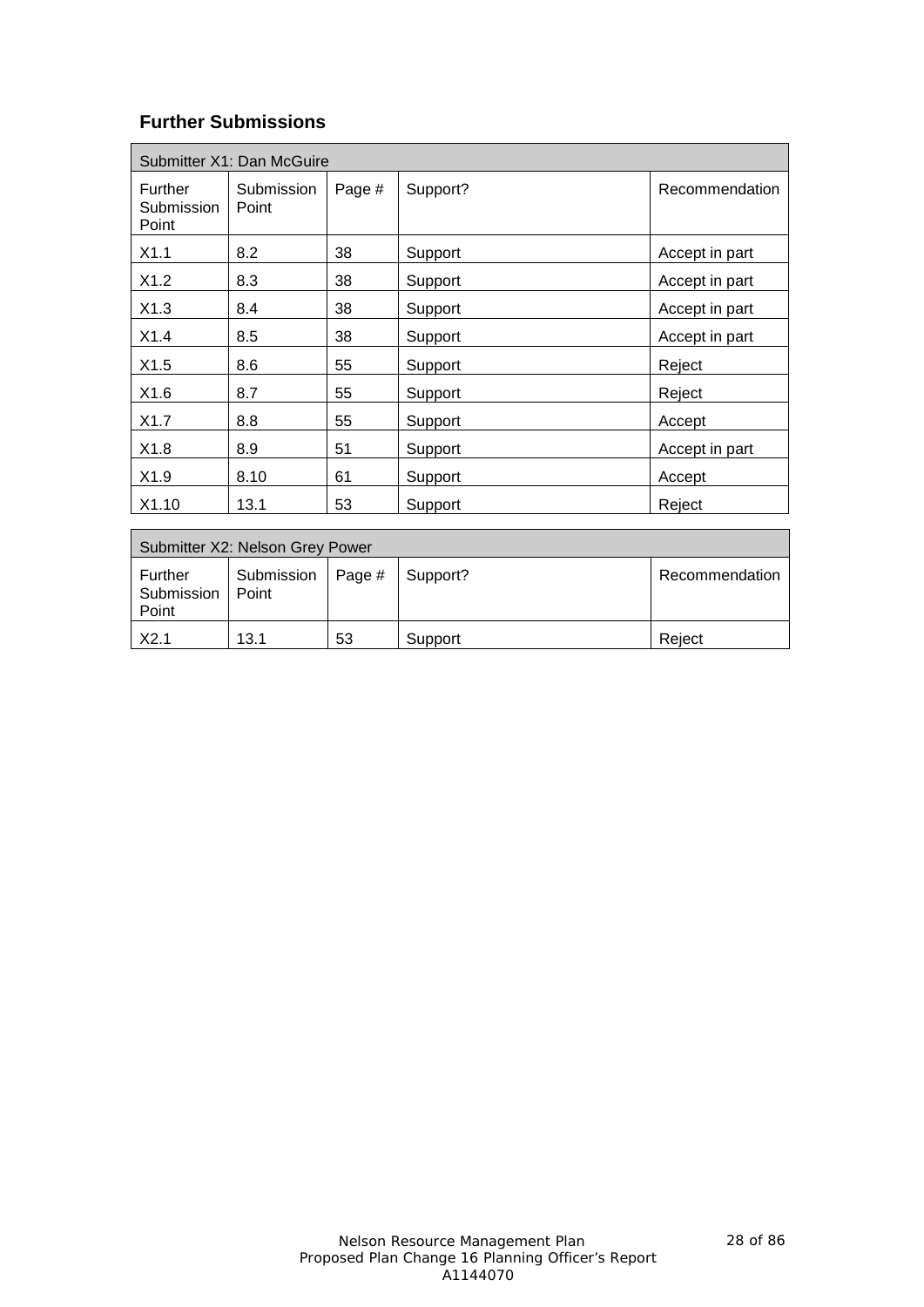## **RECOMMENDATIONS ON SUBMISSIONS**

As stated in section 5.1 of Part A of this report recommendations for amendments, additions or deletion to the notified text have been made in relation to some of the submission points. These are generally shown in the following sections with the proposed text as it appeared at notification, ie. text to be removed struck through, and text to be added underlined. My recommended amendments as a result of submissions are shown as text to be removed struck through, and text to be added underlined.

# **Plan Change 16: Topic 1 – Acoustic Insulation**

**Submitter 1: Kent Thomas Inglis**

**Submission Point #1.1:** Oppose requiring acoustic insulation of inner city residential units.

Noise is a fluid medium, difficult to measure and regulate. Influenced by other factors. This is over regulation for a minor and infrequent issue. It will discourage investment in inner city residential units.

**Decision Sought:** Delete

#### **Planning Officer Comment #1 Kent Thomas Inglis Submission Point #1.1**

The submitter opposes the requirement for acoustic insulation of residential units in particular. This is based around the additional cost discouraging investment in the Inner City which is to the detriment of the vibrancy of the city. The submitter also considers that noise is difficult to regulate, influenced by other factors, and is a very minor and infrequent issue.

The proposed Plan Change provisions have been developed with particular reference to the NRMP operative objective IC4 for the Inner City which states '*Activities and adverse effects' A diversity of activities which do not adversely affect the environment sought for the City Centre and City Fringe*'. Supporting operative policies to this objective,  $IC4.1 - 4.3$ , seek to encourage activities which: enhance the vitality and vibrancy of the City Centre; do not give rise to levels of noise which detract from the environment being sought for the City Centre and City Fringe; and that sites used for residential activity should provide a reasonable standard of residential amenity, but recognise that the fundamental character of the area is non-residential.

Nelson City Council, with the community, has developed a Central City Strategy 'Heart of Nelson', which was adopted in September 2009. This was also a guiding document for the development of the proposed Plan Change. It seeks that Nelson City Centre is *'…a vibrant, attractive place in which people can live, work and play, and in which businesses operate'*.

The proposed Plan Change encapsulates these guiding statements into a 'Plan Change Vision' which is included at the start of both the notified Plan Change amendments and Section 32 report. It is also repeated in Part A, Section 1.6 of this report.

The proposed Plan Change has sought to achieve a balance between those that produce the noise and those that receive the noise. This recognises that both play a central role in creating a vibrant and vital Inner City. In doing this conscious decisions were made to ensure the additional costs to those seeking to build or extend was kept to a minimum whilst still achieving the acoustic insulation level desired. To do this the following actions were undertaken:

- Acoustic Engineer contracted to give accurate advice on acoustic insulation methods, materials and levels for the whole residential and short term living accommodation unit.
- Plans of actual apartments in Nelson used as models for the acoustic insulation requirements
- Quantity surveyor engaged to cost the acoustic insulation requirements above that required for standard construction
- Initial additional costs found to be 12.8% more for a standard mid level two bedroom unit and 17.5% more for a larger two bedroom upper level apartment.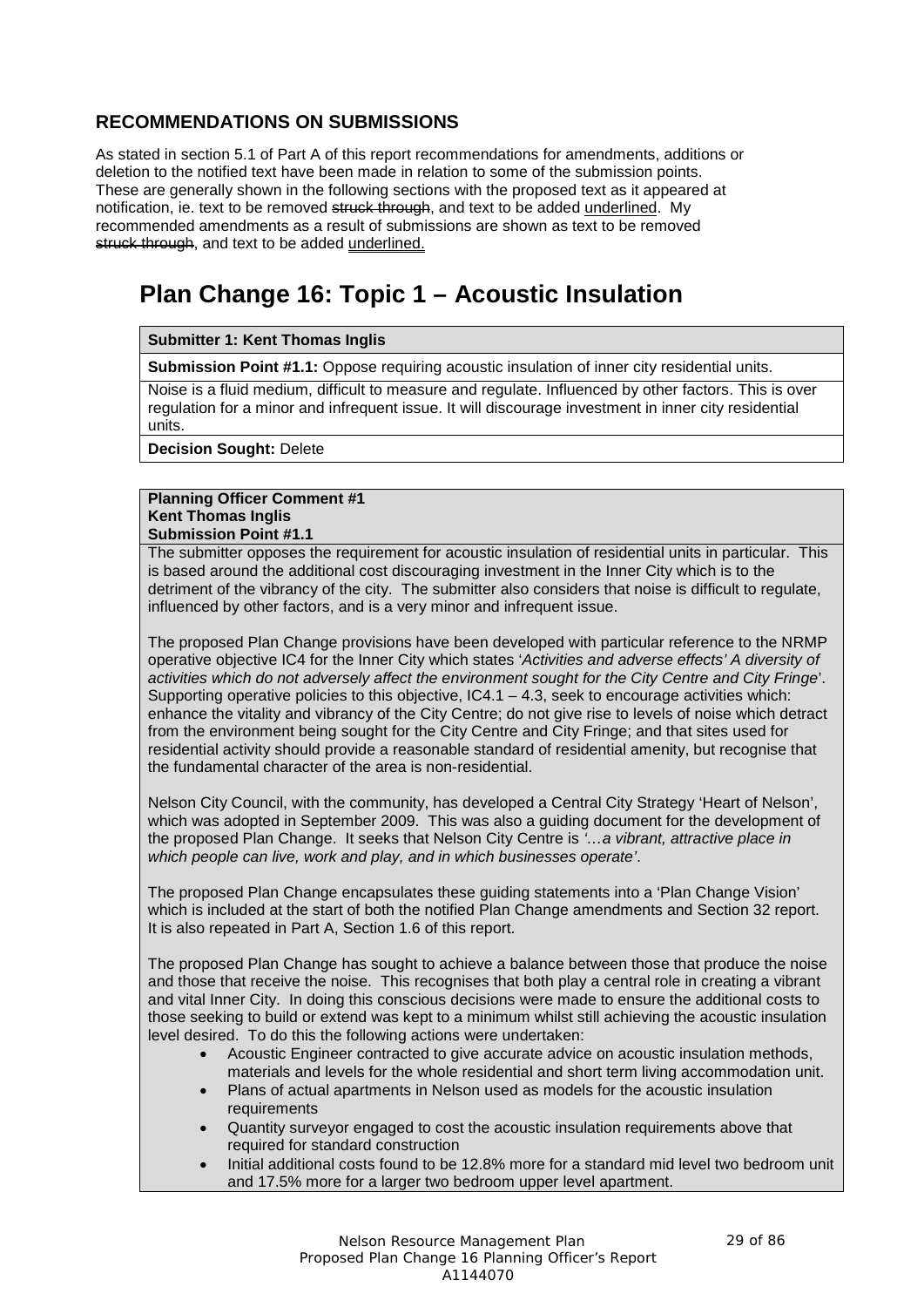- Section 32 assessment found these additional costs to be above a reasonable level for the benefits obtained.
- To reduce additional costs acoustic insulation requirement was revised to only apply to new bedrooms of residential units and new rooms intended to be used for sleeping in short term living accommodation units rather than the whole units originally proposed.
- Revised acoustic insulation calculations and quantity surveyor costings carried out.
- Additional costs for the same units as above; 5.4% for smaller mid level apartment and 4% for larger upper level apartment.
- As a further method to reduce additional costs an applicant can either choose to acoustically insulate by following a set of specific building materials and requirements, or can engage an acoustic engineer to advise on how to achieve a set noise standard.
- Note that while a short term living accommodation unit has not been specifically modelled the floor plan, and importantly glazing of most are similar to, or smaller than the mid level apartment that has been modelled. Therefore I anticipate the costs to be similar or less than the smaller apartment. Also note this is not an issue raised by the submitter.

While I do acknowledge that these are additional costs, I consider this to be a fair representation of the 'share' of noise management which falls ultimately to the purchaser/developer of the residential unit or developer of the short term living accommodation unit. This approach allows for a reasonable residential amenity within the Inner City but also recognises that the Inner City environment will involve a higher level of noise and activity than would typically be acceptable in the Residential Zone.

In terms of the RMA 1991 I consider this approach represents sustainable management of a physical resource, being the Inner City. Economically the additional costs to development have been carefully considered; socially there is the ability to more comfortably live in the Inner City and to still undertake activities that add to City vitality and vibrancy; People's health is also considered in providing appropriate sleeping environments, and this use is a current and reasonably foreseeable need of future generations in the Inner City. This approach to acoustic insulation helps to mitigate actual and potential adverse effects of noise on people's sleeping environment and general residential amenity.

Note that in accordance with Planning Officer Comment #2, Submission Point #4.1 acoustic insulation of Short Term Living Accommodation units (as referred to in bullet points above) is recommended to the removed from the proposed Plan Change.

#### **RECOMMENDATION**

**Submission Point #1.1**: Reject

**Amendment to Proposed Plan Change:**

Nil

#### **Submitter 4: James Mackay Purves**

**Submission Point #4.1:** Oppose the Plan Change Section acoustic insulation of inner city residential units and short term living accommodation.

Deal with the polluter/pollutant at the source, not the results of the problem. This creates work and fees for Council. Let developers/accommodation providers decide what is appropriate in the inner city and if they get it wrong the market will punish them.

**Decision Sought:** Delete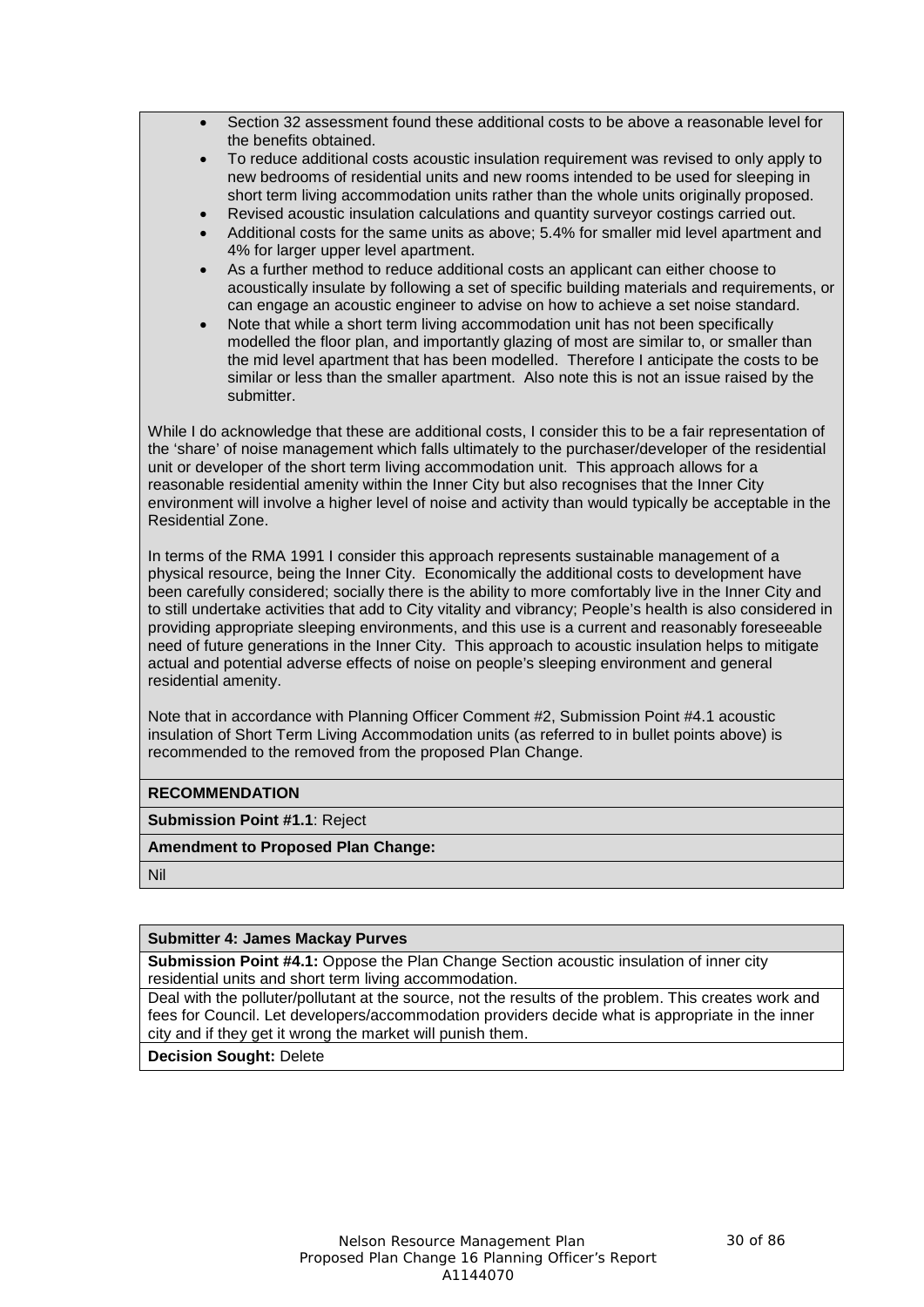#### **Planning Officer Comment #2 James Mackay Purves Submission Point #4.1**

The submitter raises a similar concern to submitter 1 on this aspect of the proposed Plan Change. They do however specifically state that noise should be dealt with at the source and that developers should decide what is appropriate in the Inner City for both Residential Units and Short Term Living Accommodation.

The comments I have made in Planning Officer Comment #1 above relate to this submission as well. A specific aspect I would point out is that the acoustic insulation requirement applies to the bedrooms and sleeping areas only. This acts as a minimum requirement. The developer still has the ability to determine if the market demands a higher level of acoustic insulation over the whole of the Residential or Short Term Living Accommodation Unit.

Council has previously received noise complaints from residents of the Inner City in relation to noise produced within the City. Some of these residents have attempted to carry out retrospective acoustic insulation of their dwellings. Anecdotally this has achieved varying degrees of success. It is my understanding that it is generally easier and cheaper to acoustically insulate a building when it is being designed and constructed than it is to retrospectively undertake this in an existing building. This demonstrates that it is sensible to undertake proactive measures rather than reactive and this is reflected in the requirement under the rule.

The Inner City has many noise sources that have caused concern to residents making control solely at the noise source impracticable. Bars and restaurants are one contributor and through consultation in developing this proposed Plan Change Council was advised of other noise sources such as street sweeping, road works, leaf blowing, rubbish/recycling bin collection, vehicle noise and extract fans/air conditioning units. This highlights the diverse range of noise sources in the Inner City and demonstrates the appropriateness of acoustically insulating the sleeping areas specified as one method of managing this noise. Other methods do include provisions and management techniques which aim to reduce the noise produced by other sources in the Inner City. For example the leaf blower units are now quieter than those previously used, street sweeping hours have been adjusted and this proposed Plan Change includes acoustic requirements for new Noise Generating Activities.

The submitter opposes the acoustic insulation requirements being placed on both Residential Units and Short Term Living Accommodation Units. It is my recommendation that no change is made to the requirement for Residential Units but it is less clear that the requirement should be applied to Short Term Living Accommodation Units. By definition in the operative Plan there is an important difference between the two; Residential Units contain residential activities, whilst Short Term Living Accommodation Units contain commercial activities. As such a person in a residential unit stays there for a longer period of time, and has a greater investment in the unit, than those who stay in a short term living accommodation unit who can simply move on if the amenity provided is not to their satisfaction.

The operative Objectives and Policies of Plan seek a range or diversity of activities within the Inner City. Short Term Living Accommodation is one of those activities. The Objectives and Policies also seek that a reasonable standard of residential amenity is provided within the Inner City Zone. The proposed Plan Change, in providing for sustainable management under the Act, should retain the acoustic insulation requirement for Residential Units as part of meeting this policy direction of achieving a reasonable standard of residential amenity. However the commercial use of Short Term Living Accommodation Units helps achieve the operative policy direction seeking a diversity of activities that enhance the vitality and vibrancy of the City Centre. The additional cost of acoustic insulation (while kept at a minimum as discussed previously) could potentially be a disincentive for the commercial activity of Short Term Living Accommodation. In relation to Short Term Living Accommodation I am in agreement with the submitter that the developers/accommodation providers should decide what is an appropriate level of acoustic insulation in the Inner City.

Short Term Living Accommodation is still afforded a level of protection through the general noise control approach of this proposed Plan Change, but also specifically through retention of proposed Plan Change text which: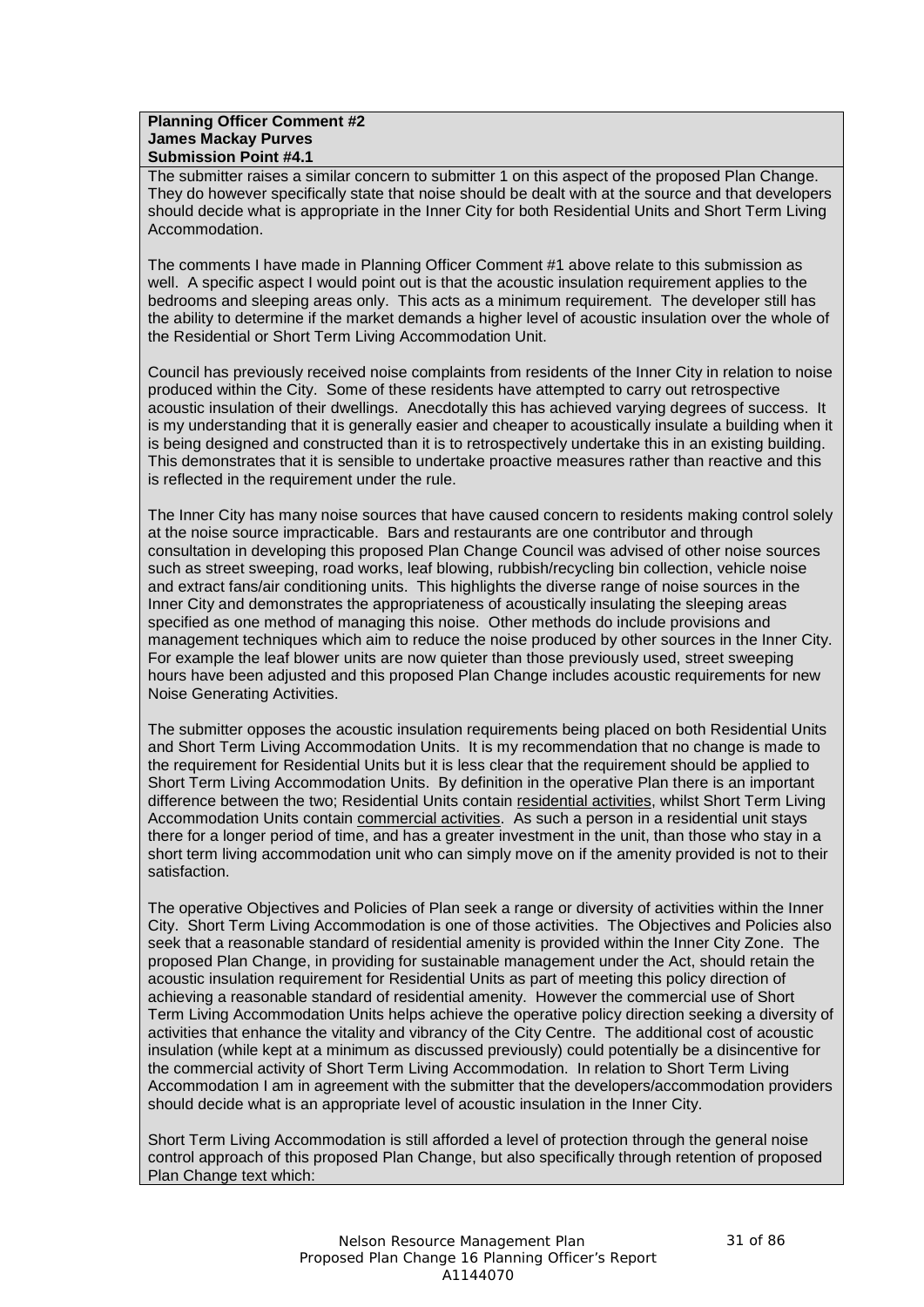- Places a limit on maximum noise  $(L_{AFmax})$  1 metre from the façade of the unit (ICr.42)
- Includes short term living accommodation in assessment criteria for ICr.42 Night time noise levels and ICr.43 Noise received in the Residential Zone
- Includes consideration of short term living accommodation in the minimum requirements for noise generating activities (Appendix 13).

Other submitters (submitter #12.1, Planning Officer Comment #7) have made submissions in support of the acoustic insulation requirement on both Residential Units and Short Term Living Accommodation Units. This support is noted and accepted in terms of Residential Units however on balance my recommendation in relation to Short Term Living Accommodation remains as outlined in this Planning Officer Comment.

For the reasons above, and those in Planning Officer Comment #1 I recommend no change in the notified Plan provision in terms of Residential Units but I do recommend that the requirement to acoustically insulate Short Term Living Accommodation is removed.

#### **Recommendation**

**Submission Point #4.1:** Accept in part

#### **Amendment to Proposed Plan Change:**

Delete all requirements for Short Term Living Accommodation to be acoustically insulated from the proposed Plan Change text. Due to multiple deletions please see Part C of this report for deleted text under this submission point.

#### **Submitter 5: Port Nelson Liaison Committee**

**Submission Point #5.1:** Support Plan Change section AP19.2.iii

The Port Noise Liaison Committee (PNLC) initially recommended to the NCC that the ventilation requirements of the Port Effects Control Overlay be changed to allow for a more cost effective and practicable option to be used, whilst still achieving the acoustic standard required. The PNLC recommendation is reflected Plan Change 16 by the inclusion of clause AP19.2.iii of Appendix 19 of the Nelson Resource Management Plan.

**Decision Sought:** Retain

#### **Planning Officer Comment #3 Port Nelson Liaison Committee Submission Point #5.1**

The Port Nelson Liaison Committee is a committee established to oversee the implementation of the Port Noise mitigation Plan. It consists of Port Nelson staff and representatives of surrounding residents and has an independent chair. The committee has previously sought that Council changes the ventilation requirement provisions of the Port Effects Control Overlay (Ap19.2.iii) so that more cost effective and practicable options can be used. The proposed Plan Change has made this change and this is supported by the submitter. This support is accepted and the proposed amendments are recommended to be retained.

**Recommendation**

**Submission Point #5.1:** Accept

**Amendment to Proposed Plan Change:**

Nil

#### **Submitter 7: Port Nelson Limited**

**Submission Point #7.1:** Support plan change section AP19.2.iii

Support the ventilation requirements of the Port Effects Control Overlay to be changed to allow for a more cost effective and practicable option, whilst still achieving the acoustic standard required. Port Nelson supports the inclusion of AP19.2.iii.

**Decision Sought:** Retain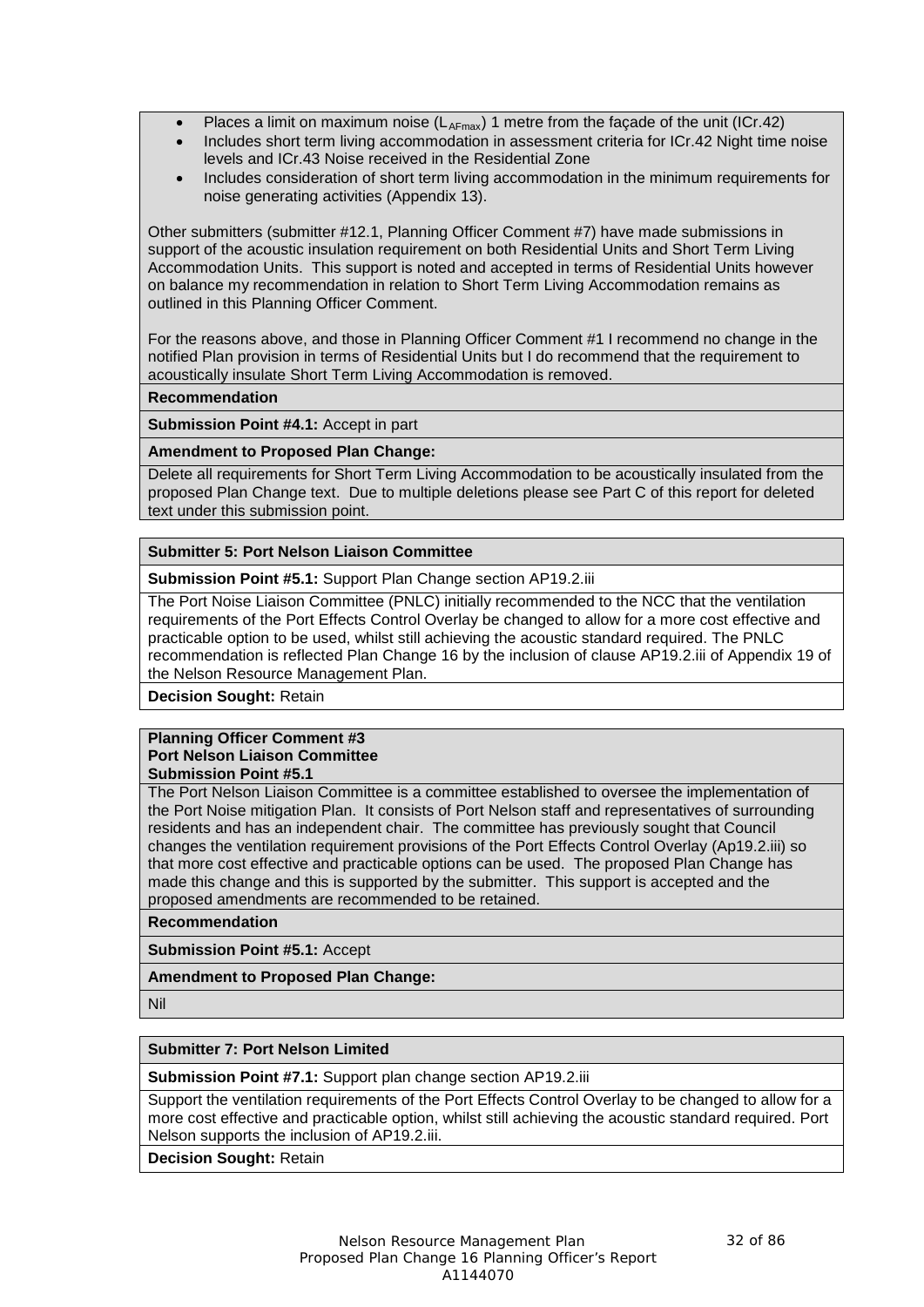#### **Planning Officer Comment #4 Port Nelson Limited Submission Point #7.1**

For the same reasons as the Port Nelson Liaison Committee, Port Nelson Limited is also supportive of the proposed changes to the Port Effect Control Overlay, Ap19.2.iii, to allow more cost effective and practicable options for ventilation to be carried out. This support is accepted and the proposed amendments are recommended to be retained.

#### **Recommendation**

**Submission Point #7.1:** Accept

**Amendment to Proposed Plan Change:**

Nil

#### **Submitter 8: Graeme Downing and Stephanie Trevena**

**Submission Point #8.1:** Support rule ICr43A acoustic insulation of accommodation in inner city zone.

**Decision Sought:** Retain

#### **Planning Officer Comment #5 Graeme Downing and Stephanie Trevena Submission Point #8.1**

The submitter is supportive of the proposal to require acoustic insulation of Inner City accommodation. This support is accepted and the proposed amendments are recommended to be retained.

#### **Recommendation**

**Submission Point #8.1:** Accept

#### **Amendment to Proposed Plan Change:**

Nil

#### **Submitter 11: Nelson Marlborough District Health Board**

**Submission Point #11.1:** Support new rule ICr43A.1 Permitted column with consequential addition

Noise limits and control of land use status are necessary in the Inner City Zone to avoid and mitigate unreasonable noise in adjoining noise - sensitive zones, and between premises used for short term accommodation within the Zone.

**Decision Sought:** Add to Chapter 2 Definitions, a definition for the acoustical descriptor "D2m,nT+ Ctr" which is undefined in the Proposed Plan, or the Operative Plan or NZS6801:2008 or NZS6802:2008 and will otherwise be incomprehensible to readers of the Plan. Also see Topic 2, Submitter 11 Statement 8.

**Submission Point #11.2:** Support in part new rule ICr43A.4 Assessment Criteria with amendment

Criteria omit two factors which are important potential mitigation measures. Balconies can compromise standards. Barriers may in some cases be more cost effective than acoustical treatments of the building envelope. The term "duration of exposure" is incorrect and contrary to usage of terms in the measurement and assessment standards cited in the Proposed Plan Change. **Decision Sought:** Allow provision in part and amend as follows-

Add new items e) The effectiveness of any noise barriers" and d) Any balconies" and in b) delete the words "of exposure".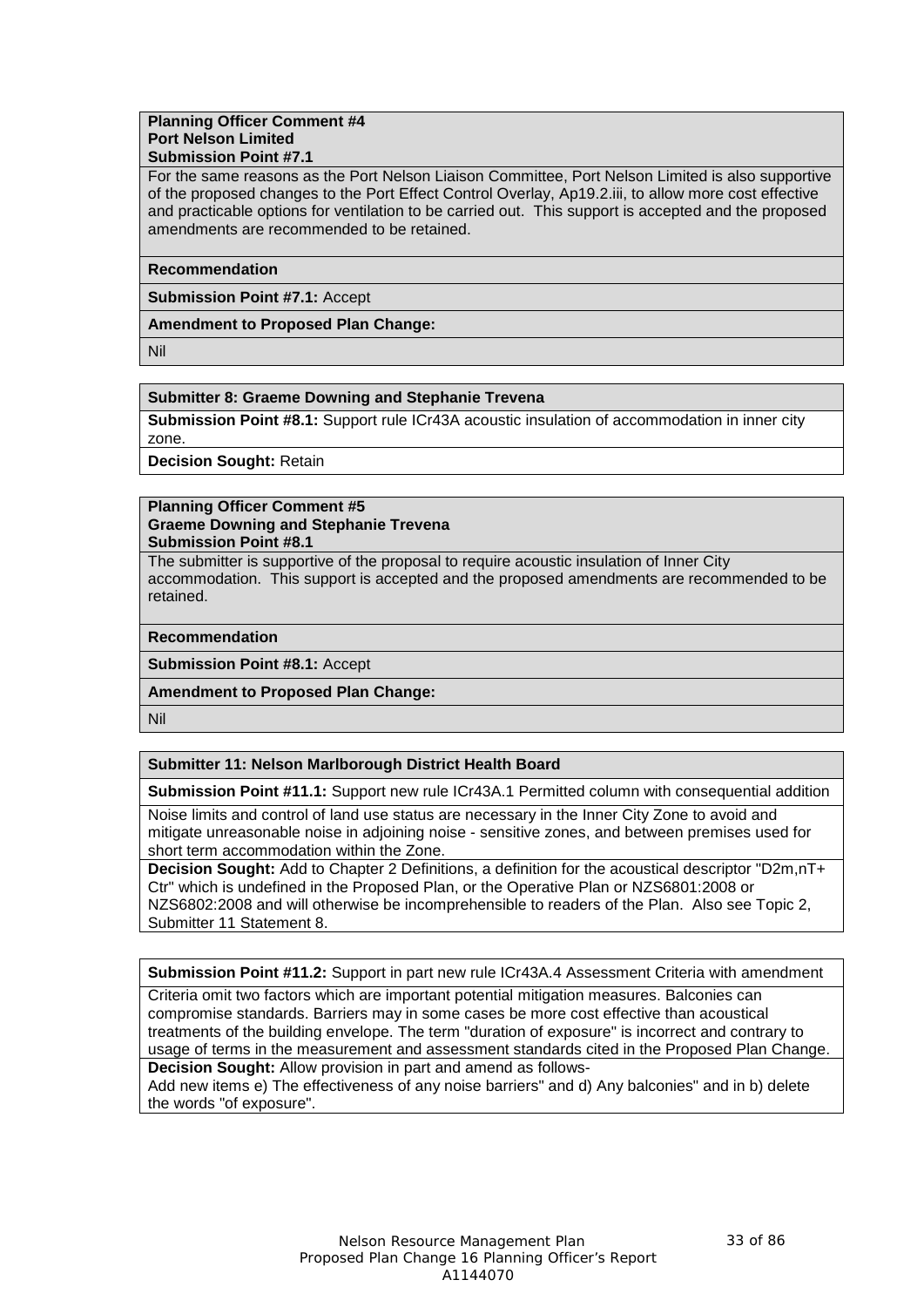**Submission Point #11.3:** Support new rule ICr43A.4 Explanation

Explanation complements the assessment criteria.

**Decision Sought:** Retain

**Submission #11.4:** Support in part Appendix 19.2 clauses AP19.2.i and AP19.2.ii with amendment

Bullet points create uncertain reference. In 19.2.i last sentence the term "design noise level" is used and is undefined and potentially confusing and is inconsistent with the standards cited. In 19.2.ii b) last sentence the term "noise levels" is inconsistent with the terminology used in the standards cited.

**Decision Sought:** Replace bullet points with numeration. In six places delete the terms "dBA Leq (15min)" and substitute "dB LAeq(15min)". Replace "design noise level" with "design sound level". In 19.2.ii b) last sentence delete the word "levels".

**Submission #11.5:** Support in part AP19.3 Inner City Zone AP19.3.i with amendment

Certification to codified standard or specific design is a sustainable approach. "Acoustic Insulations of Buildings" is the wrong title. In 19.3.i last sentence the term "design noise level" is used and is undefined and inconsistent with the standards cited.

**Decision Sought:** In the second line replace "Insulations" with "Insulation". Replace "design noise level" with "design sound level".

**Submission #11.6:** Support in part AP19.3 Inner City Zone AP19.3.ii with amendment

Requirement for concurrent noise and ventilation compliance is essential to achieve plan objectives where indoor design sound level cannot be achieved with ventilating windows and openings open. **Decision Sought:** In sub clauses a) and b) in two places delete the terms "dBA Leq(15min)" and substitute "dB LAeq (15min)". Replace "design noise level" with "design sound level". In 19.3.ii a) and in 19.3.ii b) in the last sentence of each sub clause, replace "noise levels" with "sound levels".

**Submission #11.7:** Support AP19.3.iv and table 3 and notes

Methods consistent with what has been shown to work and achieve sustainable management in other city centres.

**Decision Sought:** Retain

#### **Planning Officer Comment #6 Nelson Marlborough District Health Board Submission Point #11.1 to #11.7**

Submission Point #11.1. The submitter is supportive in part of the proposal for acoustic insulation of new bedrooms or rooms intended to be used for sleeping in Short Term Living Accommodation Units. The submitter does however seek that a definition of the acoustic term  $D_{2m,nT}$ +C<sub>tr</sub> is added to the proposed Plan Change. This would be located in Chapter 2 'Meanings of Words'.

A suggested definition is provided by the submitter and this has been reviewed by Council's consultant acoustic engineer to this project, Mr Keith Ballagh. This review has recommended an amended definition as being suitable. In general terms I support the introduction of definitions into the Plan to improve clarity. The terminology for noise measurements is often fairly incomprehensible to people unless they are in the industry, or regularly deal with acoustic matters. The definition proposed does help in some respect to clarify what  $D_{2m,nT}+C_{tr}$  means, and it's inclusion is consistent with other noise related definitions being included in Chapter Two of the Plan.

I therefore recommend that the submission is accepted and a amended definition of  $D_{2m,nT}+C_{tr}$  be added to the Plan in Chapter Two 'Meanings of Words'.

#### **Recommendation**

**Submission Point #11.1**: Accept with some further amendment as shown below.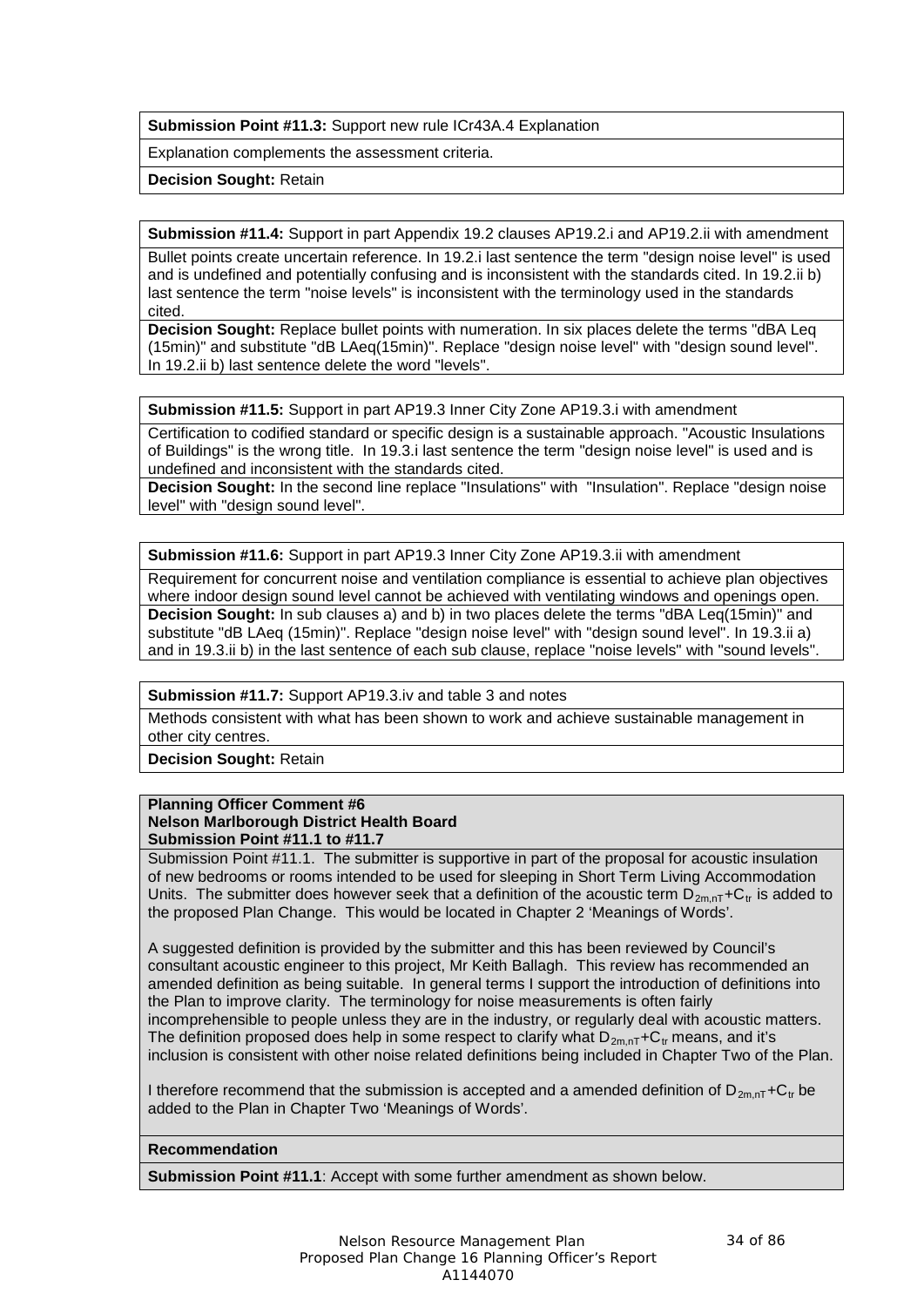#### **Amendment to Proposed Plan Change:**

Add to Chapter Two 'Meanings of Words'

 $D_{2m,nT}$ +C<sub>tr</sub> is a measure of facade sound insulation. It is the difference in decibels between the outdoor sound level measured 2 metres from the facade (including the effect of sound reflection from the facade) and the spatial average sound level inside the receiving room. See ISO140-5 (Acoustics – Measurement of sound insulation in buildings and of building elements – Part 5: Field measurements of airborne sound insulation of facade elements and facades; and ISO 717-1:2013 Acoustics – rating of sound insulation in buildings and building elements – Part 1: Airborne sound insulation.

Submission Point #11.2 is supportive in part of the assessment criteria for rule ICr.43A relating to Acoustic Insulation of Buildings. The submitter does however request the addition of two further assessment criteria and the modification of one currently proposed. The two additions relate to two factors that can be potential mitigation measures, these being the presence of noise barriers and the use of balconies on buildings. The term 'duration of exposure' is also seen to be incorrectly used.

These amendments and additions have been reviewed by Council's Consultant Acoustic Engineer Mr Ballagh who agrees with the suggestions as being practicable mitigation measures. I agree with Mr Ballagh and recommend that the changes requested are made with minor wording changes for consistency with Plan drafting.

#### **Recommendation**

**Submission Point #11.2:** Accept with some further amendment as shown below.

#### **Amendment to Proposed Plan Change:**

ICr.43A.4

b) The likely exposure to the noise, the type of noise (volume, tone and audio frequency), and the duration of exposure.

e) The effectiveness of any noise barriers.

f) The presence of any balconies.

Submission Point #11.3 is supportive of the explanation to proposed rule ICr.43A and states that the explanation complements the assessment criteria. I recommend that the submission is accepted.

**Recommendation**

**Submission Point #11.3:** Accept

#### **Amendment to Proposed Plan Change:**

Nil

Submission Point #11.4 requests changes to Appendix 19, AP19.2 Port Effects Control Overlay clauses AP19.2.i and AP19.2.ii. These clauses are operative text which remains unchanged aside from a minor deletion unrelated to this submission point. These were included in the proposed Plan Change text as context for the reader so that the notified addition AP19.2.iii was understandable. It is stated in section 1.4 of the notified proposed Plan Amendments that operative text is unable to be submitted on. However these requested changes can be made as consequential amendments under Schedule 1, Clause 10 (2) (b) (ii) of the RMA. This creates consistency with the current proposed Plan Change the provisions. The provisions in which the requested changes sit relates to the Port Noise plan change which became operative on 19 November 2012. The submitters Port Nelson and the Port Noise Liaison Committee had the opportunity to make further submissions on this submission point and raised no concerns. For the purposes of consistency and accuracy I recommend these consequential amendments are made with a minor change to the final aspect of the request for consistency with the request under submission point #11.6. I recommend that this submission point is accepted.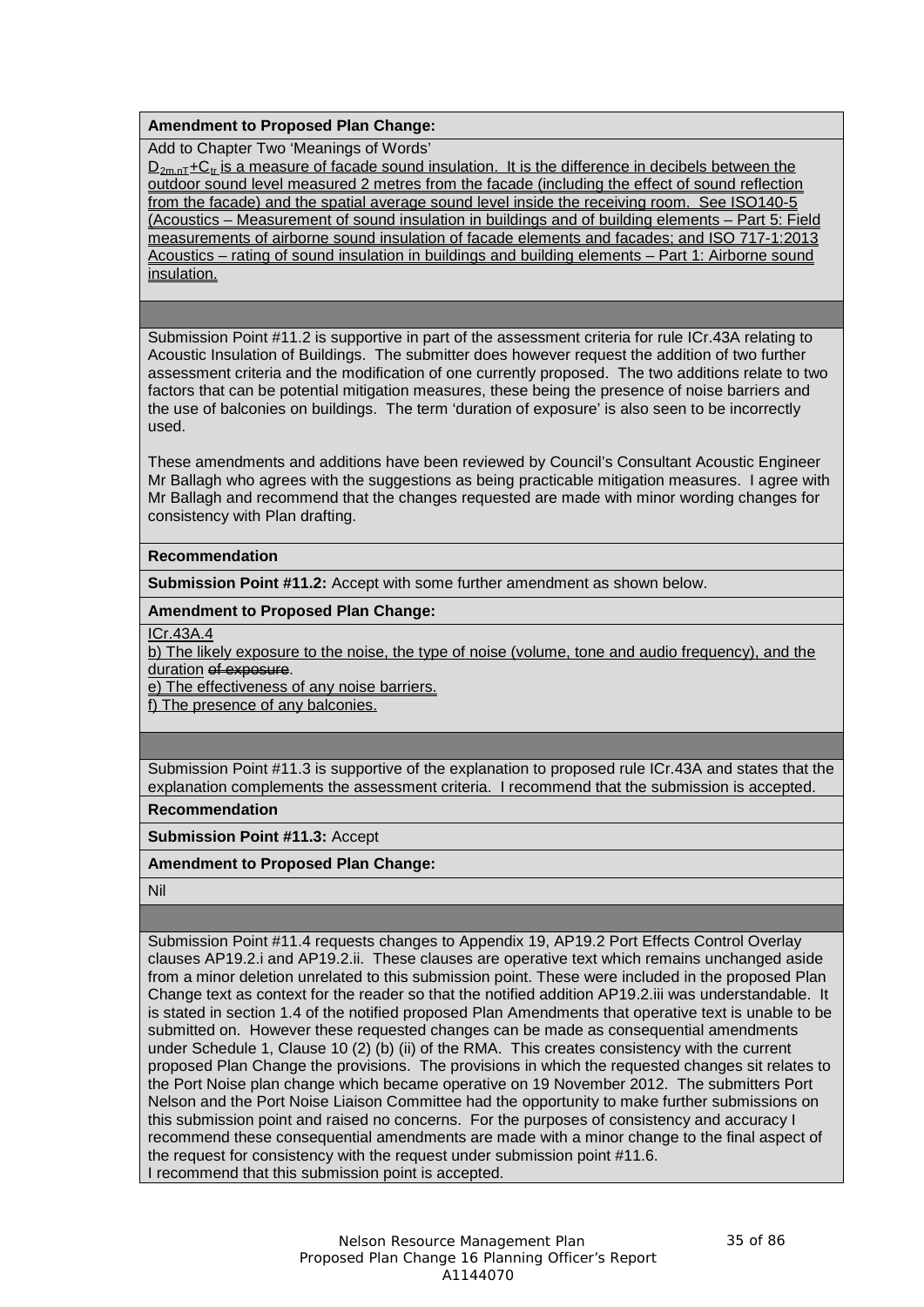**Recommendation**

**Submission Point #11.4:** Accept

**Amendment to Proposed Plan Change:**

**AP19.2.i** Acoustic insulation requirements for the Port Effects Control Overlay area included in the rules for the respective zones. However, no minimum construction requirements for habitable spaces (MW71A) are specified for the Port Effects Control Overlay. Instead the rules require certification from an acoustic engineer that the building design will achieve the required design noise sound level for that zone and, certification on completion of the works.

Final Bullet point of AP19.2.ii a) and b):

creating no more than 40 dBA  $L_{Aeq(15 min)}$  in the principal living room, no more than 30 dBA  $L_{Aeq(15 min)}$ in the other habitable spaces, and no more than 50 dBA  $L_{Aeq(15 min)}$  in any hallway, in each building. Noise Sound levels from the mechanical system(s) shall be measured at least one meter away from any diffuser.

Submission Point #11.5 supports in part section AP19.3.i of the proposed Plan Change. This support is due to the approach of having a specific standard or specified design to follow. The submitter requests changes to the title of the rule which is referenced and to the use of the term 'design noise level'. The submitter has correctly identified a typographical error in the name of the rule referenced so I accept this request. The change from 'design noise level' to 'design sound level' has been considered by Council's Consultant Acoustic Engineer Mr Ballagh who is in agreement that this should be changed. As the submitter states this phrase is inconsistent with the standards cited.

**Recommendation**

**Submission Point #11.5:** Accept

**Amendment to Proposed Plan Change:**

Ap19.3.i ...in the rule ICr.43A 'Acoustic Insulations of Buildings'. ...the required design noise sound level.

Submission Point #11.6 supports in part section AP19.3.ii of the proposed Plan Change. Support is stated by the submitter as the *'requirement for concurrent noise and ventilation compliance is essential to achieve Plan Objectives where indoor design sound level cannot be achieved with ventilating windows and openings open'*.

The submitter does request some items to be amended relating to acoustic terminology and the use of terms 'noise level' instead of 'sound level'. These changes have been considered by Council's Acoustic Engineer Mr Ballagh who recommends that the changes are made for consistency with current practice and standards.

The submitter also seeks to change 'design noise level' to 'design sound level' as is sought and recommended to be agreed to in other submission points. I have not been able to find the term 'design noise level' in this section of the proposed Plan Change. This matter has been confirmed with the submitter (via email 14/3/14), the request was included in this submission point in error. No changes are sought in this regard.

Note the deletion of the Short Term Living Accommodation component relates to submission point #4.1, Planning Officers Comment #2.

**Recommendation**

**Submission Point #11.6:** Accept

**Amendment to Proposed Plan Change:**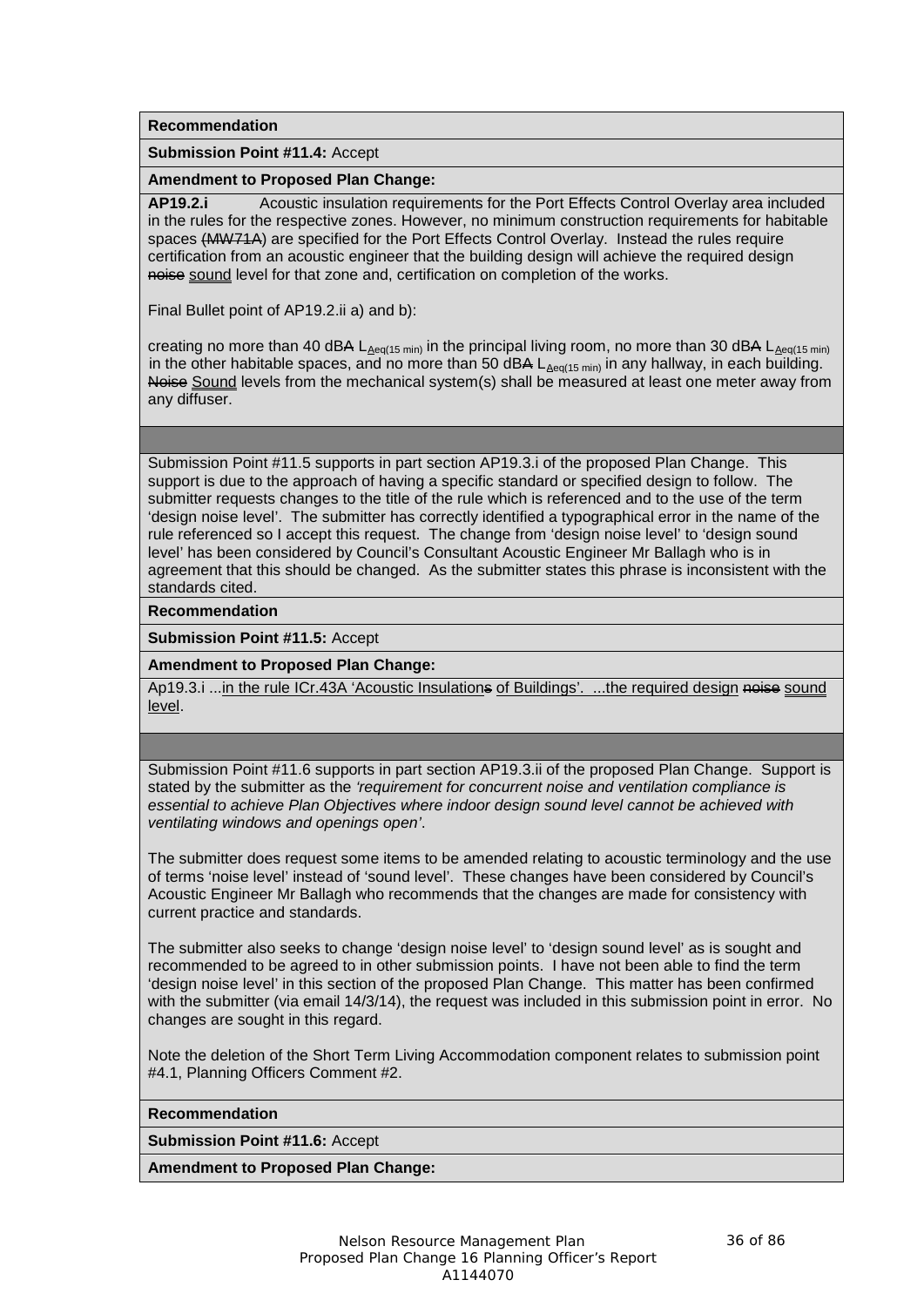Ap19.3.ii a) and b) final bullet points

Creating no more than  $30dBA \perp_Aeq_{(15min)}$  in new bedrooms or rooms intended to be used for sleeping in Short Term Living Accommodation Units. Noise Sound levels from the mechanical system(s) shall be measured at least one metre away from any diffuser.

Submission Point #11.7 supports the proposed amendments to Ap19.3.iv, Table 3 and notes. These provisions relate to acoustic insulation requirements as one of two ways to achieve permitted activity status under rule ICr.43A. I recommend that this submission is accepted.

**Recommendation**

**Submission Point #11.7:** Accept

**Amendment to Proposed Plan Change:**

Nil

#### **Submitter 12: Hospitality NZ**

**Submission Point #12.1:** Support acoustic insulation of inner city residential units and short term living accommodation.

This will provide residents with a better and more pleasant experience without any adverse effects on wider community activities. This amendment further recognises that there will be many contributors to noise in the CBD areas. We further consider that this measure should alleviate or reduce adverse noise impacts and enable the CBD to achieve the level of vibrancy appropriate for its diverse community.

**Decision Sought:** Retain

# **Planning Officer Comment #7 Hospitality NZ**

**Submission Point #12.1**

The submitter is supportive of the proposal for acoustic insulation of new bedrooms or rooms intended to be used for sleeping in Short Term Living Accommodation Units as a permitted activity. The reasons for this view are that residents of this accommodation will have a '*better and more pleasant experience without any adverse effects on wider community activities*'. They also make what I consider to be a important point that acoustic insulation of these areas recognises that there are many sources of noise in the Inner City. Bars and restaurants are one contributor and through consultation in developing this proposed Plan Change Council was advised of other noise sources such as street sweeping, road works, leaf blowing, rubbish bin collection, vehicle noise and extract fans/air conditioning units. This highlights the diverse range of noise sources in the Inner City and demonstrates the appropriateness of acoustically insulating bedrooms as one method of managing this noise. Note that Planning Officer Comment #2 to Submission Point #4.1 recommends that acoustic insulation of Short Term Living Accommodation is not required under this proposed Plan Change.

I recommend the submission is accepted.

# **Recommendation**

#### **Submission point #12.1:** Accept

#### **Amendment to Proposed Plan Change:**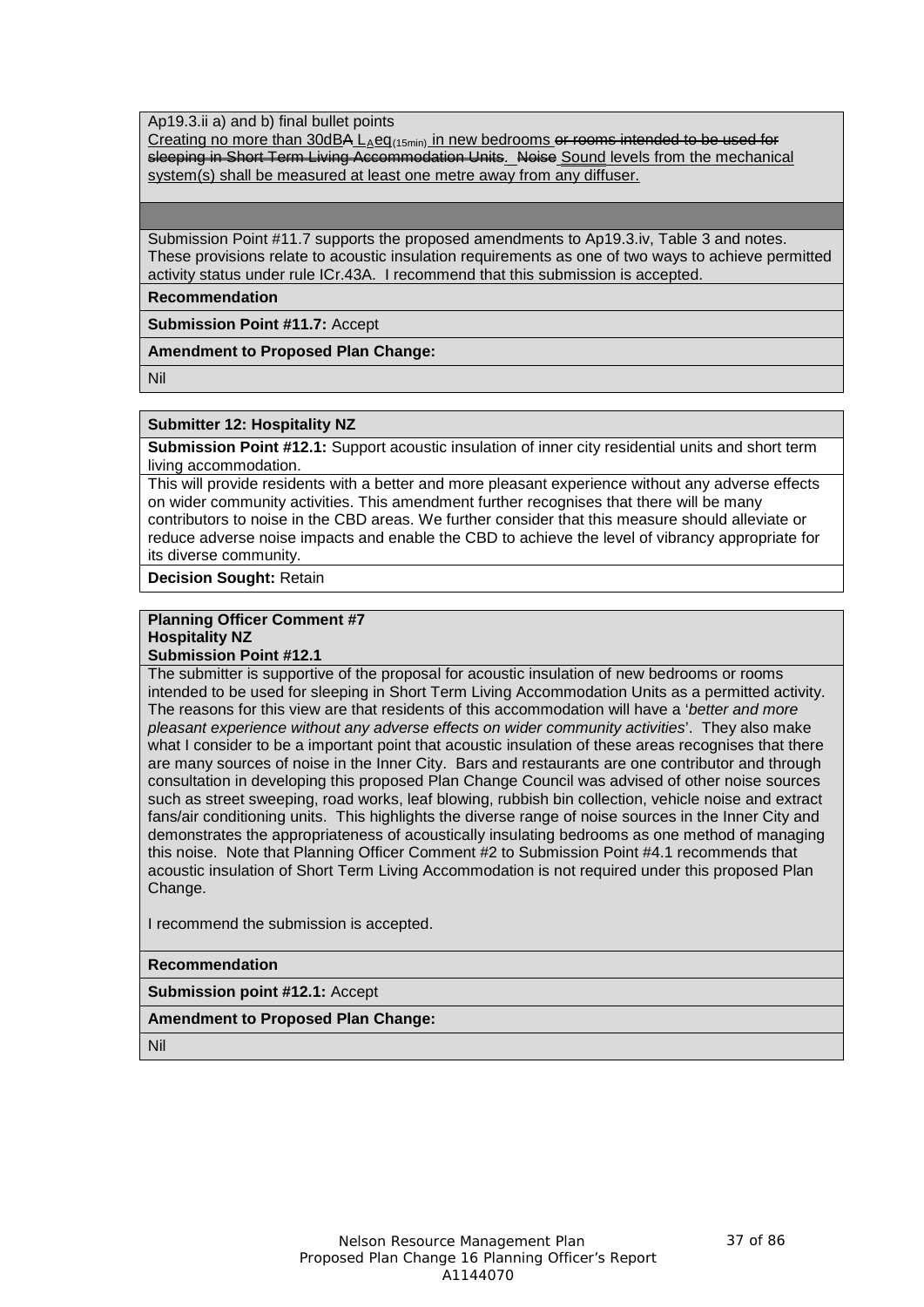# **Plan Change 16: Topic 2 – Noise Generating Activities**

**Submitter 8: Graeme Downing and Stephanie Trevena**

**Submission Point #8.2:** Support in part - Noise Generating Activity definition

There should be no qualification as to what creates the noise. The qualification is as to output, as set out in the rule.

**Decision Sought:** First bullet point in Noise Generating Activity definition, delete the words "from a sound system with greater than 100w output".

**Submission Point #8.3:** Support in part - Noise Generating Activity definition

Suggest amendments to accord with the definition of night time under the noise rules in the Plan, which is from 10pm each night.

**Decision Sought:** First and second bullet points replace "11.00pm" and "1.00am" respectively with 10.00pm.

**Submission Point #8.4:** Support in part ICr42A.1 definition of "extension"

**Decision Sought**: Add new sub clause "or d) Results in any increase in the hours amplified music is played or any increase in the volume the amplified music is played at"

**Submission Point #8.5:** Support in part AP13.1 "Noise Generating Activities" but seek addition to AP<sub>13</sub>.1.2

**Decision Sought:** Add new sub clause "and c) The provision of a Monitoring Report to the Council at least once a year."

# **Further Submitter X1: Dan McGuire Statement X1.1** to X1.4

**Supports Submission Point #8.2 to #8.5**

The submissions suggestions are highly relevant and important. Please incorporate the suggestions in the submission

# **Planning Officer Comment #8 Graeme Downing and Stephanie Trevena Submission Point #8.2 to #8.5**

Submission Point #8.2 and #8.3. The submitter supports in part the definition of Noise Generating Activity but seeks that the qualification around sound system output '*from a sound system with greater than 100w output*' is deleted. Their point is that it is the noise that is important, not what produces the noise. Secondly the submitter seeks that the hours within the definition (currently specified as 11:00pm and 1:00am) should both be replaced with 10:00pm to align with the definition in the Plan of night time.

These points were both specifically discussed by the working group of Councillors who oversaw the final preparation of the proposed Plan Change. Both the hours proposed and the output wattage were put in place to allow smaller scale operations that might not be open later into the night or have low level background music to open without the need for a resource consent. This was based on two important factors. Firstly that any operation is still bound by Council's ability, through complaint and an enforcement officer under the RMA, to enforce unreasonable and excessive noise whenever it is produced; and secondly that a system with low output power, within the hours specified is less likely to cause a noise problem. Council's Consultant Acoustic Engineer Mr Keith Ballagh is of the opinion that *'… a sound system of less than 100W total would be very unlikely to generate complaints'*. The effect of the requested amendments by the submitter would be to capture more activities in the resource consent process. This could potentially dissuade smaller operators with less likelihood of causing a noise issue from establishing in Nelson City. The proposed definition, as notified, does allow more activities to open without the need for a resource consent but it does not lessen the need for these operations to meet the noise control provisions of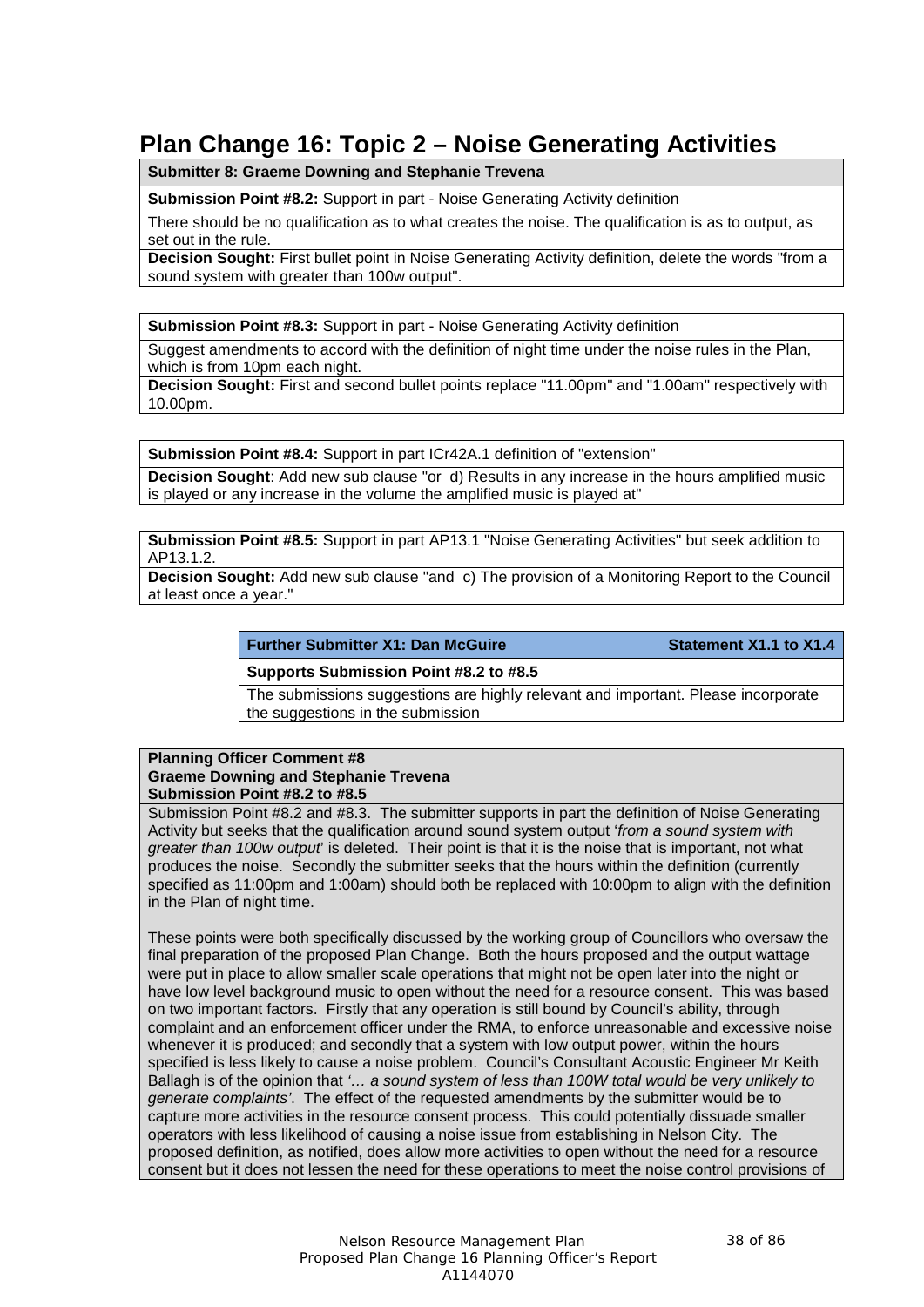the RMA in relation to unreasonable and excessive noise.

The submitter has also made the point that the hours should be the same as that set in the definition for night time in the Plan. The existing noise rules in the Plan do specify that 'night time' starts at 10pm. At first glance it does seem logical that all related Plan Provisions should be consistent and start at the same time but in my opinion this is not always the case. Some of the current provisions use the 10pm night time as a trigger for when permitted noise levels change. The 11pm and 1am proposal within this definition has been carefully considered for when an activity will trigger the need to apply for a resource consent and is not bound by when 'night time' falls. As stated in the paragraph above this is so that activities that may close before this time can operate without the need for a resource consent but they are still subject to all other controls over the noise they produce.

In terms of the Resource Management Act 1991 a balance has been made between activities with more likelihood of creating increased levels of noise later at night being triggered into needing a resource consent upfront; or those closing earlier or having a lower ability to cause a noise issue remaining as a permitted activity but still subject to other noise control mechanisms. I consider that this balance achieves sustainable management in terms of the RMA as socially it allows activities to establish which add to the vibrancy of the Inner City, while also recognising the need to manage noise production to allow residential activity to occur and add to the mix of uses. Economically it allows quieter activities, or those that close earlier to open without the upfront need for a resource consent (but still subject to all other controls over noise produced). In terms of health in particular this approach is intended to assist in creating a better managed noise environment and therefore amenity, in the Inner City.

For these reasons I recommend that amendments sought in submission points #8.2 and #8.3 are rejected, and the stated support in part is accepted.

Further Submission  $X1.1 - X1.2$ : The further submitter supports the submitter and seeks that the suggestions made are incorporated in the proposed Plan Change. Due to my recommendation to accept in part the submission points #8.2 - #8.3 the further submissions are also accepted in part.

**Recommendation**

**Submission points #8.2 and # 8.3:** Accept in part **Further Submission X1.1 – X1.2:** Accept in part

**Amendment to Proposed Plan Change:**

Nil

Submission Point #8.4: The submitter supports in part the aspects of ICr.42A.1 which defines what an extension of a noise generating activity is. They also seek an addition to the definition stating '*d) results in an increase in the hours amplified music is played or any increase in the volume the amplified music is played at*.' The definition was developed with 'fixed' trigger points, things that would come through Council such as fire safety provisions of the Building Code for an increase in patron numbers, or liquor licensing for an increase in operating hours. Or visible and semipermanent to permanent changes such as an outdoor area. The request by the submitter involves two parts, one is an increase in hours that music is played, and the second is an increase in the volume that it is played at. I can recommend accepting the first of the two relating to hours but not the second relating to volume. The hours component is an expansion of existing definition item b) *'any increase in operating hours*'. The trigger point is not as certain as would be seen for opening hours through liquor licensing but the two do go hand in hand and I can identify no problems created by expanding item b) to state '*any increase in operating hours or hours amplified music is played at*'.

By contrast the second aspect relating to any increase in volume the amplified music is played at is a very uncertain trigger point. Two scenarios seem relevant. One: the 'noise generating activity' already operates under a resource consent which is likely to contain conditions relating to volume of noise. In which case an increase in volume would be a breach of consent conditions and could result in enforcement action. Two: the 'noise generating activity' was in existence prior to the rule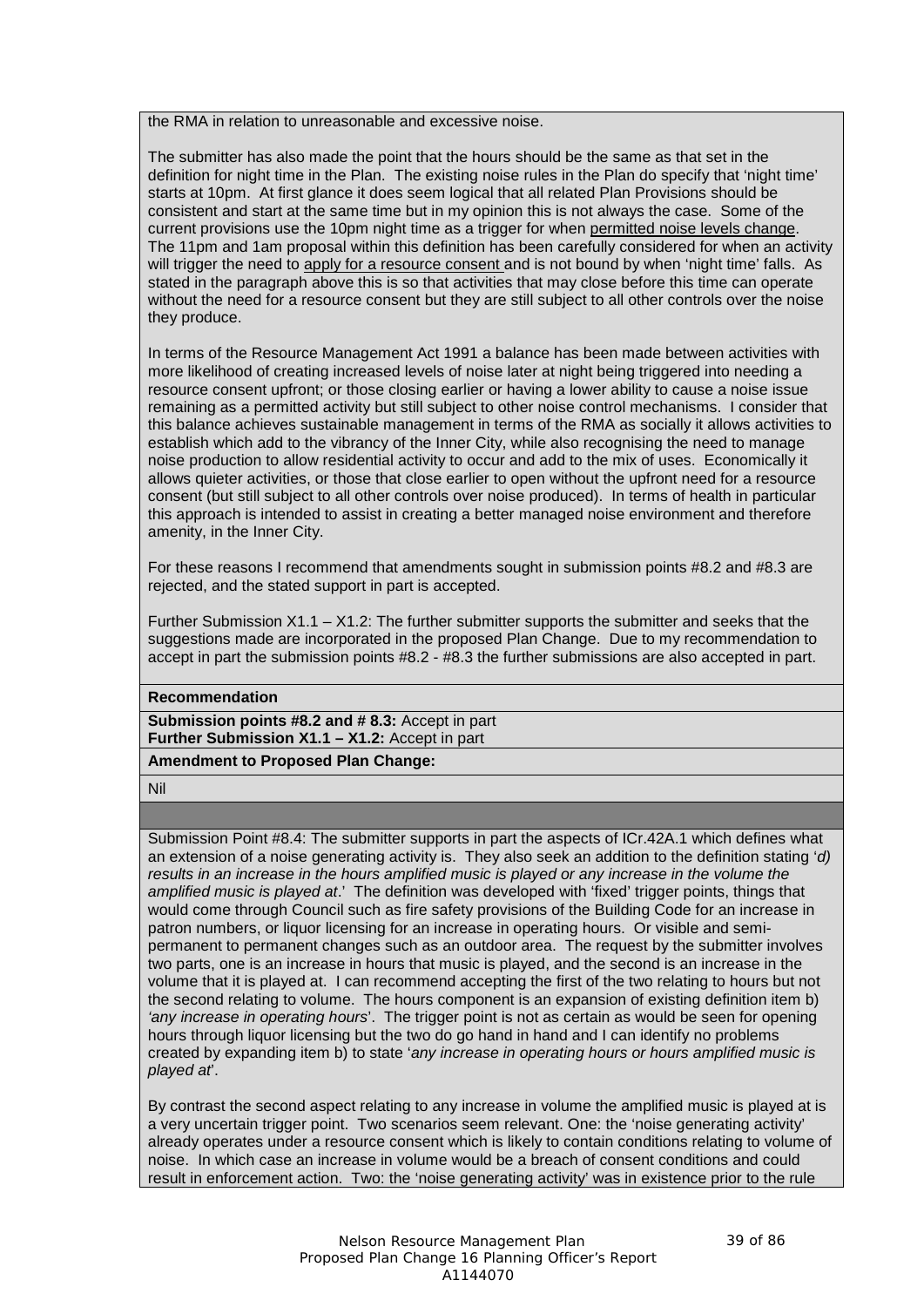potentially becoming operative so no resource consent exists and they increase the volume. Should this result in a level of noise which generates complaints and is deemed by the enforcement officer to be excessive then enforcement action can be undertaken. Either way an increase in volume is able to be managed by enforcement if required, and the uncertainty of a fluid trigger point is avoided. To provide recognition of the submitters request for volume to be a 'trigger point' I do recommend that a change is made to the assessment criteria for any application for resource consent under rule ICr.42A Noise Generating Activity. This does not directly provide the relief sought by the submitter but does help to introduce volume as a key component of consideration for a resource consent. The recommended amendment is ICr.42A.4 b) *expected hours of operation, volume and type of noise expected to be generated*.

I recommend accepting the hours component but rejecting the volume component as requested but with a related amendment to the assessment criteria.

Further Submission X1.3: The further submitter supports the submitter and seeks that the suggestion made is incorporated in the proposed Plan Change. Due to my recommendation to accept in part the submission point #8.4 the further submission is also accepted in part.

#### **Recommendation**

**Submission Point #8.4:** Accept in part **Further Submission X1.3:** Accept in part

**Amendment to Proposed Plan Change:**

ICr.42A.1 b) any increase in operating hours or hours amplified music is played at ICr.42A.4 b) expected hours of operation, volume and type of noise expected to be generated.

Submission Point #8.5. The submitter supports the proposed appendix Ap13.1 Noise Generating Activities relating to Noise Management Plan provisions, monitoring, reporting and measurement of noise. They do however seek the addition to AP13.1.2 'Minimum Monitoring and Reporting Requirements' stating c) *The provision of a Monitoring Report to Council at least once a year*. I do not agree with this insertion as the requirement to undertake monitoring would be determined through the resource consent process based on each individual proposal. In some cases it might be warranted to require a monitoring report (for example a bar on the edge of the Inner City Fringe), whilst in others the activities circumstances and/or location mean that ongoing monitoring report may not add any value (for example the same bar in the Inner City Centre and distanced from noise sensitive activities). The provisions of Appendix 13 are minimums and any resource consent granted with conditions is able to include further monitoring and reporting as is deemed necessary.

I recommend that the amendment sought in the submission point is rejected but the stated support of the submitter is accepted.

Further Submission X1.4: The further submitter supports the submitter and seeks that the suggestion made is incorporated in the proposed Plan Change. Due to my recommendation to accept in part submission point #8.5 the further submission is also accepted in part.

## **Recommendation**

**Submission Point #8.5:** Accept in part **Further Submission X1.4:** Accept in part

# **Amendment to Proposed Plan Change:**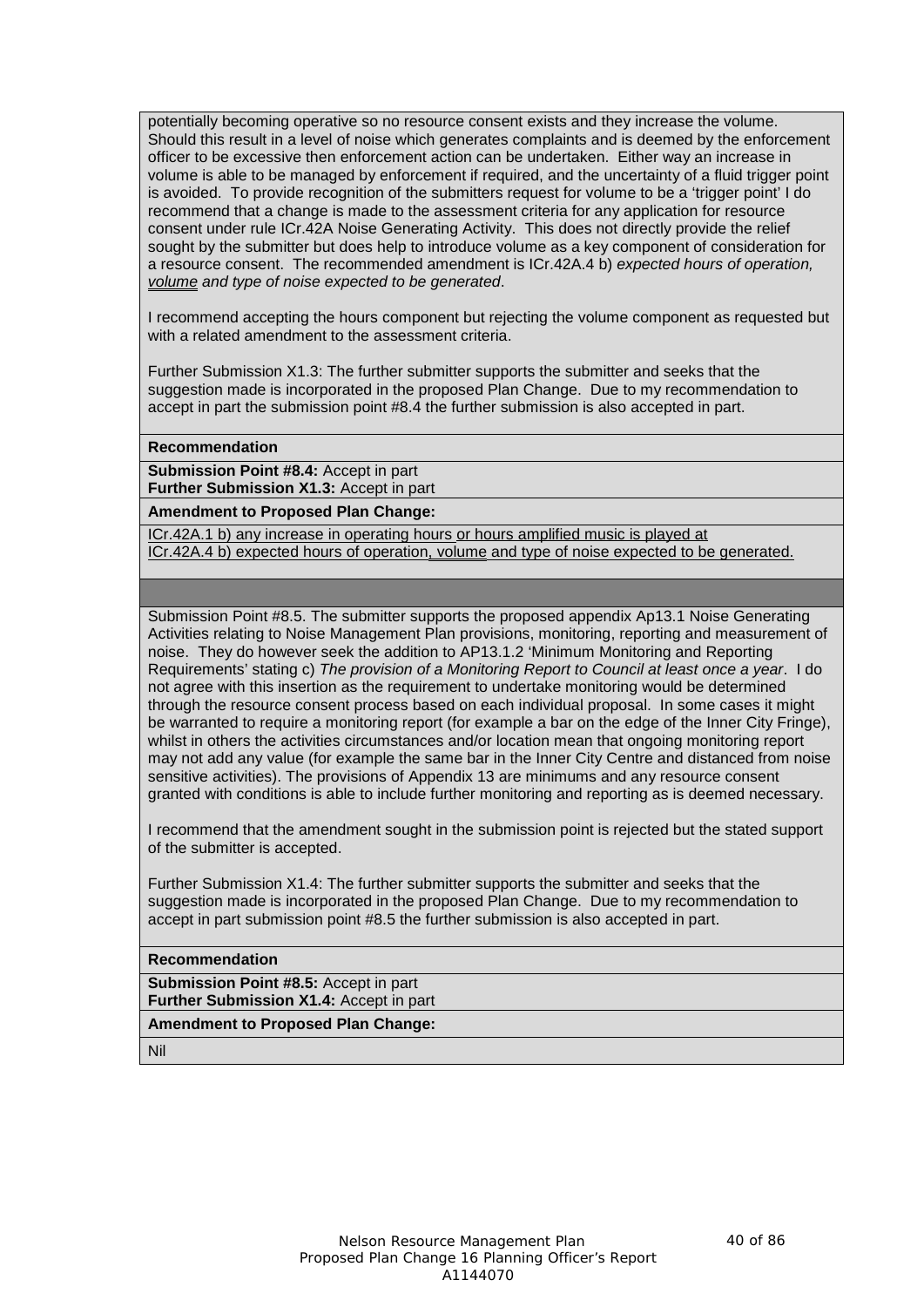# **Submitter 10: McDonalds Restaurant (NZ) Ltd**

**Submission Point #10.1:** Oppose. Strictly speaking, the McDonalds activity falls within this category (noise generating activity) it is clear that the intention of the Plan Change is to manage activities, such as bars and nightclubs, rather than family restaurants like McDonalds.

Proposed plan change complicates current rules as well as adding additional information requirements (a noise management plan) that would otherwise not be needed. Inflexible approach to future development and maintenance.

**Decision Sought:** ICr42A insert the following exclusion "subpoint (a) above does not apply to internal (unlicensed) restaurant or dining space that would otherwise not fall to be considered a noise generating activity."

#### **Planning Officer Comment #9 McDonalds Restaurant (NZ) Ltd Submission Point #10.1**

The central point to this submission is the potential for restaurants such as McDonald's to be included within the proposed definition of 'noise generating activity'. The submitter considers that the proposed Plan Change was seeking to manage activities such as bars and nightclubs, rather than family restaurants like McDonalds.

In terms of the scope of the proposed Plan Change the definition was intended to capture more than just 'bars and nightclubs'. In the past there have been noise complaints received from late night unlicensed food outlets although these are not as common as from licensed venues. This has included McDonald's (mainly patron noise and behaviour) and other food venues playing music. The definition reflects Council's past experience that it is not just noise from bars and nightclubs that can cause a noise problem in the Inner City. My recommendation is that Council retains the ability to consider noise production from a commercial activity that meets the current definition of a 'noise generating activity' in a proactive way.

The submitter has posed a scenario relating to what may happen should McDonald's seek to expand their current operation. I would like to add to this in saying that there are instances in which Council would seek the ability to consider what is proposed through a resource consent process. The type of activity and the customers that are attracted can vary dependant on the location, time of day or night and the service provided. There is often a very different set of behaviours and effects at 3pm compared to what you would find at 3am.

In their full submission the submitter notes the new provision appears to mirror the provisions set out in operative rule ICr.46 Closing times – services to the public. The relevant section of ICr.46 is replicated below. It is true there are similarities, and in some cases a particular proposal within 50m of the Residential Zone boundary (being a trigger point for application of ICr.46.1 a)) will need resource consent under both rules. However operative rule ICr.46.1 a) captures a much greater spread of activities and effects in its scope so it is more likely that a consent will be required under the operative rule than the proposed rule. In my view this does not create a problem as rule ICr.46.1 a) recognises the greater sensitivity of the Residential Zone to noise and other general disturbance than areas away from this zone boundary. In retrospect it may have been 'tidier' if proposed rule ICr.42A applied to the Inner City Zone beyond 50m from the Residential Zone, leaving ICr.46.1 a) within the 50m band. This however is not what the submitter has requested and in any case does not solve the issue they have with the proposed rule.ICr.46.1

Any activity located within 50m of a) a Residential Zone Boundary, which is open to the public, or is a place of public assembly, may be open to the public only during the following hours: Sunday to Thursday inclusive: 7am -11pm

Friday, Saturday, Christmas Eve and New Year's Eve: 7am - 1am the following day, and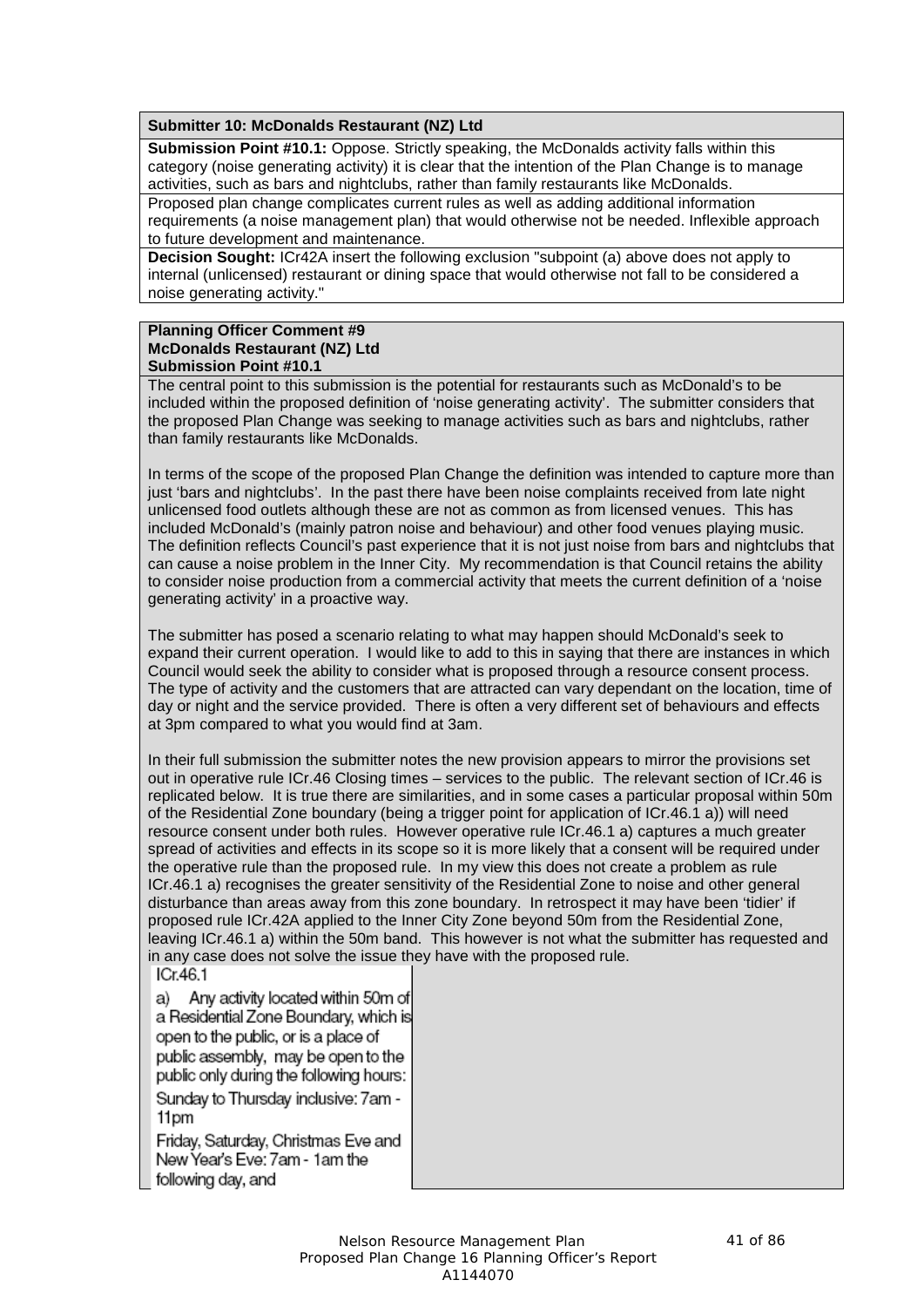In conclusion I recommend rejecting the request of the submitter as some level of control over the activities defined as a 'noise generating activity' is desirable to ensure appropriate control over noise sources within the Inner City.

#### **Recommendation**

**Submission Point #10.1:** Reject

#### **Amendment to Proposed Plan Change:**

Nil

## **Submitter 11: Nelson Marlborough District Health Board**

**Submission Point #11.8:** Support new definition for "noise generating activity" with consequential additional definitions

Specific meaning requires a definition. Definition is supported. Make necessary consequential amendments to Chapter 2 to give effect to other submissions by this submitter.

**Decision Sought:** Replace Chapter 2 definition for term "Lmax" with "Lmax includes LAFmax and is the maximum A frequency weighted, F-time-weighted sound pressure level during a time period as defined in NZS6801:2008."

Add new definition - "D2m,nT+Ctr, is a standardised single number in decibel as a measure of facade performance. It is the difference between the outdoor sound level measured 2 metres from the facade (including the effects of reflection from the facade) and the spatial average sound level inside the receiving room. It includes a spectrum adaption term to take into account lower frequency sound. See ISO 140-5 (1998) Acoustics - Measurement of sound insulation in buildings and of building elements - Part 5: Field measurements of airborne sound insulation of facade elements and facades. The single number is evaluated according to the method given in ISO 717-1:2013 Acoustics - Rating of sound insulation in buildings and building elements - Part 1: Airborne sound insulation".

**Submission Point #11.9:** Support new rule ICr42A Noise Generating Activities assessment criteria and explanation

This is a practical method to address potential increase in noise from new activities, including use of management plans.

# **Decision Sought:** Retain

**Submission Point #11.10:** Support new Appendix 13 overview

Reasonable and necessary provision

**Decision Sought:** Retain

**Submission Point #11.11:** Support in part new appendix 13, AP13.1 with amendment

Support the general tenor but with amendments necessary to correct terminology inconsistent with standards cited and usage elsewhere in Proposed Plan Change and add mitigation measures omitted which should be included. The term "maximum noise output" is potentially problematic.

**Decision Sought:** a) Replace "design noise level" with "design sound level".

b) After "acoustic insulation" add, "or noise barrier"

b) Replace "noise levels and meet the design noise level" with "noise and comply with the design sound level"

g) Replace "govern the maximum noise output" with "limit sound emissions"

**Submission Point #11.12:** Support AP13.2 Minimum Monitoring and Reporting Requirements

Practical requirement demonstrating the operator's recognition of best practicable option obligations under s.16 of the Resource Management Act 1991.

**Decision Sought:** Retain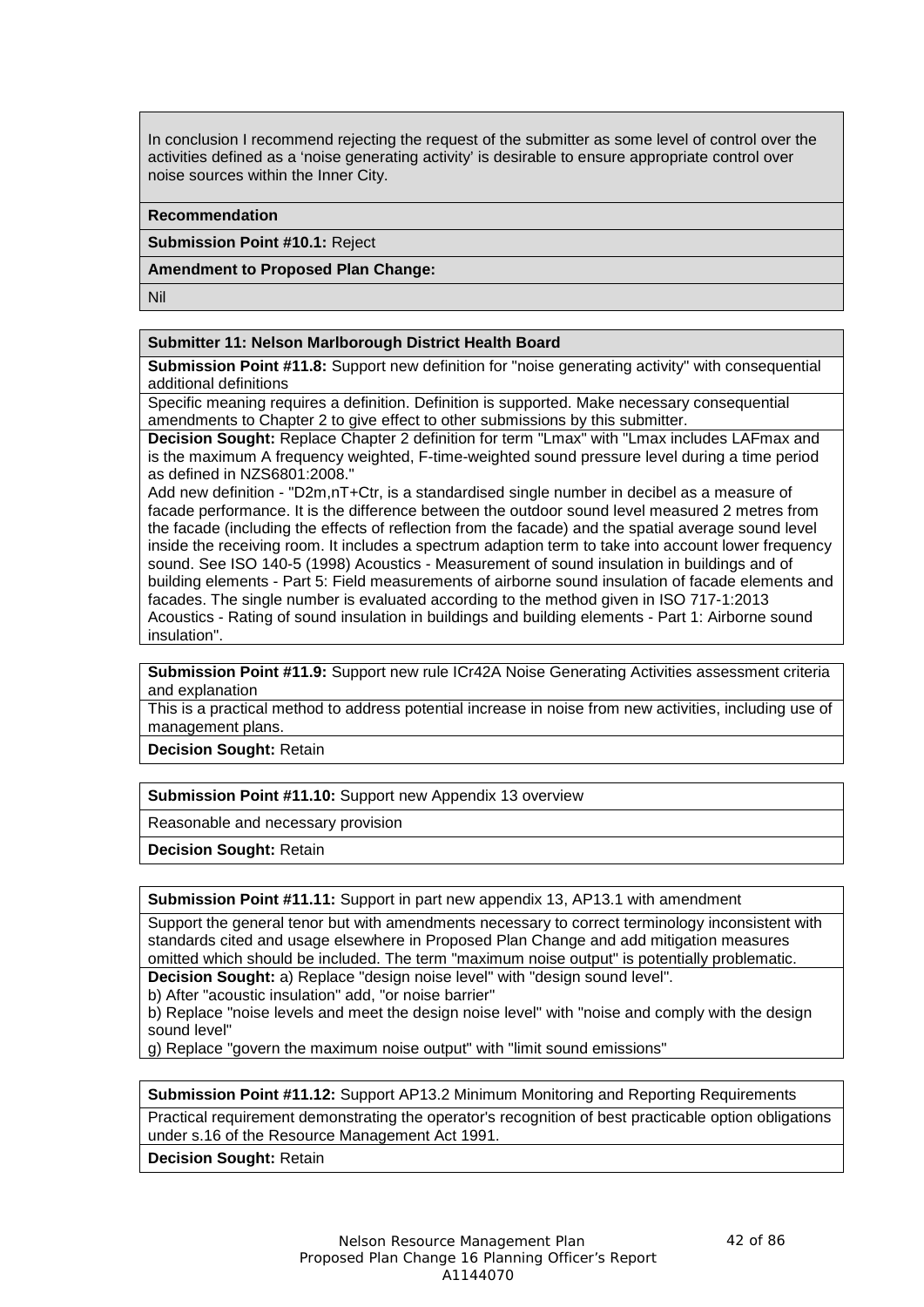**Submission Point #11.13:** Support in part AP13.1.3 Measurement of Noise with amendment

NZS6802 deals with assessment, not measurement. Omission creates legal uncertainty.

**Decision Sought:** Amend title to "Measurement and assessment of Noise" After the word "and" insert "assessed in accordance with"

**Submission Point #11.14:** Support in part AP13.2 Assessment of unreasonable and excessive noise AP13.2.1 with amendment

Reference to s.327(1) is ultra vires the Act. Council as an entity has no power to form an opinion for that statutory purpose as the power is solely vested in a constable or enforcement officer. Further, if s.327 was included, the proposed provision seeks to extend or modify the specific meaning given to "excessive noise" in s.326 of the Act.

**Decision Sought**: Delete "or in forming an opinion under 327(1)" Delete the last two words in sub-clause AP13.2.1.ii e "or excessive"

**Submission Point #11.15:** Support in part AP13.2 Assessment of unreasonable and excessive noise AP13.2.1.ii with amendment

Terminology needs correction to conform with terminology used in the standards cited. Words "to determine actual noise level" are superfluous

**Decision Sought:** In b) Replace "noise level" with "sound level" and Replace b) "noise meter to determine actual noise level" with "sound level meter".

**Submission Point #11.16:** Support AP13.2.2 Construction Noise

Construction noise cannot be assessed using NZS6802:2008 and provides a sustainable way to manage transient construction noise activity whether of long or short duration.

**Decision Sought:** Retain

#### **Planning Officer Comment #10 Nelson Marlborough District Health Board Submission Point #11.8 to #11.16**

Submission point #11.8. This submission point requests the insertion of 2 definitions into the Plan. The definition for  $D_{2m,nT}$ +C<sub>tr</sub> has been discussed in Planning Officer Comment #6 in relation to submission point #11.1. This discussion is in relation to the request to include a definition for the term  $'L_{\text{max}}$ . The operative Plan currently includes a definition of Lmax stating:

'*means the maximum A-frequency-weighted sound level (dBA Lmax) as described in NZS6801:1991, clause 2.1. The Lmax units referred to in this Plan relate solely to night-time (10pm to 7 a Monday to Friday, and 10 pm to 9 am Saturdays, Sundays and public holidays).* The proposal is to use the definition:

*Lmax includes LAFmax and is the maximum A-frequency weighted, F-time-weighted sound pressure level during a time period as defined in NZS6801:2008.*

Changing a definition within Chapter 2 Meanings of Words of the Plan results in a change which applies across the whole Plan including the noise rules in every other zone which still use NZS6801:1991 and the hours specified in the current definition. While this inconsistency is not ideal it is a reality of carrying out a 'rolling review' of the Plan as was the case when this proposed Plan Change was developed. In the case of the definition of  $D_{2m,nT}$ +C<sub>tr</sub> accepted previously this term only appears in provisions relating to this proposed Plan Change however Lmax appears throughout the noise provisions of the Plan. Replacing the definition could put this out of step with other unaltered parts of the Plan. In addition the term Lmax is defined in both NZS 6801:2008 and NZS 6802:2008 both of which are referenced within the provisions of this proposed Plan Change alone and have not been updated throughout other noise provisions of the Plan.

The inclusion is also not supported by Council's Consultant Acoustic Engineer Mr Ballagh for similar reasons of unintended consequences in other parts of the Plan and the ability to use the definition within the referenced 2008 noise standards.

It is my recommendation that the definition is not added to the Plan as it is unnecessary due to being defined in referenced documents, and possibly becoming out of step with other operative Plan provisions which use this term but have not been updated through this proposed Plan Change. The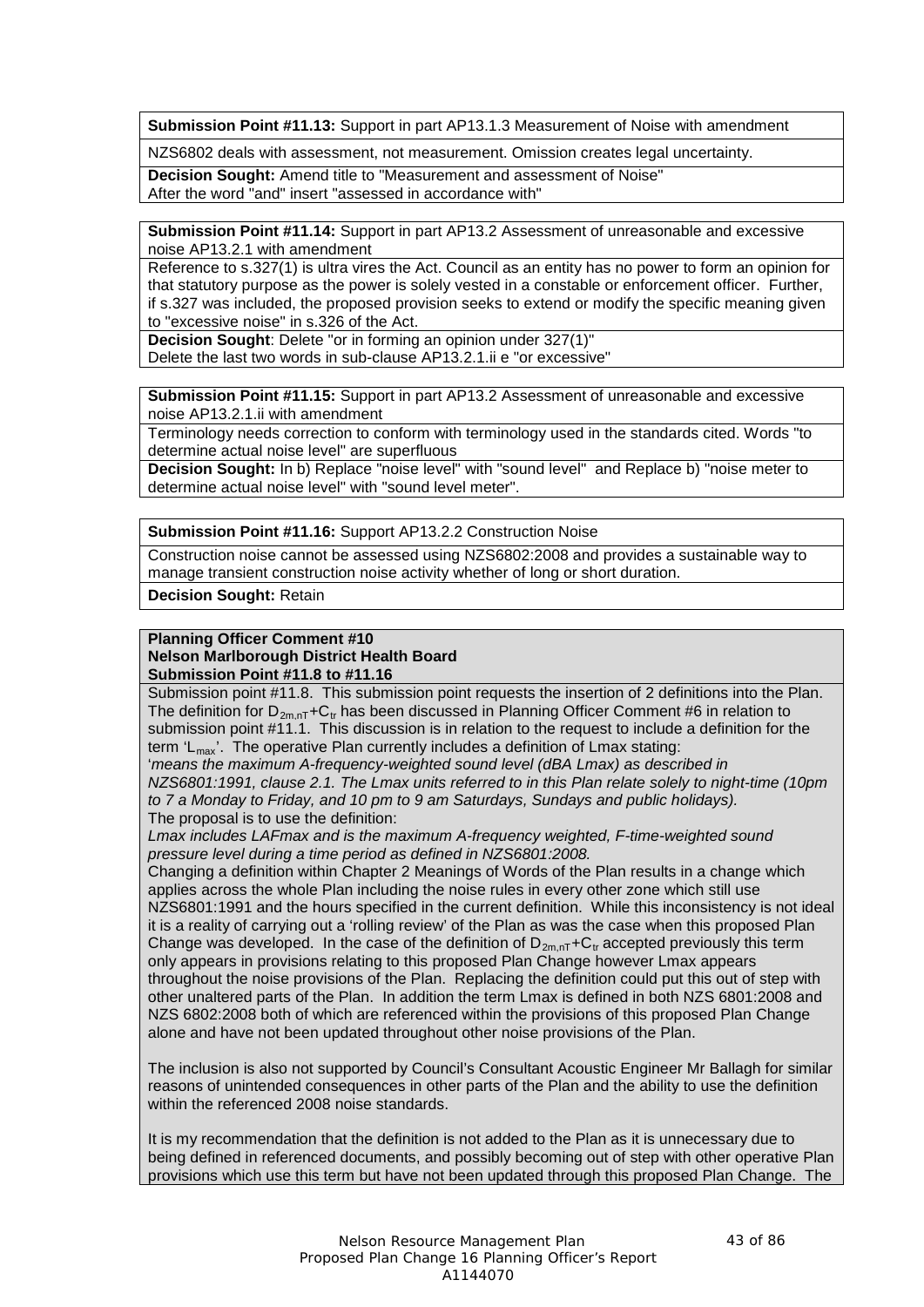stated general support of the submitter is however accepted.

**Recommendation**

**Submission Point #11.8:** Accept in part

**Amendment to Proposed Plan Change:**

Nil

Submission Point #11.9: The submitter supports the proposed new rule ICr.42A requiring resource consent for new or extended noise generating activities. They consider this is a practical method to address potential increase in noise from new activities, including the use of management plans.

I recommend that this submission point is accepted.

**Recommendation**

**Submission Point #11.9:** Accept

**Amendment to Proposed Plan Change:**

Nil

Submission Point #11.10: The submitter supports the proposed AP13 Overview to Appendix 13.

I recommend that this submission point is accepted but note that changes are recommended to be made to this provision through submission point #11.14 below and submission point #8.6 Planning Officer Comment #19.

**Recommendation**

**Submission Point #11.10:** Accept

**Amendment to Proposed Plan Change:**

Nil

Submission Point #11.11: The submitter supports in part the proposed AP13.1 relating to minimum noise management plan provisions. The submitter requests some wording amendments to the text to bring the terminology in line with the standards cited and elsewhere in the proposed Plan Change. These suggestions have been considered by Council's Consultant Acoustic Engineer Mr Ballagh who has recommended they be accepted, aside from the change to 'maximum noise output' as he states there appears to be no advantage to making the change.

The text I recommend changing is shown below in the 'Amendment to Proposed Plan Change' section.

**Recommendation**

**Submission Point #11.11:** Accept in part

**Amendment to Proposed Plan Change:**

AP13.1.1.i

a) The intended outcomes of the Noise Management Plan, including the design noise sound level to be received outside of the building and site.

b) A description of the premises including details of walls, roof, cladding, door openings and windows, ventilation, site layout, outdoor areas and any acoustic insulation or noise barriers that has have been, or will be, installed, and a description of how these assist to reduce noise levels and meet the design noise sound level specified above.

Submission Point #11.12: The submitter supports Ap13.1.2 Minimum Monitoring and Reporting Requirements as a practical requirement demonstrating the operator's recognition of the best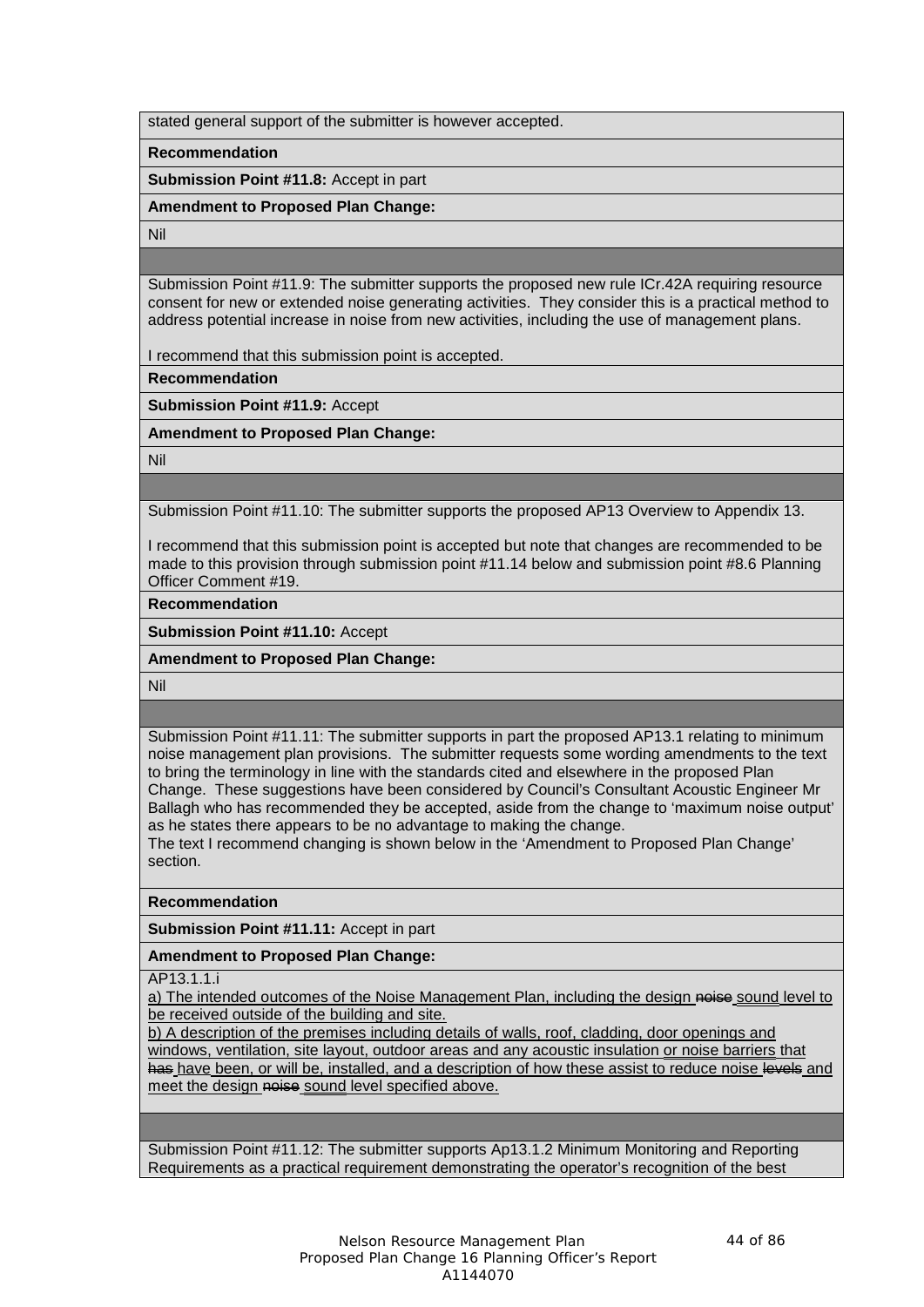practicable option obligations.

I recommend that this submission point is accepted.

**Recommendation**

**Submission Point #11.12:** Accept

**Amendment to Proposed Plan Change:**

Nil

Submission Point #11.13: The submitter supports AP13.1.3 Measure of Noise in part and requests that the title is amended to include 'assessment of noise' and a similar amendment to the text of the provision. This is because NZS6802 deals with assessment, not measurement, as is currently inferred by the provision. This has been reviewed by Council's Consultant Acoustic Engineer Mr Ballagh who is in agreement with the amendments proposed.

I recommend that this submission point is accepted.

**Recommendation**

**Submission Point #11.13:** Accept

**Amendment to Proposed Plan Change:**

AP13.1.3 Measurement and Assessment of Noise

AP13.1.3.i The measurement of noise is to be in accordance with NZS6801:2008 and assessed in accordance with NZS6802:2008.

Submission Point #11.14: The submitter supports in part the provisions of AP13.2.1 but seeks amendments. They state that the current reference to s.327(1) is ultra vires and that the provision extends or modifies the meaning given to 'excessive noise' in s.326 of the Act. The ultra vires aspect has been reviewed by Nelson City Council's legal representative Mr Ironside who has suggested amendments to Appendix 13 (including AP13.2.1 to clarify its purpose.

Council's Acoustic Consultant Mr Ballagh has also reviewed the suggested deletion of the words '…*or in forming an opinion under s.327 (1)*' and *'…or excessive'.* He does not support these deletions as he considers it useful to reference the primary factors that would be used to determine if noise were excessive.

The submitter's main point is that Council itself has no power to form an opinion under s.327 of the RMA. This is correct as it is Council Enforcement Officer that has these powers. I consider that a simple change can make this provision legally correct. I recommend that instead of just referring to Nelson City Council the provision starts with '*Nelson City Council's Enforcement Officer, for the purposes …*'

I recommend accepting the submission in part. The relevant changes are replicated below from the related discussion under submission #8.6 Planning Officer Comment #19.

# **Recommendation**

**Submission Point #11.14:** Accept in part

# **Amendment to Proposed Plan Change:**

**AP13.2.1.i** Nelson City Council's Enforcement Officers, for the purposes of assessing compliance with permitted activity conditions, relevant resource consent conditions, and sections 16(1) (which requires consideration whether the best practicable option is being undertaken to ensure noise does not exceed a reasonable level), or in forming an opinion under section 327(1) of the Resource Management Act, Excessive Noise Direction, will generally take into account the following matters when determining whether or not noise is unreasonable or excessive: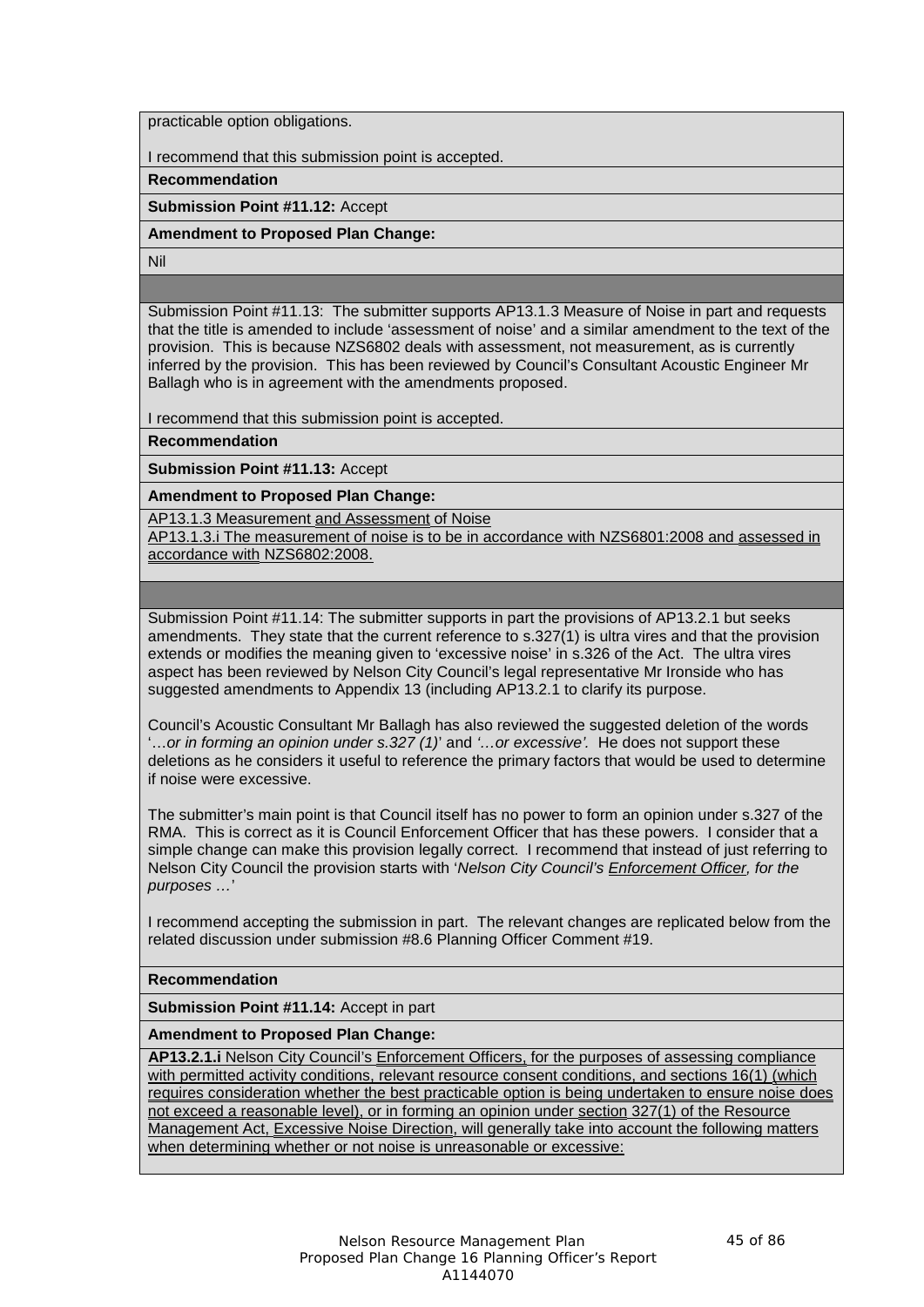Submission Point #11.15: The submitter supports in part assessment matters outlined in AP13.2.1.ii. They request changes to reflect terminology used in the standards referenced. These requested changes have been reviewed by Council's Consultant Acoustic Engineer Mr Ballagh who is in agreement with them.

I recommend this submission is accepted.

# **Recommendation**

**Submission #11.15:** Accept

# **Amendment to Proposed Plan Change:**

AP13.2.1.ii

b) Where possible and relevant, noise sound level measurements from a calibrated noise sound level meter to determine actual noise level.

Submission Point #11.16: The submitter supports proposed provision AP13.2.2 Construction noise, as they state this noise cannot be assessed using NZS6802:2008.

I recommend this submission is accepted.

**Recommendation**

**Submission Point #11.16:** Accept

**Amendment to Proposed Plan Change:**

Nil

# **Submitter 12: Hospitality NZ**

**Submission Point #12.2:** Oppose resource consent requirements for noise generating activities.

The new Sale and Supply of Alcohol Act together with noise control provisions of the Resource Management Act are a robust and sufficient way to address noise generating activities without the need to require noise generating activities to apply for a resource consent to allow for consideration of noise issues.

**Decision Sought:** Delete

#### **Planning Officer Comment #11 Hospitality NZ**

# **Submission Point #12.2**

The submitter opposes the requirement for 'noise generating activities' to obtain a resource consent. They state the Sale and Supply of Alcohol Act and the noise provisions of the RMA are a robust and sufficient way to address noise generating activities.

When considering issuing liquor licences the Sale and Supply of Alcohol Act 2012 includes as a criteria to have regard to under s.105(1) h) the amenity and good order of the locality. In considering this the District Licensing Committee must have regard to 'current, and possible future, noise levels' amongst other things.

The noise provisions of the RMA are also raised by the submitter. I am presuming they are referring to people's duty under s.16 to *'...adopt the best practicable option to ensure that the*  emission of noise from that land or water does not exceed a reasonable level', and Council's ability, through an enforcement officer, under s.327 1) to direct people to reduce noise to a reasonable level should it be deemed to be excessive and is subject to a complaint.

The proposed Plan Change provisions require resource consent for new or extended noise generating activities in the Inner City Zone. This is intended to compliment the provisions of the RMA and Sale and Supply of Liquor Act 2012 to ensure a proactive approach is taken to the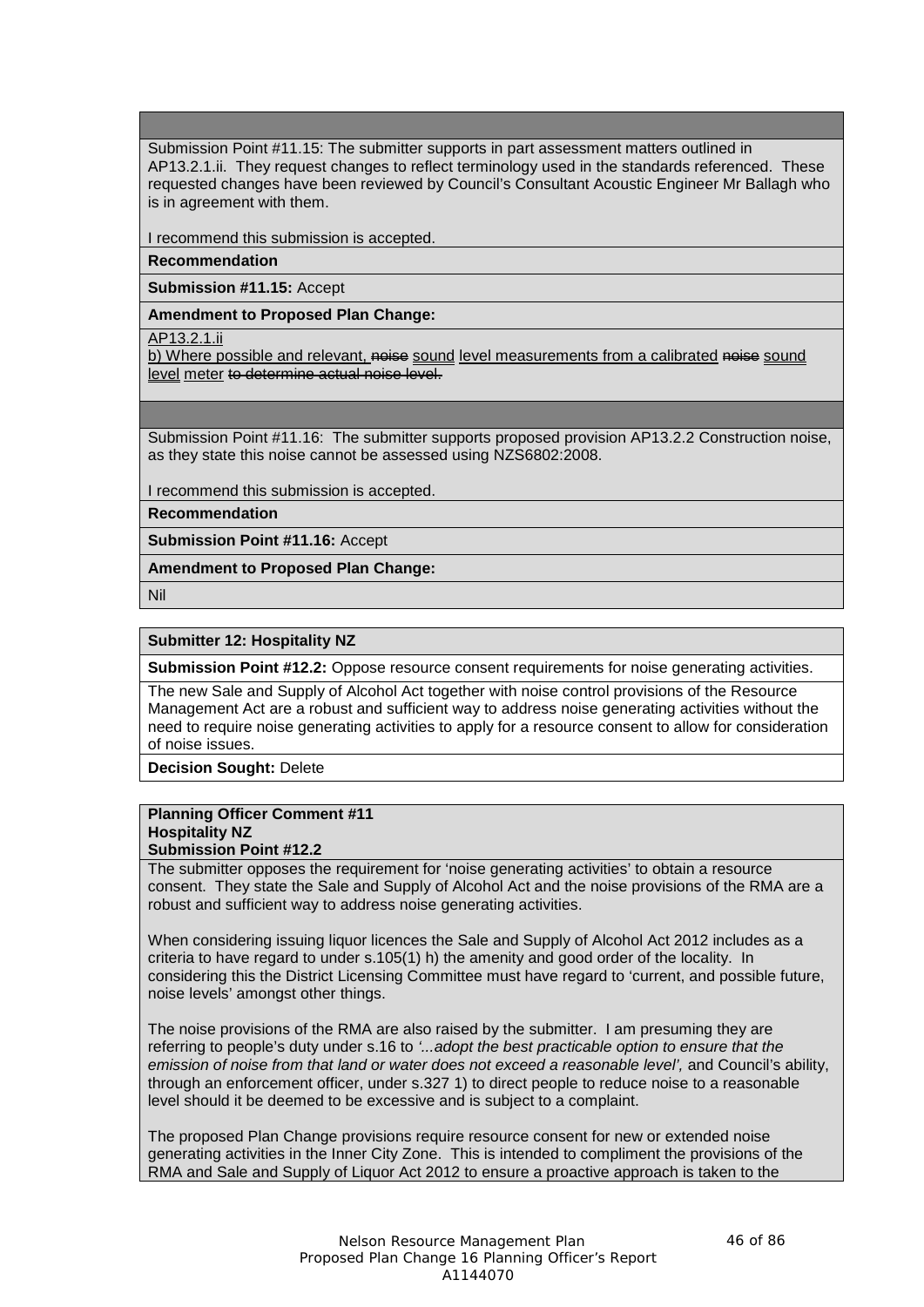establishment (or extension) of these activities. By working out at the planning stage what measures (or best practicable options) should be undertaken to ensure noise emitted is at a reasonable level all parties are able to factor this into the proposal. This approach is part of the balance being sought by this proposed Plan Change where both those that produce noise, and those that receive it, play a role in its management. This is in keeping with the objectives of the Plan which seek that the city is a vibrant and vital place but where there is still a reasonable standard of residential amenity. To allow the establishment of activities which have a known potential to produce noise and then attempt to manage any issues that arise retrospectively is difficult for all concerned. Upfront proactive planning for a recognised issue increases certainty. Relying on the legislation suggested by the submitter would not, in my view, result in the level of 'upfront' management desirable for noise generating activities.

I recommend that this submission point is rejected.

**Recommendation**

**Submission Point #12.2:** Reject

**Amendment to Proposed Plan Change:**

Nil

# **Submitter 14: Barbara Riddell**

**Submission Point #14.1:** Support in part

Noise too loud, throbbing from drums. As long as there is no increase to existing noise levels.

**Decision Sought:** Decrease noise levels

#### **Planning Officer Comment #12 Barbara Riddell**

**Submission Point #14.1**

The submitter states that they support in part this amendment. They say the noise from drums (throbbing) is too loud and request that there is no increase in existing levels. This is followed by a request to decrease the noise levels. The proposed Plan Change does not seek to increase the noise limits for noise heard within the Residential Zone when produced in the Inner City Zone. As I understand the submission this proposal of no change to the limits in the Residential Zone partly meets their request.

I recommend that this submission point is accepted in part.

**Recommendation**

**Submission Point #14.1:** Accept in part

# **Amendment to Proposed Plan Change:**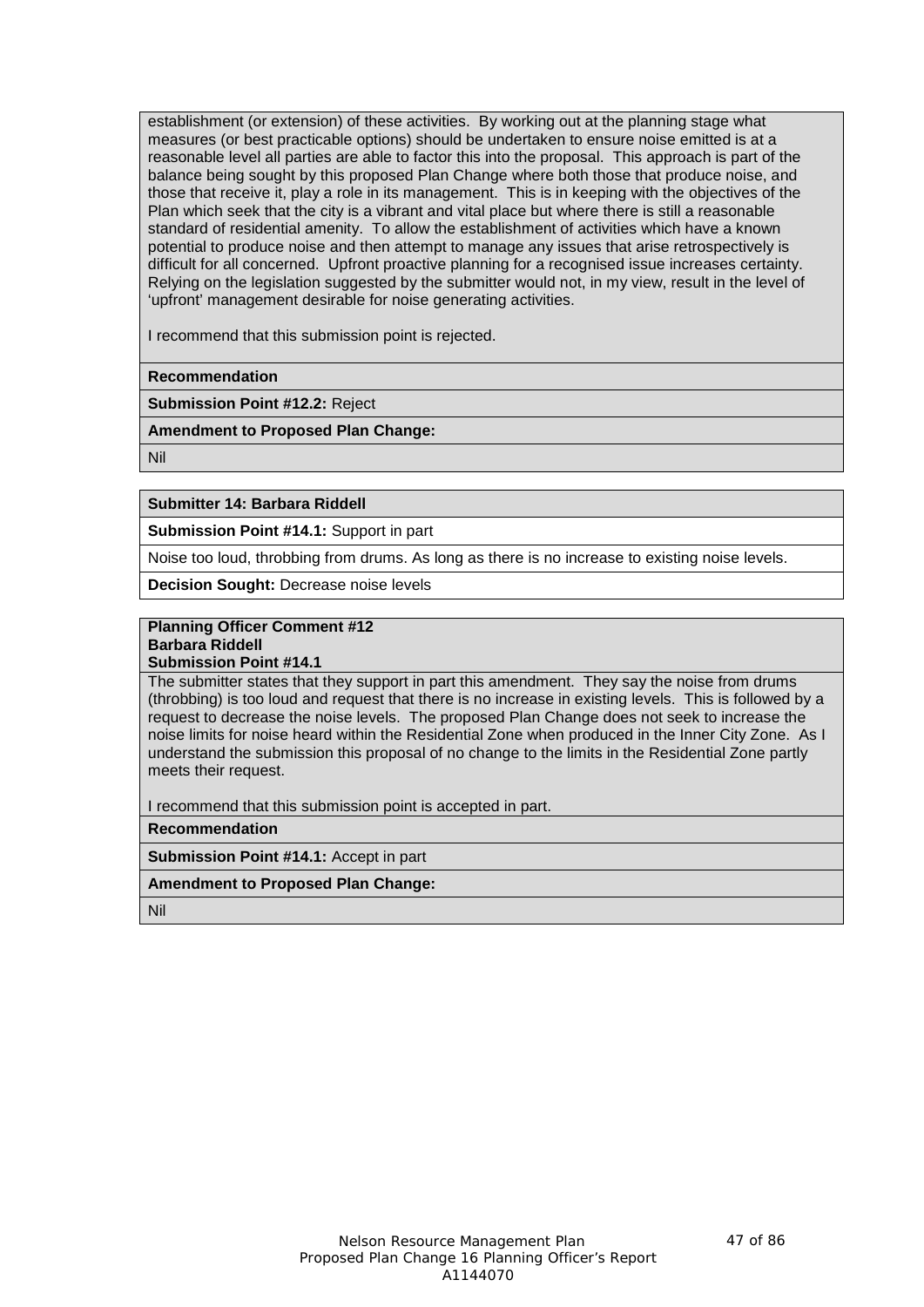# **Plan Change 16: Topic 3 – Maximum Noise Levels (LAFmax)**

# **Submitter 11: Marlborough District Health Board**

**Submission Point #11.17:** Support in part new rule Assessment Criteria and Explanation to Inner City Zone ICr42 Maximum Night Time Noise and ICr42.1 with amendment

Maximum sound level limits are designed for protection against sleep disturbance and are necessary to protect the health of people and communities. The definition in chapter 2 relies on the superseded standard NZS6801:1991 contrary to the obvious intent of this new rule which specified NZS6801:2008. The chapter 2 definition includes time qualifiers which are inconsistent with this proposed plan change time frames. These can be deleted from the definition with no loss of meaning.

The word 'maximum" in this proposed new rule can be confusing when read with the rest of the plan. The numerical level of 75 dB is supported as consistent with the recommendations found in NZS6802:2008 however it should be noted the equivalent free field value would be 73 dB and if the intention was to set 75 dB as the numerical limit it should be 77 dB if it is to be assessed 1m from the facade or side of a building.

The word "facade" has connotations of frontage as noted by the Environment Court and should not be used where "any side" of a building could be the assessment location.

The term "noise measured" is problematic as it does not allow for assessment and would exclude consideration of extraneous noise source contamination of an LAFmax measure as required by NZS6802:2008.

**Decision Sought:** Amend heading to "Night time noise limits". Replace "noise measured" with "The sound level assessed". Replace "facade" with "side". Replace "maximum noise levels" with "noise limit". Replace Chapter 2 definition for Lmax with "Lmax includes LAFmax and is the maximum A frequency weighted, F-time-weighted sound pressure level during a time period, and is defined in NZS6801:2008".

**Submission Point #11.18:** Support new rule assessment criteria and explanation to Inner City Zone ICr42.4 and ICr42.5 explanation

Assessment criteria and explanation are necessary criteria.

**Decision Sought:** Retain

**Submission Point #11.19:** Support in part new rule, assessment criteria and explanation to Inner City Zone ICr42.4 amendments to contents page and Inner City Zone rule tables.

The Heading is misleading

**Decision Sought:** Amend heading in contents page to "Night time noise limits"

# **Planning Officer Comment #13 Marlborough District Health Board Submission Point #11.17 to #11.19**

Submission Point #11.17: The submitter supports in part proposed rule ICr.42 'Maximum night time noise' and makes a number of requested changes relating to terminology and definitions. These have been reviewed by Nelson City Council's Acoustic Consultant, Mr Keith Ballagh, I will discuss each item within this submission point in turn as follows.

The submitter correctly identifies that maximum sound level limits are designed for protection against sleep disturbance. They then identify that the definition of the term Lmax in chapter 2 of the Plan uses standard NZS6801:1991, rather than the 2008 version and different hours than that included in the proposed rule. They therefore seek that the definition is updated as part of this proposed Plan Change. This matter has been discussed in Planning Officer Comment #10 in response to submission point #11.8. For those reasons I recommend that this aspect of submission point #11.17 is rejected.

The submitter requests removal of the term 'maximum' from the rule as they state it can be confusing. This is supported by both Nelson City Council's Acoustic Consultant, Mr Keith Ballagh and myself as it improves technical clarity. I recommend that this aspect of submission point #11.17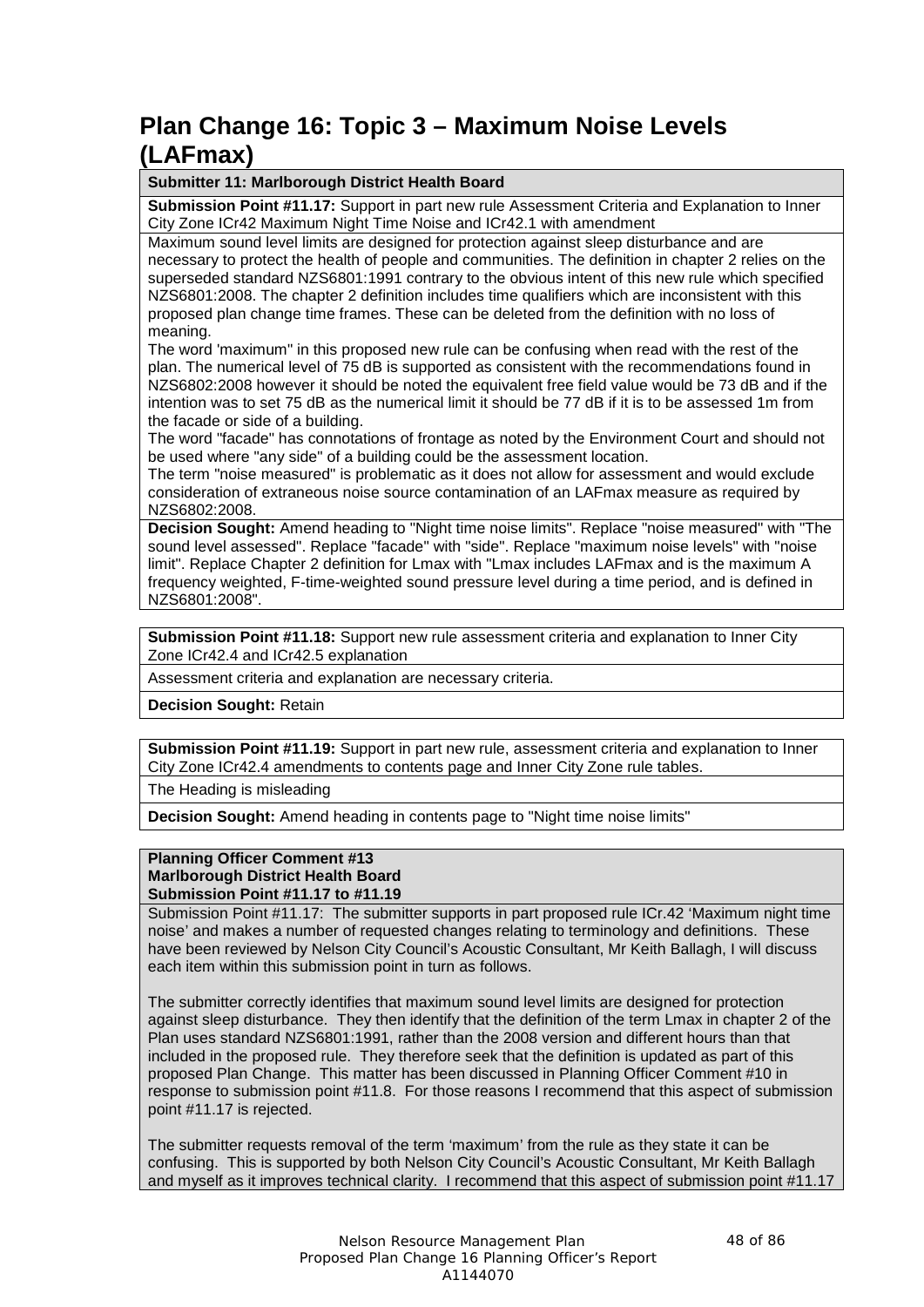is accepted. I also note that the submitter seeks clarity on the use of the numerical value of 75 dB. The free-field value is 73 dB when it is measured 1m from the facade of a building. Effectively the noise assessed 1m from a facade is 2 dB louder than if it was measured in the open due to reflection from the nearby facade. The 75 dB numerical value is intentional and while it may be slightly different than this when assessed in the location specified it is numerically consistent with that in the current operative rule. No change is sought by the submitter and I recommend that no change is made to this provision.

The submitter requests that the term 'facade' is replaced with 'side' as facade has connotations of being the frontage of the building. I agree with the submitter. The Oxford English Dictionary defines facade as '*The principal front of a building, that faces on to a street or open space*' . The intent of the rule was to have the sound level assessed from any side, front or rear of a relevant building. Council's Acoustic Consultant, Mr Keith Ballagh notes that the change to 'side' could be equally problematic and may exclude the front or rear of a building. Therefore I recommend a change to *'Noise measured 1 metre from any external wall of any Residential Unit or Short Term Living Accommodation Unit* ...'

The submitter requests a change to the term 'noise measured' as it does not allow for noise also being assessed. This change is supported and I recommend that this aspect of submission point #11.17 is accepted.

## **Recommendation**

**Submission Point #11.17:** Accept in part

#### **Amendment to Proposed Plan Change:**

rule title ICr.42 Maximum Night Time Noise Night Time Noise Limits

ICr.42.1

Noise measured The sound level assessed 1 metre from the facade of any external wall of any Residential Unit or Short Term Living Accommodation Unit shall not exceed the following noise limit maximum noise levels during the hours 10:00pm to 7:00am:

75 dB LAFmax

All measurements and assessment shall be in accordance with NZS6801:2008 and NZS6802:2008

Submission Point #11.18: The submitter supports the assessment criteria and explanation to proposed rule ICr.42.

I recommend that this submission point is accepted.

**Recommendation**

**Submission Point #11.18:** Accept

**Amendment to Proposed Plan Change:**

Nil

Submission Point #11.19: The submitter supports in part the rule name for proposed rule ICr.42. This has been discussed above in submission point #11.17 and for the same reasons I recommend that this submission point is accepted. This change simply reflects the proposed rule within the rule table of the Inner City Zone chapter contents page.

**Recommendation**

**Submission Point #11.19:** Accept

**Amendment to Proposed Plan Change:**

Amend contents page of Inner City Zone rule table: ICr.42 Maximum Night Time Noise Night Time Noise Limits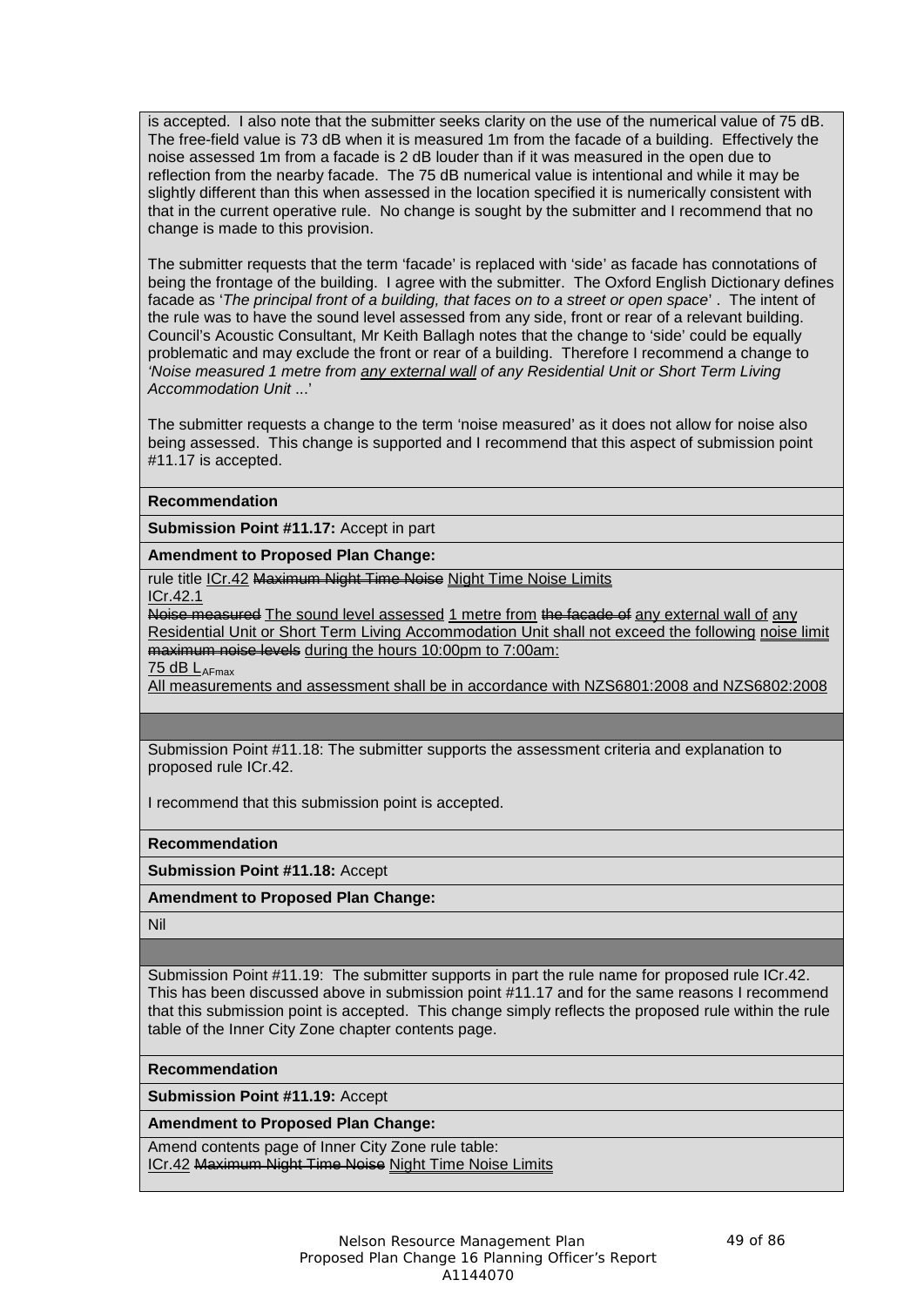## **Submitter 14: Barbara Riddell**

**Submission Point #14.2:** Oppose

Levels too high, even for Inner City. Drums are over the limit all the time.

**Decision Sought:** Enforce drum limits. Music, singing are fine. Throbbing from drums is over the top.

#### **Planning Officer Comment #14 Barbara Riddell Submission Point #14.2**

The submitter states that the limits are too high and requests that enforcement is carried out in terms of the noise from drums. I have spoken to Mrs Riddell to clarify her submission and she confirms the main issue for her is the noise of drums (bass frequency) from music, mostly produced along Bridge Street. This is an ongoing issue which has been dealt with by Nelson City Council's Enforcement Contractors in the past. In terms of this proposed Plan Change and management of bass frequencies this will be carried out through an assessment by an enforcement officer to determine if the noise heard (including bass frequencies) is excessive. In which case, when accompanied by a complaint, they can take appropriate action to ensure it is reduced to a reasonable level. In addition the requirements for new or extended 'noise generating activities' to gain a resource consent prior to establishing would enable measures to be taken to manage bass frequency emission should this be relevant to a proposal.

I recommend this submission point is rejected in terms of this proposed Plan Change, but note that the submitters concerns are a matter for Nelson City Council's Enforcement Contractors, who I understand have responded to this issue.

# **Recommendation**

Submission Point #14.2: Reject

#### **Amendment to Proposed Plan Change:**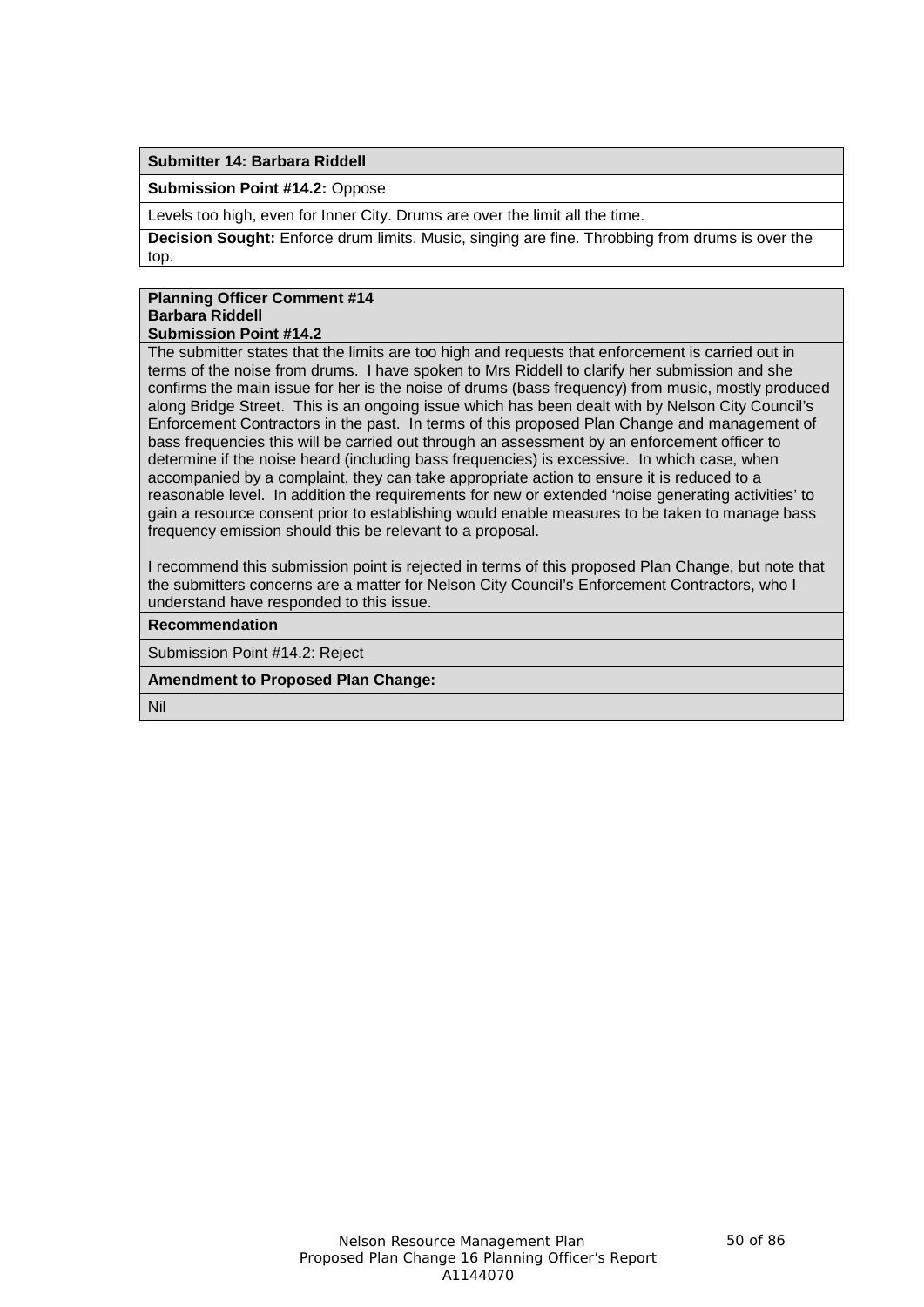# **Plan Change 16: Topic 4 – ICr.43 Noise received at sites in the Residential Zone**

# **Submitter 8: Graeme Downing and Stephanie Trevena**

**Submission Point #8.9:** Support in part rule ICr43 with amendment

Low frequency night time noise from amplified music from the central city affecting adjacent residential zoned sites is a noise nuisance. Low frequency sounds penetrate through structures more easily than broadband sounds.

**Decision Sought:** Add a night time low frequency noise limit

# **Further Submitter X1: Dan McGuire Statement X1.8**

## **Supports Submission Point #8.9**

The submission suggestions are highly relevant and important. Please incorporate the suggestions in the submission.

## **Planning Officer Comment #15 Graeme Downing and Stephanie Trevena Submission Point #8.9**

The submitter supports the retention of rule ICr.43 Noise received at sites in the Residential Zone and the associated amendments to bring this in line with 2008 noise standards. They do however request the addition of a night time low frequency limit.

The submitter correctly points out that low frequencies have been identified as causing a noise nuisance in the Residential Zone. Council did originally include a bass frequency control in early rule drafts of the proposed Plan Change to resolve this. However later advice from Council's Acoustic Consultant, Mr Keith Ballagh identified that bass frequency sound level measurements were still potentially subject to contamination and it would be difficult to unambiguously determine the source to a standard required by a Court. This is one of the reasons that specific sound level measurements are proposed to be removed from the Plan. The proposal to retain rule ICr.43 for noise received within the Residential Zone is to retain certainty and consistency for the Residents of this zone. The sound levels specified cover all frequencies audible to the human ear, including low frequencies so this is still specifically controlled in this circumstance.

Mr Ballagh has also identified that an accurate measurement of low frequencies is more technically difficult than other noise measurements and requires specialised equipment and training that would not be reasonably expected of a local authority.

In terms of this proposed Plan Change and management of bass frequencies this will be carried out through an assessment by an enforcement officer to determine if the noise heard (including bass frequencies) is excessive under s.327 of the RMA.. In which case, when accompanied by a complaint, they can take appropriate action to ensure it is reduced to an appropriate level. Also sound level measurements (of all frequencies audible to the human ear) can be taken under rule ICr.43 in the Residential Zone. In addition the requirements for new or extended 'noise generating activities' to gain a resource consent prior to establishing would enable measures to be taken to manage bass frequency emission should this be relevant to a proposal.

For the reasons given above I recommend that the support of this submission point is accepted, but the request to include a low frequency control is rejected.

Further Submission X1.8: The further submitter supports the submitter and seeks that the suggestions made are incorporated in the proposed Plan Change. Due to my recommendation to accept in part the submission points #8.9 the further submission is also accepted in part.

#### **Recommendation**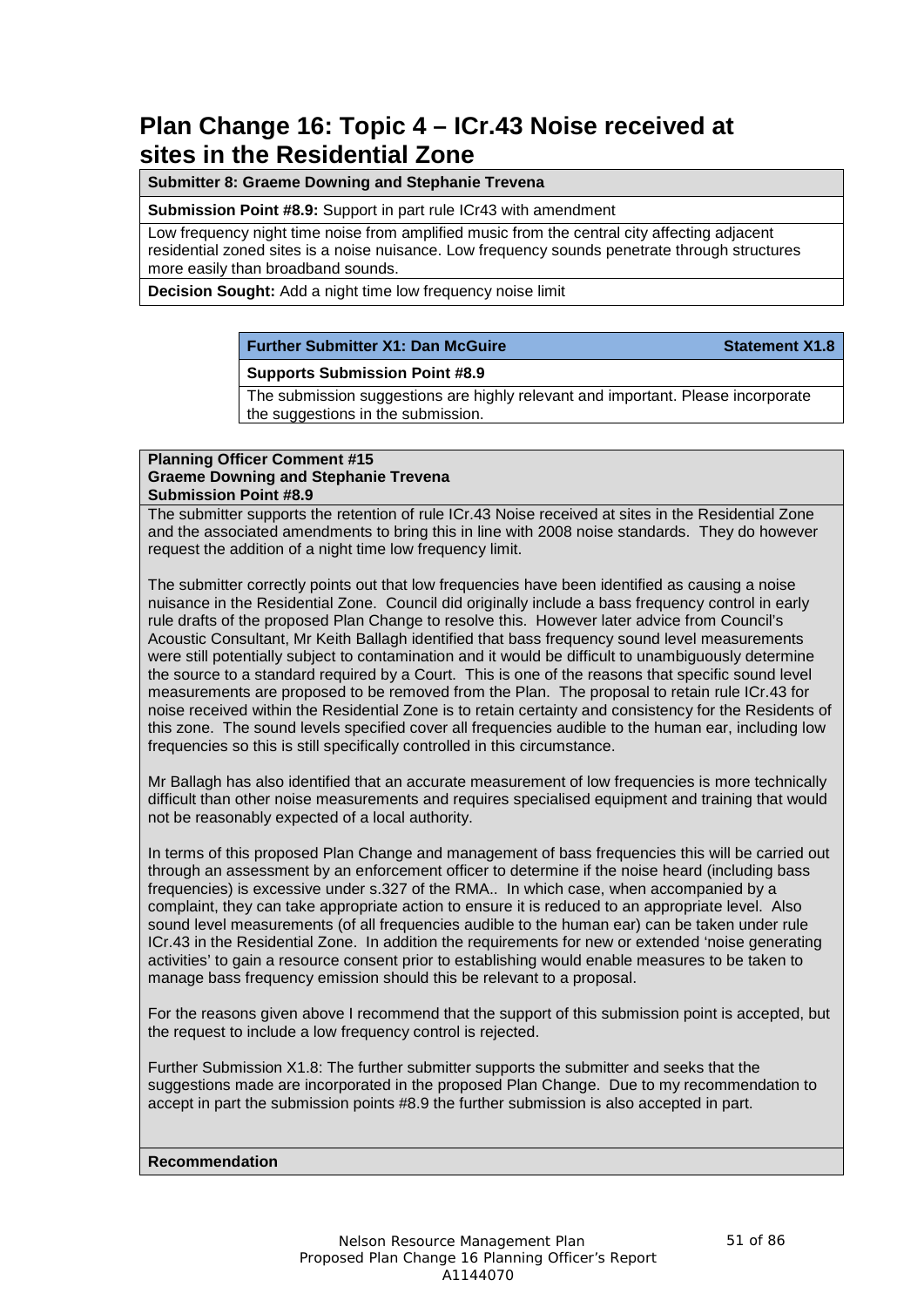**Submission Point #8.9:** Accept in part

**Further Submission Point X1.8:** Accept in part

# **Amendment to Proposed Plan Change:**

Nil

## **Submitter 11: Nelson Marlborough District Health Board**

**Submission Point #11.20:** Support in part rule ICr43 Noise at residential boundary and associated assessment criteria and explanation in the Inner City Zone with amendment

Being mindful of the need to be "on" the Proposed Plan Change, support the general tenor and numerical limits and the 2008 editions of NZS6801 and NZS6802 but with necessary amendments to terminology used in provision for consistency with standards cited an usage elsewhere in this Proposed Plan Change.

**Decision Sought:** Replace two occurrences of LAeq with LAeq(15min)

**Submission Point #11.21:** Support in part ICr43 Noise at residential boundary and associated assessment criteria and explanation in the Inner City Zone. ICr43.4 and 5 Assessment Criteria and explanation with amendment

Consistency with terminology with standards "ambient noise levels". Ambient sound has important implications for assessment methods and is a defined term in NZS6802:2008/ "Ambient noise level is" an undefined term and its use may create legal uncertainty.

**Decision Sought:** Replace "ambient noise levels" with "ambient sound level".

#### **Planning Officer Comment #16 Marlborough District Health Board Submission Point #11.20 and #11.21**

Submission Points #11.20 and #11.21: The submitter supports in part proposed rule ICr.43 Noise at residential boundary but requests that the terminology is changed in two areas. These technical changes have been reviewed by Nelson City Council's Acoustic Consultant Mr Keith Ballagh who supports the change from 'ambient noise level' to 'ambient sound level' (submission point #11.21) he does not however support the change from LAeq with LAeq(15min) (submission point #11.20). This is due to having the 15min specification requiring measurement to be undertaken for at least that period of time. In the situations where noise measurements are to be taken in the Inner City it is quite frequent that a shorter measurement period can be achieved before some interference occurs. Leaving the time period open allows for shorter periods of time, provided they were long enough to demonstrate the noise levels, to be used as evidence of non-compliance. As Mr Ballagh states *'It is preferable to have the flexibility to measure according to the circumstances*'. I recommend accepting the views of Mr Ballagh

I recommend accepting in part submission point #11.20 and accepting #11.21.

### **Recommendation**

Submission point #11.20: Accept in part Submission point #11.21: Accept

# **Amendment to Proposed Plan Change:**

ICr.43.5:

...the generally lower ambient noise sound level...

# **Submitter 12: Hospitality NZ**

**Submission Point #12.3:** Support

**Decision Sought:** Retain

**Planning Officer Comment #17 Hospitality NZ**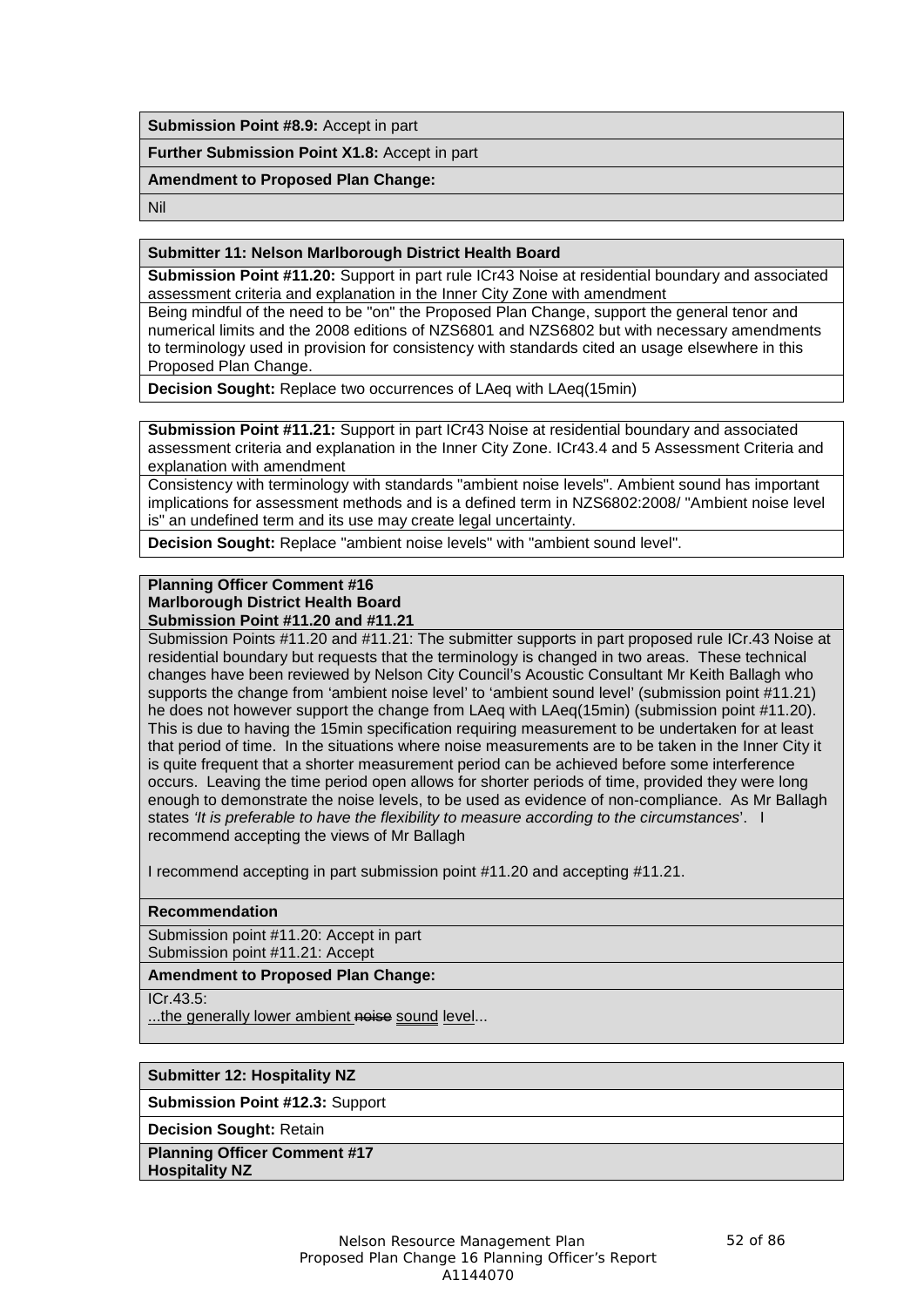# **Submission Point #12.3**

The submitter supports the retention of rule ICr.43 controlling noise at sites within the Residential Zone.

I recommend accepting this submission point.

#### **Recommendation**

**Submission Point #12.3:** Accept

#### **Amendment to Proposed Plan Change:**

Nil

#### **Submitter 13: Gaile Noonan**

**Submission Point #13.1:** Oppose

This Plan change needs more work where inner city fringe and inner city zones meet residential. In general if noise is being emitted from the city and/or bar, cafe, restaurant etc in a zone affecting either residential or high density zones then more care is required as the number of people affected is much greater. If the Nelson City Council wishes to grow the high density zones then they need to be better about creating very high degree of balance in the area of noise. This new plan change does not seem to take into account existing residential. I don't believe measuring noise from the facade of any residential unit is appropriate as corner sites and outdoor living areas need to be considered. I am not satisfied that this plan change adequately protects residential amenity in residential areas.

**Decision Sought:** Properties within say 150 metres of any proposed new development emitting noise on a regular basis should have their properties noise protected ie double glazing etc, at the cost of the applicant not the home owner.

#### **Further Submitter X1: Dan McGuire Statement X1.10**

#### **Support Submission Point #13.1**

Any new development emitting noise on a regular basis should have their properties noise protected at the cost of the applicant, not the homeowner. This is standard practice overseas.

| <b>Further Submitter X2: Nelson Grey Power</b> | <b>Statement X2.1</b> |
|------------------------------------------------|-----------------------|
|------------------------------------------------|-----------------------|

#### **Support Submission Point #13.1**

Members live within or adjacent to the inner city zones, concerned at the escalating noise problems arising from increased commercial activity at all hours of the day and night. We see it is Council's responsibility to introduce and manage better mechanisms to ensure noise is strictly controlled.

#### **Planning Officer Comment #18 Gaile Noonan Submission Point #13.1**

This submission point is included in Topic 4 'Noise Received at Sites in the Residential Zone' but it should be recognised that the comments also have a general component which spans the proposed Plan Change provisions.

The submitter raises concerns that the proposed Plan Change needs more work particularly in terms of noise from the city (in particular the Inner City fringe area) affecting people in the residential areas. The submitter states they are not satisfied the proposed Plan Change adequately protects residential amenity in residential areas. Specifically the submitter requests that properties in proximity to a proposed new development emitting noise on a regular basis should have their properties noise protected at the cost of the applicant. They also note that measuring from the facade of a residential unit is not appropriate as corner sites and outdoor areas need to be taken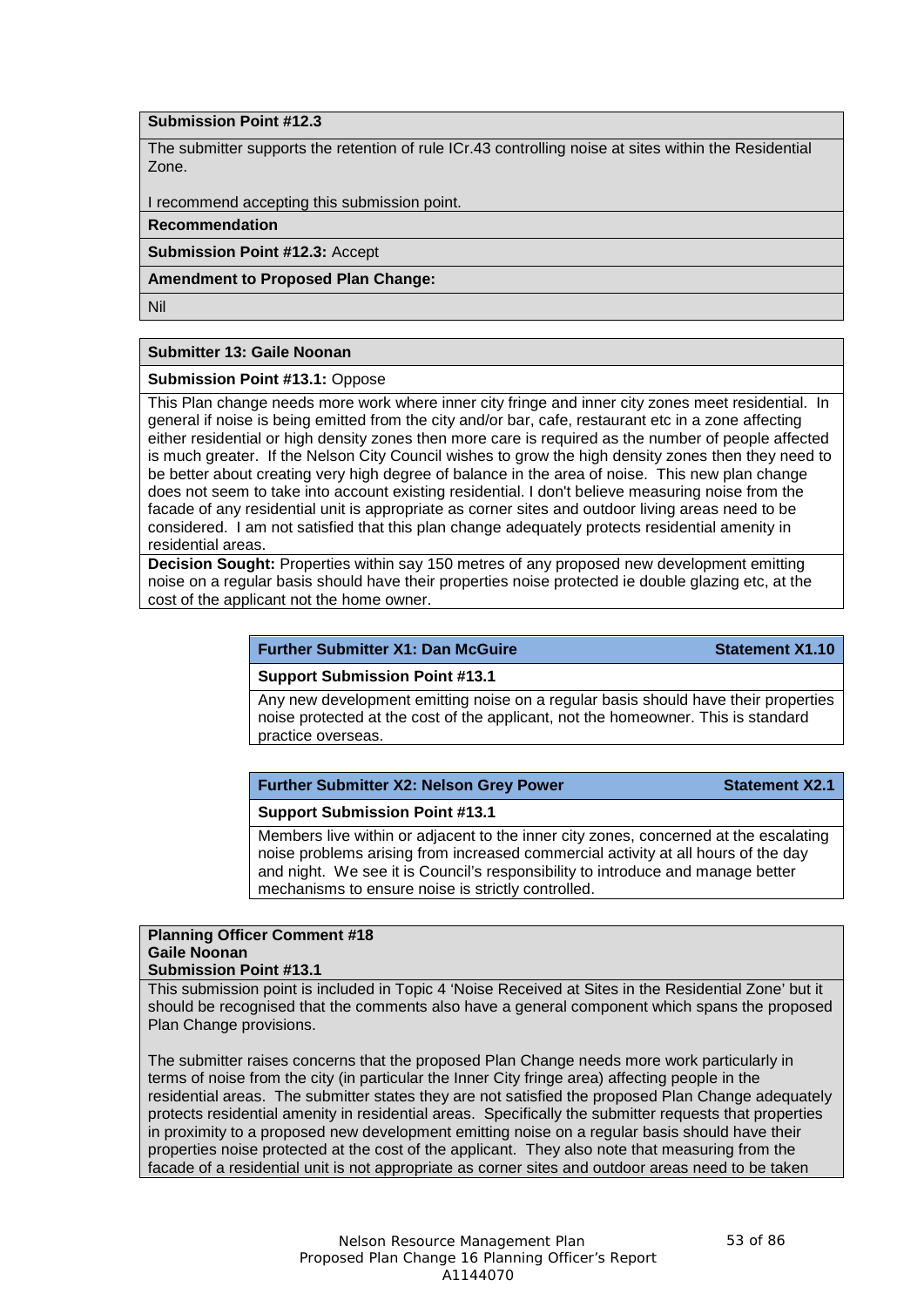into account.

The development of this proposed Plan Change has taken into account both the balance required to help achieve a vital and vibrant inner city centre and the need to provide for appropriate residential amenity in the neighbouring Residential Zones. In terms of the Residential Zone amenity, the permitted sound levels for sound travelling from the Inner City Zone to the Residential Zone are no different to that which is permitted in the Residential Zone generally. (The only proviso here is that the Inner City Zone rule is proposed to be revised for the 2008 New Zealand Standards and includes an allowance for construction noise). The approach suggested by the submitter of the noise producer paying for the insulation of potential affected parties is used in the case of Port Nelson. This is based on the fact Port Nelson is the major noise emitter in the area and the noise affecting these properties can be attributed to them. In the case of the Inner City noise is often received from a number of sources at varying times making it unreasonable to target any one emitter for this type of approach. In terms of what the proposed Plan Change does do, it requires new or extended 'noise generating activities' to apply for a resource consent prior to establishing to ensure proactive steps are taken to reduce the noise emitted from their property to a reasonable level. This places control at the source of the noise (for new noise generating activities) and the cost onto any new operators and not the home owner in the Residential Zone.

In terms of the Resource Management Act 1991 I consider that this approach represents sustainable management of the physical resource of the Inner City and surround Residential Zone. This is done in a way that enables people and the communities to meet their social, economic, and cultural wellbeing and for their health and safety. Socially there is the ability to live in and near to the city centre with similar noise protection measures as apply to the Residential Zone generally. Additionally the choice to live near the Inner City allows residents to more easily participate in the activities that add to City vitality and vibrancy. Economically the additional costs to development have been carefully considered and are applied to new and extending noise generating activities; People's health is also considered in providing appropriate sleeping environments, and this use is a current and reasonably foreseeable need of future generations in the Inner City. This overall approach of the proposed Plan Change helps to mitigate actual and potential adverse effects of noise on people's sleeping environment.

In terms of the submitters statement relating to measuring noise from the facade of a residential unit this rule, ICr.42, is recommended to be revised in response to submission point #11.17. See Planning Officer Comment #13. This recommended change replaces the term 'facade' with 'any external wall'. While this does not cover outside areas it does clarify that all exterior walls of a building can be measurement points. Should measurements show non-compliance with this rule and a resource consent is sought then as a discretionary activity impact on outdoor areas would be considered through the discretionary activity status of the rule and the assessment criteria.

For the reasons given above I recommend this submission point is rejected.

Further Submission X1.10 and X2.1: The further submitters support the submitter and seeks that the suggestions made are incorporated in the proposed Plan Change. Further Submitter X2.1 also states it is Council's responsibility to introduce and manage better mechanisms to ensure noise is strictly controlled. This proposed Plan Change is intended to introduce these mechanisms to improve Council's control of noise. Due to my recommendation to reject submission point #13.1 the further submissions are also rejected.

#### **Recommendation**

**Submission Point #13.1:** Reject

**Further Submissions X1.10 and X2.1:** Reject

**Amendment to Proposed Plan Change:**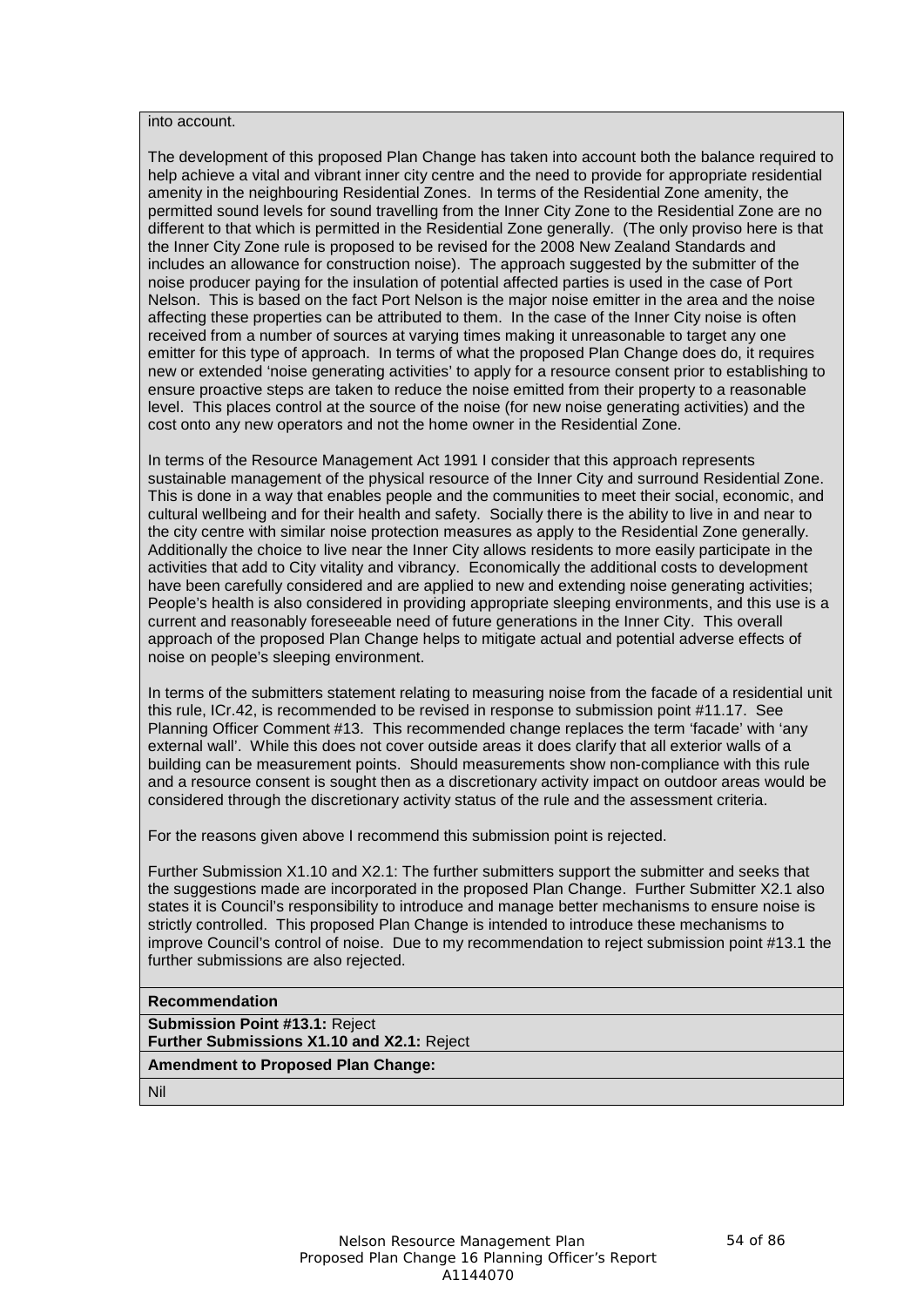# **Plan Change 16: Topic 5 – Enforce Noise using the provisions of the RMA**

# **Submitter 8: Graeme Downing and Stephanie Trevena**

**Submission Point #8.7:** Oppose the deletion of ICr42

Low frequency night time noise from amplified music from the central city affecting adjacent residential zoned sites is a noise nuisance. Low frequency sounds penetrate through structures more easily than broadband sounds. If reliance is left solely to a noise rule at the receiving residential boundary, a problem arises with multiple noise sources causing the noise nuisance. Easier to identify noise polluter at source by measurements pursuant to an objective noise rule. Reverting to the default provisions of "unreasonable" noise or "excessive noise" would create uncertainty, making enforcement difficult, and result in litigation to determine what is unreasonable in each case. Retention of only an Lmax rule would send the wrong message to operators of licensed premises, i.e. that they could make continuous noise up to that Lmax level.

**Decision Sought:** Amend by updating the noise measures to equivalent 2008 NZS Standards as per the parallel proposed amendments to rule ICr43 and add to the noise levels in rule ICr42 to deal with bass frequencies at night time "63Hz Octave Band: 70dBL10"

**Submission Point #8.6:** Oppose the addition of AP13.2 Assessment of unreasonable and excessive noise

What is unreasonable or excessive noise is a matter for the Courts. It is difficult to see how an Appendix in this Plan could have any force or effect.

**Decision Sought:** Delete

**Submission Point #8.8:** Oppose new proposed rule ICr42B

Not necessary, the Council has the right under the RMA to use the "unreasonable noise" and "excessive noise" provisions under section 16 and section 327 RMA. Adds nothing to what is already legally required.

**Decision Sought:** Delete

**Further Submitter X1: Dan McGuire Statement X1.5 to X1.7**

#### **Supports Submission Points #8.6, #8.7 and #8.8**

The submissions suggestions are highly relevant and important. Please incorporate the suggestions in the submission

# **Planning Officer Comment #19 Graeme Downing and Stephanie Trevena Submission Point #8.6, #8.7 and #8.8**

(Note see submission point #8.6 in association with #8.8 below). Submission Point #8.7: The submitter opposes the deletion of operative rule ICr.42 which has specific noise standards for measurement within the Inner City Zone. In retaining the rule the submitter also requests that it is updated to the 2008 standards and a low frequency control is inserted. I have discussed the low frequency matter in response to this submitters request under submission point #8.9 in Planning Officer Comment #15. While this current submission point relates to measurement within the Inner City the same argument applies. I therefore recommend rejecting this low frequency aspect of the submission point.

In terms of retaining this rule the central component of the proposed Plan Change is to improve Council's ability to manage and control noise in the Inner City. Experience has shown the current rule is difficult to monitor and enforce due to contamination of noise readings from adjacent noise sources and from the high ambient noise levels on the street. The result is that noise readings were difficult to obtain to a standard that would be expected in the Courts. Council's Acoustic Consultant Mr Keith Ballagh provided advice to Council in 2012 where he identified the most difficult situation in which to take measurements is where two bars are close to each other and the noise receiver is further away. At that time he also stated *'…we consider there are no other reliable methods for*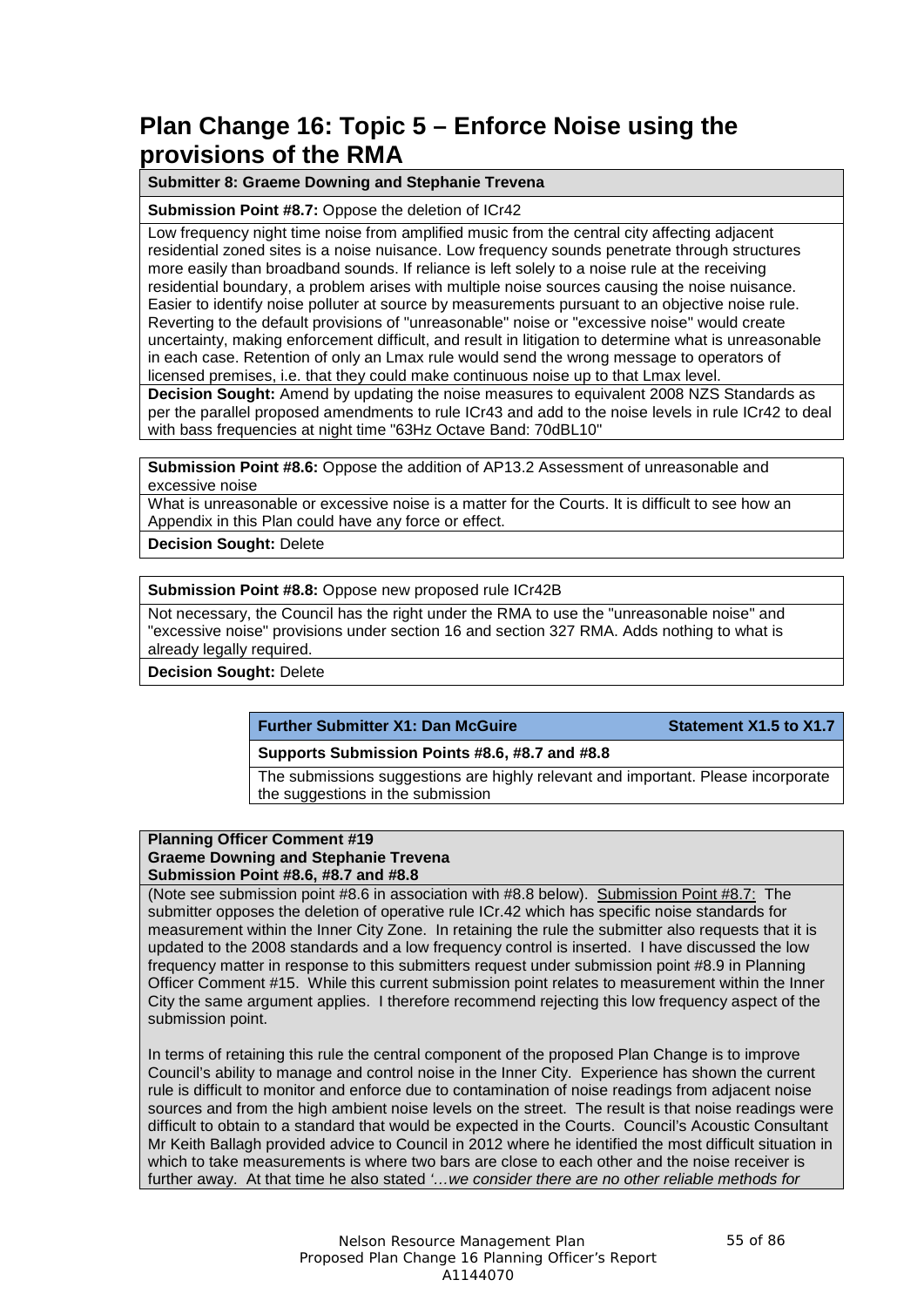*resolving the contamination issues experienced from entertainment venues when attempting to use the current rules*.' The approach now proposed through this Plan Change, of using the provisions of the RMA, allows enforcement officers to successfully manage noise in the Inner City. Manager of Council's Enforcement Contractors Mr Stephen Lawrence confirms use of the RMA provisions for noise control has been the method of choice by the enforcement officers for the last few years and is proving to be successful in reducing complaints and is a quick and effective way to get immediate reduction in noise at the time of the problem.

This method has been determined through assessment in the s.32 report notified with the proposed Plan Change to be the most appropriate at achieving the purpose of the Act and the objectives of the Plan.

I recommend submission point #8.7 is rejected.

**Recommendation**

**Submission Point #8.7:** Reject **Further Submission Point X1.6:** Reject

**Amendment to Proposed Plan Change:**

Nil

Submission Point #8.6 and #8.8: The submitter opposes the inclusion of AP13.2 'Assessment of unreasonable and excessive noise' in the proposed Plan Change. They state that this is a matter for the courts and is difficult to see how this could have any force or effect. I have sought the advice of Nelson City Council's legal adviser Mr Julian Ironside on this matter, and also the related matter under submission point #8.8 where the submitter requests the deletion of proposed rule ICr.42B General Noise Emission.

In terms of providing some background, rule ICr.42B, was not intended to be a rule as such but a reference to the provisions of the RMA and link to direct the Plan reader to AP13.2. The 'rule' is there as helpful guidance to Plan users to inform them how noise is managed within the Inner City. This management includes enforcement through noise provisions of the RMA. The appendix where this is set out is AP13.2 'Assessment of unreasonable and excessive noise' which, as Mr Ironside states, is *'…intended to provide explanation and guidance of unreasonable and excessive noise'*. In his opinion AP13.2 should be retained for this explanation and guidance function with some consequential amendments to clarify this purpose. The appendix is not an enforcement method in itself but sets out matters that will generally be taken into account to determine if noise is excessive or unreasonable. This does not limit Council Enforcement Officers abilities under the RMA but provides some guidance to how they will form their opinion. It also provides guidance and a level of certainty to both noise emitters and noise receivers

In terms of the related submission point #8.8 Mr Ironside has recommended agreement with the request to delete proposed rule ICr.42B General Noise Emission. He states that section 16 and 327 of the RMA are statutory provisions and do not rely on rule ICr.42B in order for enforcement action to be taken within the Inner City Zone. I agree with this statement. As stated above ICr.42B was intended to be used for guidance of Plan readers. It did not add anything to the enforcement abilities under the RMA. Therefore I recommend that this rule is deleted from the proposed Plan Change. The direction to AP13.2 can still be achieved by revising, as a consequential amendment under Schedule 1, Clause 10 (2) (b) (ii) of the RMA, the explanation to rule ICr.42. This currently includes a reference to ICr.42B which should be changed to a reference to AP13. Also within the scope of the consequential amendments related to the submitters requests are amendments to clarify the purpose of AP13.2. The amendments requested by the submitter which are recommended to be accepted and the consequential amendments are shown below.

I recommend that submission point #8.6 is rejected. I recommend that submission point #8.8 is accepted.

**Recommendation**

**Submission Point #8.6:** Reject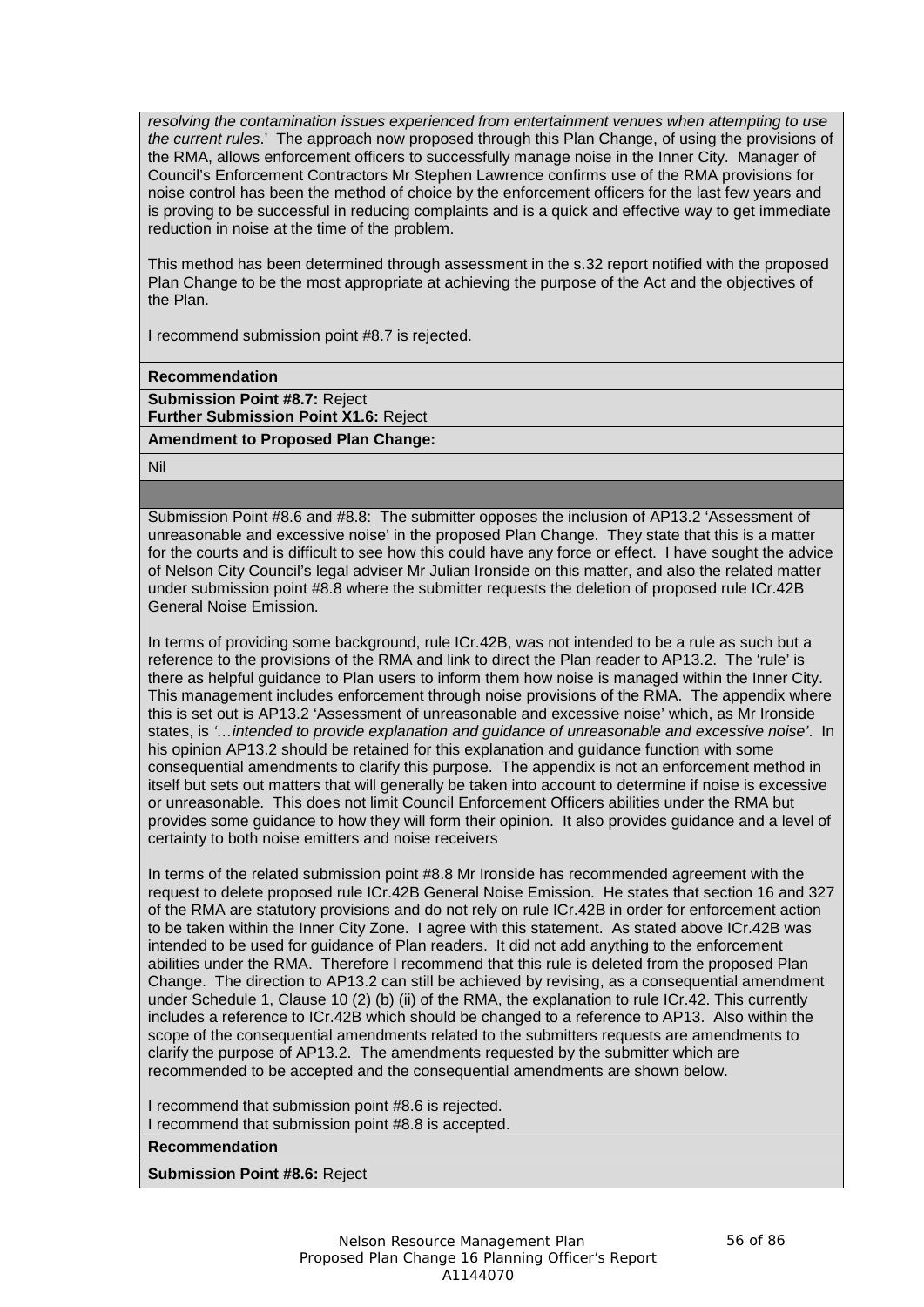**Further Submission Point X1.5:** Reject **Submission Point #8.8:** Accept **Further Submission Point X1.7:** Accept

**Amendment to Proposed Plan Change:**

Consequential Amendment

AP 13 Overview

Relating to rule ICr.42B This appendix also sets out aspects which may help form an opinion for assessment of unreasonable and excessive noise in terms of the Resource Management Act. as it relates to noise produced This can be applicable to all zones but in particular this will be the approach undertaken within the Inner City Zone (City Centre and City Fringe, including the Intense Development Area).

Consequential Amendment

**AP13.2.1.i** Nelson City Council's Enforcement Officers, for the purposes of assessing compliance with permitted activity conditions, relevant resource consent conditions, and sections 16(1) (which requires consideration whether the best practicable option is being undertaken to ensure noise does not exceed a reasonable level), or in forming an opinion under section 327(1) of the Resource Management Act, Excessive Noise Direction, will generally take into account the following matters when determining whether or not noise is unreasonable or excessive:

Consequential Amendment

**AP13.2.1.ii** Assessment may also consider the following matters.

- a) Other noise complaints or events relating to emissions from the same location which have been found to be unreasonable or excessive, including what remedial action has previously been undertaken.
- b) Where possible and relevant, noise sound level measurements from a calibrated noise sound level meter to determine actual noise level.
- c) Information regarding the effectiveness of any noise management plan, or on site noise management.
- d) Whether the best practicable option is being undertaken to ensure noise produced does not exceed a reasonable level.

Note: recommended changes to AP13.2.1.ii b) above arise from submission point #11.15, Planning Officer Comment #10.

Consequential Amendment

ICr.42.5

In addition to controls on maximum noise; noise will be controlled by Council officers under the relevant sections of the Resource Management Act for unreasonable and excessive noise. See rule ICr.42B (General Noise Emission) AP13 'Inner City Zone: Noise Management Plans and assessment of unreasonable and excessive noise' for information and guidance on this process. As a pro-active measure, Council officers will also offer information and advice to noise producers on ways in which they can reduce and control their emission of noise.

#### Delete proposed rule ICr.42B General Noise Emission

Item Rule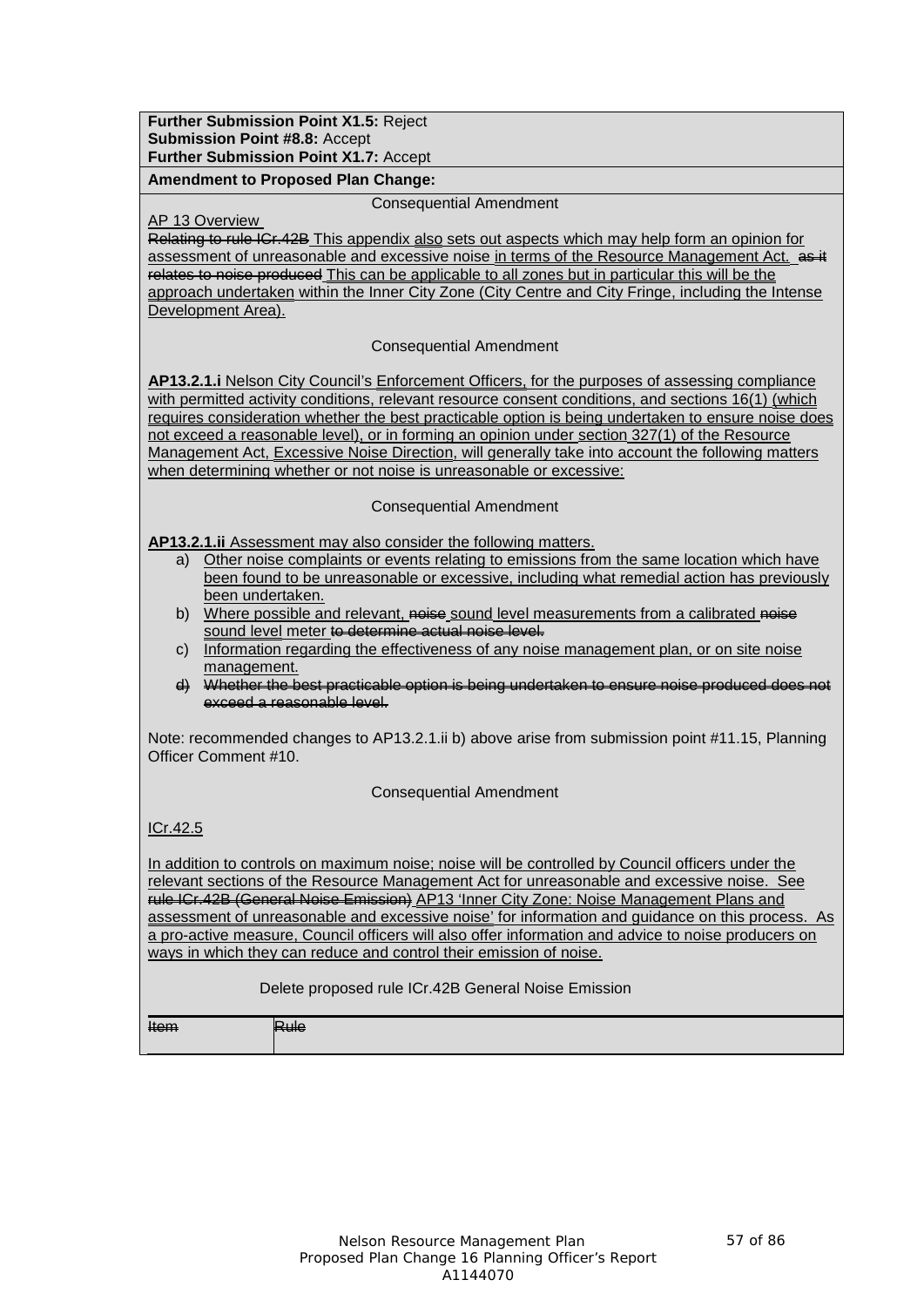| סמו יחו                   | $C_{\rm F}$ $10D$ $1$                                                                                                                                                             |  |
|---------------------------|-----------------------------------------------------------------------------------------------------------------------------------------------------------------------------------|--|
| Canaral Naica             | Noise produced within the Inner City Zene (City Centre and City Eringe, including<br><del>Nase proggesa within the limer oity cone (oity centre and oity i migo, incidently</del> |  |
| Emiccion<br>------------- | the Intense Development Area) must comply with the following general<br><del>meno Development Atea, maat Comply with the following general</del>                                  |  |
|                           | conditione:<br><del>oonamono.</del>                                                                                                                                               |  |
|                           | a) pot exceed a reasonable level under s16 of the RMA 1001<br><del>al nu uxuud a luasunauu iuvul unuu s lo ul inu riiki 1991</del>                                                |  |
|                           | b) not be determined to be 'excessive noise' under s327 (1) of the RMA                                                                                                            |  |
|                           | 1001<br><del>,</del>                                                                                                                                                              |  |
|                           | In addition compliance with rules ICr 42 Maximum Night Time Noise and ICr 43<br><del>in auunon compilance with rules ron. Iz maximum riturit rimo ricico and ron re</del>         |  |
|                           | loise received at sites in the Pesidential Zone is required                                                                                                                       |  |

#### **Explanation**

ICr.42B.5

These are provisions of the Resource Management Act 1991 which, unless otherwise stated, app in all instances.

Any breach of the condition a) or b) will not result in requirements for resource consent but rathe will be enforced via the Council's monitoring and enforcement mechanisms.

This approach allows Council Enforcement Officer's to determine if unreasonable or excessive noise is being produced utilising sections 16, 326 and 327 of the Resource Management Act 199 In making this assessment the matters in Appendix 13.2 Assessment of Unreasonable and Excessive Noise will generally be taken into account when determining whether or not noise is unreasonable or excessive.

*Add*

ICr.42B General Noise Emission

Consequential Amendment

IC4.2. v Use of sections 16, 326 and 327 of the Resource Management Act 1991, plus Plan guidance) for enforcement of unreasonable and excessive noise (also see AP13 for further quidance).

#### **Submitter 11: Nelson Marlborough District Health Board**

**Submission Point #11.22:** Oppose new rule, ICr42B and ICr42B.5

This rule is ultra vires the Act, in both sections cited. Sub clause b) cannot be enforced on its own as a breach of a plan rule as s.327 makes express statutory provision for how it is to be enforced and this does not include any obligation except, when a noise direction is issued, those obligations under s.328 of the Act. The first sentence of the explanation is misleading. The second sentence of the explanation implies incorrectly that s.16 can be taken into account when forming an opinion for the purposes of s.327 of the Act about excessive noise. S.326 of the Act does include consideration of the same factors as s.16 for example the duty to adopt the "best practicable option." Nothing is lost from the Plan by complete removal of this rule.

**Decision Sought:** Delete

#### **Planning Officer Comment #20 Nelson Marlborough District Health Board Submission Point #11.22**

The submitter requests the removal of proposed rule ICr.42B General Noise Emission. This is the same request as was made by submission point #8.8. I have discussed this in planning officer comment #19 above and agree with both submitters that the proposed rule ICr.42B is deleted.

I recommend accepting submission point #11.22.

#### **Recommendation**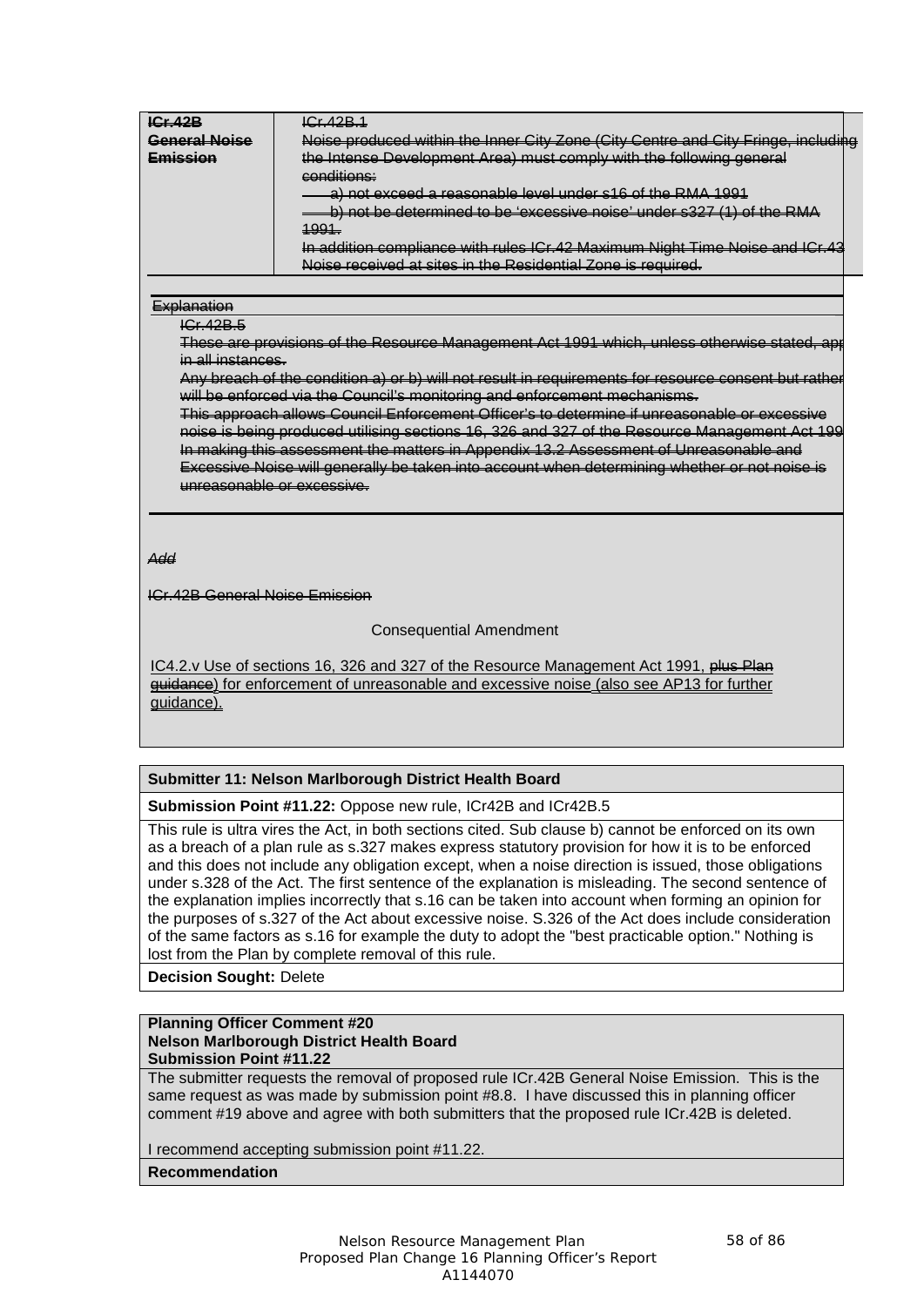**Submission Point #11.22:** Accept

#### **Amendment to Proposed Plan Change:**

See amendments in Planning Officer Comment #19.

## **Submitter 12: Hospitality NZ**

**Submission Point #12.4:** Support in part

Only concern is the subjectivity of this process and that reasonableness of enforcement officers be applied.

**Decision Sought:** Council should develop and implement guidelines to control officers to help with anomalies.

#### **Planning Officer Comment #21 Hospitality NZ Submission Point #12.4**

The submitter supports in part the enforcement of noise through the provisions of the RMA. Their concern is around this being a subjective process and that Council should have guidelines for enforcement officers to *'…help with anomalies*.'

The proposed AP13.2 is intended to form part of the function that the submitter seeks. This is one of the main reasons it was included in the proposed Plan Change and recommended to be retained in Planning Officer Comment #19 above. The Manager of Nelson City Council's Enforcement Contractors Mr Stephen Lawrence has advised me of the processes they have in place to ensure noise assessment and enforcement is carried out consistently. These are the training and experience of officers and their actions being reviewed on a regular basis to ensure as much consistency as possible.

I recommend accepting submission point #12.4 and note that whilst the processes the submitter seeks are currently in place this will be an ongoing responsibility of Council and its Enforcement Officers.

**Recommendation**

**Submission Point #12.4**: Accept

**Amendment to Proposed Plan Change:**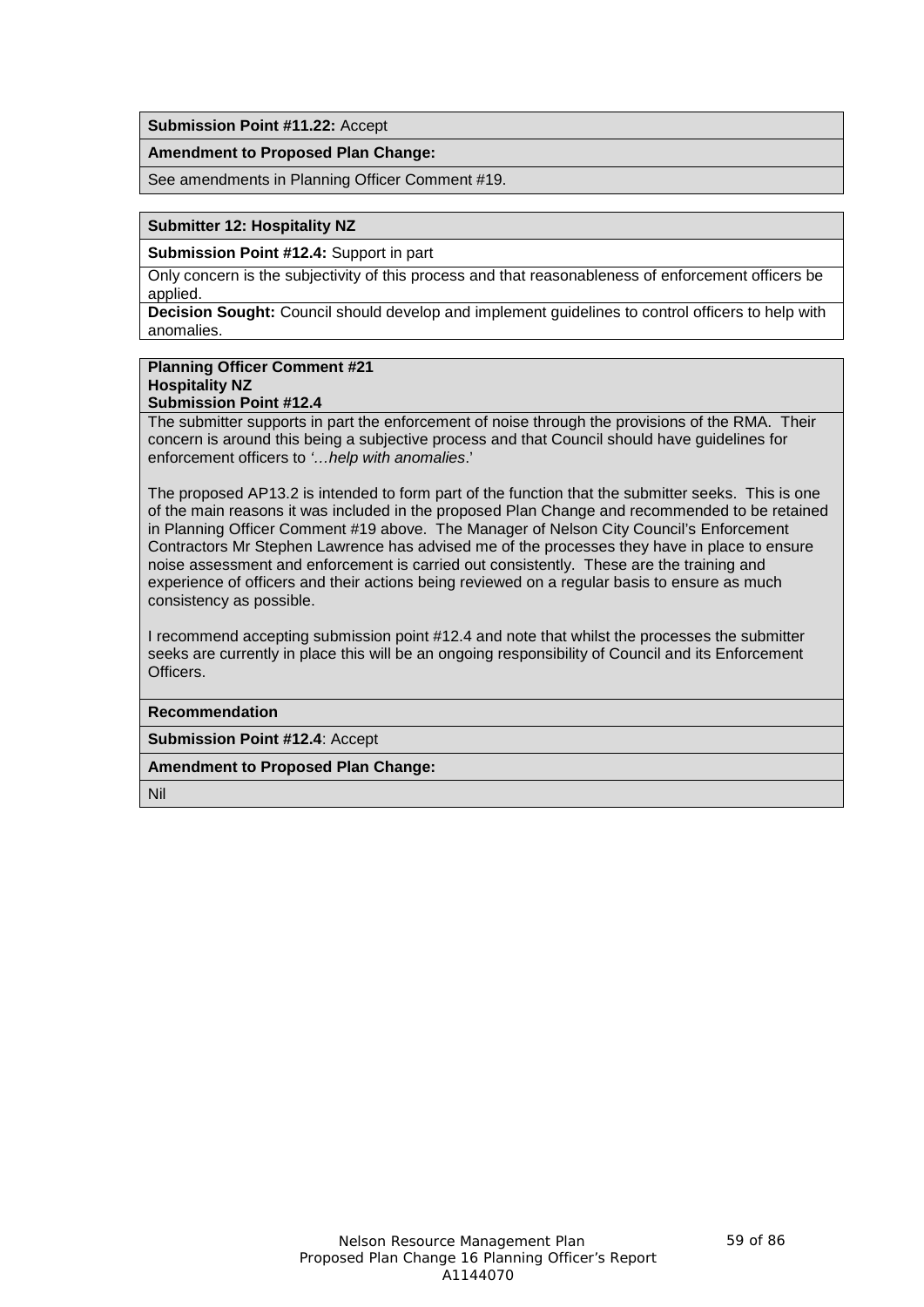# **Plan Change 16: Topic 6 – Ongoing Education**

**Submitter 12: Hospitality NZ**

# **Submission Point #12.5:** Support

Support non regulatory approaches including ongoing education and the branch always supports engagement with Council and other stakeholders to discuss and find solutions where issues arise and as an alternative to regulatory approaches.

**Decision Sought:** Retain

# **Planning Officer Comment #22 Hospitality NZ**

# **Submission Point #12.5**

The submitter supports the non-regulatory approaches of ongoing education, negotiation and mediation. Council and its enforcement officers have had a number of discussions with noise producers within the Inner City in recent years. This has resulted in a clearer understanding by all parties of what is a reasonable level of noise in the Inner City. Once a decision is released on this Plan Change Council intends to develop guidance (web site and pamphlets) to noise in the Inner City. This would cover what to expect if you are living in the Inner City and what is reasonable in terms of noise production.

I recommend that this submission point is accepted.

**Recommendation**

**Submission Point #12.5:** Accept

**Amendment to Proposed Plan Change:**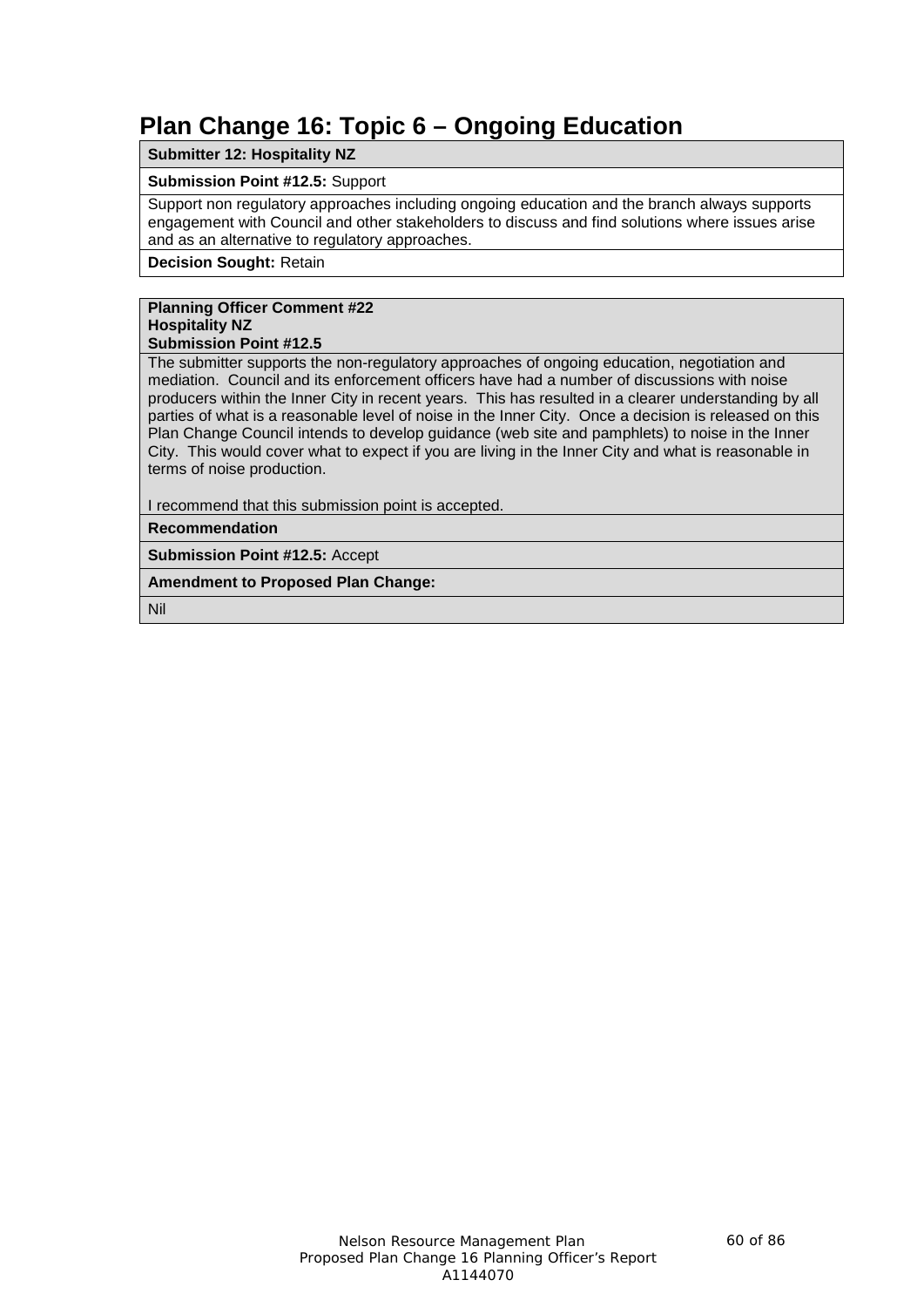# **Plan Change 16: Topic 7 – Changes to Policy, Explanation and Reasons**

**Submitter 8: Graeme Downing and Stephanie Trevena**

**Submission Point #8.10:** Support policy IC5.1

**Decision Sought:** Retain

## **Further Submitter X1: Dan McGuire Statement X1.9**

# **Supports Submission Point #8.10**

The submissions suggestions are highly relevant and important. Please incorporate the suggestions in the submission.

#### **Planning Officer Comment #23 Graeme Downing and Stephanie Trevena Submission Point #8.10**

The submitter supports the proposed amendments to Policy IC5.1. The further submitter supports the submitter.

I recommend that this submission point and further submission point are accepted.

**Recommendation**

**Submission Point #8.10:** Accept

**Further Submission Point X1.9:** Accept

**Amendment to Proposed Plan Change:**

Nil

## **Submitter 11: Nelson Marlborough District Health Board**

**Submission Point #11.23:** Support amendments and a new method to Inner City Zone Policy IC4.2, IC4.2.ii and IC4.2.iv

Amendment is important recognition of the nature of fringe areas and new noise makers must comply with rules.

**Decision Sought:** Retain

## **Submission Point #11.24:** Support in part amendments and new method to IC4.2 and IC4.2.v with amendment

Part supported excluding reference to Plan Guidance in relation to excessive noise which is ultra vires both s.326 and 327 of the Act. Also s.16 is not an enforcement provision. Enforcement provisions are found in Part 12 of the Act.

**Decision Sought:** Amend as follows - IC4.2.v use of sections 316, 320 and 322 of the Resource Management Act 1991 for enforcement of unreasonable noise, and section 327 of the Act to control excessive noise.

**Submission Point #11.25:** Support in part amendments and new method IC4.2, IC4.3 , IC4.3.i and IC4.3.iv with amendment

Amendments and additions are reasonable and necessary for implementation of policy, consistent with objectives for zones. However the word "or" in IC4.3.v is problematic as management practices are not an alternative to compliance with rules for the pollutants listed.

**Decision Sought:** Amend IC4.3.v by replacing "or" with "and".

**Submission Point #11.26:** Support in part amendments and new method to IC4.2, IC5.1 and IC5.1.ii with amendments

The word "or" in IC5.1.ii is problematic as management practices are not an alternative to compliance with rules for the pollutants listed.

**Decision Sought:** Amend IC5.1.ii by replacing "or" with "and"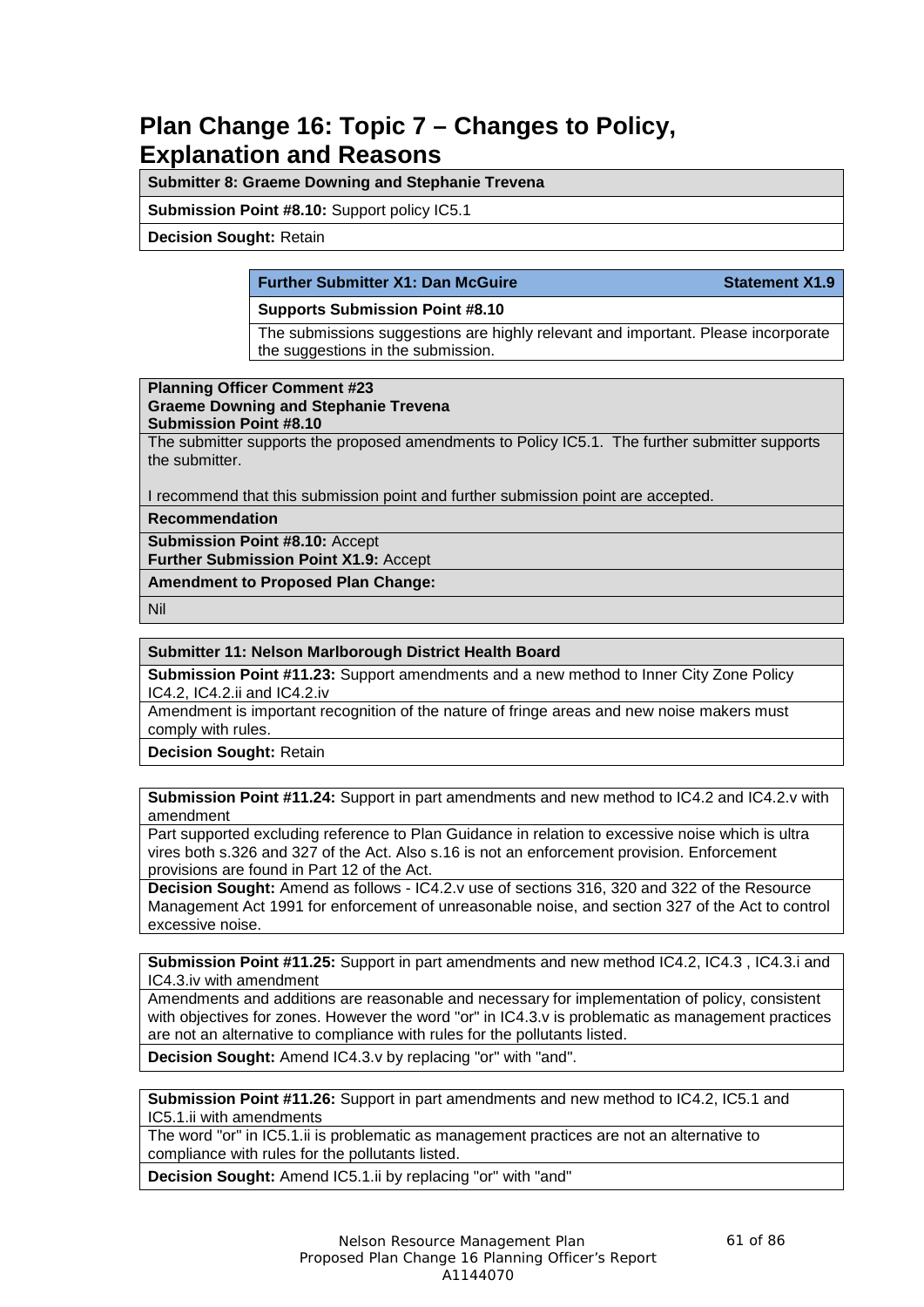# **Planning Officer Comment #24 Nelson Marlborough District Health Board Submission Point #11.23 to #11.26**

Submission Point #11.23 support amendments and a new method to Inner City Zone Policy IC4.2, IC4.2.ii and IC4.2.iv.

I recommend that submission point #11.23 is accepted

**Recommendation**

**Submission point #11.23:** Accept

**Amendment to Proposed Plan Change:**

Nil

Submission Point #11.24 supports in part the new method to IC4.2.v *Use of sections 16, 326 and 327 of the Resource Management Act 1991, plus plan guidance, for enforcement of unreasonable and excessive noise.* They do however seek an amendment to the provisions of the Act which are specified to more accurately reflect the ability to carry out enforcement.

The amended provision sought states: IC4.2.v *Use of sections 316, 320 and 322 of the Resource Management Act 1991, for enforcement of unreasonable noise and section 327 of the Act to control excessive noise.*

The requested change has been reviewed by Council's legal adviser Mr Ironside who has not supported the change sought by the submitter. He has however recommended changes to proposed IC4.2.v (being a method to a Plan policy) to clarify its purpose. These changes are outlined in Planning Officer Comment #19 as a consequential amendment and are replicated below.

**Recommendation**

**Submission Point #11.24:** Reject

**Amendment to Proposed Plan Change:**

IC4.2.v Use of sections 16, 326 and 327 of the Resource Management Act 1991, plus Plan guidance) for enforcement of unreasonable and excessive noise (see AP13).

Submission Point #11.25 supports in part the proposed changes to policy IC4.3 Residential Amenity. They do however seek changes to a method to the policy, IC4.3.v, to replace the 'or' to 'and' as management practices are not an alternative to compliance in relation to the pollutants listed.

I am in agreement with the direction sought by this change and in general terms recommend that the submission point is accepted. I do however recommend that this request can be modified to better achieve the outcome sought by the submitter. The recommended change is to split the 'rules setting performance standards' and 'use of management practices' into two separate methods to clearly demonstrate that these are two separate Plan methods to give effect to the policy.

The same method also appears for policy IC4.2 so consequently the same change should be made to IC4.2.iii.

**Recommendation**

**Submission Point #11.25:** Accept

# **Amendment to Proposed Plan Change:**

IC4.2.iii Rules setting performance standards, or the use of management practices, for emissions such as noise, smoke, dust and odour.

IC4.2.iv Use of management practices for emissions such as noise, smoke, dust and odour.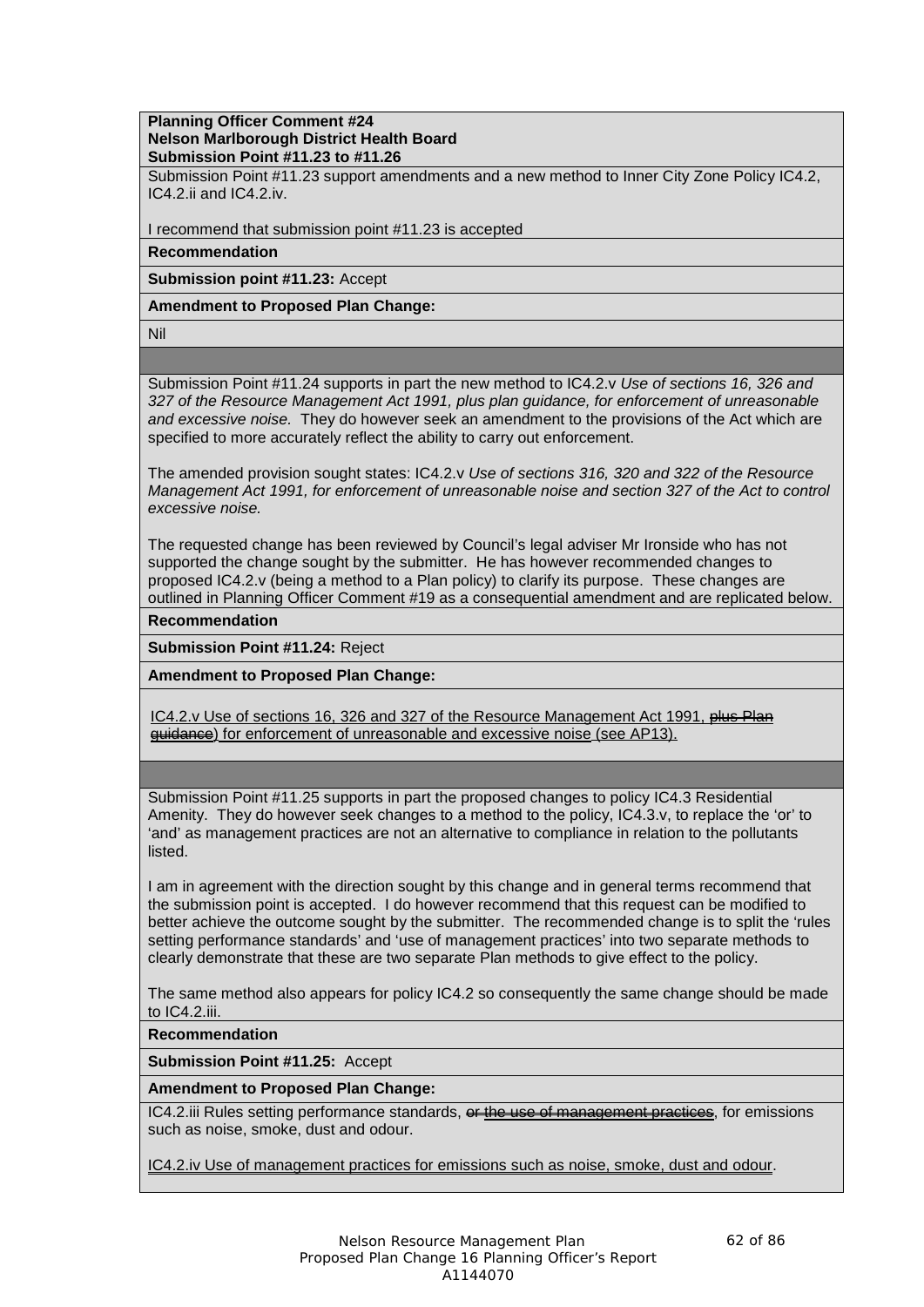IC4.3. v Rules setting performance standards, or the use of management practices, for emissions such as noise, smoke, dust and odour.

IC4.3.vi Use of management practices for emissions such as noise, smoke, dust and odour.

Submission Point #11.26 supports in part the proposed changes to IC5.1 Amenity of neighbouring areas. As for point #11.26 above they seek the change of 'or' to 'and'.

I am in agreement with this change and recommend that the submission point is accepted.

**Recommendation**

**Submission Point #11.26:** Accept

**Amendment to Proposed Plan Change:**

IC5.1.ii Rules setting performance standards, or and the use of management practices, for emission such as noise, smoke, dust and odour.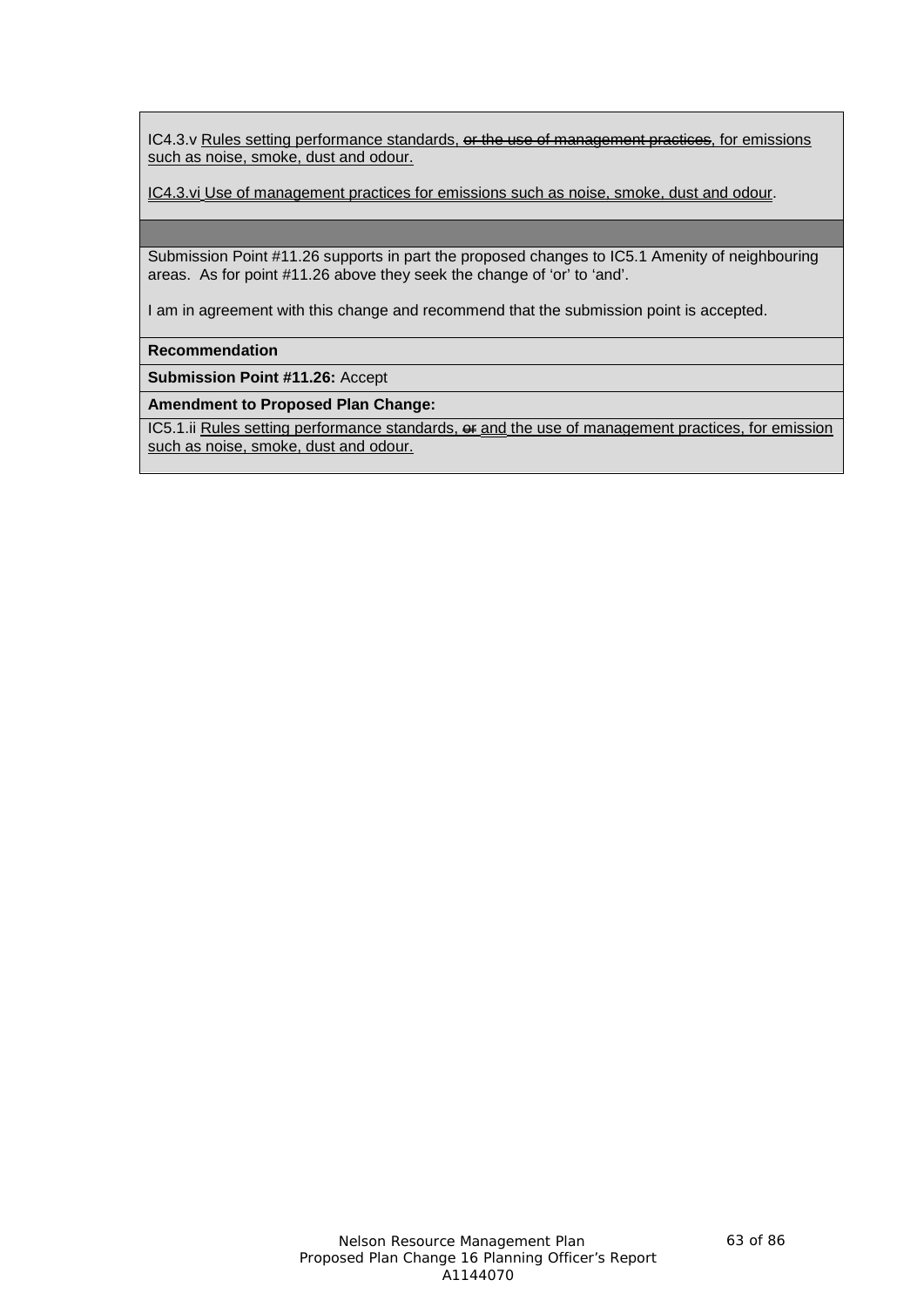# **Plan Change 16: Topic 8 – General Submission Points**

# **Submitter 2: Dan McGuire**

# **Submission Point #2.1:** Support Plan Change 16

The proposed changes will make it easier to enforce noise limits. I support the proposal and also accept the necessity of the new enforcement measures. If noise control staff continue to enforce the provisions of the RMA as they have been doing for the past two years, then I believe the Plan Change will resolve the issues we had in the past.

**Decision Sought:** Retain

#### **Planning Officer Comment #25 Dan McGuire**

#### **Submission Point #2.1**

The submitter supports the proposed Plan Change and the enforcement practices of the last two years.

I recommend that this submission point is accepted.

**Recommendation**

**Submission Point #2.1:** Accept

# **Amendment to Proposed Plan Change:**

Nil

## **Submitter 3: Peter Mayes**

## **Submission Point #3.1**

**Decision Sought:** Consider a device that is connected to the electricity supply to amplifiers, at a set noise level it trips the power and cannot be reset for a set time. This is mandatory for use in clubs, pubs in the UK.

#### **Planning Officer Comment #26 Peter Mayes**

#### **Submission Point #3.1**

The submitter requests that a noise control device used in the United Kingdom is considered for use here. This is connected to the power supply for amplifiers and cuts the power if a certain decibel level is reached. This proposal has been considered by Nelson City Council's Acoustic Consultant Mr Keith Ballagh who does not support it. He states:

*There are a number of practical problems such as calibration of the system (since it is an outside noise limit that would be the control point), security of the system (potentially open to interference), and crowd response in the event of a 'trip'. There are further difficulties because the permissible internal noise level will depend on whether windows or doors are open, and the location of the nearest residential unit (which may change from time to time).*

I also note that the suggested device may well be suitable in some situations and this would form part of the consideration of a resource consent and noise management plan for a noise generating activity.

For the reasons given above I recommend the submission point is rejected.

**Recommendation**

**Submission Point #3.1:** Reject

**Amendment to Proposed Plan Change:**

Nil

# **Submitter 6: Charles and Rosemary Shaw**

**Submission Point #6.1:** Support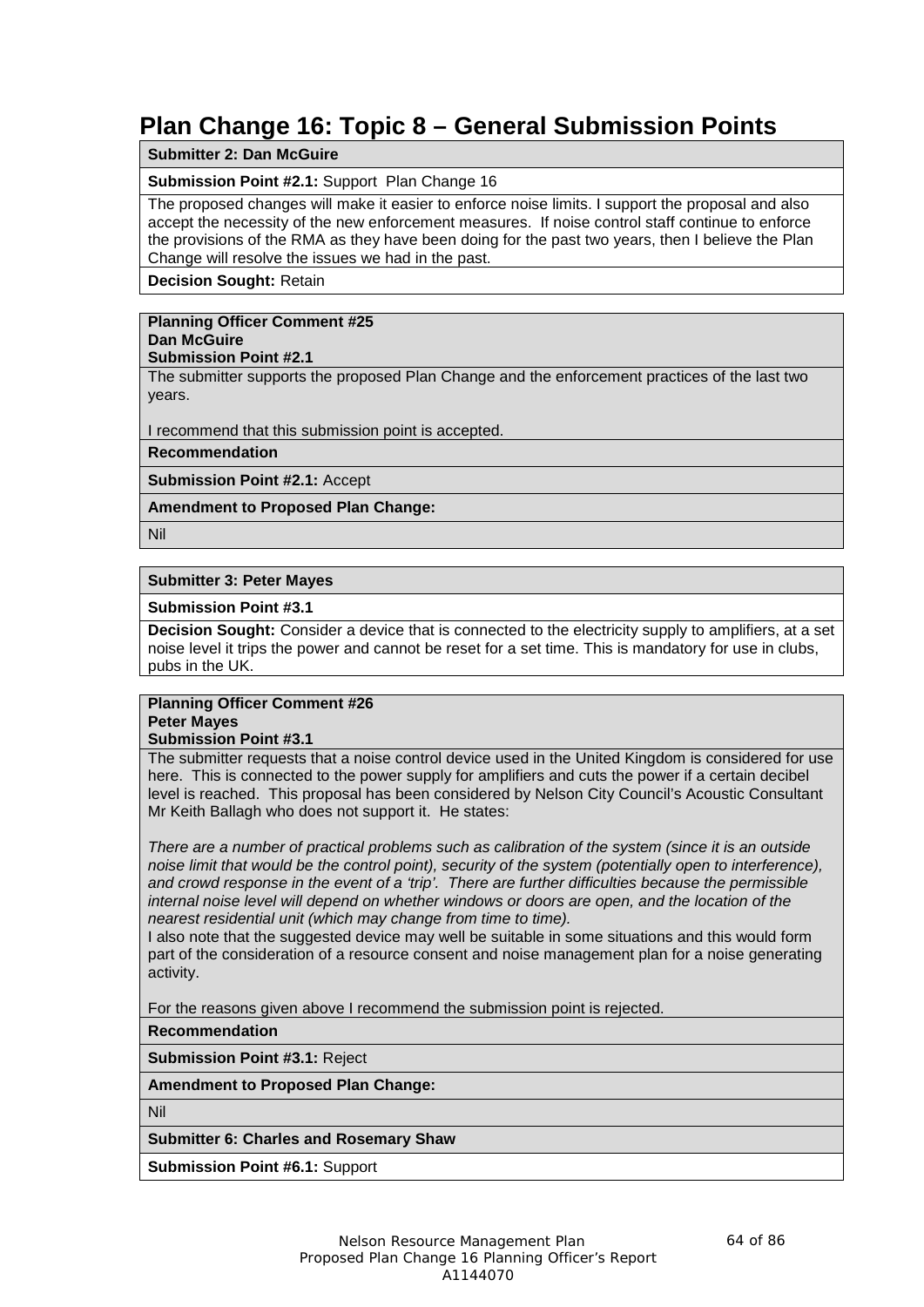Advantages having residential accommodation in inner city, not only for residents but for visitors. These changes will go some way to improving the enjoyment of people who have chosen to live permanently close to the centre and those who are staying for a short time.

**Decision Sought:** Retain

#### **Planning Officer Comment #27 Charles and Rosemary Shaw Submission Point #6.1**

The submitter is supportive of the proposed Plan Change, primarily due *'...to improving the enjoyment of people who have chosen to live permanently close to the centre and those who are staying for a short time.'* 

I recommend that this submission point is accepted.

## **Recommendation**

**Submission Point #6.1:** Accept

**Amendment to Proposed Plan Change:**

Nil

## **Submitter 9: Michelle McLean**

## **Submission Point #9.1**

**Decision Sought:** Would like inner city noise to be prevented from intruding into residential areas, after 9pm at the latest during the week.

# **Planning Officer Comment #28 Michelle McLean**

**Submission Point #9.1**

The submitter states neither support nor opposition for the proposed Plan Change but does request that inner city noise be prevented from intruding into residential areas after 9pm at the latest during the week.

Noise is highly variable and difficult to 'stop' from intruding into the residential areas completely. To do so would result in very little noise being able to be produced within the Inner City Zone. This would not meet the Inner City Zone policy of the Plan seeking a range of activities which enhance the vitality and vibrancy of the City Centre.

However another policy of the Inner City Zone IC5.2 states that '*Special regard shall be had to preventing any deterioration of the amenity of the Residential Zone as a result of expansion of activities from the Inner City Zone, or as a result of adverse effects across the zone boundary*.'

This highlights the need to balance these policies of the Plan. This proposed Plan Change does this by retaining and updating the current rule controlling noise produced in the Inner City Zone and received in the Residential Zone. It also proposes additional controls over 'noise generating activities' albeit not from 9pm. It also utilises an enforcement regime through the Resource Management Act 1991 which allows for practical and effective enforcement to be carried out.

It is my opinion that these measures achieve a suitable balance for the Inner City and surround Residential Zones. This does not necessarily achieve the submitter's desired outcome. For this reason I recommend that the submitter point is rejected.

#### **Recommendation**

Submission Point #9.1: Reject

# **Amendment to Proposed Plan Change:**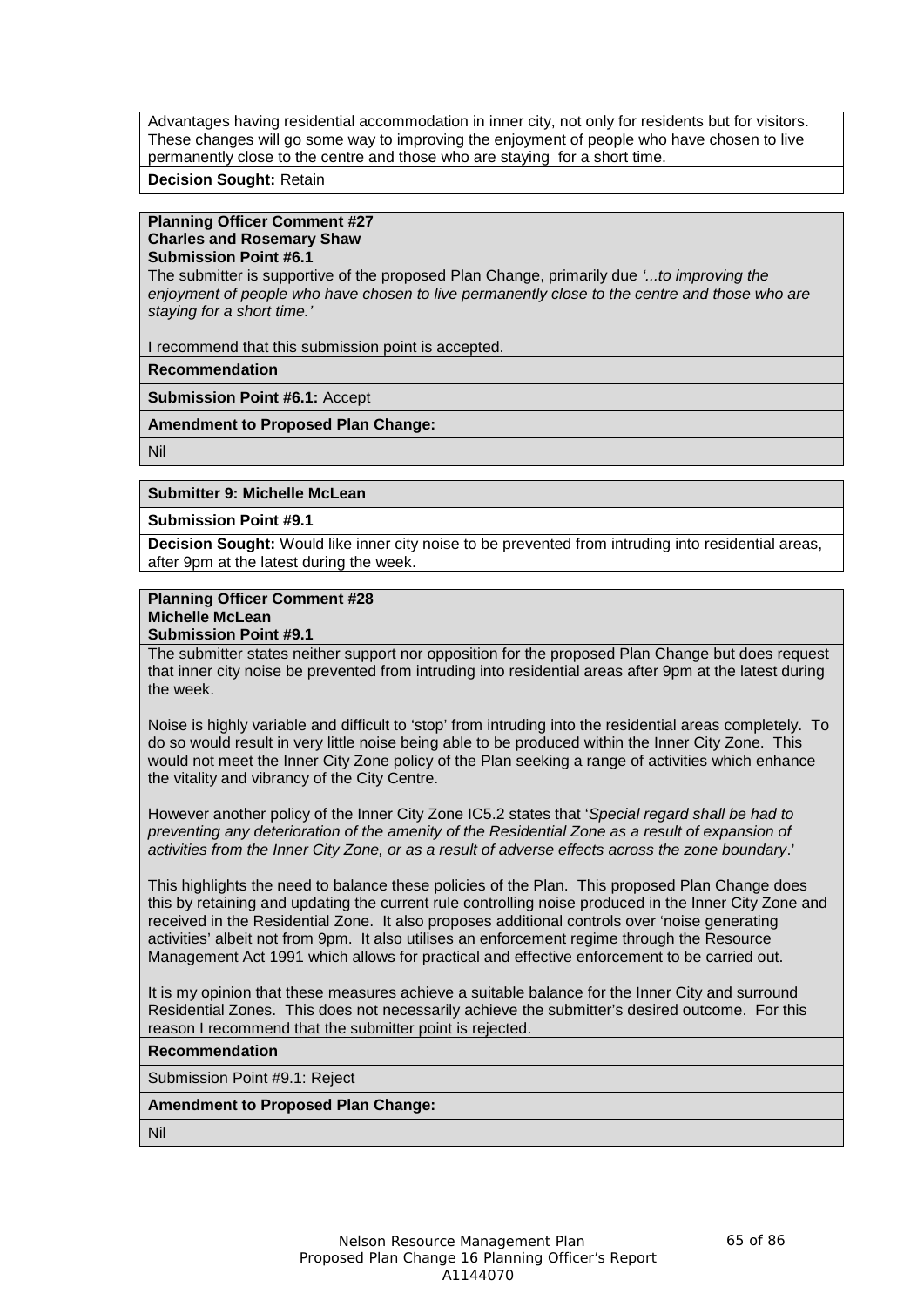**Submitter 11: Nelson Marlborough District Health Board**

**Submission Point #11.27:** Supports the proposed plan change as a whole in general

It incorporates amendments to rules to avoid, mitigate and reduce adverse effects of noise on environmental health, and to promote the health of the people and communities in the District in a sustainable manner.

**Decision Sought:** Retain

#### **Planning Officer Comment #29 Nelson Marlborough District Health Board Submission Point #11.27**

The submitter outlines general support for the proposed Plan Change as a whole.

I recommend that this submission point is accepted.

**Recommendation**

**Submission Point #11.27:** Accept

**Amendment to Proposed Plan Change:**

Nil

# **Submitter 12: Hospitality NZ**

**Submission Point #12.6:** Broadly supportive of the proposed plan change

The District Plan with regards to noise control and management should reflect the principle of harmonious enjoyment of properties alongside the community, land users and their permitted activities. Hospitality NZ further considers that there are a range of initiatives to address noise issues and we are pleased that the Plan Change recognises this. Whilst noise is a very contentious issue for the hospitality industry all licensees and managers generally understand their responsibilities and further the new Sale and Supply of Alcohol Act places further controls on noise issues from licensed premises as well as provides that the management of noise is an important management activity.

**Decision Sought:** Retain

# **Planning Officer Comment #30 Hospitality NZ**

**Submission Point #12.6**

The submitter outlines general support for the proposed Plan Change as a whole.

I recommend that this submission point is accepted.

**Recommendation**

**Submission Point #12.6:** Accept

**Amendment to Proposed Plan Change:**

Nil

# **Submitter 15: C Sharp Family Trust – Late Submission**

**Submission Point #15.1:** Support of proposed plan change

Excellent proposal to enhance inner city living. Higher density residential is essential if the city is to become a better place to live.

**Decision Sought:** Retain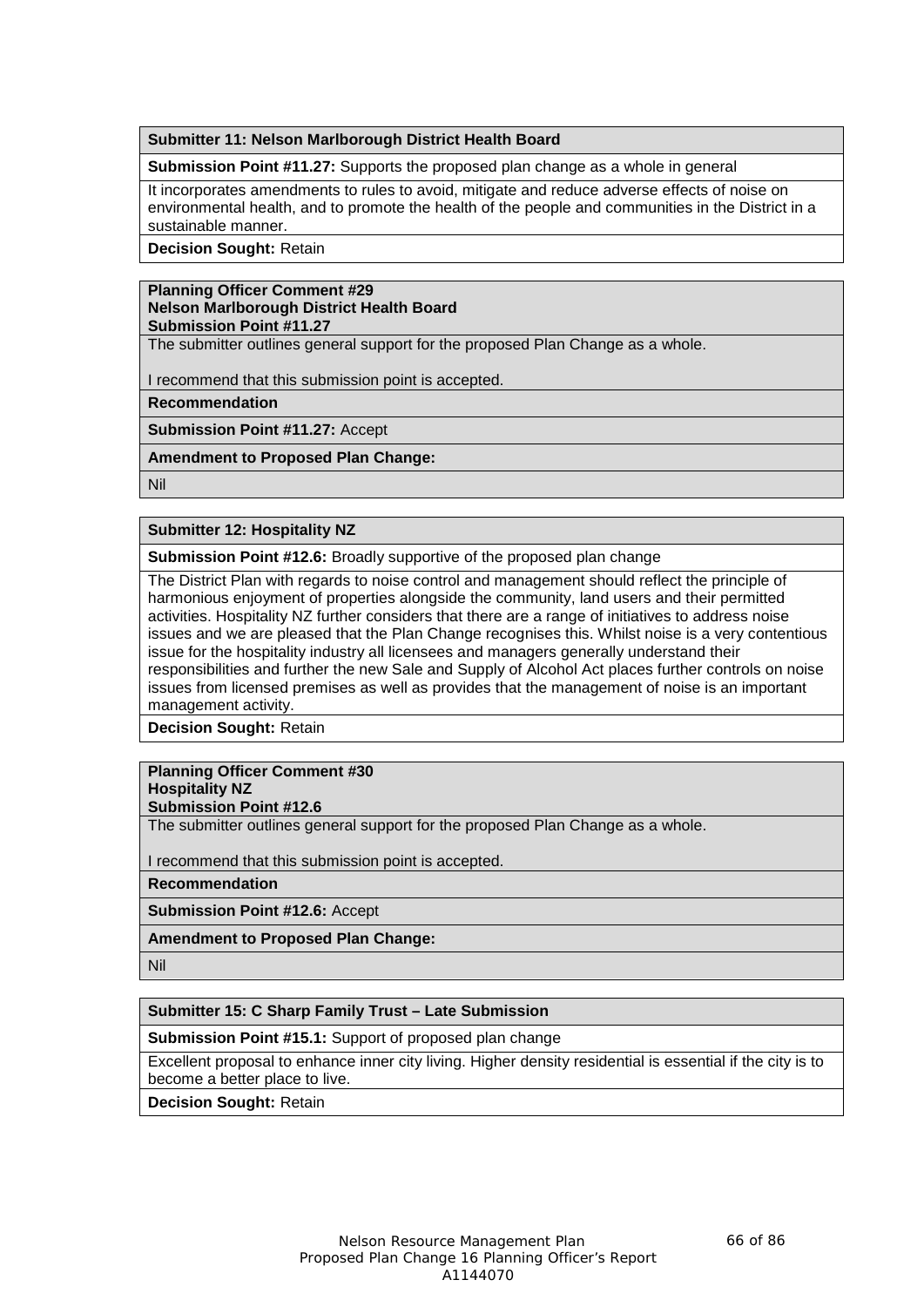## **Planning Officer Comment #31 C Sharp Family Trust Submission Point #15.1**

The submitter is supportive of the proposed Plan Change, primarily due being an '*excellent proposal to enhance to enhance inner city living.*'

I recommend that this submission point is accepted.

**Recommendation**

**Submission Point #15.1:** Accept

**Amendment to Proposed Plan Change:**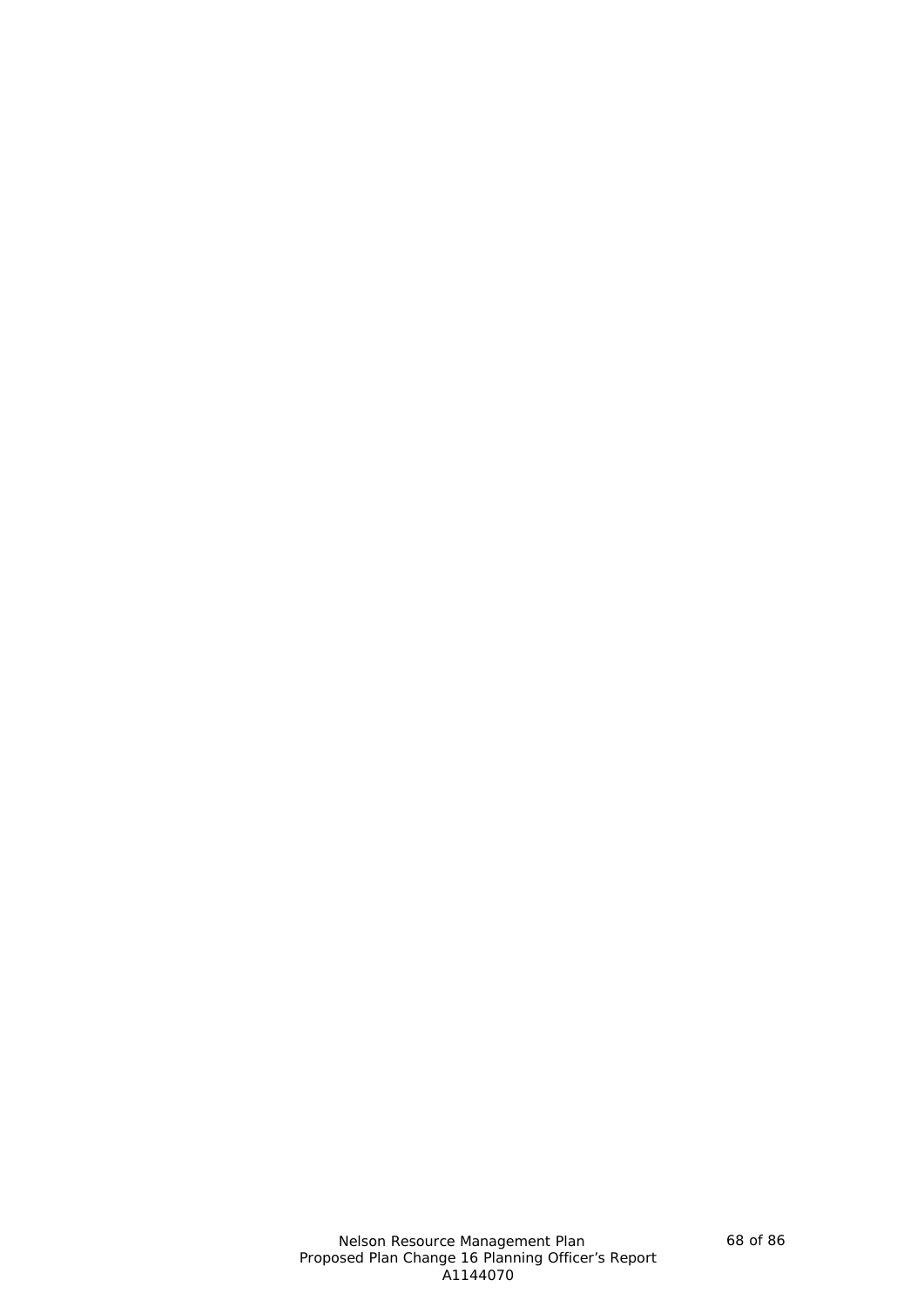# **PART C RECOMMENDED AMENDMENTS TO PROPOSED PLAN CHANGE**

# **Format of the Plan Change provisions**

For the ease of the reader the full text of provisions to be changed have been used in this document.

Within this section:

- 'Normal' text applies to operative provisions and text which are to remain unchanged.
- 'Underline' text applies to proposed new provisions at notification.
- 'Strikethrough' text applies to operative provisions proposed to be deleted or amended as described at notification.
- Double underline is text recommended to be added through this Officers Report.
- **Double Strikethrough-** is text recommended to be removed through this Officers Report.
- '*Italic*' text applies to instructions (therefore are non statutory).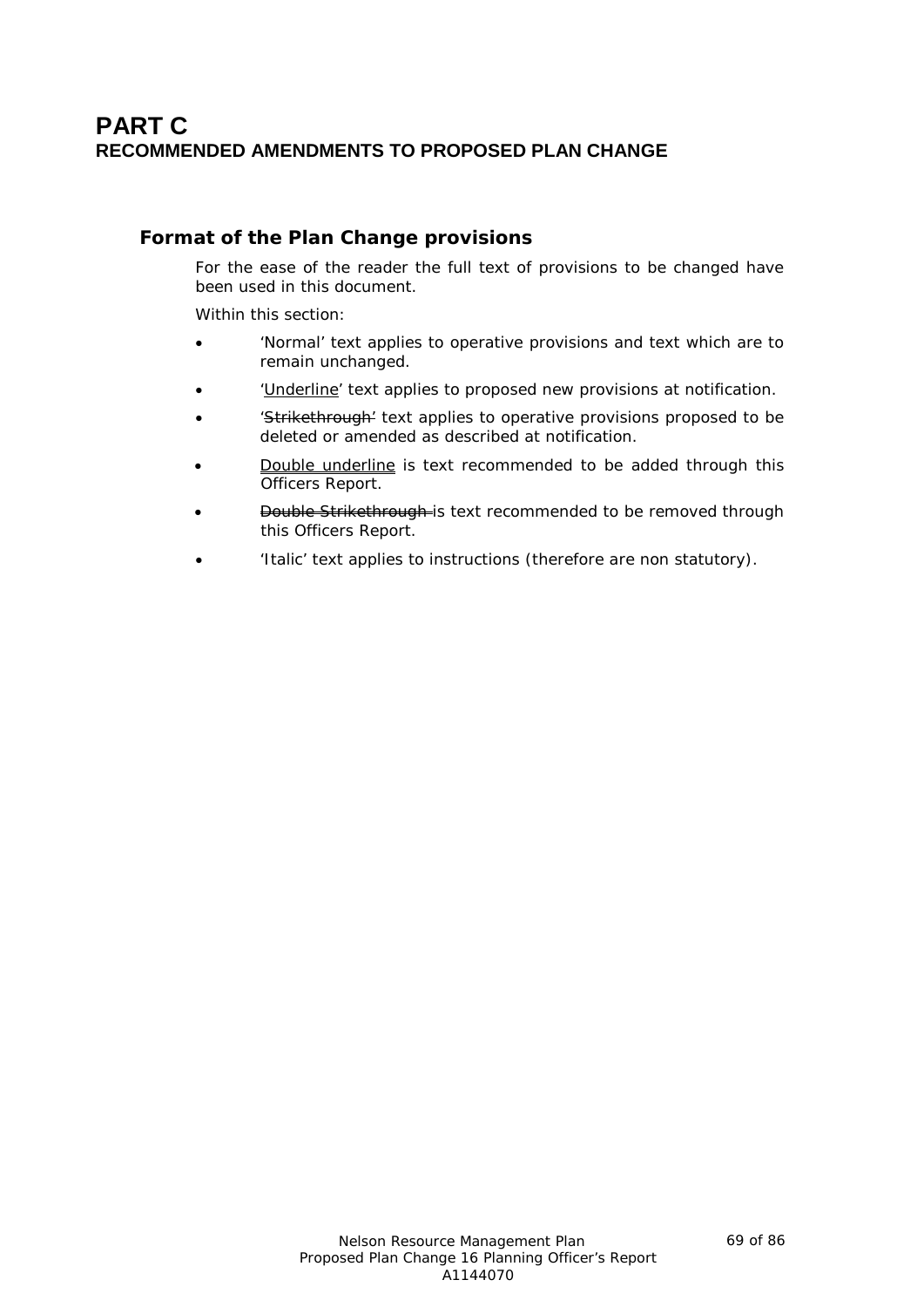# Amendment 1 – Acoustic insulation for any new bedrooms  $\overline{\Theta}$ *intended to be used for sleeping in short term living accommodation units in the Inner City*

*Add a new rule, assessment criteria and explanation to Inner City Zone (City Centre and City Fringe areas) of the Nelson Resource Management Plan*

| Item                                                                                      | Permitted                                                                                                                                                                                                                                                                                                                                                                                                                                                                                                                                                                                                                                                                                                                                                                                                                                                                                                                                                                                 | Controlled                  | Discretionary/Non-<br>complying                                                           |
|-------------------------------------------------------------------------------------------|-------------------------------------------------------------------------------------------------------------------------------------------------------------------------------------------------------------------------------------------------------------------------------------------------------------------------------------------------------------------------------------------------------------------------------------------------------------------------------------------------------------------------------------------------------------------------------------------------------------------------------------------------------------------------------------------------------------------------------------------------------------------------------------------------------------------------------------------------------------------------------------------------------------------------------------------------------------------------------------------|-----------------------------|-------------------------------------------------------------------------------------------|
| <b>ICr.43A</b><br><b>Acoustic</b><br>Insulation of<br><b>Buildings</b><br>Submission #4.1 | ICr.43A.1<br>Construction of new Bedrooms of<br>rooms intended to be used for<br>sleeping in Short-Term Living<br>Accommodation Units is permitted<br>if:<br>a)<br>the new Bedrooms or rooms<br>intended to be used for sleeping in<br>Short Term Living Accommodation<br>Units are acoustically insulated in<br>accordance with Appendix 19<br>(AP19.3 Inner City Zone, Table 3),<br>$or$<br>b)<br>the new Bedrooms or rooms<br>intended to be used for sleeping in<br><b>Short Term Living Accommodation</b><br>Units are acoustically insulated to<br>achieve a façade sound level<br>difference of not less than 30dB<br>$D_{2m,nT}$ +C <sub>tr</sub> , and has either<br>ventilating windows open or<br>minimum ventilation requirements<br>as set down in Appendix 19 (AP19.3<br>Inner City Zone), and<br>If option b) is used then<br>C)<br>prior to commencement of any<br>construction or site works a<br>certificate is obtained from a<br>suitably qualified acoustic engineer | ICr.43A.2<br>Not applicable | ICr.43A.3<br>Activities that<br>contravene a<br>permitted condition<br>are discretionary. |
|                                                                                           | to demonstrate that the building<br>design complies with option b)<br>above.                                                                                                                                                                                                                                                                                                                                                                                                                                                                                                                                                                                                                                                                                                                                                                                                                                                                                                              |                             |                                                                                           |

| <b>Assessment Criteria</b>                                                                 | <b>Explanation</b>                             |                 |
|--------------------------------------------------------------------------------------------|------------------------------------------------|-----------------|
| ICr.43A.4                                                                                  | ICr.43A.5                                      | Submission #4.1 |
| The location and orientation of the new<br>a                                               | This rule proactively ensures that the new     |                 |
| Bedrooms or rooms intended to be used for<br>Bedrooms or rooms intended to be used for     |                                                |                 |
| sleeping in Short Term Living Accommodation<br>sleeping in Short Term Living Accommodation |                                                |                 |
| Units in relation to noise sources.                                                        | Units in the Inner City Zone have acoustic     |                 |
| The likely exposure to the noise, the type<br>b)                                           | insulation features designed into the building |                 |
| of noise (volume, tone and audio frequency), and                                           | from the start to create reasonable sleeping   |                 |
| the duration of exposure.                                                                  | environments. The rule operates in             |                 |
| The time of day or night the noise is likely                                               | conjunction with other rules to manage noise   |                 |
| be experienced.                                                                            | in the city centre. It recognises that new     |                 |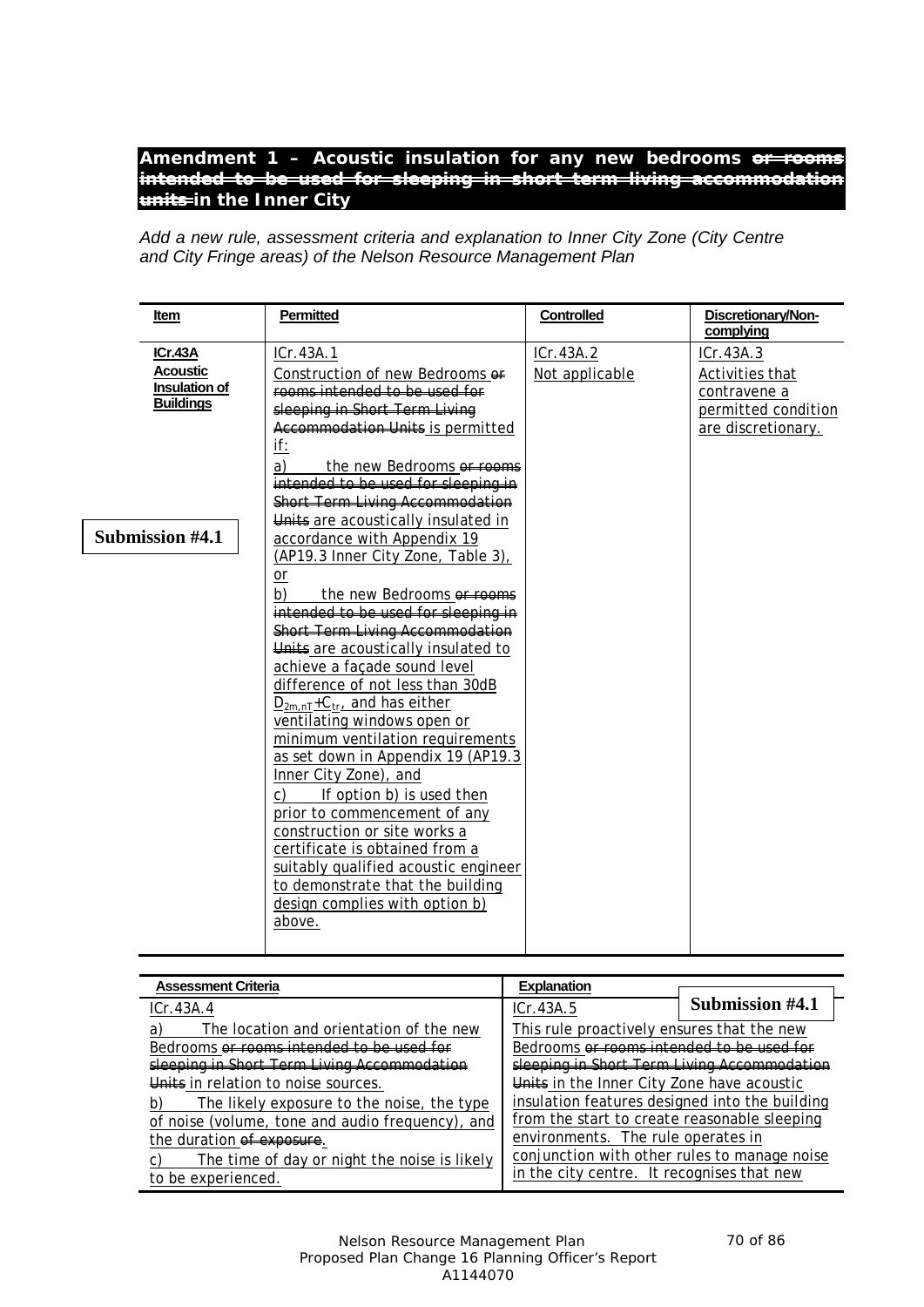| The measures proposed to be undertaken<br>to ensure an appropriate sleeping noise | Bedrooms or rooms intended to be used for<br>sleeping in Short Term Living Accommodation |
|-----------------------------------------------------------------------------------|------------------------------------------------------------------------------------------|
| environment is achieved.                                                          | Units in the Inner City Zone, which is                                                   |
| e) The effectiveness of any noise barriers.                                       | inherently a noisier environment than that                                               |
| f) The presence of any balconies.                                                 | generally experienced in the Residential Zone,                                           |
|                                                                                   | should undertake some measures to protect                                                |
|                                                                                   | against the adverse effects of noise.                                                    |
| Submission #11.2                                                                  |                                                                                          |
|                                                                                   | Two methods of achieving compliance with the                                             |
|                                                                                   | rule are possible; one allows a developer or                                             |
|                                                                                   | owner to select from a list of specified                                                 |
|                                                                                   | materials, and construction methods to use,                                              |
|                                                                                   | whilst the second allows any material or                                                 |
|                                                                                   | construction style to be used (subject to the                                            |
|                                                                                   | Building Code) but it must be certified by a                                             |
|                                                                                   | suitably qualified acoustic engineer to achieve                                          |
|                                                                                   | a specified level of noise reduction.                                                    |

*Amendments to contents page of Inner City Zone rule tables*

*Add*

**ICr.43A** Acoustic Insulation of Buildings

*Add to Chapter Two 'Meanings of Words'*

**Submission #11.1**

 $D_{2m,nT}$ +C<sub>tr</sub> is a measure of facade sound insulation. It is the difference in decibels between the outdoor sound level measured 2 metres from the facade (including the effect of sound reflection from the facade) and the spatial average sound level inside the receiving room. See ISO140-5 (Acoustics – Measurement of sound insulation in buildings and of building elements – Part 5: Field measurements of airborne sound insulation of facade elements and facades; and ISO 717-1:2013 Acoustics – rating of sound insulation in buildings and building elements – Part 1: Airborne sound insulation.

*Amendments to Appendix 19, AP19.2 Port Effects Control Overlay*

# **AP19.2 Port Effects Control Overlay**

**AP19.2.i** Acoustic insulation requirements for the Port Effects Control Overlay area included in the rules for the respective zones. However, no minimum construction requirements for habitable spaces (MW71A) are specified for the Port Effects Control Overlay. Instead the rules require certification from an acoustic engineer that the building design will achieve the required design noise sound level for that zone and, certification on completion of the works.

# **Submission #11.4**

- **AP19.2.ii** In addition, where the indoor design level cannot be achieved with ventilating windows open, the minimum ventilation requirements for habitable spaces require either:
- a) A mechanical system or mechanical ventilation system capable of:
- providing at least 15 air changes of outdoor air per hour in the principal living room of each building and give 5 air changes of outdoor air per hour in the other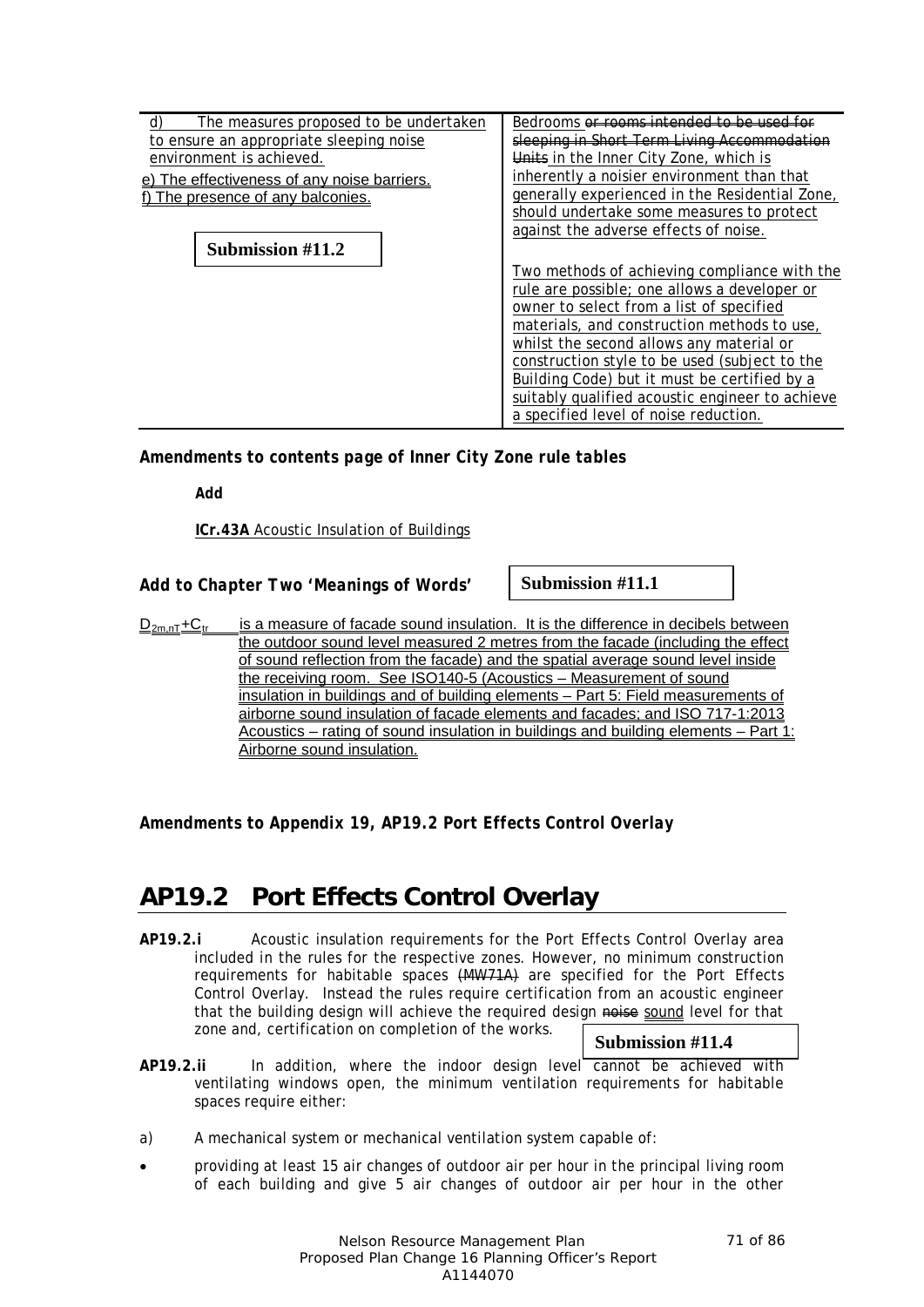habitable spaces of each building, in each case with all external doors and windows of the building closed with the exception of such windows in non-habitable spaces that need to be ajar to provide air relief paths;

- enabling the rate of airflow to be controlled across the range, from the maximum airflow capacity down to 0.5 air changes (plus or minus .01) of outdoor air per hour in all habitable spaces;
- limiting internal air pressure to not more than 30 Pascals above ambient air pressure;
- being individually switched on and off by the building occupants, in the case of each system; and
- creating no more than 40 dBA  $L_{\underline{A}eq(15\text{ min})}$  in the principal living room, no more than 30 dBA L<sub>Aeq(15 min)</sub> in the other habitable spaces, and no more than 50 dBA L<sub>Aeq(15 min)</sub> in any hallway, in each building. Noise Sound levels from the mechanical system(s) shall be measured at least one meter away from any diffuser.

# **Submission #11.4**

Note: This is the ventilation option provided for by the Port Noise Mitigation Plan. In the event that qualifying residents opt for the following (more expensive) air conditioning option (option b), those residents shall be required to pay the difference.

or:

- b) Air conditioning plus mechanical outdoor air ventilation capable of:
- providing internal temperatures in habitable spaces not greater than 25 degrees Celsius at 5% ambient design conditions as published by the National Institute of Water & Atmosphere Research ("NIWA) (NIWA ,Design Temperatures for Air Conditioning (degrees Celsius), Data Period 1991-2000), with all external doors and windows of the habitable spaces closed;
- providing 0.5 air changes (plus or minus 0.1) of outdoor air per hour in all habitable spaces;
- each of the air conditioning and mechanical ventilation systems shall be capable of being individually switched on and off by the building occupants; and
- creating no more than 40 dBA  $L_{Aeq(15 min)}$  in the principal living room, no more than 30 dBA L<sub>Aeq(15 min)</sub> in the other habitable spaces, and no more than 40 dBA L<sub>Aeq(15 min)</sub> in any hallway, in each building. Noise Sound levels from the mechanical system(s) shall be measured at least one metre away from any diffuser.

and:

c) a mechanical kitchen extractor fan ducted directly to the outside to serve any cooking hob, if such an extractor fan is not already installed and in sound working order.

**AP19.2.iii** A single Residential Unit may contain a combination of the ventilation options a) and b) set out above to achieve the most practicable and cost effective approach. As an example it may be best for the principal living room to comply with option b) whilst the other habitable spaces may comply with option a).

# **AP19.3 Inner City Zone**

**AP19.3.i** Acoustic insulation requirements for the Inner City Zone are included in the rule ICr.43A 'Acoustic Insulations of Buildings. Under this rule a choice can be made between minimum construction requirements or having the acoustic insulation specifically designed for the proposed development. When designing acoustic insulation the rule requires certification from an acoustic engineer that the building design will achieve the required design noise sound level.

# **Submission #11.5**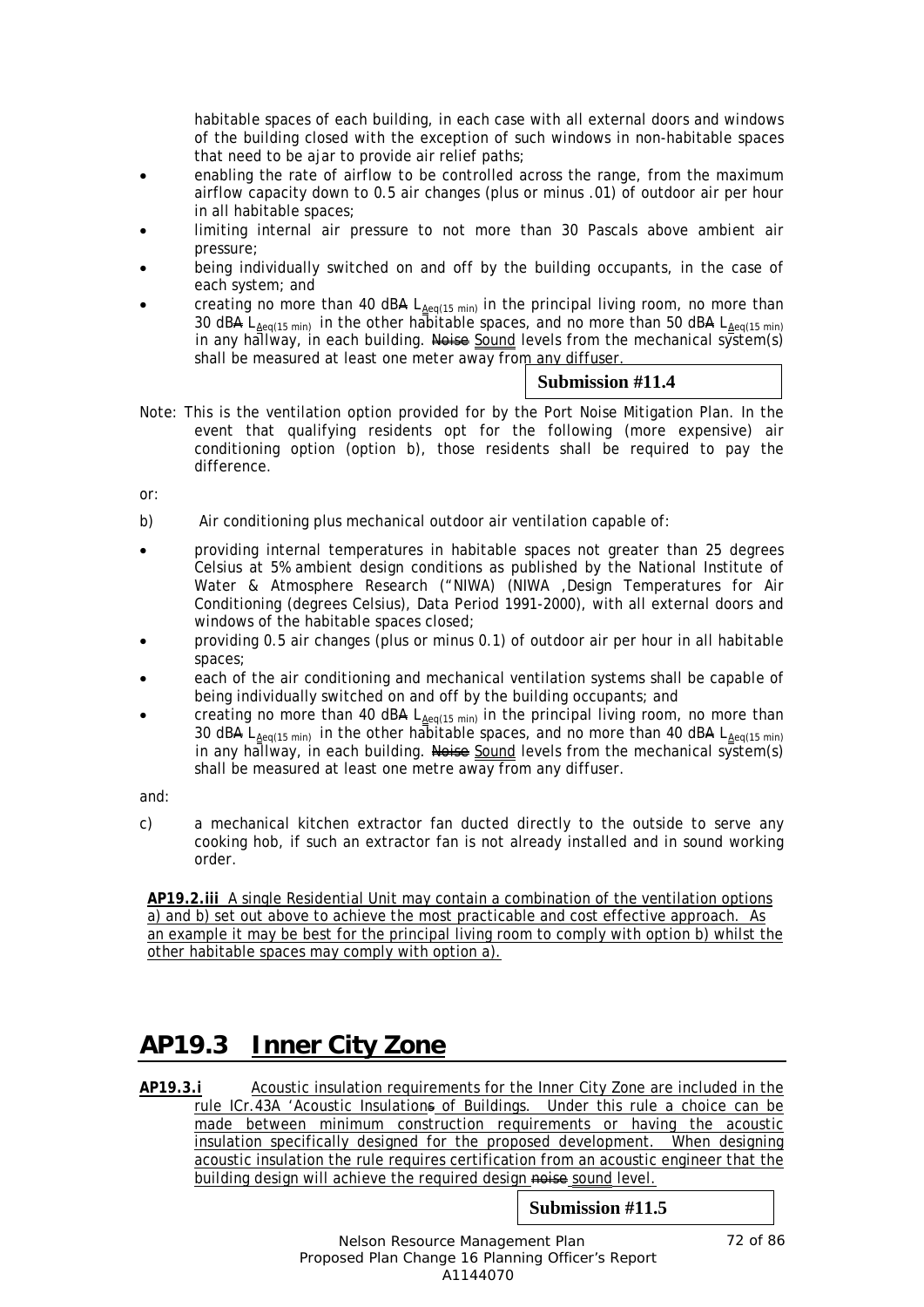**AP19.3.ii** This appendix sets out the minimum ventilation requirements for new Bedrooms <del>or rooms intended to be used for sleeping in Short</del> Accommodation Units in the Inner City Zone where the indoor design level cannot be achieved with ventilating windows open. These require either:

**Submission #4.1**

- a) A mechanical system or mechanical ventilation system capable of:
- 5 air changes of outdoor air per hour in new bedrooms or rooms intended to be used for sleeping in Short Term Living Accommodation Units. In each case with all external doors and windows of the building closed with the exception of such windows in non-habitable spaces that need to be ajar to provide air relief paths;
- enabling the rate of airflow to be controlled across the range, from the maximum airflow capacity down to 0.5 air changes (plus or minus 0.1) of outdoor air per hour in all new bedrooms or rooms intended to be used for sleeping in Short Term Living Accommodation Units;
- limiting internal air pressure to not more than 30 Pascals above ambient air pressure;
- being individually switched on and off by the building occupants, in the case of each system; and
- creating no more than 30 dBA  $L_{\text{deg}(15 \text{ min})}$  in new bedrooms or rooms intended to be used for sleeping in Short Term Living Accommodation Units. Noise Sound levels from the mechanical system(s) shall be measured at least one metre away from any diffuser.

**Submission #4.1 Submission #11.6**

or:

- b) Air conditioning plus mechanical outdoor air ventilation capable of:
- providing internal temperatures in new bedrooms or rooms intended to be used for sleeping in Short Term Living Accommodation Units, not greater than 25 degrees Celsius at 5% ambient design conditions as published by the National Institute of Water & Atmosphere Research ("NIWA) (NIWA ,Design Temperatures for Air Conditioning (degrees Celsius), Data Period 1991-2000), with all external doors and windows of the new bedrooms or rooms intended to be used for sleeping in Short Term Living Accommodation Units, closed;
- providing 0.5 air changes (plus or minus 0.1) of outdoor air per hour in all new bedrooms or rooms intended to be used for sleeping in Short Term Living Accommodation Units:
- each of the air conditioning and mechanical ventilation systems shall be capable of being individually switched on and off by the building occupants; and
- creating no more than 30 dBA  $L_{Aeq(15 min)}$  in new bedrooms or rooms intended to be used for sleeping in Short Term Living Accommodation Units. Noise Sound levels from the mechanical system(s) shall be measured at least one metre away from any diffuser.

**Submission #4.1 Submission #11.6**

AP19.3.iii Individual rooms in a single Residential Unit or Short Term Living Accommodation Unit may contain a combination of the ventilation options a) and b) set out above to achieve the most practicable and cost effective approach.

**AP19.3.iv The minimum measures identified in Table 3 below are one of two ways of**  demonstrating permitted activity status for acoustic insulation of new Bedrooms and rooms intended to be used for sleeping in Short Term Living Accommodation Units in the Inner City Zone**. See rule ICr.43A 'Acoustic Insulation of Buildings'.**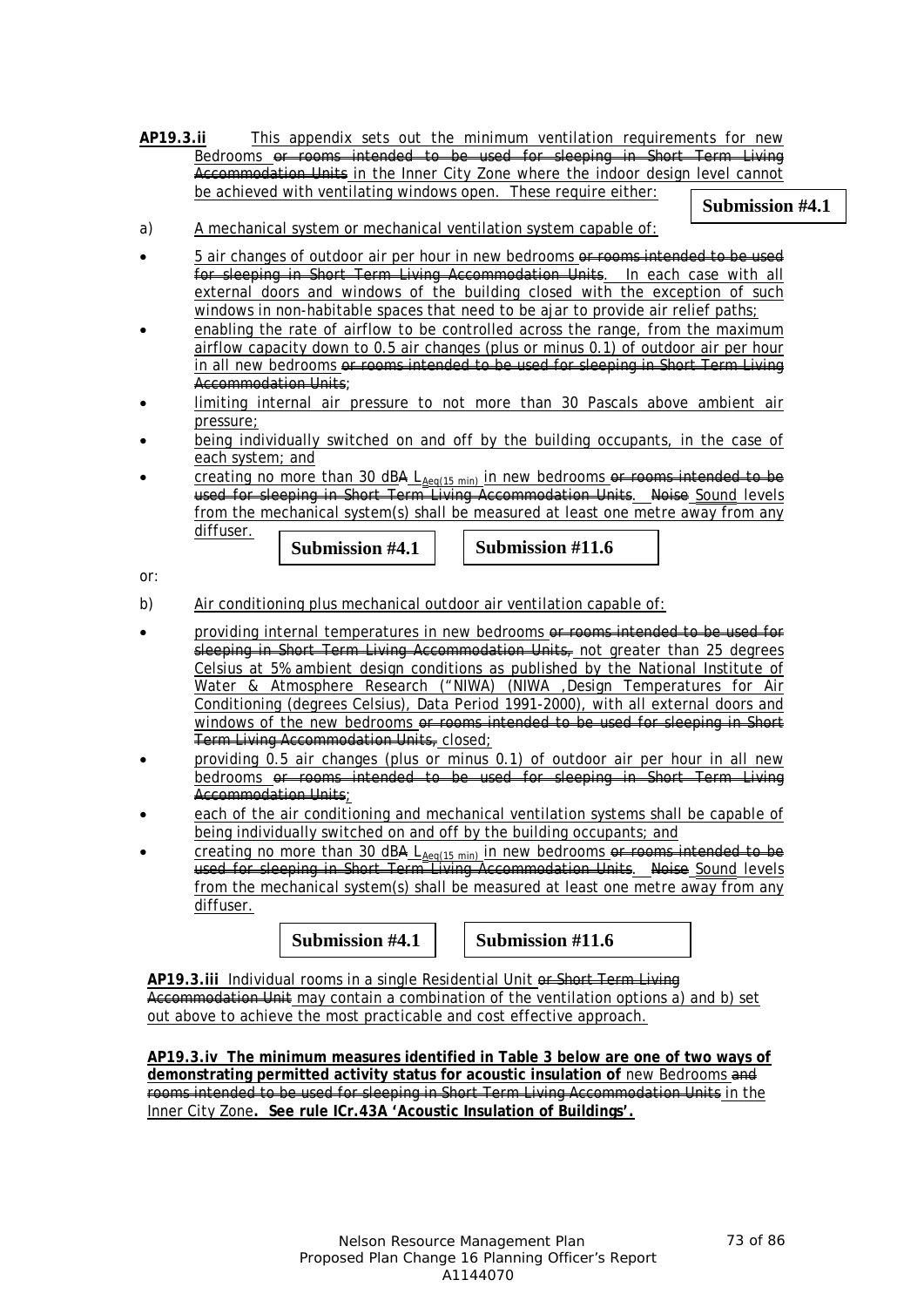## **table 3: acoustic insulation of new Bedrooms and rooms intended to be used for sleeping in Short Term Living Accommodation Units in the Inner City Zone**

| <b>Building Element</b> | <b>Required Construction</b>                                                                                              | Submission #4.1 |  |
|-------------------------|---------------------------------------------------------------------------------------------------------------------------|-----------------|--|
| Walls                   | 20mm timber weatherboards<br>Exterior:                                                                                    |                 |  |
|                         | or 2 x 6mm fibre cement                                                                                                   |                 |  |
|                         | or 1 x 9mm compressed fibre cement                                                                                        |                 |  |
|                         | nominal 100mm with acoustic blanket<br>Frame:                                                                             |                 |  |
|                         | Interior:<br>3 x 13mm high density gypsum plasterboard for top floor                                                      |                 |  |
|                         | Bedrooms and rooms intended to be used for sleeping in                                                                    |                 |  |
|                         | <b>Short Term Living Accommodation Units</b>                                                                              |                 |  |
|                         | 2 x 13mm high density gypsum plasterboard for mid-level                                                                   |                 |  |
|                         | Bedrooms and rooms intended to be used for sleeping in                                                                    |                 |  |
|                         | <b>Short Term Living Accommodation Units</b><br>190 series concrete blocks (minimum every 4 <sup>th</sup> core filled)    |                 |  |
|                         | Or:<br>Or:<br>100mm thick pre cast concrete slabs                                                                         |                 |  |
|                         | Or:<br>Solid clay brick veneer (minimum 70mm thick) with standard                                                         |                 |  |
|                         | internal framing and plasterboard lining.                                                                                 |                 |  |
| Windows                 | Minimum 17mm thick laminated glass for top floor Bedrooms and rooms                                                       |                 |  |
|                         | intended to be used for sleeping in Short Term Living                                                                     |                 |  |
|                         | <b>Accommodation Units</b>                                                                                                |                 |  |
|                         | Minimum 13mm thick laminated glass for mid-level Bedrooms and reoms                                                       |                 |  |
|                         | intended to be used for sleeping in Short Term Living                                                                     |                 |  |
|                         | <b>Accommodation Units</b>                                                                                                |                 |  |
|                         | Double glazed unit with 10mm and 6mm panes, separated by a<br>Or:                                                         |                 |  |
|                         | minimum 50mm air gap.                                                                                                     |                 |  |
| Roof                    | Top floor only, not needed for mid-level Bedrooms and rooms intended to be                                                |                 |  |
|                         | used for sleeping in Short Term Living Accommodation Units                                                                |                 |  |
|                         |                                                                                                                           |                 |  |
|                         | 0.5mm profiled steel or tiles or 6mm corrugated fibre cement<br>Cladding:<br>Timber truss with acoustic blanket<br>Frame: |                 |  |
|                         | Ceiling:<br>3 x 13mm high density gypsum plasterboard                                                                     |                 |  |
| <b>External Door</b>    | Hinged solid core door of at least $40\text{kg/m}^2$ with airtight seals (or if glazed, as                                |                 |  |
|                         | per window requirements). Sliding doors are not suitable.                                                                 |                 |  |
| Internal Door           | Internal doors to new bedrooms or rooms intended to be used for sleeping in                                               |                 |  |
|                         | Short Term Living Accommodation Units shall be hinged solid core of at least                                              |                 |  |
|                         | 16kg/ $m2$ .                                                                                                              |                 |  |
| Ventilation             | The indoor design sound level shall be achieved with windows and doors shut.                                              |                 |  |
|                         | This requires the use of minimum ventilation requirements as set out in                                                   |                 |  |
|                         | Appendix 19.3 Inner City Zone.                                                                                            |                 |  |

**Submission #4.1**

**Acoustic Blanket: 75mm of acoustically absorbent material with minimum area density**  of 580g/m<sup>2</sup>, such as fibreglass, rockwool, polyester or wool. Thermal insulation such **as R1.8 is also suitable.**

**High Density Plasterboard: Gypsum Plasterboard of minimum density 960kg/m<sup>3</sup> .**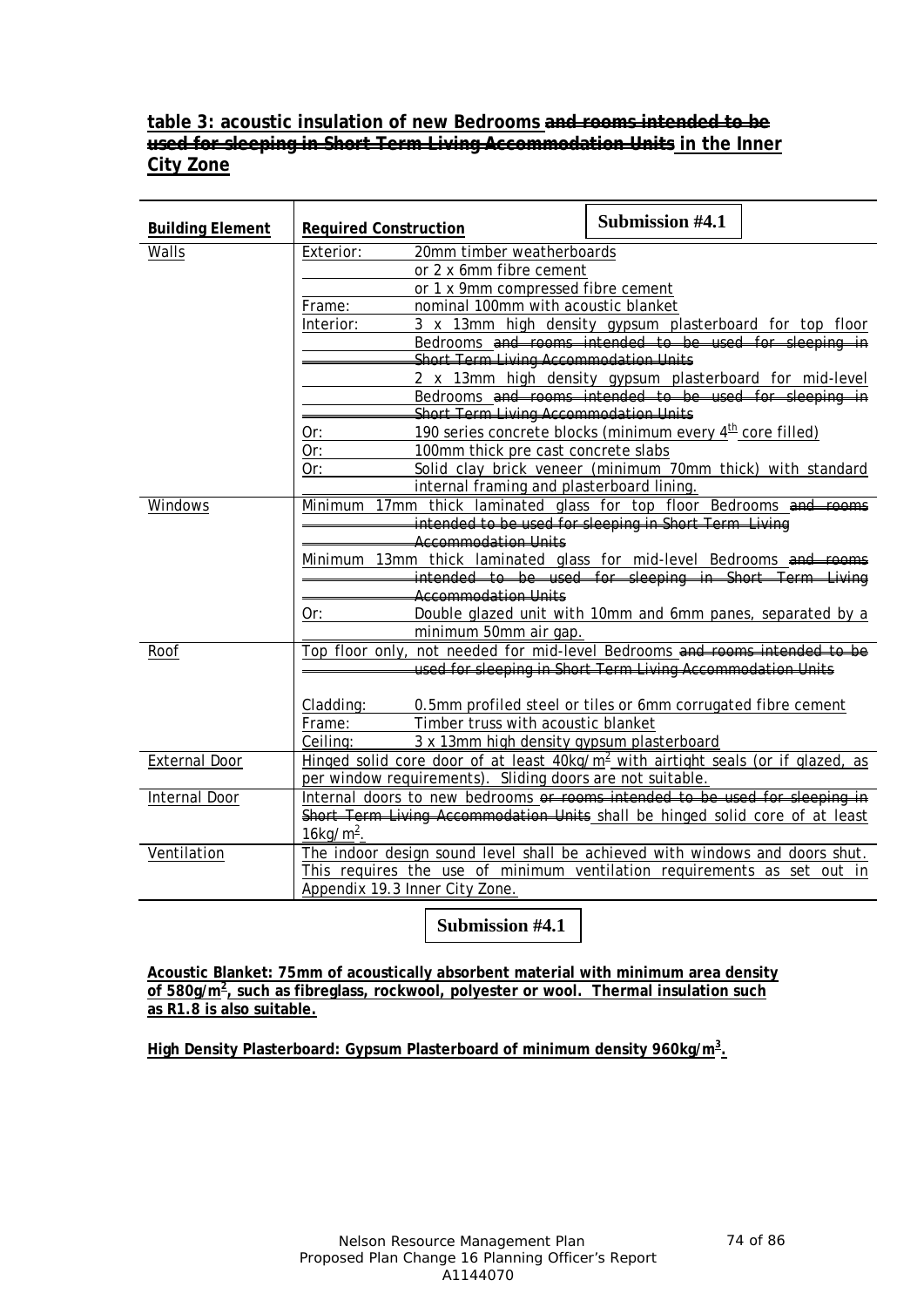## *Amendment 2 – New Noise Generating Activities required to apply for resource consent including noise management requirements up front*

*Include a new definition in Chapter Two Meanings of Words to the Nelson Resource Management Plan*

#### **Noise Generating Activity**

is an activity that takes place at a site or building located in the Inner City Zone, involving:

- the assembly of people within a building for a commercial activity involving the playing of amplified sound (from a sound system with greater than 100W output) between the hours of 11:00pm and 7:00am Sunday to Thursday nights, and for the nights of Friday, Saturday, Christmas Eve and New Year's Eve 1:00am and 7:00am, or
- the assembly of people in an outdoor area (i.e. an area that is outside of the main part of the building such as garden bars, outdoor dining and smoking areas) associated with a commercial activity between the hours of 11:00pm and 7:00am Sunday to Thursday nights, and for the nights of Friday, Saturday, Christmas Eve and New Year's Eve 1:00am and 7:00am, and
- temporary events occurring no more than once per year in any one site or building are excluded from this definition. Noise from these events is still required to take account of Section 16 and 327 of the RMA, and rule ICr.42B and Appendix 13 of this Plan.

*Add a new rule, assessment criteria and explanation to Inner City Zone (City Centre and City Fringe areas) of the Nelson Resource Management Plan*

| Item                                                    | <b>Permitted</b>                                                                                                                                                                                                                                                                                                   | <b>Controlled</b>           | Discretionary/Non-<br>complying                                                                                                                       |
|---------------------------------------------------------|--------------------------------------------------------------------------------------------------------------------------------------------------------------------------------------------------------------------------------------------------------------------------------------------------------------------|-----------------------------|-------------------------------------------------------------------------------------------------------------------------------------------------------|
| ICr.42A<br><b>Noise Generating</b><br><b>Activities</b> | ICr.42A.1<br>The establishment or extension of al<br>'noise generating activity' is not a<br>permitted activity.<br>For the purposes of this rule<br>'extension' is defined as any<br>alteration or change which:                                                                                                  | ICr.42A.2<br>Not applicable | ICr.42A.3<br>The establishment<br>or extension of a<br>'noise generating<br>activity' is a<br>discretionary<br>activity if a noise<br>management plan |
|                                                         | results in a 10% or greater<br>a)<br>increase in permitted patrons, or<br>any increase in operating<br>b)<br>hours or hours amplified music is<br>played at, or<br>results in an outdoor area<br>C)<br>accessible to patrons which is new.<br>has a different location, or is<br>increased in size by 10% or more. | <b>Submission #8.4</b>      | is provided in<br>accordance with<br>the provisions of<br>Appendix 13.1<br>Noise Generating<br>Activities.                                            |

| <b>Assessment Criteria</b>                         | <b>Explanation</b>                               |
|----------------------------------------------------|--------------------------------------------------|
| ICr.42A.4                                          | ICr.42A.5                                        |
| a)<br>the suitability of the site, the activity on | Before a Noise Generating Activity establishes   |
| the site and in any outdoor areas, having regard   | or extends in the Inner City Centre a resource   |
| to its location, and the proximity of residential  | consent is required to assess the suitability of |
| or other noise-sensitive activities.               | the site and specific proposal in terms of       |
| b)<br>expected hours of operation, volume and      | management and reduction of noise at source.     |

**Submission #8.4**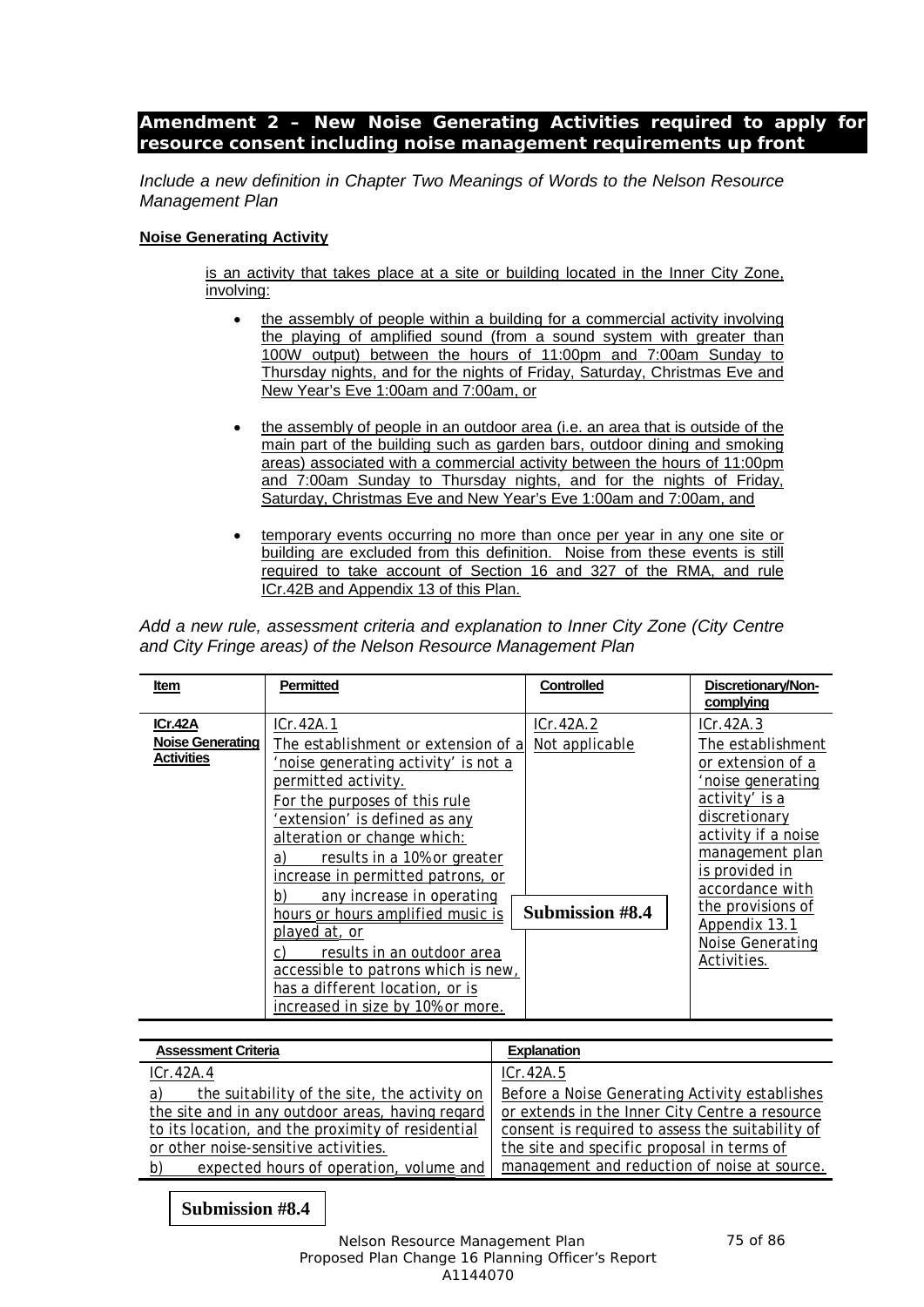| type of noise expected to be generated.          | Conditions can be imposed as appropriate to      |
|--------------------------------------------------|--------------------------------------------------|
| The adequacy of measures to manage or            | maintain an acceptable level of noise            |
| reduce noise at source, including the provisions | generation for the Inner City (see policies      |
| of a Noise Management Plan in accordance with    | IC4.2, IC4.3 and IC5.2 in particular). In        |
| Appendix 13.                                     | addition to this rule, rules ICr.42, ICr.42B and |
|                                                  | the relevant sections of the Resource            |
|                                                  | Management Act 1991 apply to the ongoing         |
|                                                  | operation of the activity and to existing        |
|                                                  | activities already established.                  |
|                                                  | The permitted activity standard includes a       |
|                                                  | definition of extension based on there being a   |
|                                                  | 10% or greater increase in permitted patrons.    |
|                                                  | The number of permitted patrons in a building    |
|                                                  | is determined through the Building Codes fire    |
|                                                  | safety provisions (Clause 'C'). Any changes      |
|                                                  | which will result in a 'change of use' must be   |
|                                                  | advised to the Territorial Authority for         |
|                                                  | consideration under the Building Code.           |

*Amendments to contents page of Inner City Zone rule tables*

*Add*

**ICr.42A** Noise Generating Activities

*Add new paragraph to ICr.46.5 Explanation*

Rule ICr.42A 'Noise Generating Activities' may also be applicable to activities considered under rule ICr.46. See definition of 'Noise Generating Activity' in Chapter Two 'Meanings of Words' and rule ICr.42A.

*Add a new appendix to the Nelson Resource Management Plan*

# **appendix 13 Inner City Zone: Noise Management Plans and assessment of unreasonable and excessive noise**

## **AP13 Overview**

Relating to rule ICr.42A this appendix prescribes the matters that shall be included in the Noise Management Plans for new and extended Noise Generating Activities. The overall intent of a Noise Management Plan is that the best practicable option is undertaken to ensure that the emission of noise from a site does not exceed a reasonable level.

**Submission #8.8**

Relating to rule ICr.42B tThis appendix also sets out aspects which may help form an opinion for assessment of unreasonable and excessive noise in terms of the Resource Management Act 1991. as it relates to noise produced This can be applicable to all zones but in particular this will be the approach undertaken within the Inner City Zone (City Centre and City Fringe, including the Intense Development Area).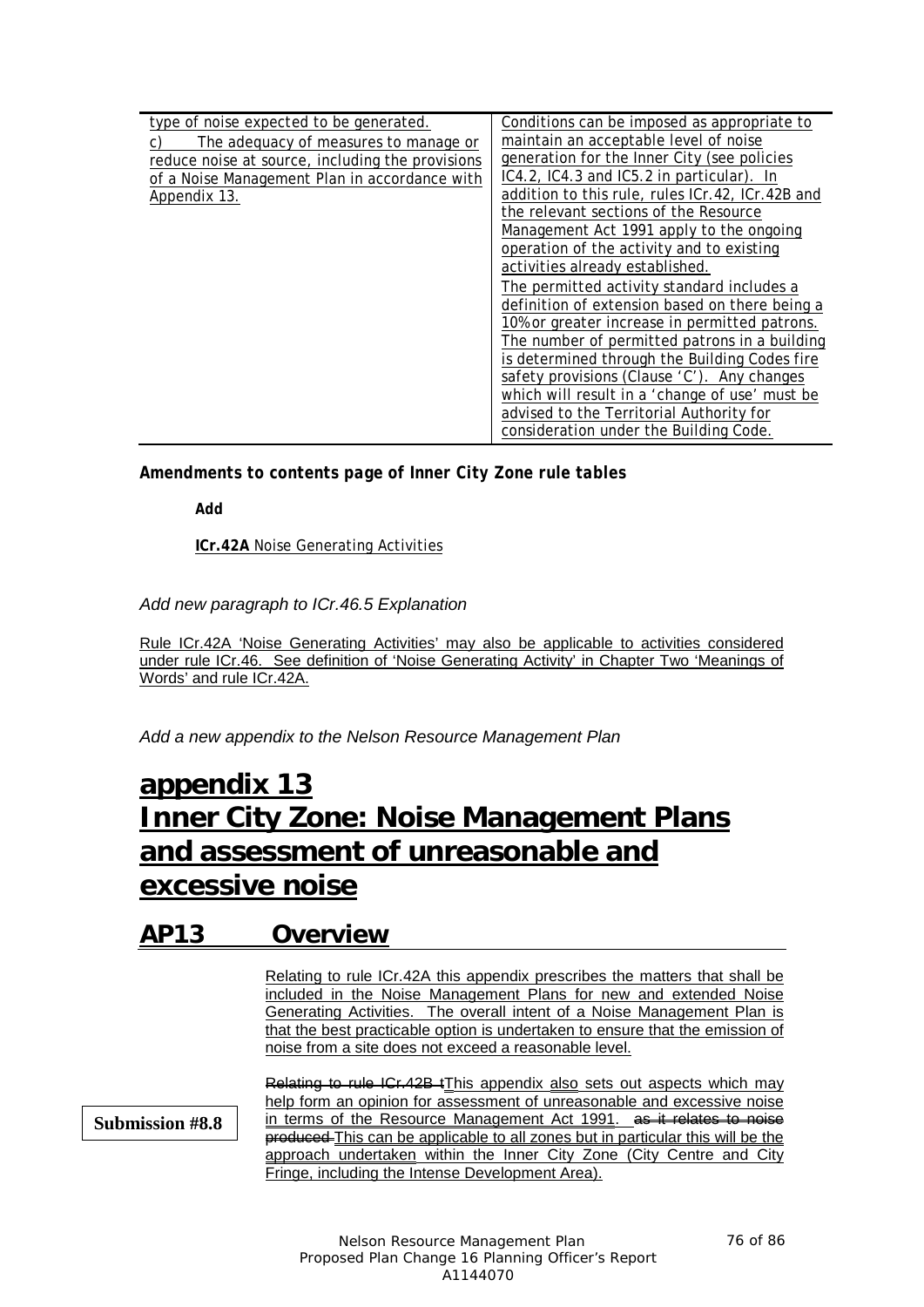# **AP13.1 Noise Generating Activities**

**Submission #11.11**

## **AP13.1.1 Minimum Noise Management Plan Provisions**

**AP13.1.1.i** The Noise Management Plan required under Rule ICr.42A shall be prepared by a professional acoustic engineer and shall, at a minimum, contain the following:

- a) The intended outcomes of the Noise Management Plan, including the design noise sound level to be received outside of the building and site.
- b) A description of the premises including details of walls, roof, cladding, door openings and windows, ventilation, site layout, outdoor areas and any acoustic insulation or noise barriers that has have been, or will be, installed, and a description of how these assist to reduce noise levels and meet the design noise sound level specified above.
- c) A description of the surrounding land uses and in particular residential or short term living accommodation units, including a description of the existing sound environment in the area.
- d) A description of all noise generating activities carried out in the premises or on the site.
- e) A floor plan of the premises, including outdoor areas, with the noise sources marked on it.
- f) The hours of operation of the noise generating activities.
- g) The specifications of the sound systems and any mechanisms to govern the maximum noise output.
- h) Details of any noise data that has been recorded, and any noise modelling; noise monitoring; auditing and reporting procedures, including methods used.
- i) Any methods proposed to manage noise produced by patrons, including either leaving the venue, or queuing for entry.
- j) The name and contact details of the manager responsible for noise generating activities in the premises.
- k) Complaint handling and recording procedures, and
- l) Procedures for achieving noise reduction through operational procedures and staff training.

## **AP13.1.2 Minimum Monitoring and Reporting Requirements**

**AP13.1.2.i** The minimum monitoring and reporting requirements on any approved consent and associated Noise Management Plan are as follows:

- a) A inventory shall be kept of all noise sources at the premises, and
- b) Copies of the Noise Management Plan and the inventory required above are to be held at the premises and made available to Council staff as and when requested.

## **AP13.1.3 Measurement and Assessment of Noise**

**AP13.1.3.i** The measurement of noise is to be in accordance with NZS 6801: 2008 and assessed in accordance with 6802: 2008 **Submission #11.13**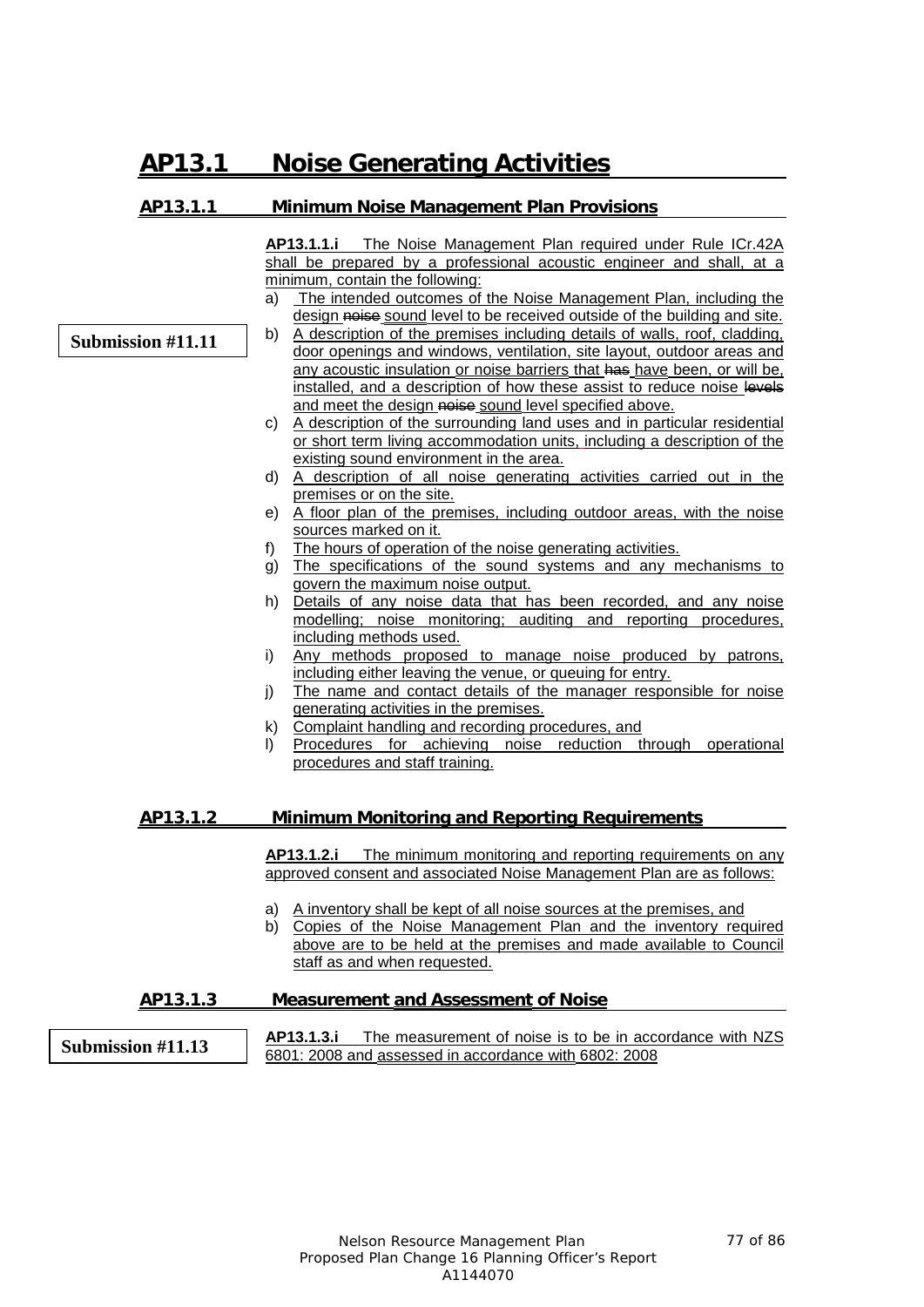# **AP13.2 Assessment of unreasonable and excessive noise**

| AP13.2.1                             |                                | Noise assessment criteria                                                                                                                                                                                                                                                                                                                                                                                                                                                                                                                                                                        |
|--------------------------------------|--------------------------------|--------------------------------------------------------------------------------------------------------------------------------------------------------------------------------------------------------------------------------------------------------------------------------------------------------------------------------------------------------------------------------------------------------------------------------------------------------------------------------------------------------------------------------------------------------------------------------------------------|
| <b>Submission #11.14</b><br>and #8.8 |                                | AP13.2.1.i Nelson City Council's Enforcement Officers, for the purposes of<br>assessing compliance with permitted activity conditions, relevant resource<br>consent conditions, and sections 16(1) (which requires consideration<br>whether the best practicable option is being undertaken to ensure noise<br>does not exceed a reasonable level), or in forming an opinion under section<br>327(1) of the Resource Management Act, Excessive Noise Direction, will<br>generally take into account the following matters when determining whether<br>or not noise is unreasonable or excessive: |
|                                      | i)<br>ii)<br>iii)<br>iv)<br>V) | the frequency (number of events) of noise emission, and<br>the <b>intensity</b> of the noise, as indicated by volume, tone, and audio<br>frequency and the degree of disturbance, and<br>the duration of each noise event, and<br>the nature of the noise, and<br>the location and timing of the noise, having regard to the time of<br>day or night and the sensitivity (including reverse sensitivity) of the<br>receiving environment.                                                                                                                                                        |
|                                      |                                | AP13.2.1. ii Assessment may also consider the following matters.                                                                                                                                                                                                                                                                                                                                                                                                                                                                                                                                 |
|                                      | e)                             | Other noise complaints or events relating to emissions from the<br>same location which have been found to be unreasonable or<br>excessive, including what remedial action has previously been<br>undertaken.                                                                                                                                                                                                                                                                                                                                                                                     |
| Submission #11.15                    | f)                             | Where possible and relevant, noise sound level measurements<br>from a calibrated noise sound level meter. to determine actual<br>noise level                                                                                                                                                                                                                                                                                                                                                                                                                                                     |
|                                      | g)                             | Information regarding the effectiveness of any noise management<br>plan, or on site noise management.                                                                                                                                                                                                                                                                                                                                                                                                                                                                                            |
| <b>Submission #8.8</b>               | $\mathsf{h}$                   | Whether the best practicable option is being undertaken to en<br>noise produced does not exceed a reasonable level.                                                                                                                                                                                                                                                                                                                                                                                                                                                                              |

## **AP13.2.2 Construction Noise**

**AP13.2.2.i** Construction activity by necessity can produce higher levels of noise than would be expected, or be deemed reasonable, from other activities. In recognition of this Standards New Zealand have produced NZS 6803:1999 Acoustics – Construction Noise. In assessing construction noise produced in the Inner City Zone Nelson City Council will use this standard, in addition to the points outlined in AP13.2.1.i and AP13.2.1.ii, as a guide to the reasonableness of the construction noise produced.

**AP13.2.2.ii** Separately to this appendix rule ICr.43 provides that the provisions of NZS 6803:1999 Acoustics – Construction Noise apply to construction noise received in the Residential Zone.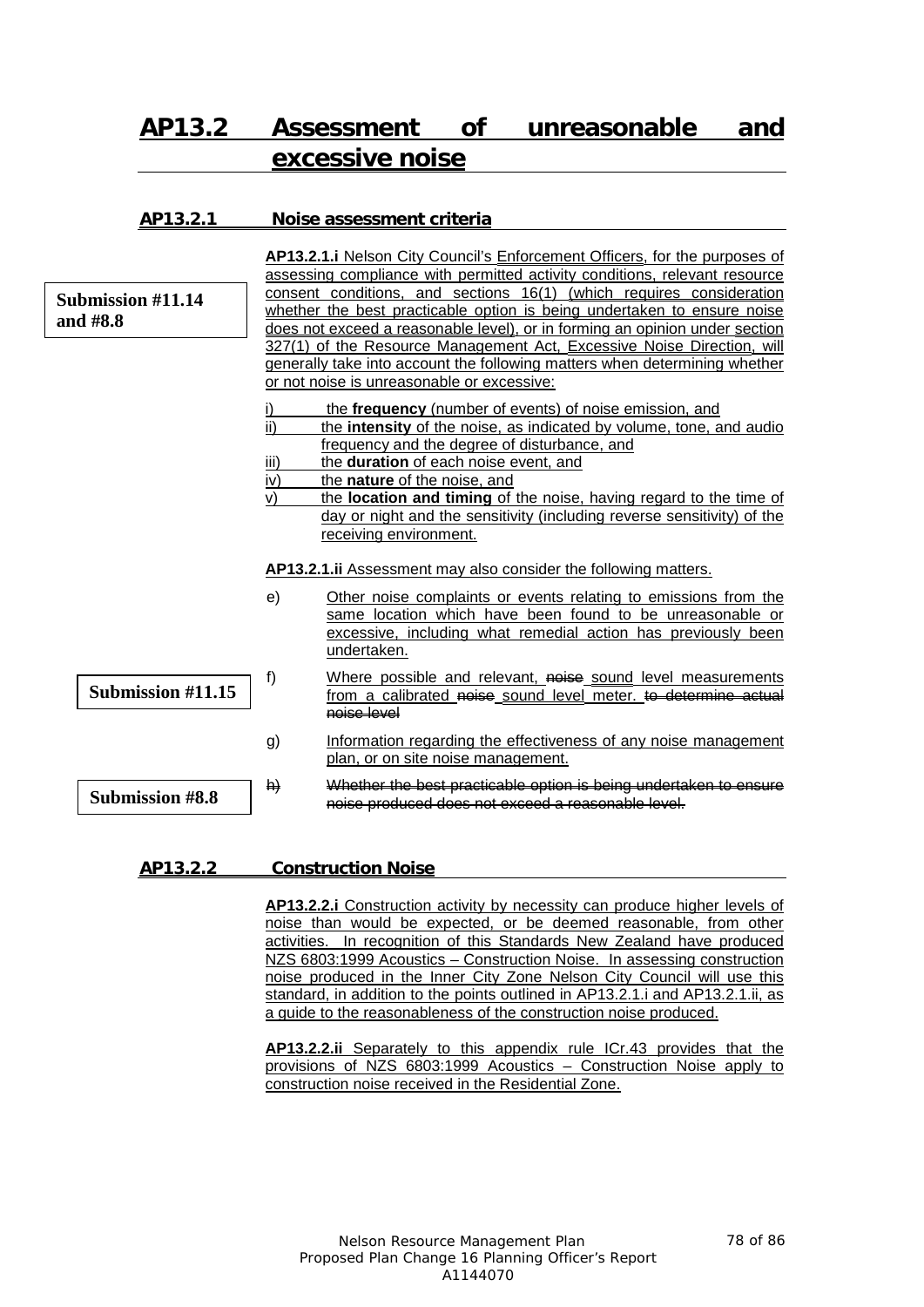## *Amendment 3 – Plan provision retaining control over maximum noise level (LAFmax) at night time.*

*Add a new rule, assessment criteria and explanation to Inner City Zone (City Centre and City Fringe areas) of the Nelson Resource Management Plan*

| Item                                                                       | <b>Permitted</b>                                                                                                                                                  | <b>Controlled</b>          | Discretionary/Non-<br>complying                                                          |
|----------------------------------------------------------------------------|-------------------------------------------------------------------------------------------------------------------------------------------------------------------|----------------------------|------------------------------------------------------------------------------------------|
| ICr.42<br>Maximum Night<br><b>Time Noise</b><br>Night Time<br>Noise Limits | ICr.42.1<br>Noise measured The sound<br>level assessed 1 metre from<br>the facade any external<br>wall of any Residential Unit                                    | ICr.42.2<br>Not Applicable | ICr.42.3<br>Activities that<br>contravene a<br>permitted condition<br>are discretionary. |
| Submission #11.17                                                          | or Short Term Living<br><b>Accommodation Unit shall</b><br>not exceed the following<br>noise limit maximum noise<br>levels during the hours<br>10:00pm to 7:00am: |                            |                                                                                          |
|                                                                            | 75 dB LAFmax<br>All measurements and<br>assessment shall be in<br>accordance with<br>NZS6801:2008 and<br>NZS6802:2008.                                            |                            |                                                                                          |

| <b>Assessment Criteria</b>                                                                                                                                                                                                                                                                                                                                                                | <b>Explanation</b>                                                                                                                                                                                                                                                                                                                                                                                                                                                                                                                                                                              |
|-------------------------------------------------------------------------------------------------------------------------------------------------------------------------------------------------------------------------------------------------------------------------------------------------------------------------------------------------------------------------------------------|-------------------------------------------------------------------------------------------------------------------------------------------------------------------------------------------------------------------------------------------------------------------------------------------------------------------------------------------------------------------------------------------------------------------------------------------------------------------------------------------------------------------------------------------------------------------------------------------------|
| ICr.42.4                                                                                                                                                                                                                                                                                                                                                                                  | ICr.42.5                                                                                                                                                                                                                                                                                                                                                                                                                                                                                                                                                                                        |
| a)<br>The length of time, number of times, or the<br>level by which, the noise standards will be<br>exceeded at night, and the likely disturbance that<br>may cause.<br>The nature and location of nearby activities<br>b)<br>and the effects they may experience, particularly<br>the night time effects on occupants of Residential<br>Units and Short Term Living Accommodation within | L <sub>AFmax</sub> control at night time provides an<br>upper limit to single noise events which<br>provides a level of certainty around the<br>limits to a single 'spike' of sound. Note this<br>does not act as a limit that a more<br>continuous source of noise can generally<br>operate to and be deemed to be reasonable<br>and not excessive.                                                                                                                                                                                                                                            |
| the Inner City and neighbouring zones.<br>Whether the noise is likely to detract from<br>C)<br>the amenity sought for the Inner City and<br>Residential Zones.<br>Submission #8.8                                                                                                                                                                                                         | In addition to controls on maximum noise;<br>noise will be controlled by Council officers<br>under the relevant sections of the Resource<br>Management Act for unreasonable and<br>excessive noise. See rule ICr.42B (General<br>Noise Emission) AP13 'Inner City Zone: noise<br>Management Plans and assessment of<br>unreasonable and excessive noise' for<br>information and guidance on this process. As<br>a pro-active measure, Council officers will<br>also offer information and advice to noise<br>producers on ways in which they can reduce<br>and control their emission of noise. |

*Amendments to contents page of Inner City Zone rule tables*

*Add* **Submission #11.19**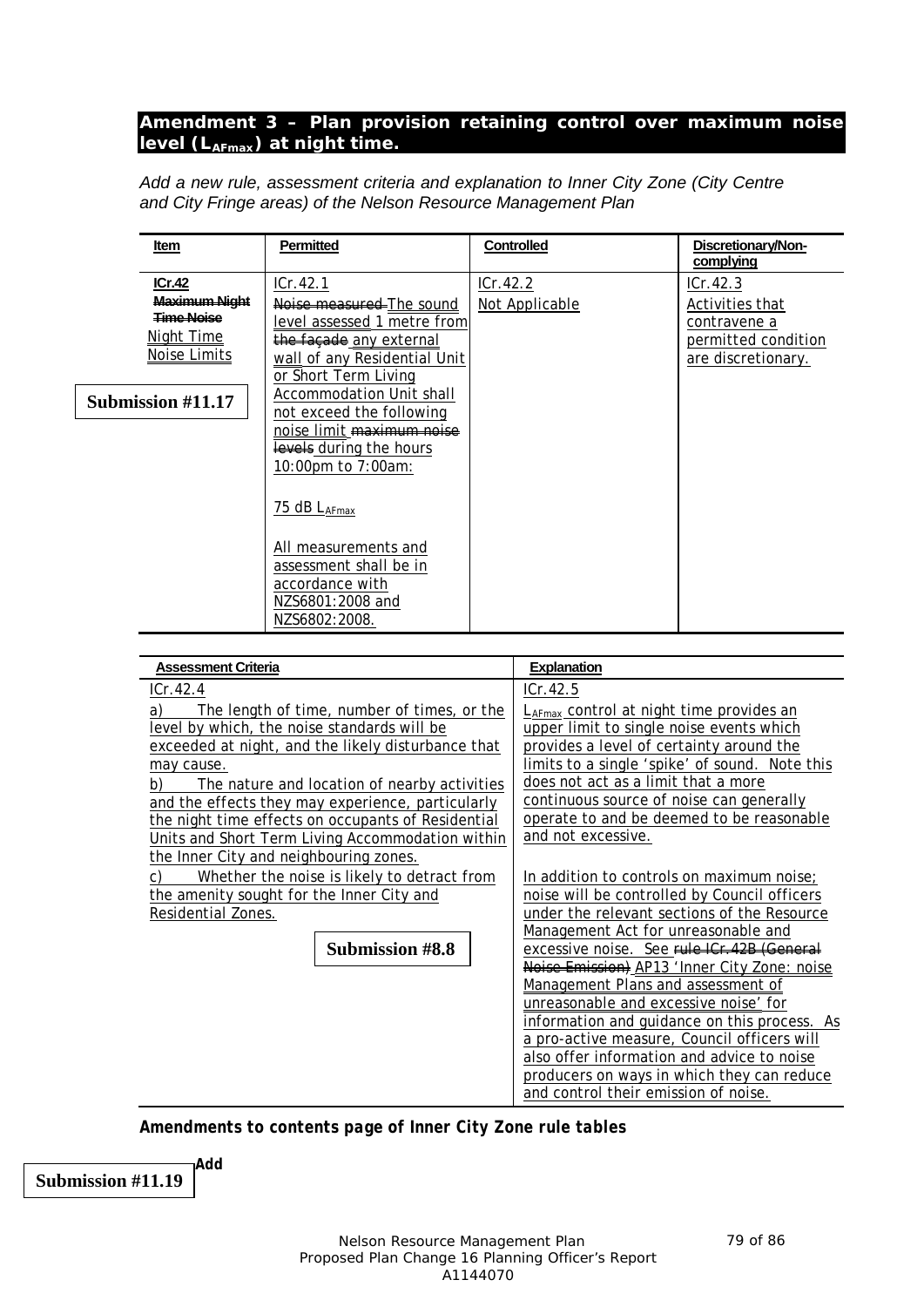**ICr.42** Maximum Night time Noise Night Time Noise Limits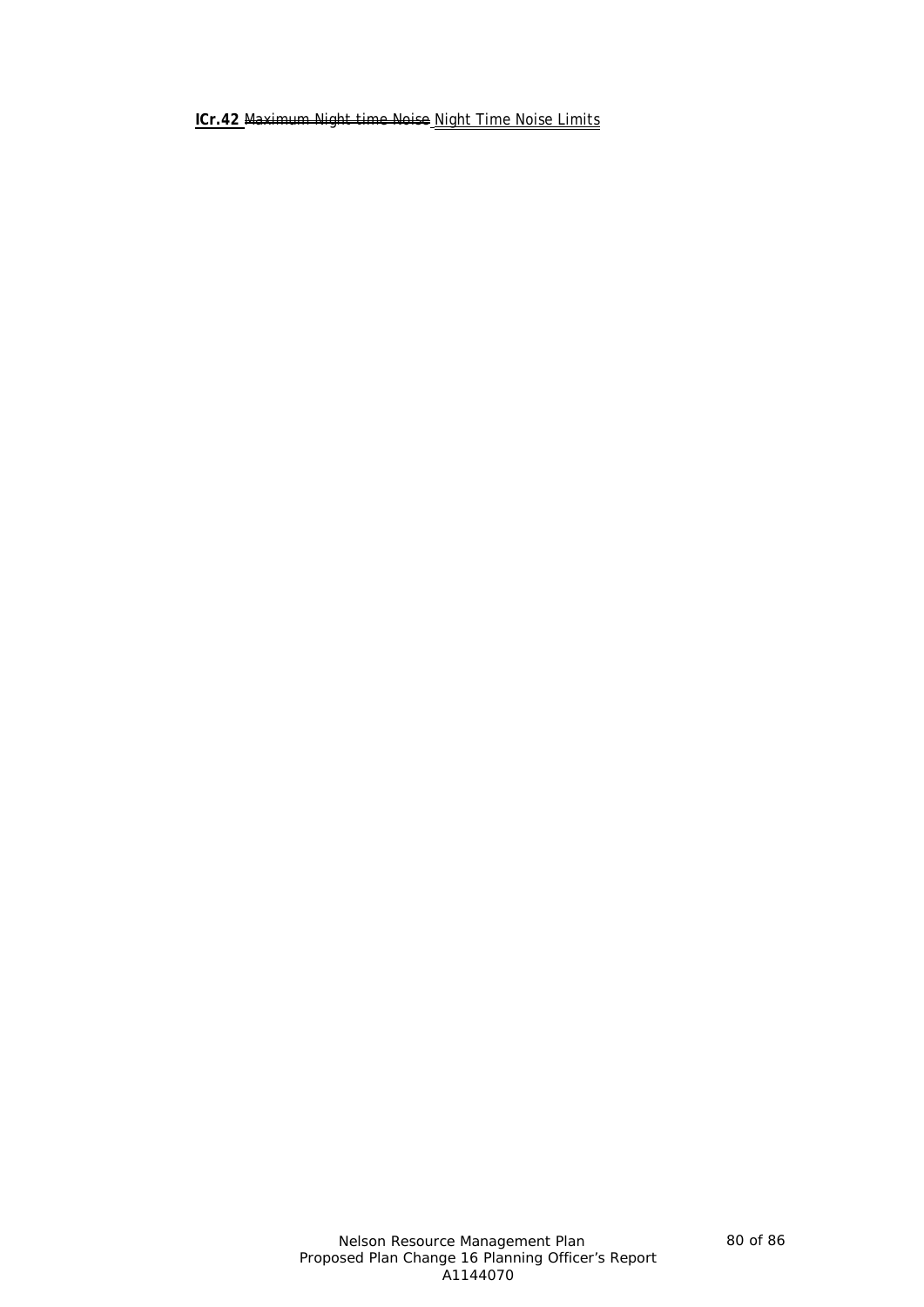## *Amendment 4 – Retain and Amend Existing Rule ICr.43 Noise at Residential Boundary*

*Amend rule ICr.43 Noise at residential boundary and associated assessment criteria and explanation in the Inner City Zone (City Centre and City Fringe areas) as follows:*

| <b>Assessment Criteria</b>                                                                                                                                                                                                                                                                                                                               | <b>Explanation</b>                                                                                                                                                                                                                                                                               |
|----------------------------------------------------------------------------------------------------------------------------------------------------------------------------------------------------------------------------------------------------------------------------------------------------------------------------------------------------------|--------------------------------------------------------------------------------------------------------------------------------------------------------------------------------------------------------------------------------------------------------------------------------------------------|
| ICr.43.4                                                                                                                                                                                                                                                                                                                                                 | ICr.43.5                                                                                                                                                                                                                                                                                         |
| As for $ Cr 42.4 $                                                                                                                                                                                                                                                                                                                                       | $A$ s for $I$ $C$ r $42.5$                                                                                                                                                                                                                                                                       |
| The length of time, number of times, time of<br>a)<br>day or night, or the level by which, the noise<br>standards will be exceeded, and the likely<br>disturbance that may cause.<br>The nature and location of nearby activities<br>b)<br>and the effects they may experience, particularly the<br>night time effects on occupants of residential units | The rule is to prevent unreasonable levels of<br>noise affecting properties in the Residential<br>Zone. When compared to the Inner City Zone<br>it is expected there will be a higher standard<br>of residential amenity, and particularly a<br>night time environment conducive to<br>sleeping. |
| and Short Term Living Accommodation within the                                                                                                                                                                                                                                                                                                           |                                                                                                                                                                                                                                                                                                  |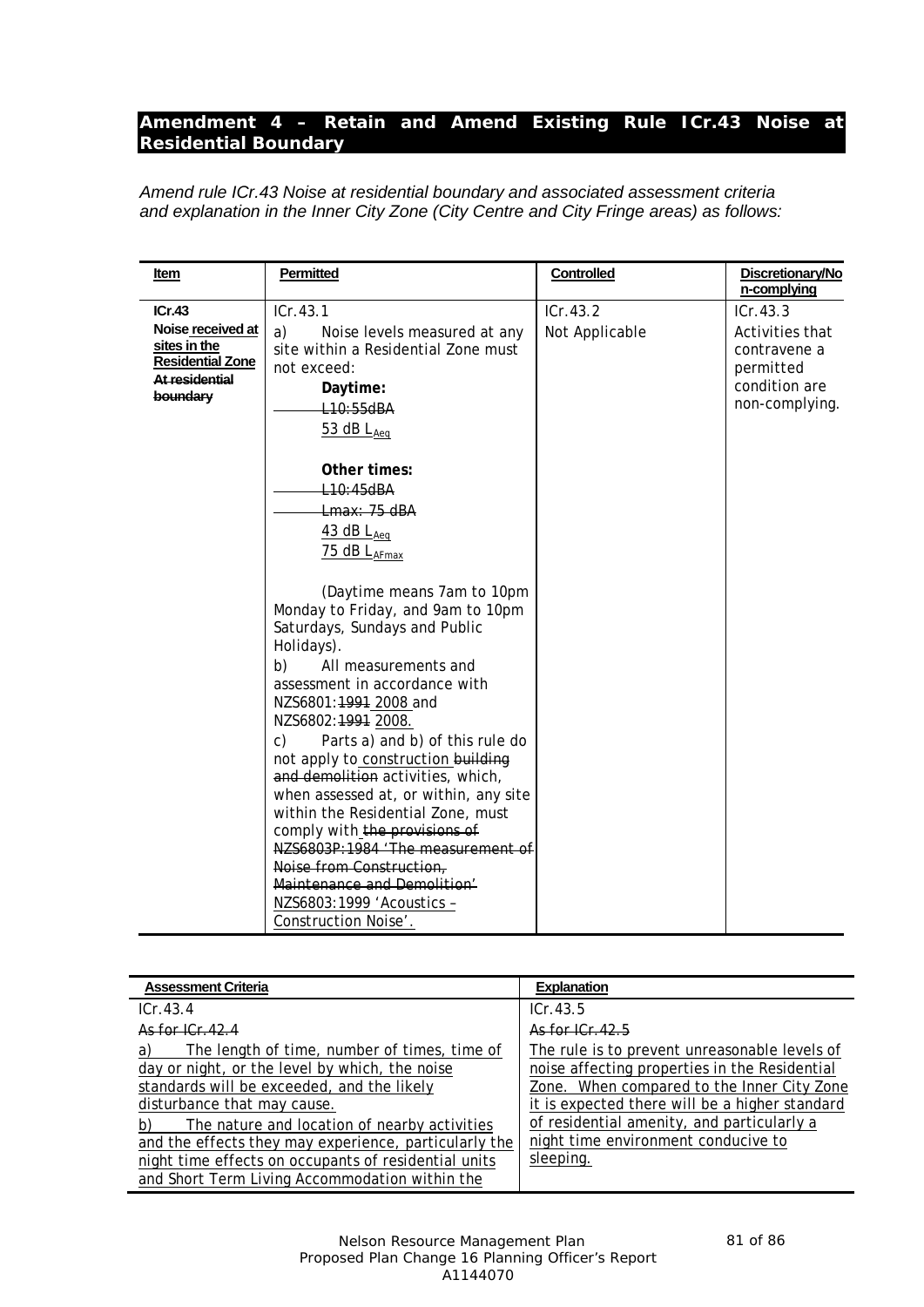| Inner City and neighbouring zones.              |                   | This recognises the greater sensitivity of the |
|-------------------------------------------------|-------------------|------------------------------------------------|
| Whether the noise is likely to detract from the |                   | Residential Zone, the generally lower          |
| amenity sought for the Residential Zone.        |                   | ambient noise sound levels, and that noise     |
|                                                 |                   | has a major influence on residential amenity.  |
|                                                 |                   | For this reason any proposal for noise in      |
|                                                 | Submission #11.21 | excess of the permitted standard will be       |
|                                                 |                   | assessed as a non-complying activity where it  |
|                                                 |                   | affects the Residential Zone.                  |
|                                                 |                   |                                                |

*Amendments to contents page of Inner City Zone rule tables*

*Amend*

**ICr.43 Noise received at sites in the Residential Zone– at residential boundary**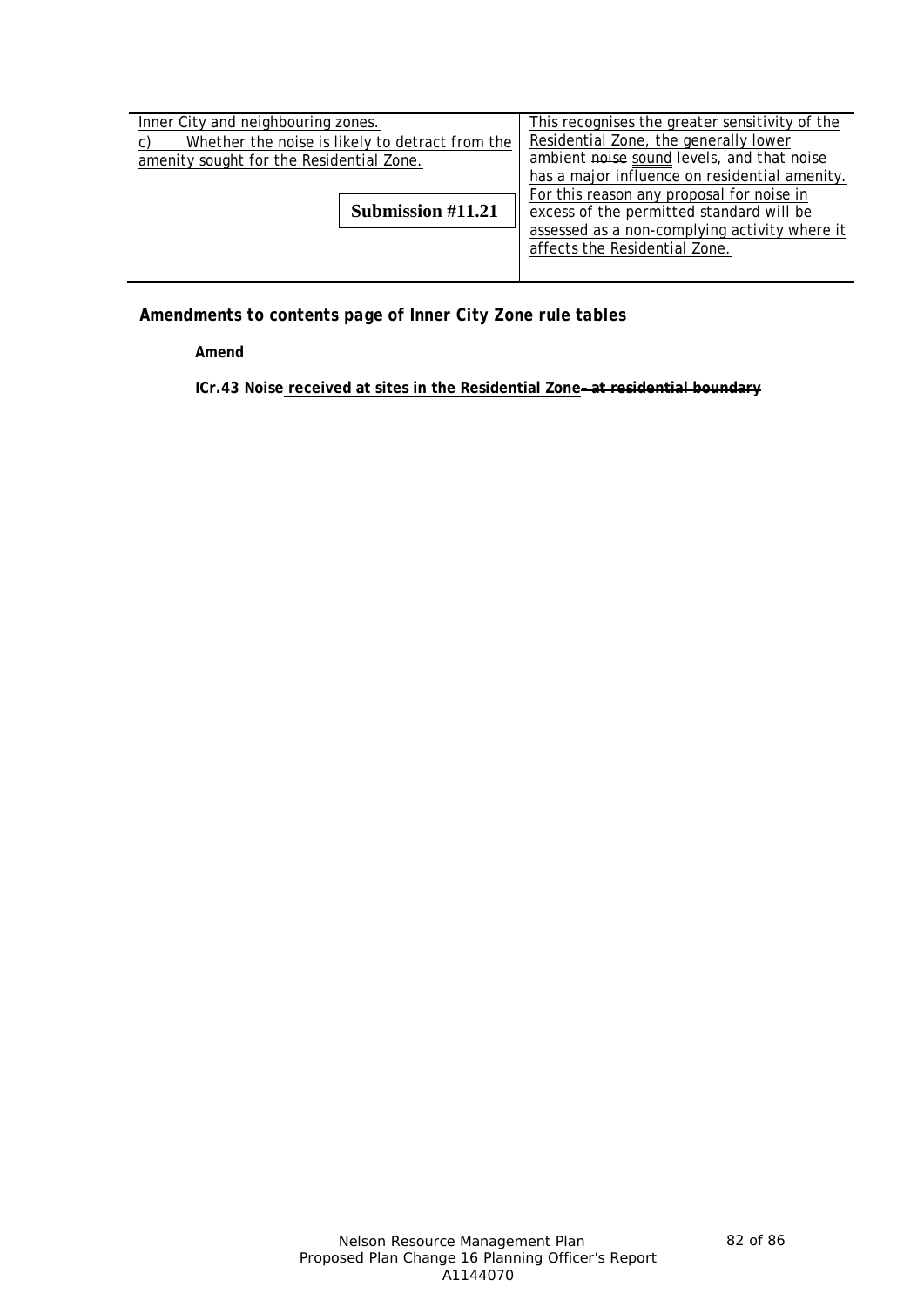## *Amendment 5 - Remove Existing Noise Rule ICr.42 and Enforce Noise using provisions of the RMA*

*Delete existing rule ICr.42 Noise and associated, assessment criteria and explanation from Inner City Zone (City Centre and City Fringe areas) of the Nelson Resource Management Plan*

| ICr.42       | IGF.42.1                                                                                                                                                                                                                                                                                                                              | IGF.42.2       | IGF.42.3                                                                  |
|--------------|---------------------------------------------------------------------------------------------------------------------------------------------------------------------------------------------------------------------------------------------------------------------------------------------------------------------------------------|----------------|---------------------------------------------------------------------------|
| <b>Noise</b> | Noise levels measured at .<br>a.<br>or as close as practicable to, the<br>boundary of any site must not<br>exceed:<br>Day Time (7am to 10pm)<br><del>10: - 65 dBA</del><br>Other Times<br>$\pm 10: 55 \text{ dBA}$<br>$Lmax: 75$ dBA<br>All measurements and<br>b)<br>assessment in accordance with<br>NZS6801:1991 and NZS6802:1991. | not applicable | Activities that contravene<br>a permitted condition are<br>discretionary. |
|              |                                                                                                                                                                                                                                                                                                                                       |                |                                                                           |

| ICr.42.4                                                               | ICr.42.5                                   |
|------------------------------------------------------------------------|--------------------------------------------|
| the length of time, and the level by which, the                        | The rule is to prevent unreasonable levels |
| noise standards will be exceeded, particularly at                      | of noise affecting neighbouring            |
| night, and the likely disturbance that may cause.                      | properties.                                |
| the nature and location of nearby activities and<br>$\upphi$ )         | Different levels are specified for noise   |
| the effects they may experience, particularly the                      | received in the Inner City Zone, compared  |
| night time effects on residential units within the Inner               | to a residential area. This recognises the |
| City, and neighbouring zones.                                          | greater sensitivity of areas containing    |
| whether the noise is likely to detract from the<br>C)                  | dwellings and generally lower ambient      |
| general environmental quality being proposed for the                   | levels.                                    |
| City Fringe or City Centre, or the amenity of the                      | Noise has a major influence on the         |
| Residential Zone.                                                      | amenity of an area. For this reason any    |
| the effectiveness of, and in particular the<br>$\left( \theta \right)$ | proposal for noise in excess of the        |
| certainty provided by, any conditions or controls that                 | permitted standard will be assessed as a   |
| might be imposed on the activity.                                      | non-complying activity where it affects a  |
|                                                                        | Residential Zone.                          |
|                                                                        | NZS 6801:1991 is New Zealand Standard      |
|                                                                        | (Measurement of Sound).                    |
|                                                                        | NZS 6802:1991 is New Zealand Standard      |
|                                                                        | (Assessment of Environmental Sound).       |
|                                                                        |                                            |
|                                                                        |                                            |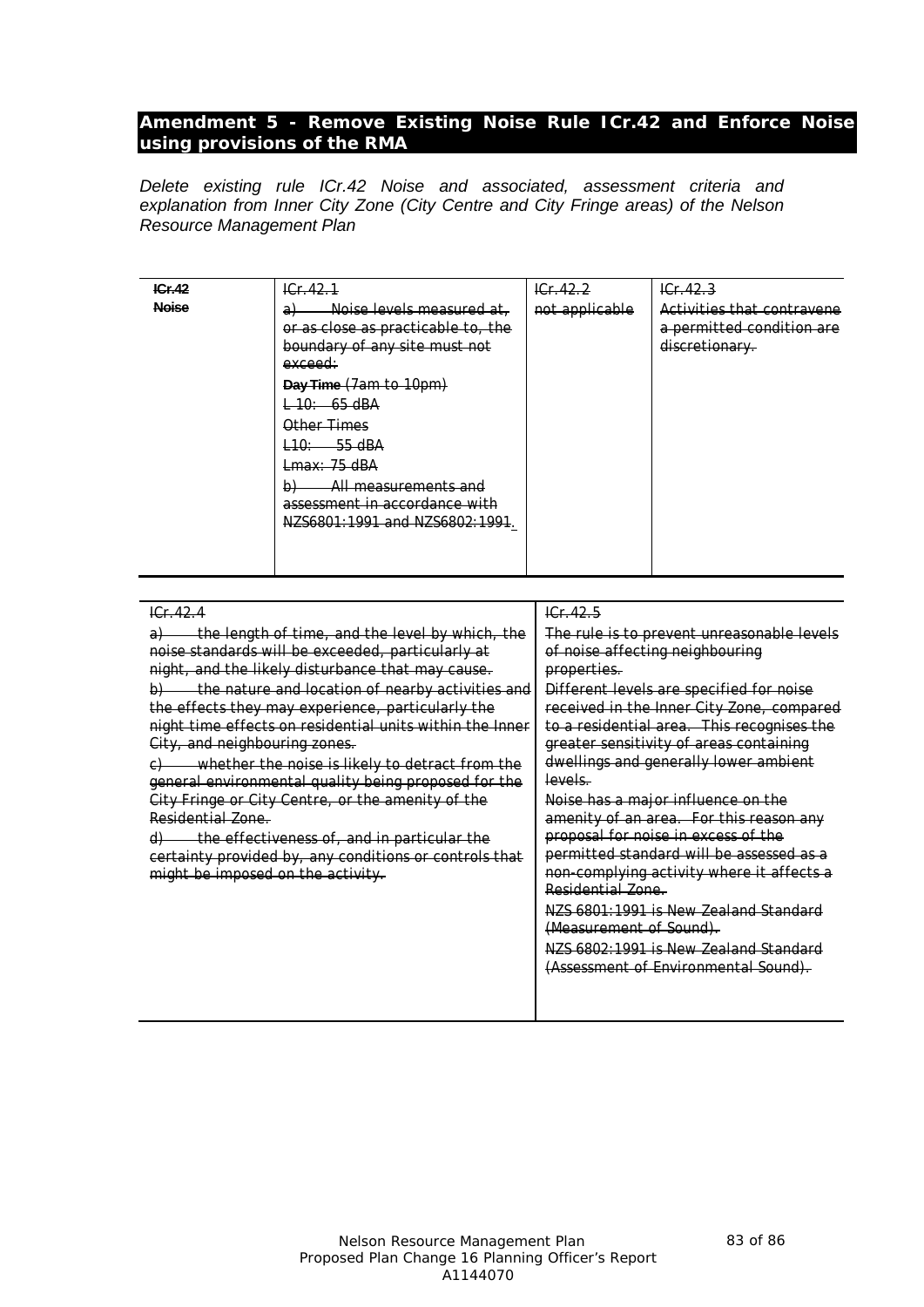*Add a new rule, assessment criteria and explanation to Inner City Zone (City Centre and City Fringe areas) of the Nelson Resource Management Plan*

**Submission #8.8**

| Item                          | Rule                                                                                                                                                                                                                                             |
|-------------------------------|--------------------------------------------------------------------------------------------------------------------------------------------------------------------------------------------------------------------------------------------------|
|                               |                                                                                                                                                                                                                                                  |
| ICF42B                        | $C_{\mathbf{r}}$ $A$<br>*******                                                                                                                                                                                                                  |
| Conoral Noise<br>Emiccion<br> | Noise produced within the Inner City Zone (City Centre and City Fringe, including<br>the Intense Development Area) must comply with the following general conditions:                                                                            |
|                               | <del>a) not exceed a reasonable level under s16 of the RMA 1991</del>                                                                                                                                                                            |
|                               | <del>b) not be determined to be 'excessive noise' under s327 (1) of the RMA</del>                                                                                                                                                                |
|                               | <del>1991.</del>                                                                                                                                                                                                                                 |
|                               | <u>In addition compliance with rules ICr. 42 Maximum Night Time Noise and ICr. 42</u><br><del> auunton connonance with rules for</del><br><del>uvunan maru illilo noloo aha</del><br>Noice received at cites in the Pesidential Zone is required |

#### **Explanation**

ICr.42B.5

These are provisions of the Resource Management Act 1991 which, unless otherwise stated, apply in all instances.

Any breach of the condition a) or b) will not result in requirements for resource consent but rather will be enforced via the Council's monitoring and enforcement mechanisms.

This approach allows Council Enforcement Officer's to determine if unreasonable or excessive noise is being produced utilising sections 16, 326 and 327 of the Resource Management Act 1991. In making this assessment the matters in Appendix 13.2 Assessment of Unreasonable and Excessive Noise will generally be taken into account when determining whether or not noise is unreasonable or excessive.

## *Amendments to contents page of Inner City Zone rule tables*

*Delete*

**ICr.42 Noise**

*Add*

**ICr.42B General Noise Emission**

**Submission #8.8**

*Add a new appendix 13 to the Nelson Resource Management Plan (for content see Amendment 2 above).*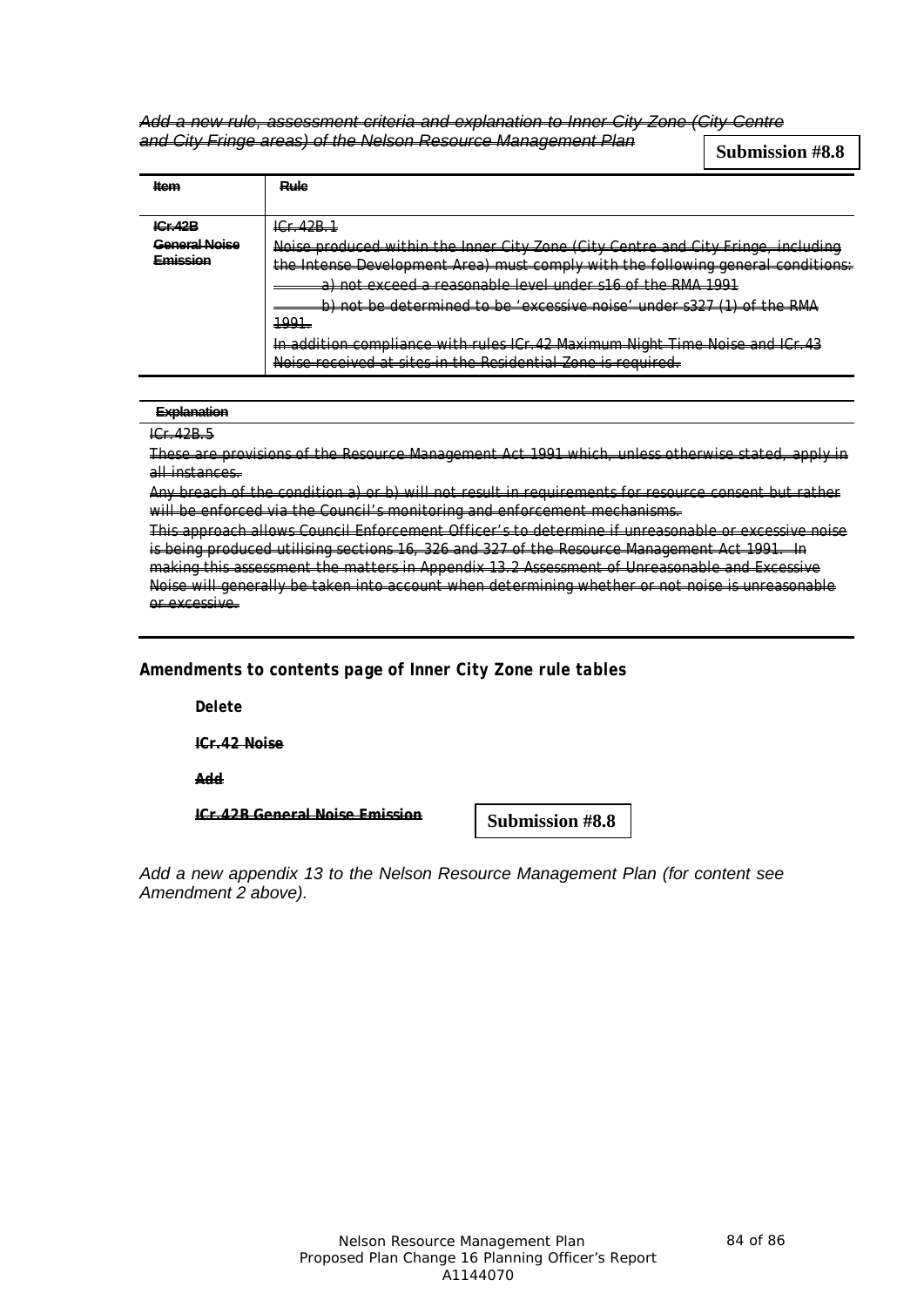## *Amendment 6 – Ongoing education, negotiation and mediation*

*No specific changes to the Nelson Resource Management Plan*

## *Supporting changes to Policy, Explanation and Reasons*

*Amendments and a new method to Inner City Zone Policy IC4.2 Adverse effects*

**policy** 

**IC4.2 adverse effects**

*Activities should not give rise to levels of noise, smell, dust, and smoke, or traffic, landscape, aesthetic or other adverse effects which will detract from the character being sought for the City Centre and City Fringe areas.* 

Explanation and Reasons

**IC4.2.i** The City Centre is primarily a people place. Because of this, the Plan aims to exclude activities from the City Centre which are excessively noisy or smelly, or which generate other effects which are inappropriate in a City Centre environment. If such adverse effects can be controlled to a level suitable to the people oriented nature of the City Centre, then the activity should be allowed to occur.

**IC4.2.ii** A lower level of amenity is expected in the City Fringe than in the City Centre. For example, vehicle movements and sizes will be greater. More noise and other effects will be tolerated It is however acknowledged that fringe areas are often adjacent to more sensitive residential areas and Nevertheless the area will still primarily serve people, in terms of them coming to the area for services or goods. The City Fringe is not an industrial area where there is little interaction with the general public, and where higher levels of effects might be permissible.

Methods

**IC4.2.iii** Rules setting performance standards, or the use of management practices, for emissions such as noise, smoke, dust, and odour. **Submission #11.25**

IC4.2.iv Use of management practices for emissions such as noise, smoke, dust and odour.

**IC4.2.v** Rules which require newly established producers of noise to take action to minimise noise emission.

**IC4.2.vi** Use of sections 16, 326 and 327 of the Resource Management Act 1991, **plus** Plan guidance, for enforcement of unreasonable and excessive noise (see AP13)

**IC4.2.vii iv** Rules with a limited listing of unacceptable activities.

**Submission #8.8**

*Amendments and new methods to Inner City Zone Policy IC4.3 Residential Amenity*

**policy IC4.3 residential amenity**

*The Inner City, and sites used for residential activity, should provide a reasonable standard of residential amenity, but recognising that the fundamental character of the area is non-residential.*